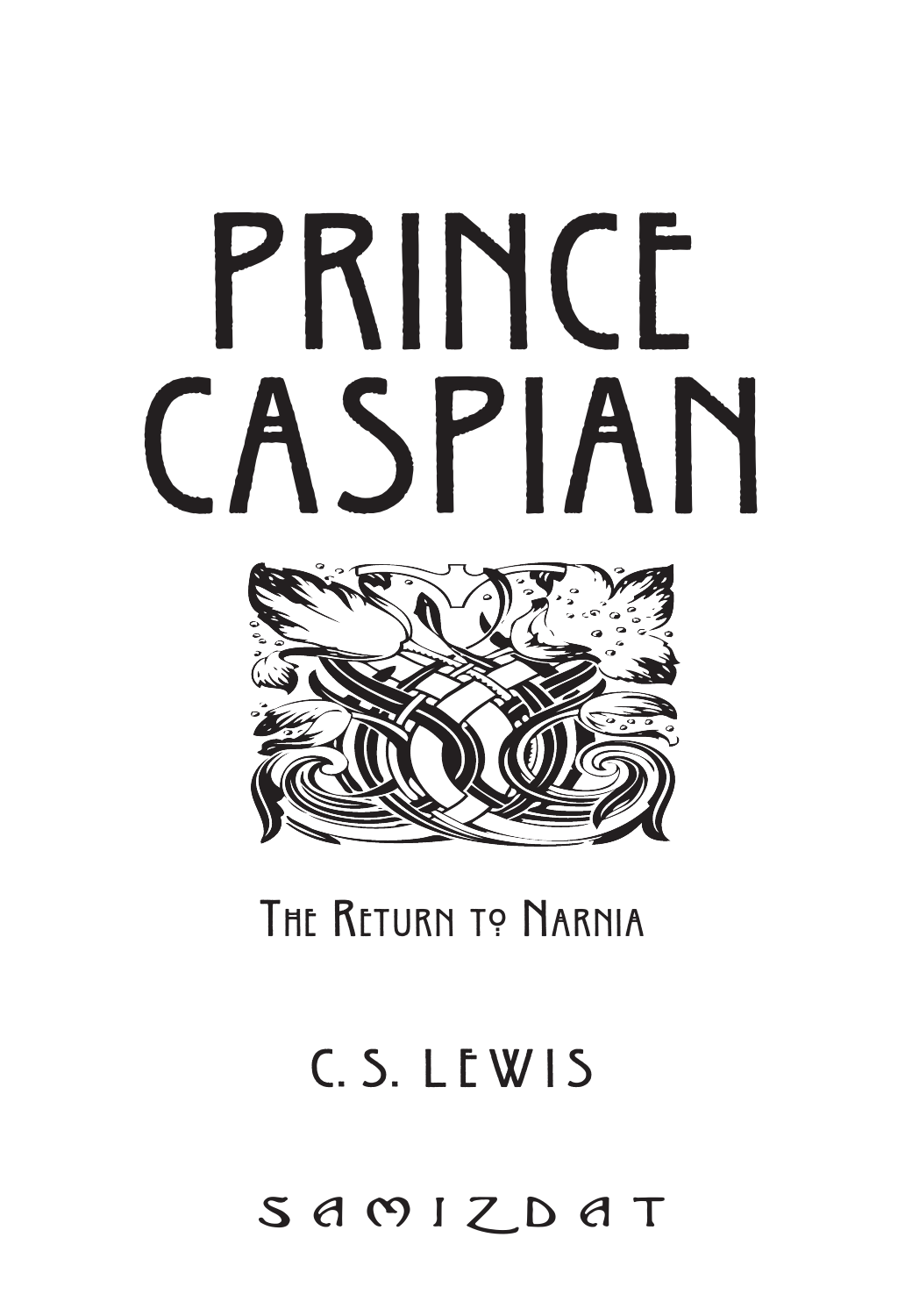**Prince Caspian**. (first published 1951) by C.S. Lewis (1895-1963)

Edition used as base for this ebook: London: Geoffrey Bles, 1964 [fifth printing]

Source: [Project Gutenberg Canada](http://www.gutenberg.ca/), Ebook #1154 Ebook text was produced by Al Haines

**Warning** : this document is for free distribution only. [Ebook Samizdat](http://www.samizdat.qc.ca/Ebooks/) 2017 (public domain under [Canadian copyright law\)](http://laws-lois.justice.gc.ca/eng/acts/C-42/page-3.html#h-6)

#### **Disclaimer**

This eBook is for the use of anyone anywhere at no cost. Copyright laws in your country also govern what you can do with this work. Copyright laws in most countries are in a constant state of flux. If you are outside Canada, check the laws of your country before downloading, copying, displaying, performing, distributing or creating derivative works based on this Samizdat Ebook. Samizdat makes no claims regarding the copyright status of any work in any country outside Canada.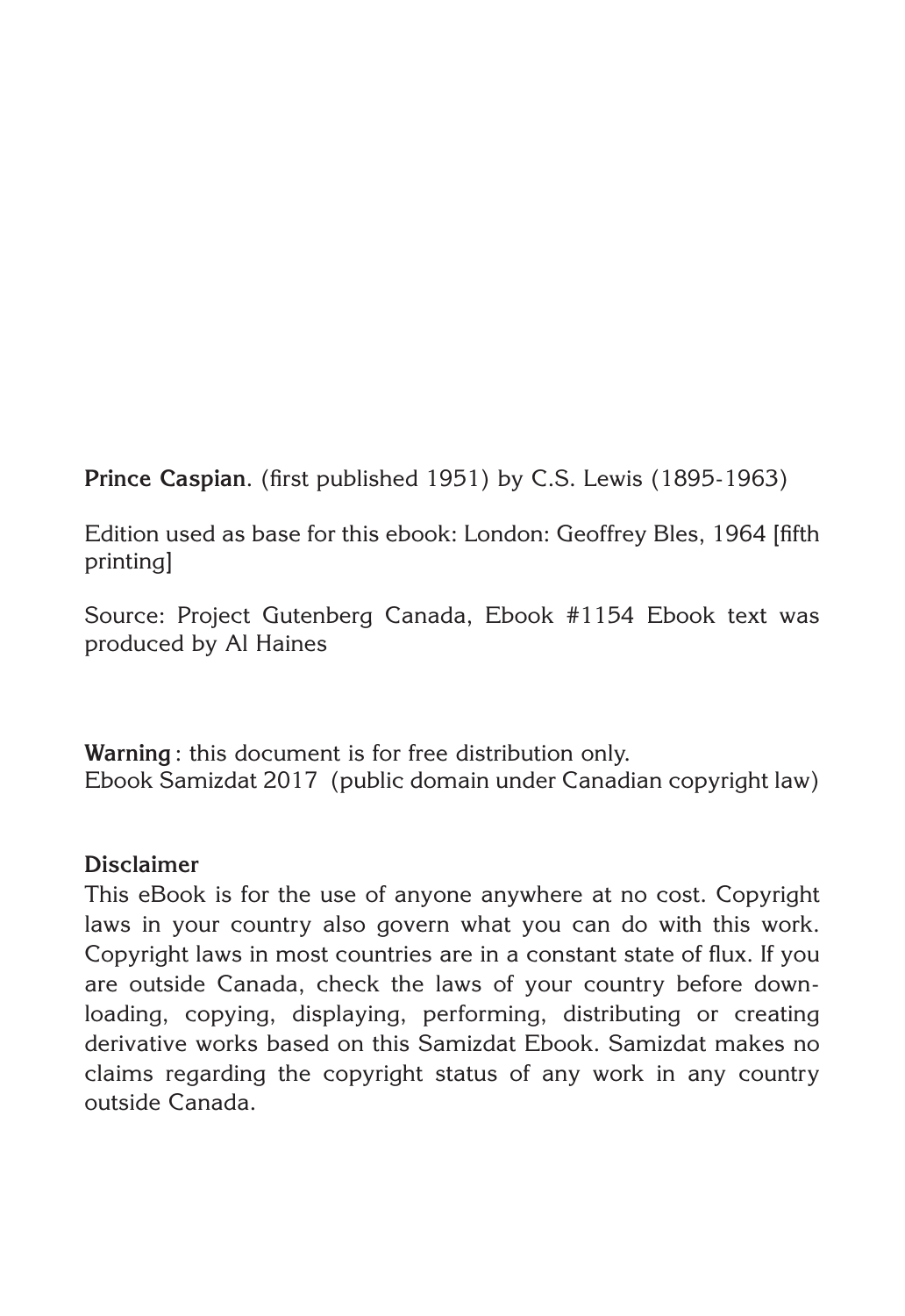*To Mary Clare Howard*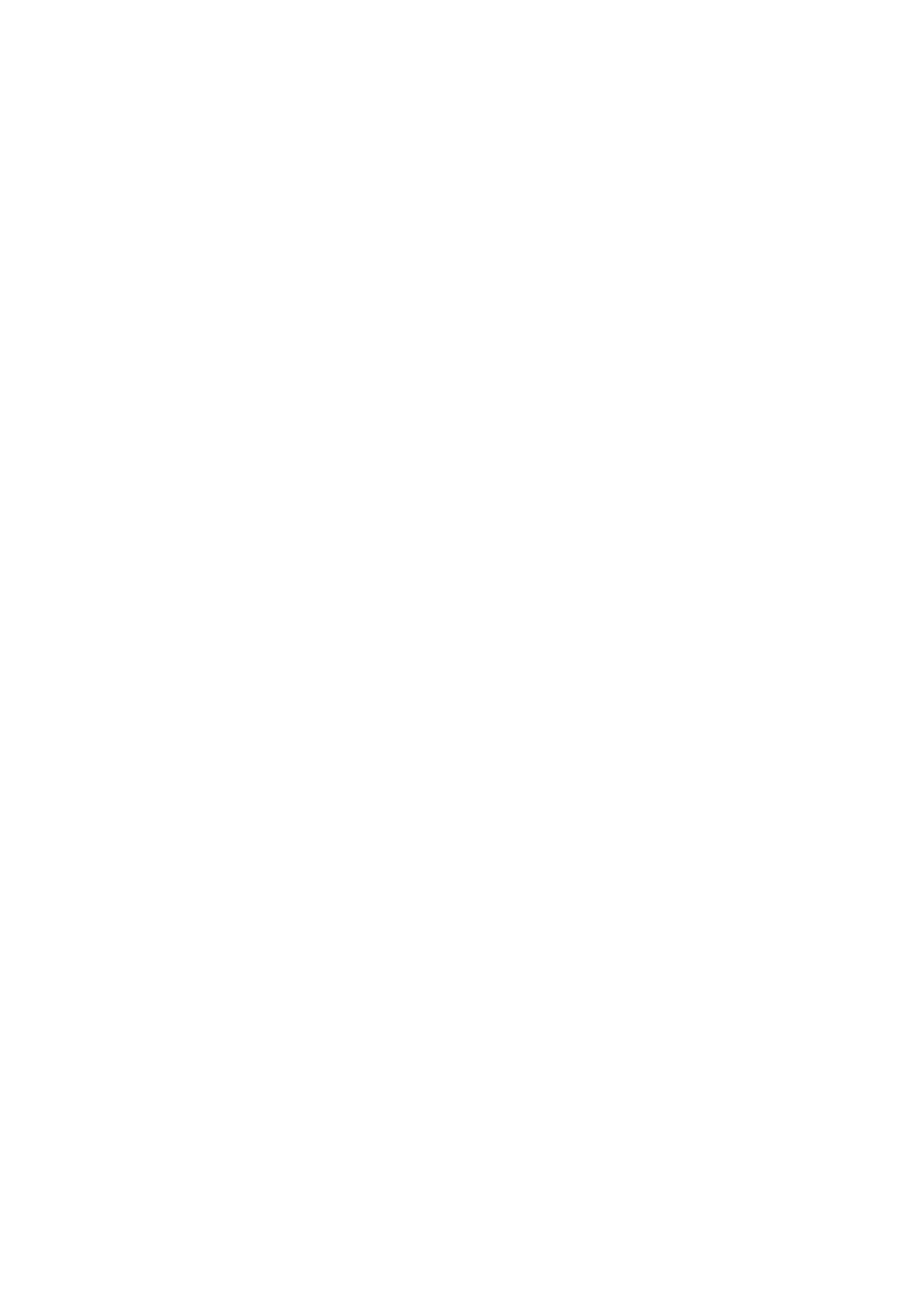# TABLE OF **CONTENTS**

| <b>CHAPTER ONE</b><br>The Island                            | 1  |
|-------------------------------------------------------------|----|
| <b>CHAPTER TWO</b><br>The Ancient Treasure House            | 7  |
| <b>CHAPTER THREE</b><br>The Dwarf                           | 15 |
| <b>CHAPTER FOUR</b><br>The Dwarf Tells of Prince Caspian    | 21 |
| <b>CHAPTER FIVE</b><br>Caspian's Adventure in the Mountains | 29 |
| <b>CHAPTER SIX</b><br>The People That Lived In Hiding       | 38 |
| <b>CHAPTER SEVEN</b><br>Old Narnia in Danger                | 44 |
| <b>CHAPTER EIGHT</b><br>How They Left The Island            | 52 |
| <b>CHAPTER NINE</b><br><b>What Lucy Saw</b>                 | 60 |
|                                                             |    |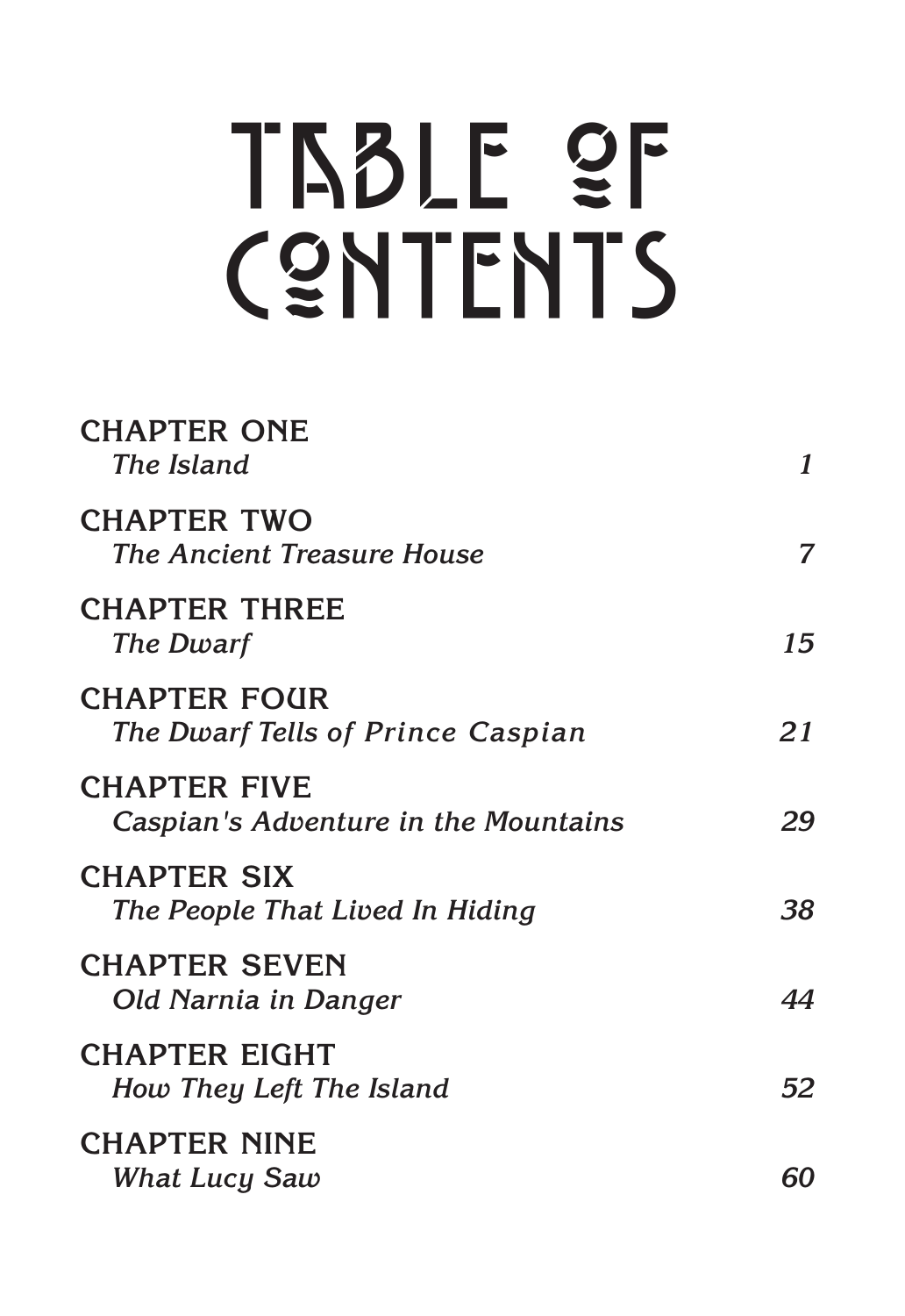#### PRINCE CASPIAN **iii**

| <b>CHAPTER TEN</b><br>The Return of the Lion            | 69  |
|---------------------------------------------------------|-----|
| <b>CHAPTER ELEVEN</b><br>The Lion Roars                 | 78  |
| <b>CHAPTER TWELVE</b><br>Sorcery and Sudden Vengeance   | 86  |
| <b>CHAPTER THIRTEEN</b><br>The High King in Command     | 94  |
| <b>CHAPTER FOURTEEN</b><br>How All Were Very Busy       | 101 |
| <b>CHAPTER FIFTEEN</b><br>Aslan Makes a Door in the Air |     |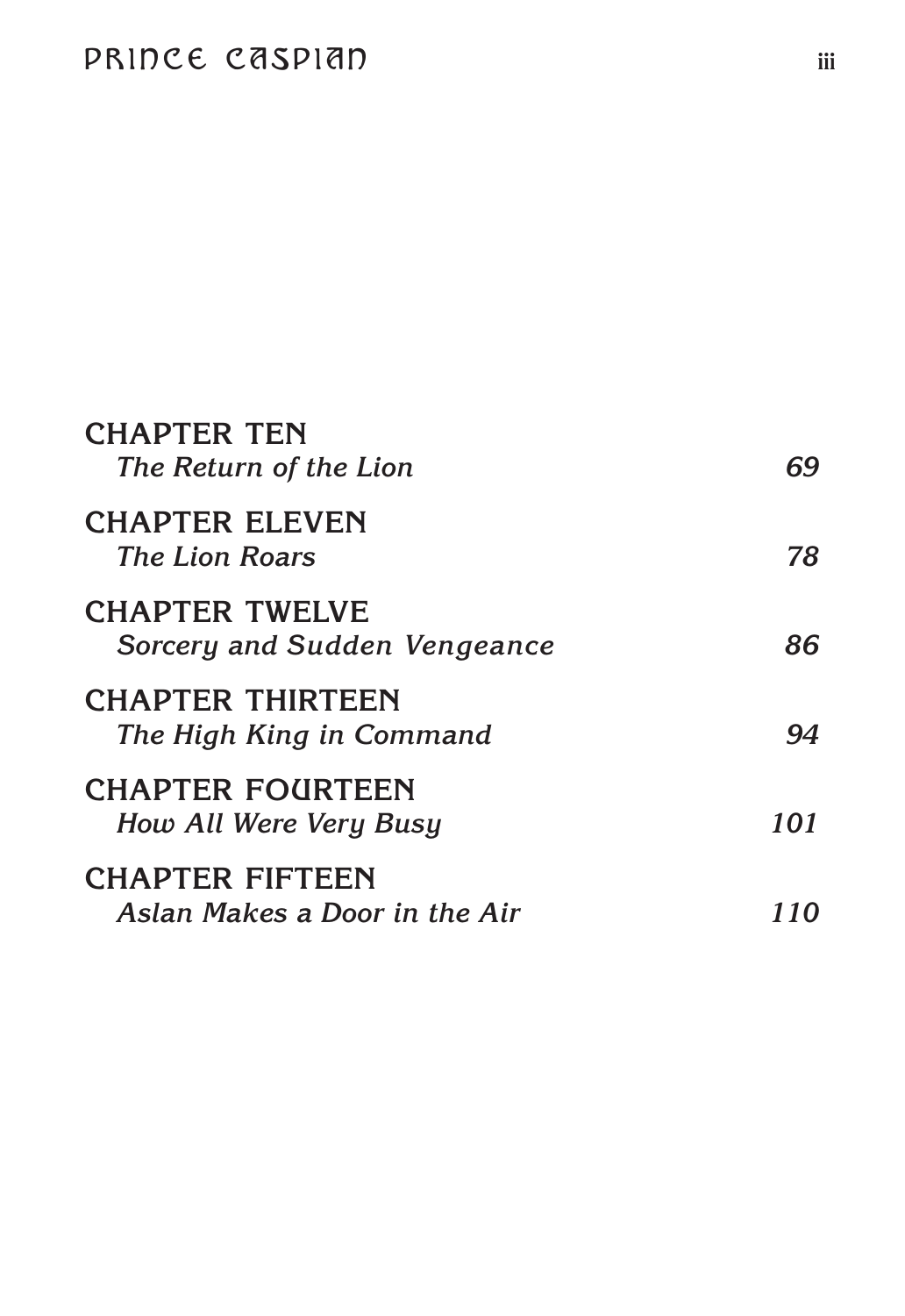#### CHAPTER ONE

### <span id="page-6-0"></span>The Island

NCE there were four children whose names were Peter,<br>Susan, Edmund, and Lucy, and it has been told in another<br>book called The Lion, the Witch and the Wardrobe how<br>they had a remarkable adventure. They had opened the<br>door o Susan, Edmund, and Lucy, and it has been told in another book called The Lion, the Witch and the Wardrobe how they had a remarkable adventure. They had opened the door of a magic wardrobe and found themselves in a quite different world from ours, and in that different world they had become Kings and Queens in a country called Narnia. While they were in Narnia they seemed to reign for years and years; but when they came back through the door and found themselves in England again, it all seemed to have taken no time at all. At any rate, no one noticed that they had ever been away, and they never told anyone except one very wise grown-up.

That had all happened a year ago, and now all four of them were sitting on a seat at a railway station with trunks and playboxes piled up round them. They were, in fact, on their way back to school. They had travelled together as far as this station, which was a junction; and here, in a few minutes, one train would arrive and take the girls away to one school, and in about half an hour another train would arrive and the boys would go off to another school. The first part of the journey, when they were all together, always seemed to be part of the holidays; but now when they would be saying good-bye and going different ways so soon, everyone felt that the holidays were really over and everyone felt their term-time feelings beginning again, and they were all rather gloomy and no one could think of anything to say. Lucy was going to boarding school for the first time.

It was an empty, sleepy, country station and there was hardly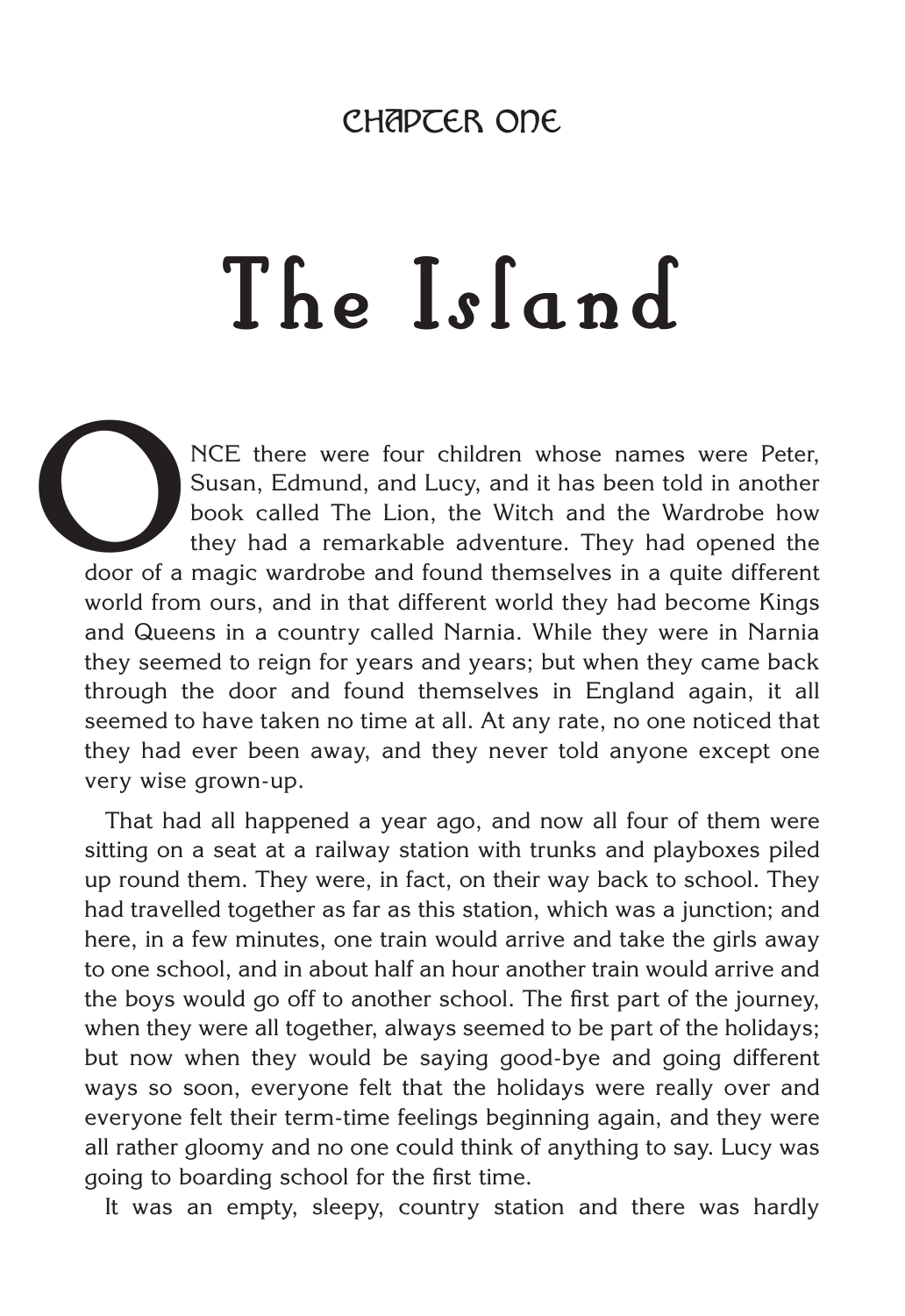anyone on the platform except themselves. Suddenly Lucy gave a sharp little cry, like someone who has been stung by a wasp.

"What's up, Lu?" said Edmund — and then suddenly broke off and made a noise like "Ow!"

"What on earth—",began Peter, and then he too suddenly changed what he had been going to say. Instead, he said, "Susan, let go! What are you doing? Where are you dragging me to?"

"I'm not touching you," said Susan. "Someone is pulling *me*. Oh  $oh$  —  $oh$  — stop it!"

Everyone noticed that all the others' faces had gone very white.

"I felt just the same," said Edmund in a breathless voice. "As if I were being dragged along. A most frightful pulling-ugh! it's beginning again."

"Me too," said Lucy. "Oh, I can't bear it."

"Look sharp!" shouted Edmund. "All catch hands and keep together. This is magic — I can tell by the feeling. Quick!"

"Yes," said Susan. "Hold hands. Oh, I do wish it would stop-oh!"

Next moment the luggage, the seat, the platform, and the station had completely vanished. The four children, holding hands and panting, found themselves standing in a woody place — such a woody place that branches were sticking into them and there was hardly room to move. They all rubbed their eyes and took a deep breath.

"Oh, Peter!" exclaimed Lucy. "Do you think we can possibly have got back to Narnia?"

"It might be anywhere," said Peter. "I can't see a yard in all these trees. Let's try to get into the open — if there is any open."

With some difficulty, and with some stings from nettles and pricks from thorns, they struggled out of the thicket. Then they had another surprise. Everything became much brighter, and after a few steps they found themselves at the edge of the wood, looking down on a sandy beach. A few yards away a very calm sea was falling on the sand with such tiny ripples that it made hardly any sound. There was no land in sight and no clouds in the sky. The sun was about where it ought to be at ten o'clock in the morning, and the sea was a dazzling blue. They stood sniffing in the sea-smell.

"By Jove!" said Peter. "This is good enough."

Five minutes later everyone was barefooted and wading in the cool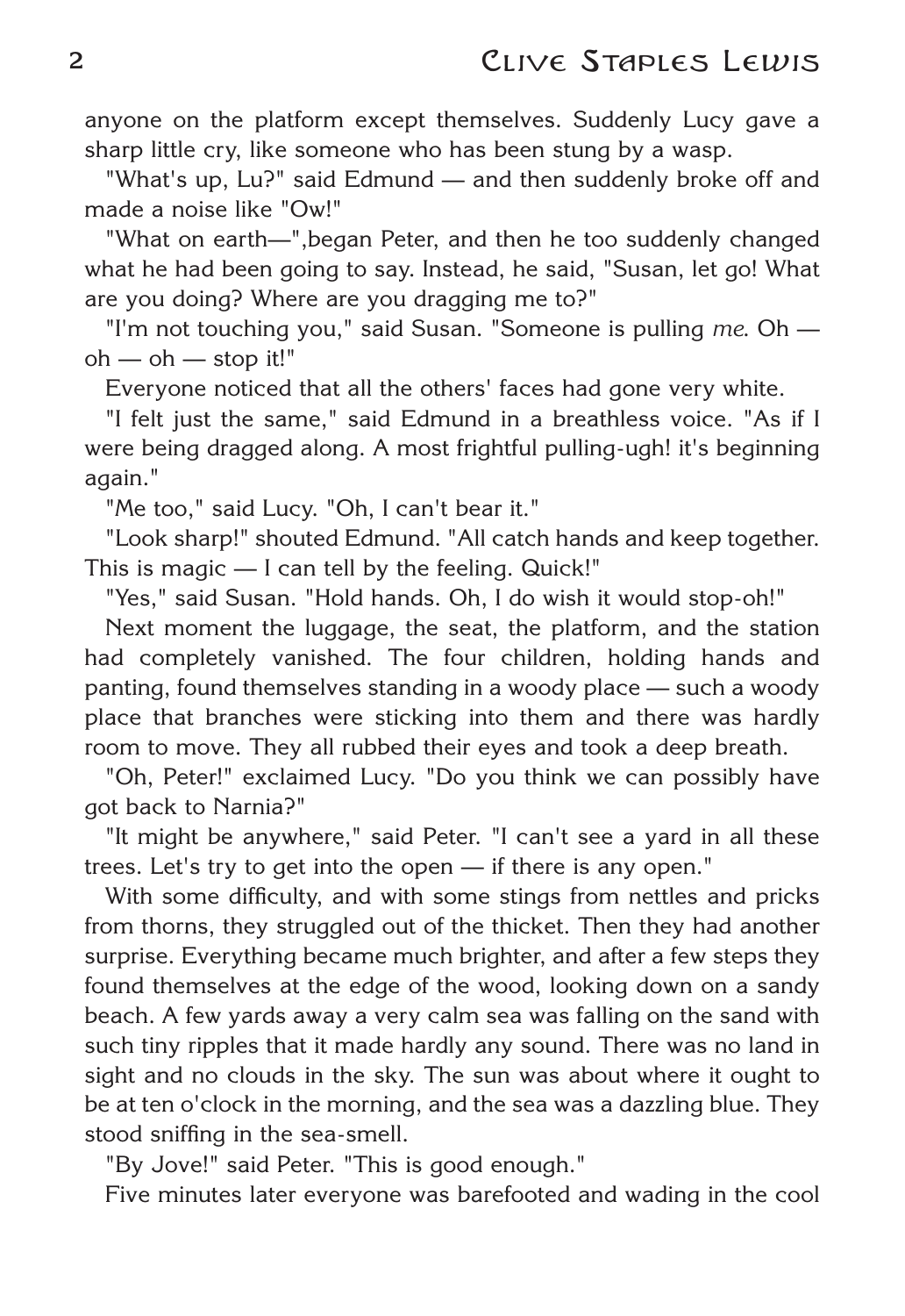clear water.

"This is better than being in a stuffy train on the way back to Latin and French and Algebra!" said Edmund. And then for quite a long time there was no more talking, only splashing and looking for shrimps and crabs.

"All the same," said Susan presently, "I suppose we'll have to make some plans. We shall want something to eat before long."

"We've got the sandwiches Mother gave us for the journey," said Edmund. "At least I've got mine."

"Not me," said Lucy. "Mine were in my little bag."

"So were mine," said Susan.

"Mine are in my coat-pocket, there on the beach," said Peter. "That'll be two lunches among four. This isn't going to be such fun."

"At present," said Lucy, "I want something to drink more than something to eat."

Everyone else now felt thirsty, as one usually is after wading in salt water under a hot sun.

"It's like being shipwrecked," remarked Edmund. "In the books they always find springs of clear, fresh water on the island. We'd better go and look for them."

"Does that mean we have to go back into all that thick wood?" said Susan.

"Not a bit of it," said Peter. "If there are streams they're bound to come down to the sea, and if we walk along the beach we're bound to come to them."

They all now waded back and went first across the smooth, wet sand and then up to the dry, crumbly sand that sticks to one's toes, and began putting on their shoes and socks. Edmund and Lucy wanted to leave them behind and do their exploring with bare feet, but Susan said this would be a mad thing to do. "We might never find them again," she pointed out, "and we shall want them if we're still here when night comes and it begins to be cold."

When they were dressed again they set out along the shore with the sea on their left hand and the wood on their right. Except for an occasional seagull it was a very quiet place. The wood was so thick and tangled that they could hardly see into it at all; and nothing in it moved — not a bird, not even an insect.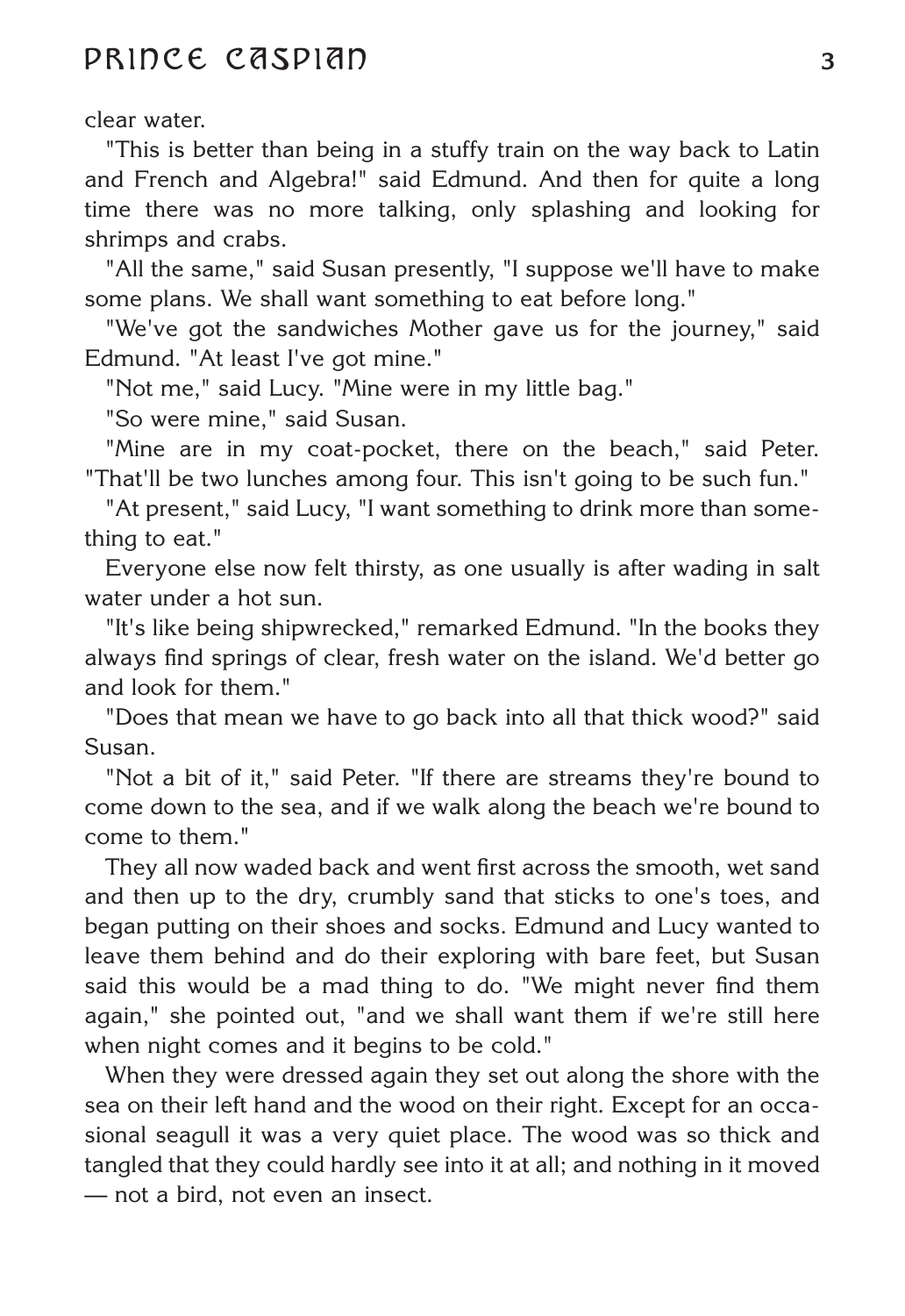Shells and seaweed and anemones, or tiny crabs in rockpools, are all very well, but you soon get tired of them if you are thirsty. The children's feet, after the change from the cool water, felt hot and heavy. Susan and Lucy had raincoats to carry. Edmund had put down his coat on the station seat just before the magic overtook them, and he and Peter took it in turns to carry Peter's great-coat.

Presently the shore began to curve round to the right. About quarter of an hour later, after they had crossed a rocky ridge which ran out into a point, it made quite a sharp turn. Their backs were now to the part of the sea which had met them when they first came out of the wood, and now, looking ahead, they could see across the water another shore, thickly wooded like the one they were exploring.

"I wonder, is that an island or do we join on to it presently?" said Lucy.

"Don't know," said Peter and they all plodded on in silence.

The shore that they were walking on drew nearer and nearer to the opposite shore, and as they came round each promontory the children expected to find the place where the two joined. But in this they were disappointed. They came to some rocks which they had to climb and from the top they could see a fairway ahead and — "Oh bother!" said Edmund, "it's no good. We shan't be able to get to those other woods at all. We're on an island!"

It was true. At this point the channel between them and the opposite coast was only about thirty or forty yards wide; but they could now see that this was its narrowest place. After that, their own coast bent round to the right again and they could see open sea between it and the mainland. It was obvious that they had already come much more than halfway round the island.

"Look!" said Lucy suddenly. "What's that?" She pointed to a long, silvery, snake-like thing that lay across the beach.

"A stream! A stream!" shouted the others, and, tired as they were, they lost no time in clattering down the rocks and racing to the fresh water. They knew that the stream would be better to drink farther up, away from the beach, so they went at once to the spot where it came out of the wood. The trees were as thick as ever, but the stream had made itself a deep course between high mossy banks so that by stooping you could follow it up in a sort of tunnel of leaves. They dropped on their knees by the first brown, dimply pool and drank and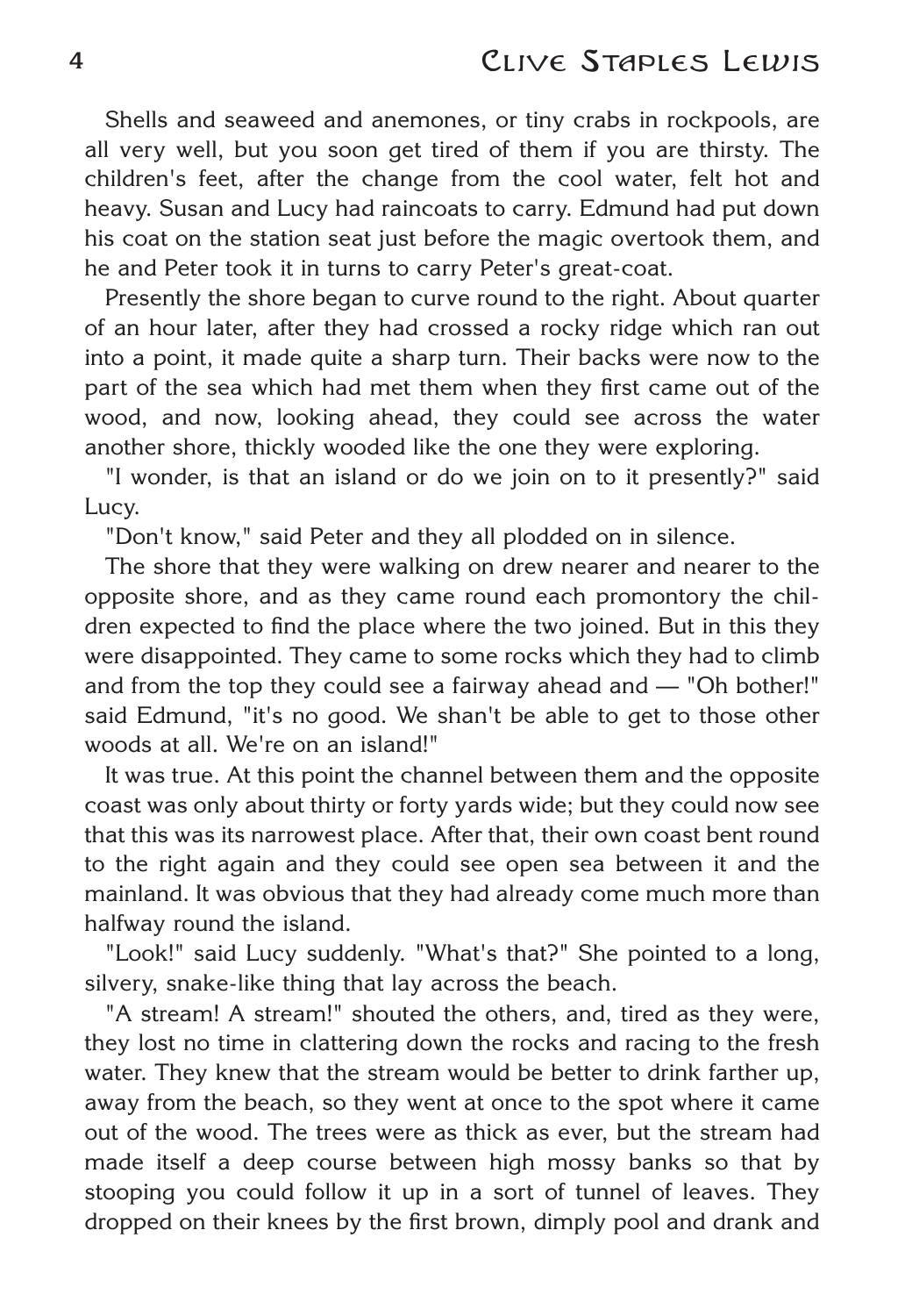drank, and dipped their faces in the water, and then dipped their arms in up to the elbow.

"Now," said Edmund, "what about those sandwiches?"

"Oh, hadn't we better have them?" said Susan. "We may need them far worse later on."

"I do wish," said Lucy, "now that we're not thirsty, we could go on feeling as not-hungry as we did when we were thirsty."

"But what about those sandwiches?" repeated Edmund. "There's no good saving them till they go bad. You've got to remember it's a good deal hotter here than in England and we've been carrying them about in pockets for hours." So they got out the two packets and divided them into four portions, and nobody had quite enough, but it was a great deal better than nothing. Then they talked about their plans for the next meal. Lucy wanted to go back to the sea and catch shrimps, until someone pointed out that they had no nets. Edmund said they must gather gulls' eggs from the rocks, but when they came to think of it they couldn't remember having seen any gulls' eggs and wouldn't be able to cook them if they found any. Peter thought to himself that unless they had some stroke of luck they would soon be glad to eat eggs raw, but he didn't see any point in saying this out loud. Susan said it was a pity they had eaten the sandwiches so soon. One or two tempers very nearly got lost at this stage. Finally Edmund said:

"Look here. There's only one thing to be done. We must explore the wood. Hermits and knights-errant and people like that always manage to live somehow if they're in a forest. They find roots and berries and things."

"What sort of roots?" asked Susan.

"I always thought it meant roots of trees," said Lucy.

"Come on," said Peter, "Ed is right. And we must try to do something. And it'll be better than going out into the glare and the sun again."

So they all got up and began to follow the stream. It was very hard work. They had to stoop under branches and climb over branches, and they blundered through great masses of stuff like rhododendrons and tore their clothes and got their feet wet in the stream; and still there was no noise at all except the noise of the stream and the noises they were making themselves. They were beginning to get very tired of it when they noticed a delicious smell, and then a flash of bright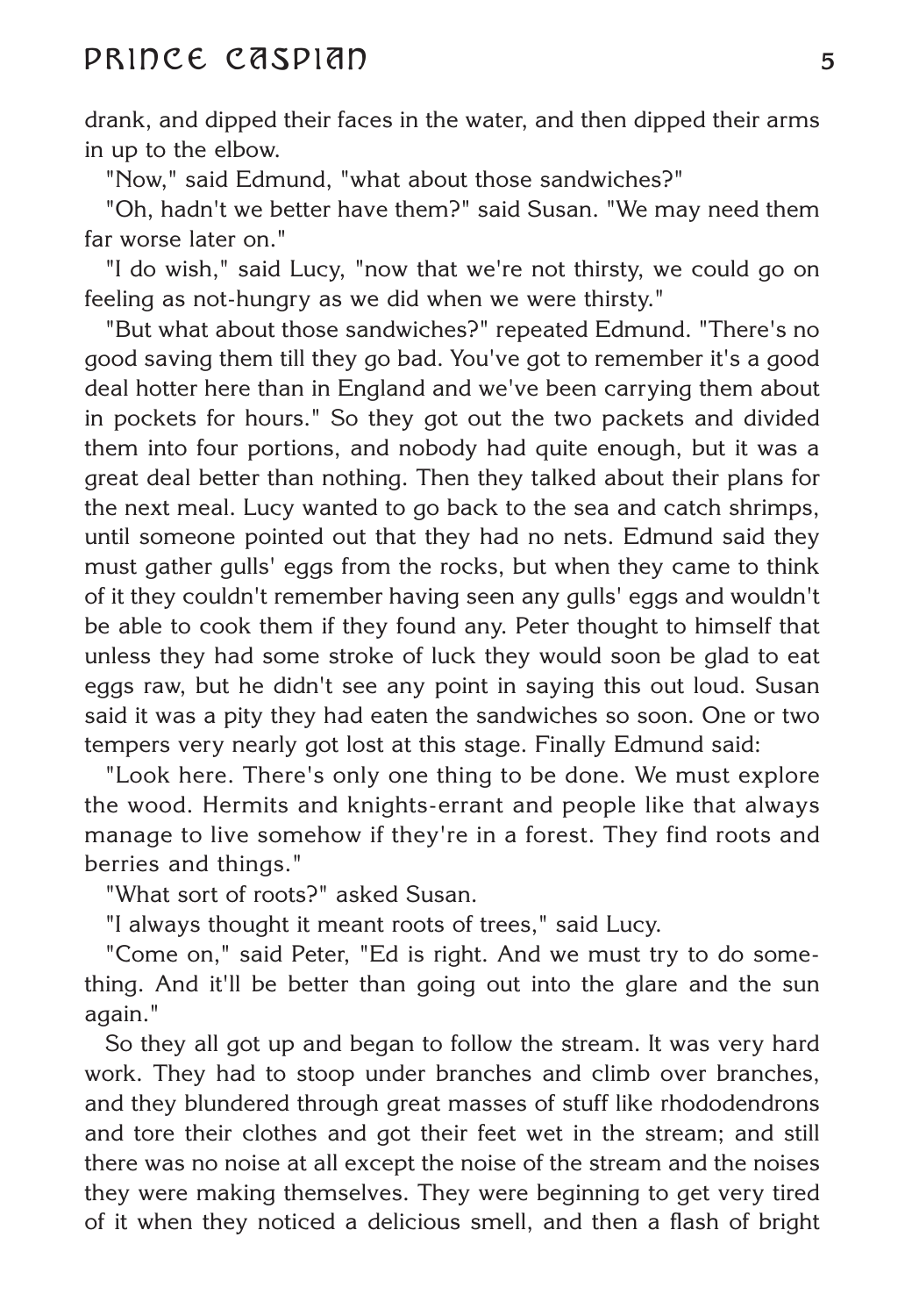colour high above them at the top of the right bank.

"I say!" exclaimed Lucy. "I do believe that's an apple tree."

It was. They panted up the steep bank, forced their way through some brambles, and found themselves standing round an old tree that was heavy with large yellowishgolden apples as firm and juicy as you could wish to see.

"And this is not the only tree," said Edmund with his mouth full of apple. "Look there-and there."

"Why, there are dozens of them," said Susan, throwing away the core of her first apple and picking her second. "This must have been an orchard — long, long ago, before the place went wild and the wood grew up."

"Then this was once an inhabited island," said Peter.

"And what's that?" said Lucy, pointing ahead.

"By Jove, it's a wall," said Peter. "An old stone wall."

Pressing their way between the laden branches they reached the wall. It was very old, and broken down in places, with moss and wallflowers growing on it, but it was higher than all but the tallest trees. And when they came quite close to it they found a great arch which must once have had a gate in it but was now almost filled up with the largest of all the apple trees. They had to break some of the branches to get past, and when they had done so they all blinked because the daylight became suddenly much brighter. They found themselves in a wide open place with walls all round it. In here there were no trees, only level grass and daisies, and ivy, and grey walls. It was a bright, secret, quiet place, and rather sad; and all four stepped out into the middle of it, glad to be able to straighten their backs and move their limbs freely.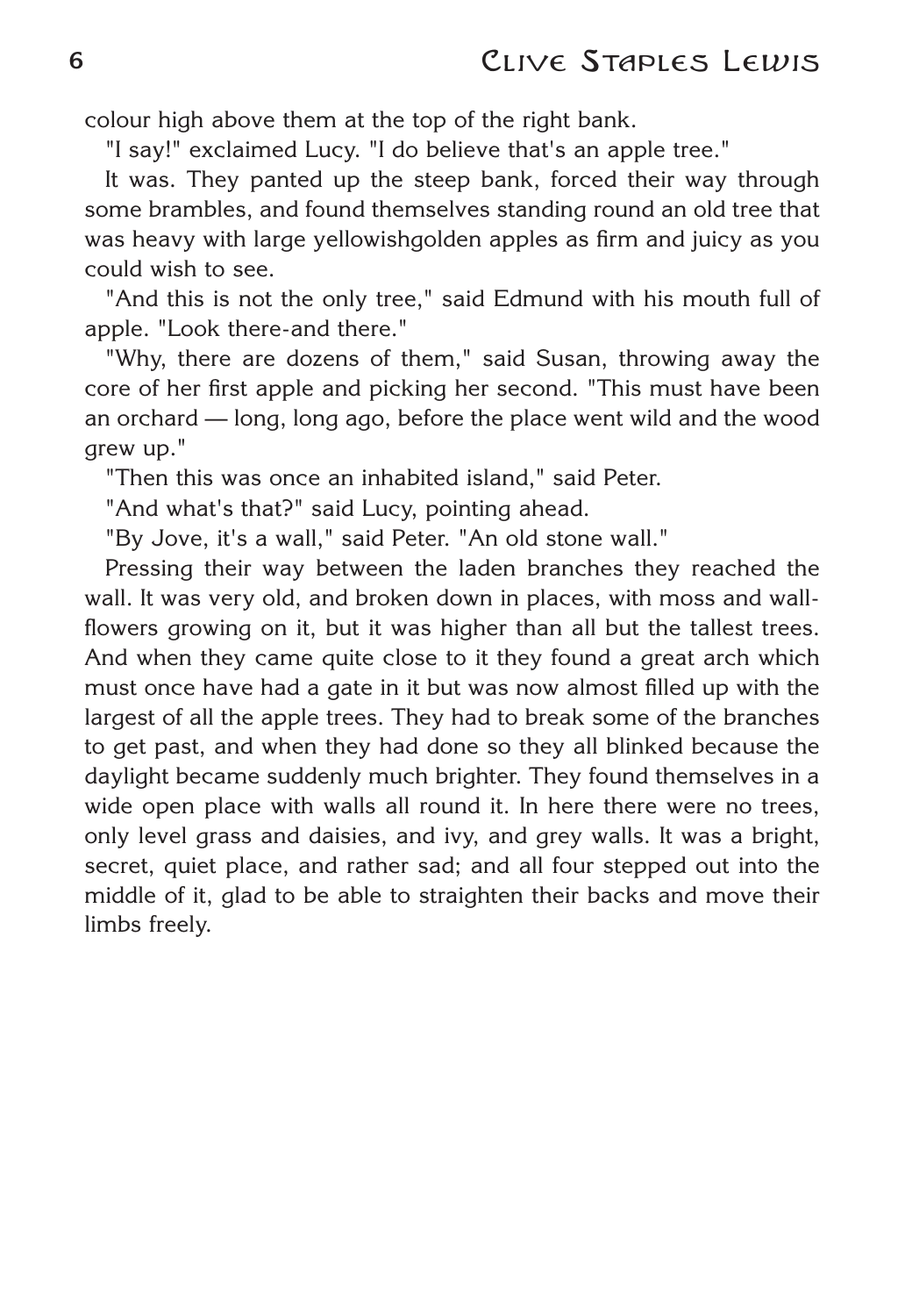#### CHAPTER TWO

### <span id="page-12-0"></span>The Ancient Treasure House

HIS wasn't a garden," said Susan presently. "It was a castle and this must have been the courtyard."

"I see what you mean," said Peter. "Yes. That is the remains of a tower. And there is what used to be a flight of steps going up to the top of the walls. And look at those other steps — the broad, shallow ones — going up to that doorway. It must have been the door into the great hall."

"Ages ago, by the look of it," said Edmund.

"Yes, ages ago," said Peter. "I wish we could find out who the people were that lived in this castle; and how long ago."

"It gives me a queer feeling," said Lucy.

"Does it, Lu?" said Peter, turning and looking hard at her. "Because it does the same to me. It is the queerest thing that has happened this queer day. I wonder where we are and what it all means?"

While they were talking they had crossed the courtyard and gone through the other doorway into what had once been the hall. This was now very like the courtyard, for the roof had long since disappeared and it was merely another space of grass and daisies, except that it was shorter and narrower and the walls were higher. Across the far end there was a kind of terrace about three feet higher than the rest.

"I wonder, was it really the hall?" said Susan. "What is that terrace kind of thing?"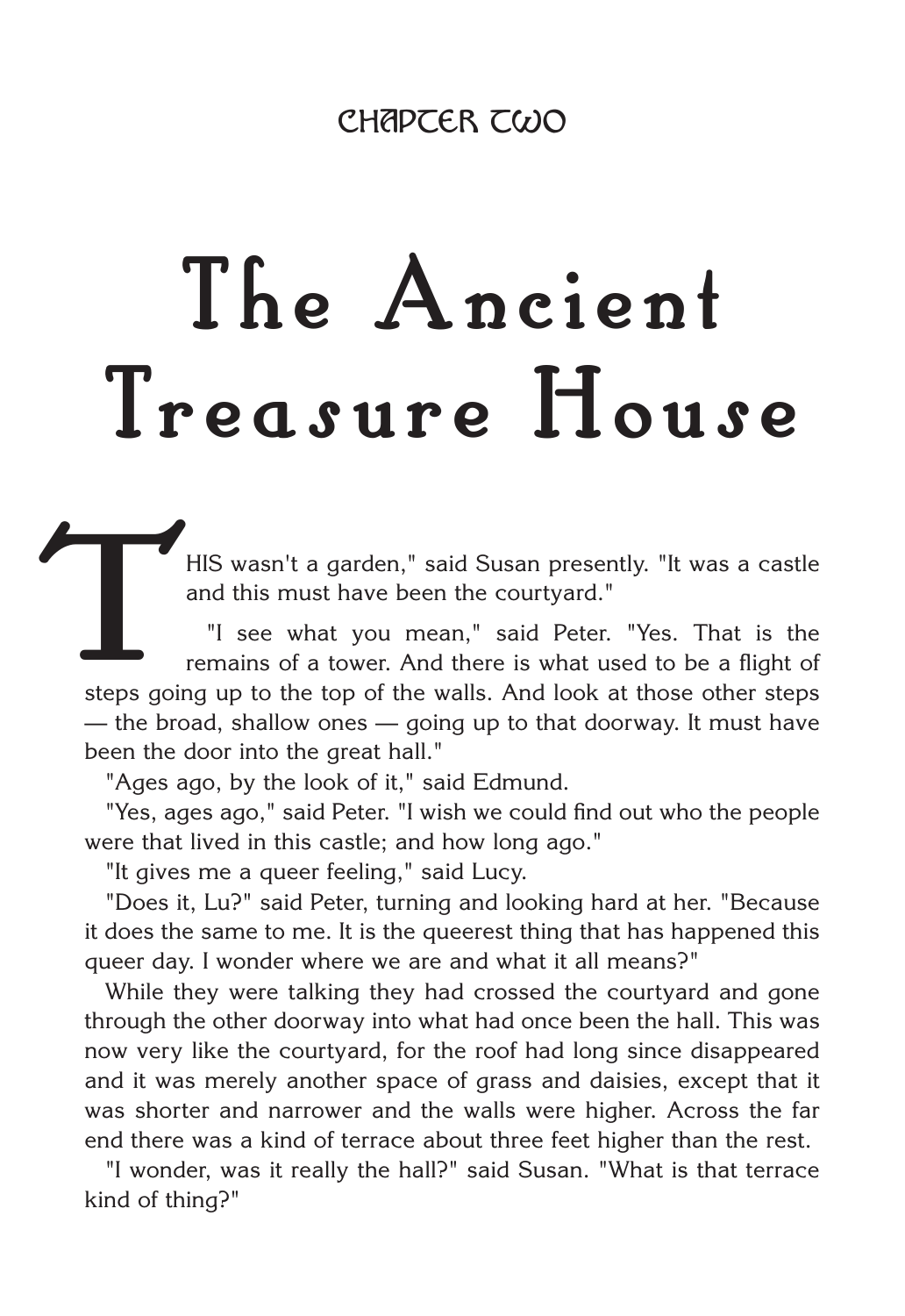#### **8** Clive Staples Lewis

"Why, you silly," said Peter (who had become strangely excited), "don't you see? That was the dais where the High Table was, where the King and the great lords sat. Anyone would think you had forgotten that we ourselves were once Kings and Queens and sat on a dais just like that, in our great hall."

"In our castle of Cair Paravel," continued Susan in a dreamy and rather sing-song voice, "at the mouth of the great river of Narnia. How could I forget?"

"How it all comes back!" said Lucy. "We could pretend we were in Cair Paravel now. This hall must have been very like the great hall we feasted in."

"But unfortunately without the feast," said Edmund. "It's getting late, you know. Look how long the shadows are. And have you noticed that it isn't so hot?"

"We shall need a camp-fire if we've got to spend the night here," said Peter. "I've got matches. Let's go and see if we can collect some dry wood."

Everyone saw the sense of this, and for the next halfhour they were busy. The orchard through which they had first come into the ruins turned out not to be a good place for firewood. They tried the other side of the castle, passing out of the hall by a little side door into a maze of stony humps and hollows which must once have been passages and smaller rooms but was now all nettles and wild roses. Beyond this they found a wide gap in the castle wall and stepped through it into a wood of darker and bigger trees where they found dead branches and rotten wood and sticks and dry leaves and fircones in plenty. They went to and fro with bundles until they had a good pile on the dais. At the fifth journey they found the well, just outside the hall, hidden in weeds, but clean and fresh and deep when they had cleared these away.

The remains of a stone pavement ran half-way round it. Then the girls went out to pick some more apples and the boys built the fire, on the dais and fairly close to the corner between two walls, which they thought would be the snuggest and warmest place. They had great difficulty in lighting it and used a lot of matches, but they succeeded in the end. Finally, all four sat down with their backs to the wall and their faces to the fire. They tried roasting some of the apples on the ends of sticks. But roast apples are not much good without sugar, and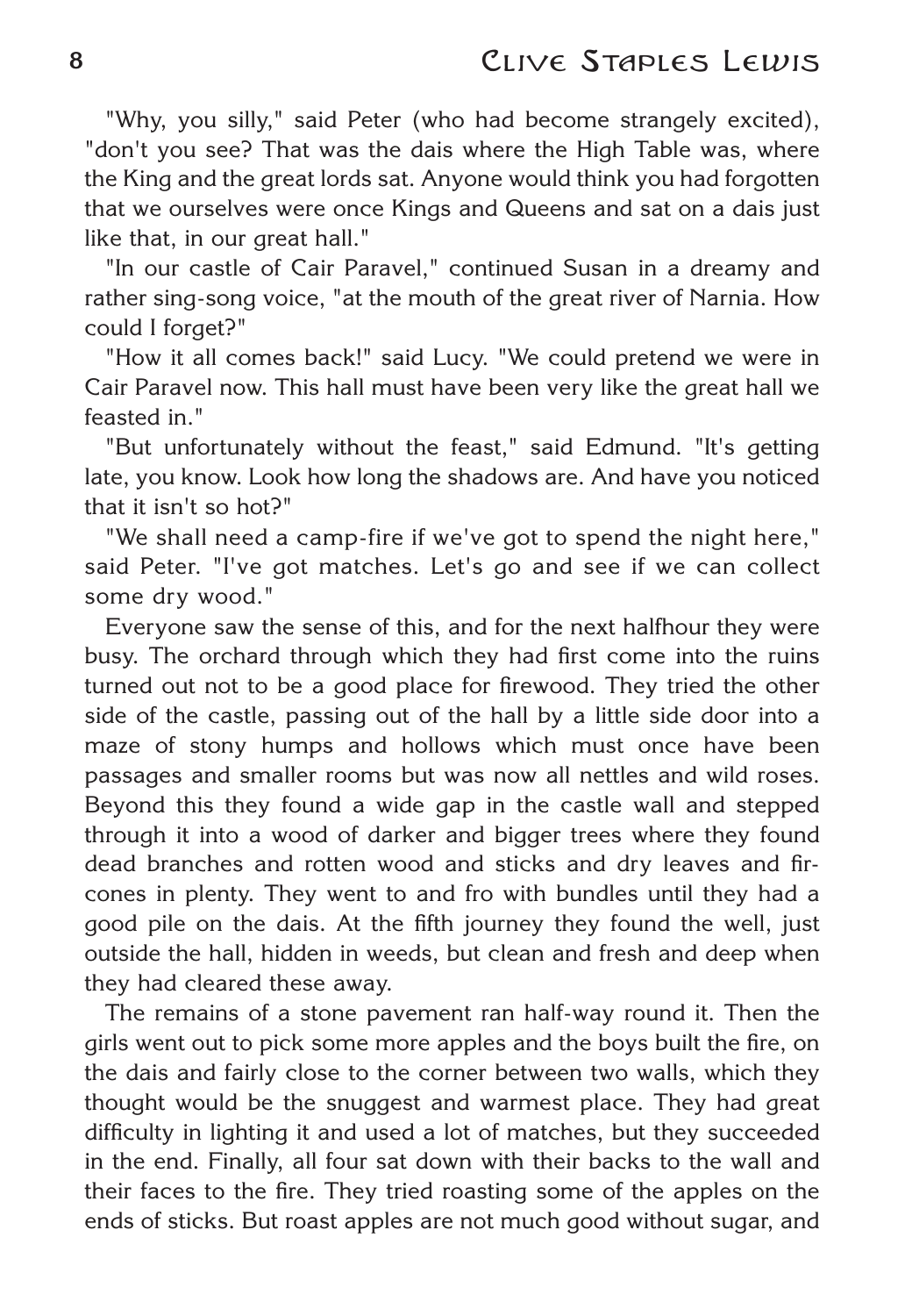they are too hot to eat with your fingers till they are too cold to be worth eating. So they had to content themselves with raw apples, which, as Edmund said, made one realize that school suppers weren't so bad after all — "I shouldn't mind a good thick slice of bread and margarine this minute," he added. But the spirit of adventure was rising in them all, and no one really wanted to be back at school.

Shortly after the last apple had been eaten, Susan went out to the well to get another drink. When she came back she was carrying something in her hand.

"Look," she said in a rather choking kind of voice. "I found it by the well." She handed it to Peter and sat down. The others thought she looked and sounded as if she might be going to cry. Edmund and Lucy eagerly bent forward to see what was in Peter's hand — a little, bright thing that gleamed in the firelight.

"Well, I'm — I'm jiggered," said Peter, and his voice also sounded queer. Then he handed it to the others.

All now saw what it was — a little chess-knight, ordinary in size but extraordinarily heavy because it was made of pure gold; and the eyes in the horse's head were two tiny little rubies or rather one was, for the other had been knocked out.

"Why!" said Lucy, "it's exactly like one of the golden chessmen we used to play with when we were Kings and Queens at Cair Paravel."

"Cheer up, Su," said Peter to his other sister.

"I can't help it," said Susan. "It brought back — oh, such lovely times. And I remembered playing chess with fauns and good giants, and the mer-people singing in the sea, and my beautiful horse — and  $-$  and  $-$ "

"Now," said Peter in a quite different voice, "it's about time we four started using our brains."

"What about?" asked Edmund.

"Have none of you guessed where we are?" said Peter.

"Go on, go on," said Lucy. "I've felt for hours that there was some wonderful mystery hanging over this place."

"Fire ahead, Peter," said Edmund. "We're all listening."

"We are in the ruins of Cair Paravel itself," said Peter.

"But, I say," replied Edmund. "I mean, how do you make that out? This place has been ruined for ages. Look at all those big trees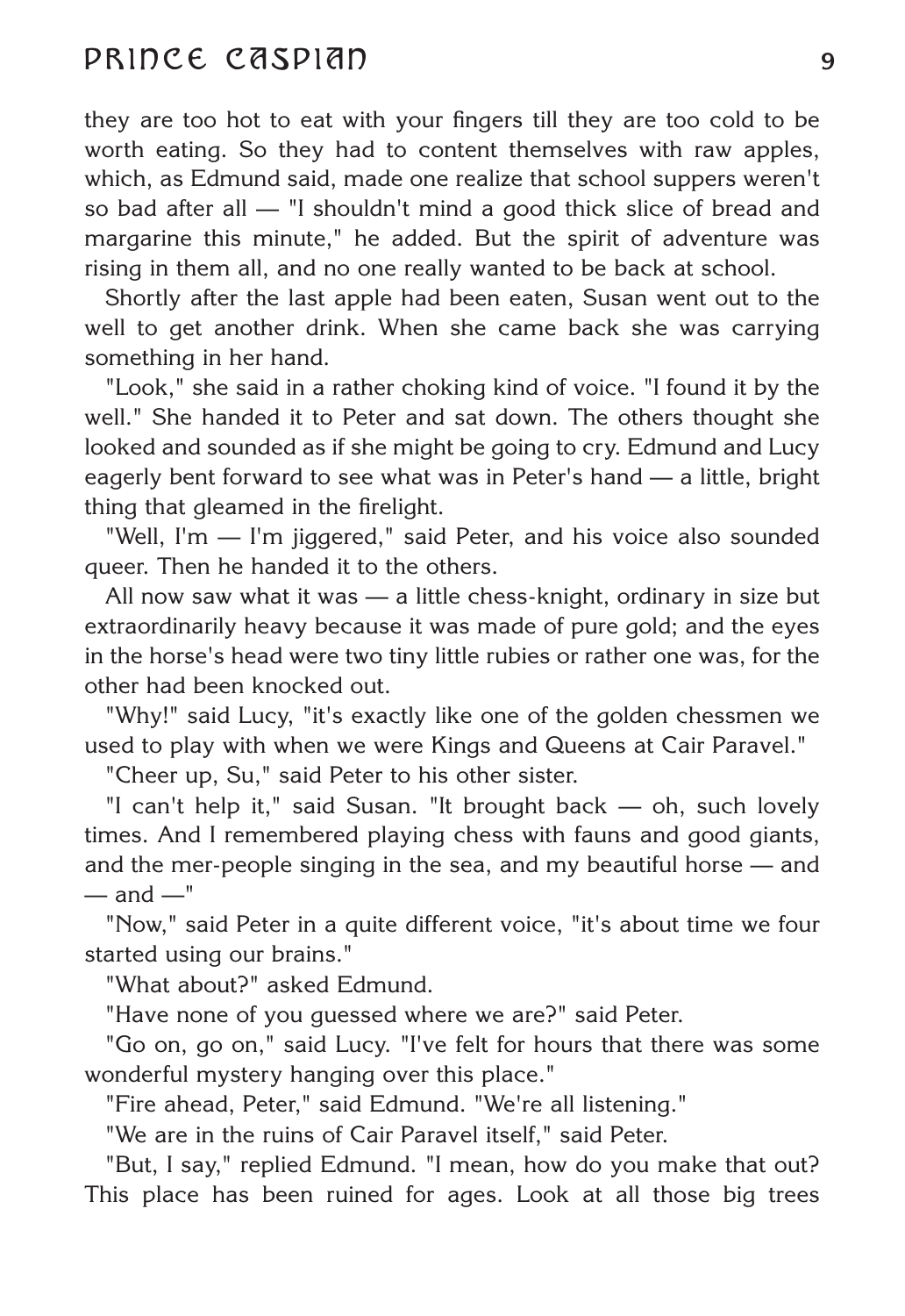growing right up to the gates. Look at the very stones. Anyone can see that nobody has lived here for hundreds of years."

"I know," said Peter. "That is the difficulty. But let's leave that out for the moment. I want to take the points one by one. First point: this hall is exactly the same shape and size as the hall at Cair Paravel. Just picture a roof on this, and a coloured pavement instead of grass, and tapestries on the walls, and you get our royal banqueting hall."

No one said anything.

"Second point," continued Peter. "The castle well is exactly where our well was, a little to the south of the great hall; and it is exactly the same size and shape."

Again there was no reply.

"Third point: Susan has just found one of our old chessmen — or something as like one of them as two peas."

Still nobody answered.

"Fourth point. Don't you remember — it was the very day before the ambassadors came from the King of Calormen don't you remember planting the orchard outside the north gate of Cair Paravel? The greatest of all the wood-people, Pomona herself, came to put good spells on it. It was those very decent little chaps the moles who did the actual digging. Can you have forgotten that funny old Lilygloves, the chief mole, leaning on his spade and saying, `Believe me, your Majesty, you'll be glad of these fruit trees one day.' And by Jove he was right."

"I do! I do!" said Lucy, and clapped her hands.

"But look here, Peter," said Edmund. "This must be all rot. To begin with, we didn't plant the orchard slap up against the gate. We wouldn't have been such fools."

"No, of course not," said Peter. "But it has grown up to the gate since."

"And for another thing," said Edmund, "Cair Paravel wasn't on an island."

"Yes, I've been wondering about that. But it was a what-do-you-callit, a *peninsula*. Jolly nearly an island. Couldn't it have been made an island since our time? Somebody has dug a channel."

"But half a moment!" said Edmund. "You keep on saying since our time. But it's only a year ago since we came back from Narnia. And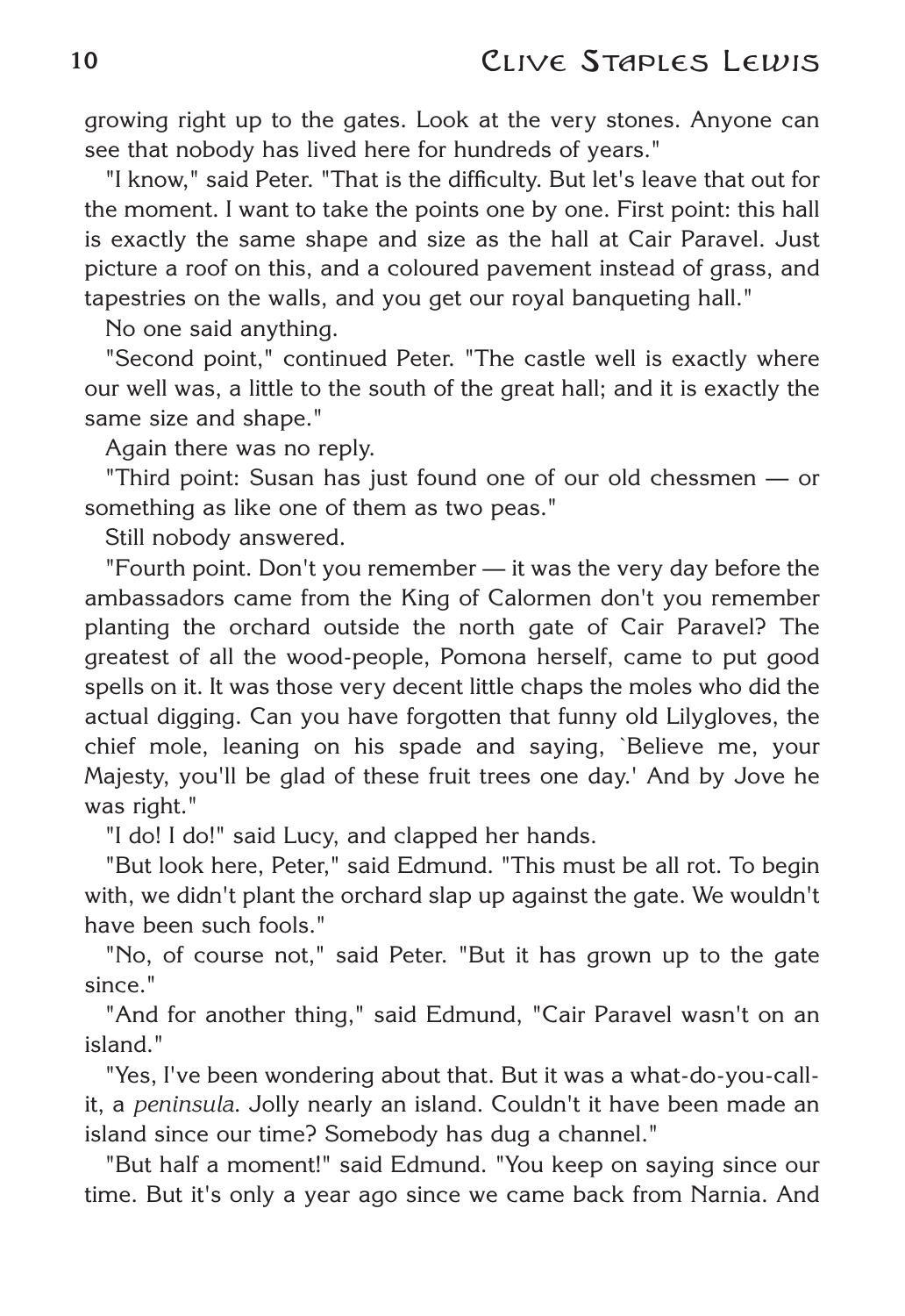you want to make out that in one year castles have fallen down, and great forests have grown up, and little trees we saw planted ourselves have turned into a big old orchard, and goodness knows what else. It's all impossible."

"There's one thing," said Lucy. "If this is Cair Paravel there ought to be a door at this end of the dais. In fact we ought to be sitting with our backs against it at this moment. You know — the door that led down to the treasure chamber."

"I suppose there *isn't* a door," said Peter, getting up.

The wall behind them was a mass of ivy.

"We can soon find out," said Edmund, taking up one of the sticks that they had laid ready for putting on the fire. He began beating the ivied wall. Tap-tap went the stick against the stone; and again, tap-tap; and then, all at once, boomboom, with a quite different sound, a hollow, wooden sound.

"Great Scott!" said Edmund.

"We must clear this ivy away," said Peter.

"Oh, do let's leave it alone," said Susan. "We can try it in the morning. If we've got to spend the night here I don't want an open door at my back and a great big black hole that anything might come out of, besides the draught and the damp. And it'll soon be dark."

"Susan! How can you?" said Lucy with a reproachful glance. But both the boys were too much excited to take any notice of Susan's advice. They worked at the ivy with their hands and with Peter's pocket-knife till the knife broke. After that they used Edmund's. Soon the whole place where they had been sitting was covered with ivy; and at last they had the door cleared.

"Locked, of course," said Peter.

"But the wood's all rotten," said Edmund. "We can pull it to bits in no time, and it will make extra firewood. Come on."

It took them longer than they expected and, before they had done, the great hall had grown dusky and the first star or two had come out overhead. Susan was not the only one who felt a slight shudder as the boys stood above the pile of splintered wood, rubbing the dirt off their hands and staring into the cold, dark opening they had made.

"Now for a torch," said Peter.

"Oh, what is the good?" said Susan. "And as Edmund said —"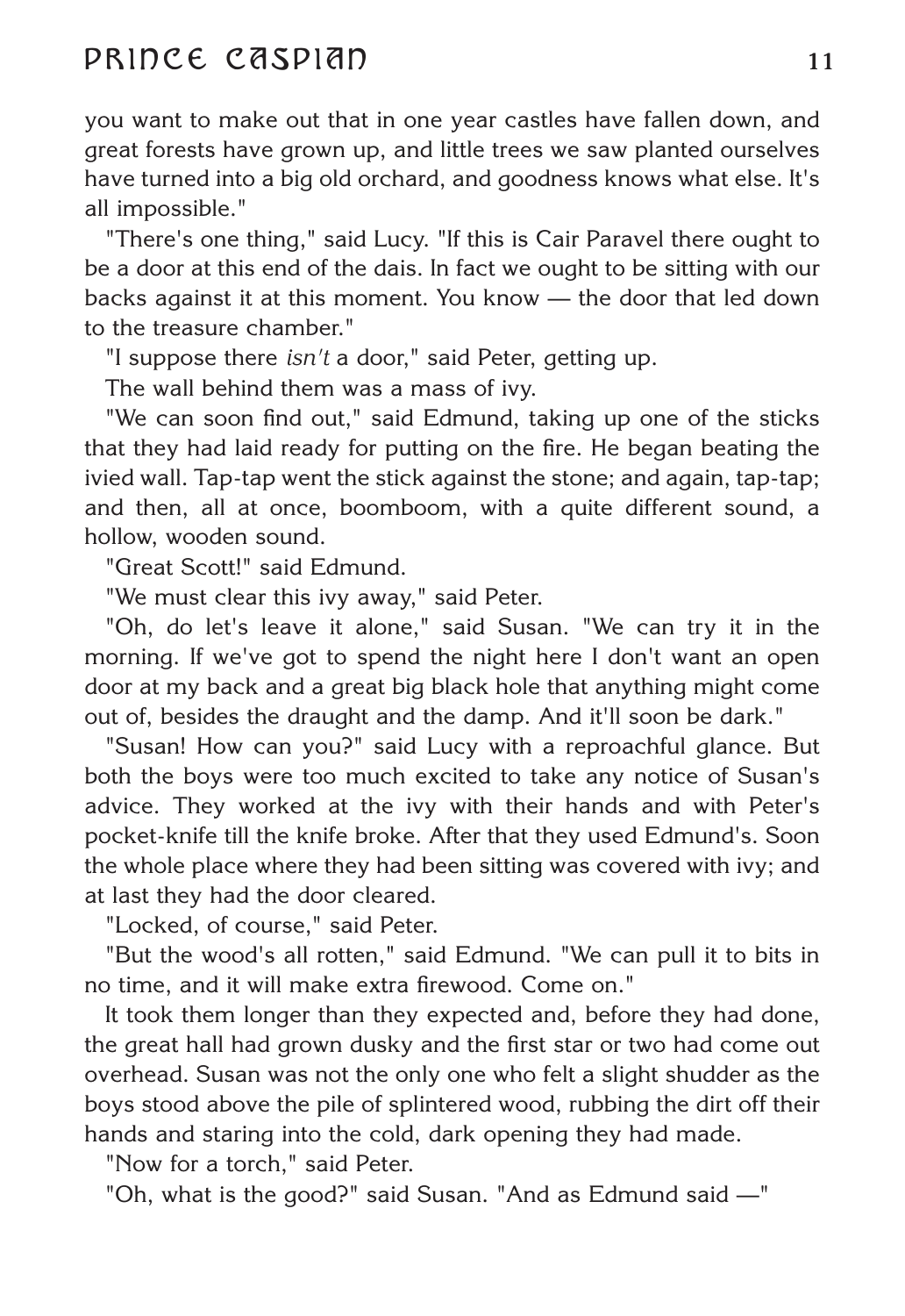"I'm not saying it now," Edmund interrupted. "I still don't understand, but we can settle that later. I suppose you're coming down, Peter?"

"We must," said Peter. "Cheer up, Susan. It's no good behaving like kids now that we are back in Narnia.

You're a Queen here. And anyway no one could go to sleep with a mystery like this on their minds."

They tried to use long sticks as torches but this was not a success. If you held them with the lighted end up they went out, and if you held them the other way they scorched your hand and the smoke got in your eyes. In the end they had to use Edmund's electric torch; luckily it had been a birthday present less than a week ago and the battery was almost new. He went first, with the light. Then came Lucy, then Susan, and Peter brought up the rear.

"I've come to the top of the steps," said Edmund.

"Count them," said Peter.

"One — two — three," said Edmund, as he went cautiously down, and so up to sixteen. "And this is the bottom," he shouted back.

"Then it really must be Cair Paravel," said Lucy. "There were sixteen." Nothing more was said till all four were standing in a knot together at the foot of the stairway. Then Edmund flashed his torch slowly round.

 $"O - o - o - oh!!"$  said all the children at once.

For now all knew that it was indeed the ancient treasure chamber of Cair Paravel where they had once reigned as Kings and Queens of Narnia. There was a kind of path up the middle (as it might be in a greenhouse), and along each side at intervals stood rich suits of armour, like knights guarding the treasures. In between the suits of armour, and on each side of the path, were shelves covered with precious things — necklaces and arm rings and finger rings and golden bowls and dishes and long tusks of ivory, brooches and coronets and chains of gold, and heaps of unset stones lying piled anyhow as if they were marbles or potatoes — diamonds, rubies, carbuncles, emeralds, topazes, and amethysts. Under the shelves stood great chests of oak strengthened with iron bars and heavily padlocked. And it was bitterly cold, and so still that they could hear themselves breathing, and the treasures were so covered with dust that unless they had realized where they were and remembered most of the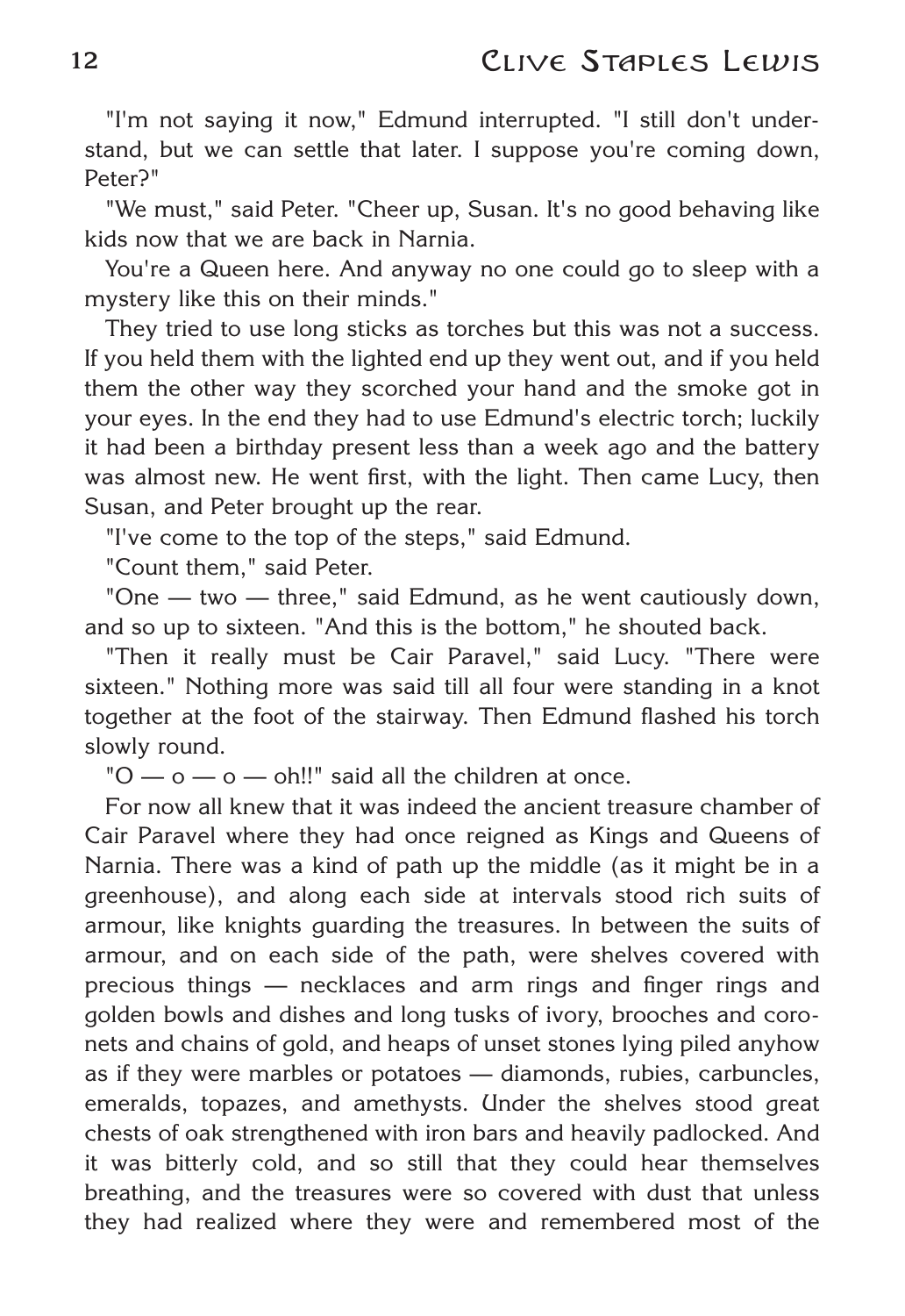things, they would hardly have known they were treasures. There was something sad and a little frightening about the place, because it all seemed so forsaken and long ago. That was why nobody said anything for at least a minute.

Then, of course, they began walking about and picking things up to look at. It was like meeting very old friends. If you had been there you would have heard them saying things like, "Oh look! Our coronation rings — do you remember first wearing this? — Why, this is the little brooch we all thought was lost — I say, isn't that the armour you wore in the great tournament in the Lone Islands? — do you remember the dwarf making that for me? — do you remember drinking out of that horn? — do you remember, do you remember?"

But suddenly Edmund said, "Look here. We mustn't waste the battery: goodness knows how often we shall need it. Hadn't we better take what we want and get out again?"

"We must take the gifts," said Peter. For long ago at a Christmas in Narnia he and Susan and Lucy had been given certain presents which they valued more than their whole kingdom. Edmund had had no gift, because he was not with them at the time. (This was his own fault, and you can read about it in the other book.)

They all agreed with Peter and walked up the path to the wall at the far end of the treasure chamber, and there, sure enough, the gifts were still hanging. Lucy's was the smallest for it was only a little bottle. But the bottle was made of diamond instead of glass, and it was still more than half full of the magical cordial which would heal almost every wound and every illness. Lucy said nothing and looked very solemn as she took her gift down from its place and slung the belt over her shoulder and once more felt the bottle at her side where it used to hang in the old days. Susan's gift had been a bow and arrows and a horn. The bow was still there, and the ivory quiver, full of wellfeathered arrows, but — "Oh, Susan," said Lucy. "Where's the horn?"

"Oh bother, bother, bother," said Susan after she had thought for a moment. "I remember now. I took it with me the last day of all, the day we went hunting the White Stag. It must have got lost when we blundered back into that other place — England, I mean."

Edmund whistled. It was indeed a shattering loss; for this was an enchanted horn and, whenever you blew it, help was certain to come to you, wherever you were.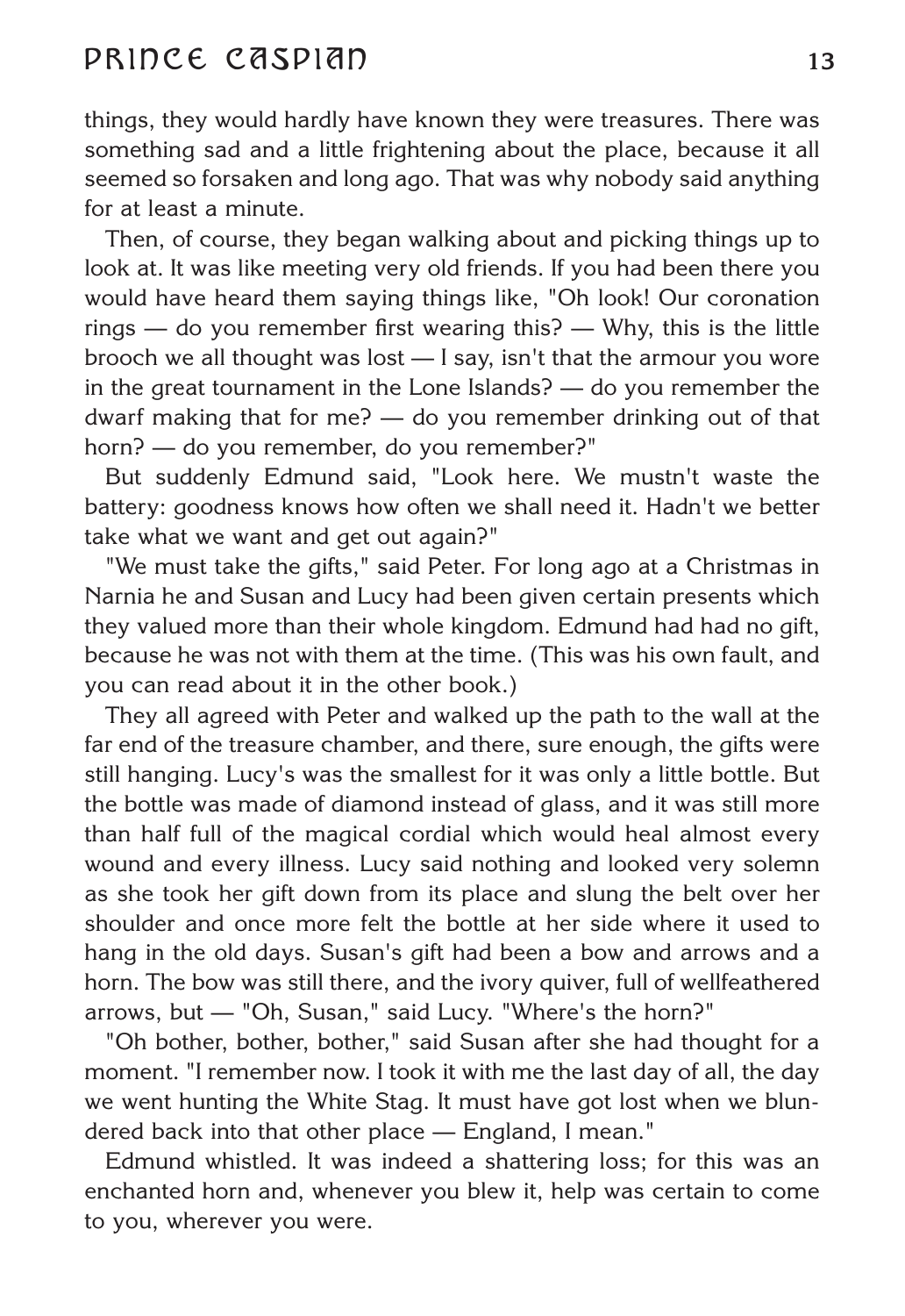"Just the sort of thing that might come in handy in a place like this," said Edmund.

"Never mind," said Susan, "I've still got the bow." And she took it. "Won't the string be perished, Su?" said Peter.

But whether by some magic in the air of the treasure chamber or not, the bow was still in working order. Archery and swimming were the things Susan was good at. In a moment she had bent the bow and then she gave one little pluck to the string. It twanged: a chirruping twang that vibrated through the whole room. And that one small noise brought back the old days to the children's minds more than anything that had happened yet. All the battles and hunts and feasts came rushing into their heads together.

Then she unstrung the bow again and slung the quiver at her side.

Next, Peter took down his gift — the shield with the great red lion on it, and the royal sword. He blew, and rapped them on the floor, to get off the dust. He fitted the shield on his arm and slung the sword by his side. He was afraid at first that it might be rusty and stick to the sheath. But it was not so. With one swift motion he drew it and held it up, shining in the torchlight.

"It is my sword Rhindon," he said; "with it I killed the Wolf." There was a new tone in his voice, and the others all felt that he was really Peter the High King again. Then, after a little pause, everyone remembered that they must save the battery.

They climbed the stair again and made up a good fire and lay down close together for warmth. The ground was very hard and uncomfortable, but they fell asleep in the end.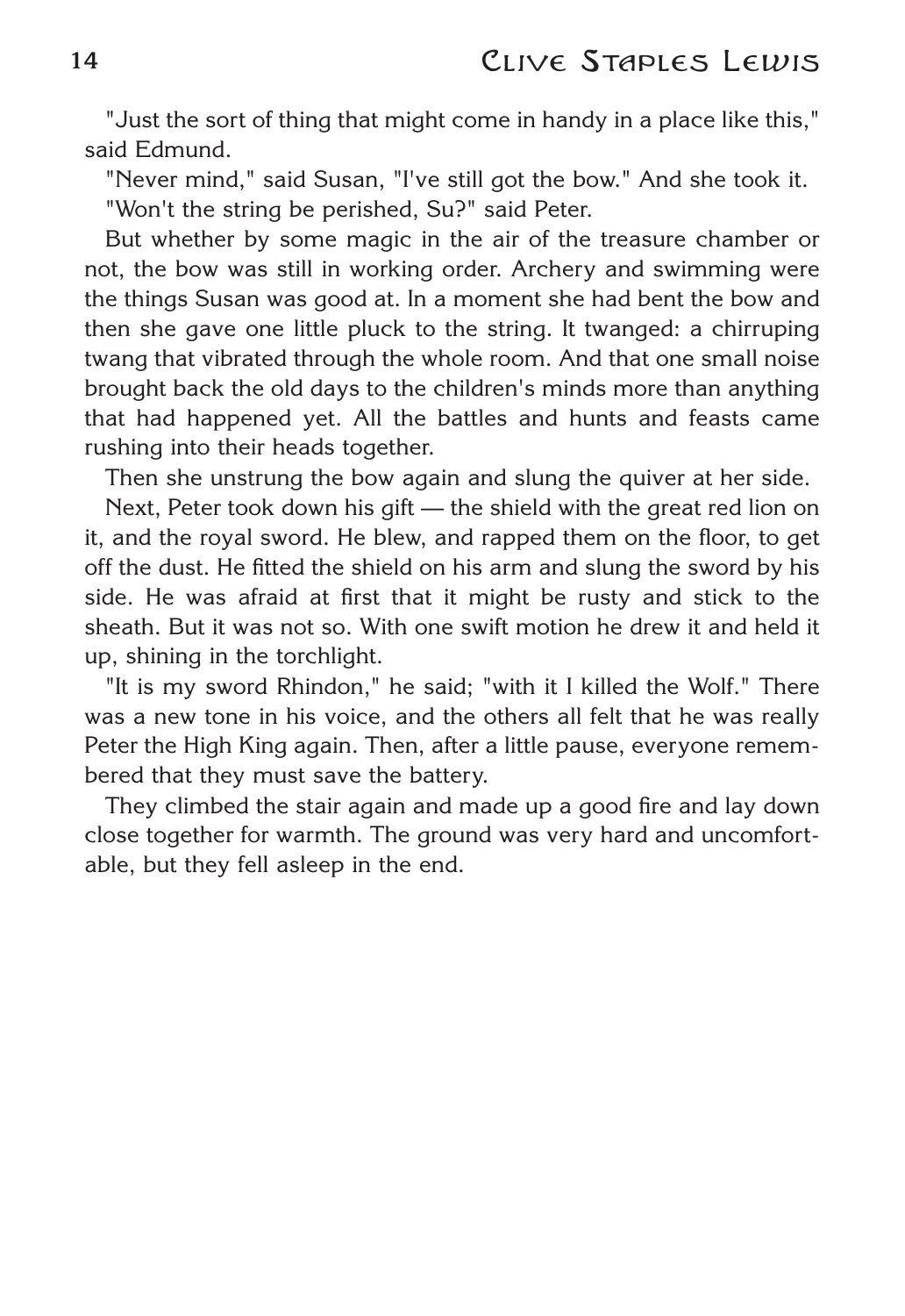#### CHAPTER THREE

### <span id="page-20-0"></span>The Dwarf

HE worst of sleeping out of doors is that you wake up so dreadfully early. And when you wake you have to get up because the ground is so hard that you are uncomfortable. And it makes matters worse if there is nothing but apples for breakfast and you have had nothing but apples for supper the night before. When Lucy had said — truly enough that it was a glorious morning, there did not seem to be anything else nice to be said. Edmund said what everyone was feeling, "We've simply got to get off this island."

When they had drunk from the well and splashed their faces they all went down the stream again to the shore and stared at the channel which divided them from the mainland.

"We'll have to swim," said Edmund.

"It would be all right for Su," said Peter (Susan had won prizes for swimming at school). "But I don't know about the rest of us." By "the rest of us" he really meant Edmund who couldn't yet do two lengths at the school baths, and Lucy, who could hardly swim at all.

"Anyway," said Susan, "there may be currents. Father says it's never wise to bathe in a place you don't know."

"But, Peter," said Lucy, "look here. I know I can't swim for nuts at home — in England, I mean. But couldn't we all swim long ago — if it was long ago — when we were Kings and Queens in Narnia? We could ride then too, and do all sorts of things. Don't you think -?"

"Ah, but we were sort of grown-up then," said Peter.

"We reigned for years and years and learned to do things. Aren't we just back at our proper ages again now?"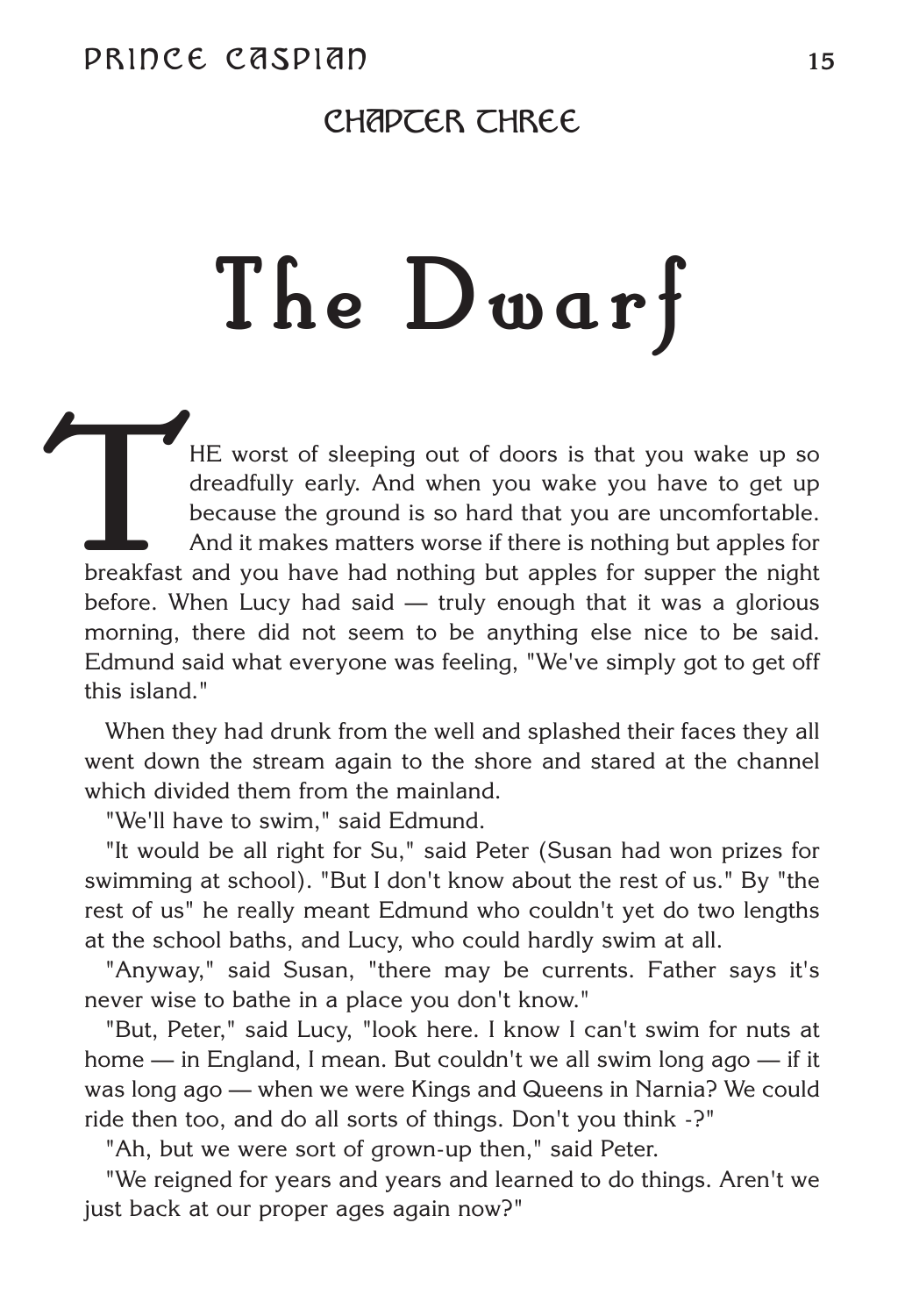"Oh!" said Edmund in a voice which made everyone stop talking and listen to him.

"I've just seen it all," he said.

"Seen what?" asked Peter.

"Why, the whole thing," said Edmund. "You know what we were puzzling about last night, that it was only a year ago since we left Narnia but everything looks as if no one had lived in Cair Paravel for hundreds of years? Well, don't you see? You know that, however long we seemed to have lived in Narnia, when we got back through the wardrobe it seemed to have taken no time at all?"

"Go on," said Susan. "I think I'm beginning to understand."

"And that means," continued Edmund, "that, once you're out of Narnia, you have no idea how Narnian time is going. Why shouldn't hundreds of years have gone past in Narnia while only one year has passed for us in England?"

"By Jove, Ed," said Peter. "I believe you've got it. In that sense it really was hundreds of years ago that we lived in Cair Paravel. And now we're coming back to Narnia just as if we were Crusaders or Anglo-Saxons or Ancient Britons or someone coming back to modern England?"

"How excited they'll be to see us —" began Lucy, but at the same moment everyone else said, "Hush!" or "Look!" For now something was happening.

There was a wooded point on the mainland a little to their right, and they all felt sure that just beyond that point must be the mouth of the river. And now, round that point there came into sight a boat. When it had cleared the point, it turned and began coming along the channel towards them. There were two people on board, one rowing, the other sitting in the stern and holding a bundle that twitched and moved as if it were alive. Both these people seemed to be soldiers. They had steel caps on their heads and light shirts of chain-mail. Their faces were bearded and hard. The children drew back from the beach into the wood and watched without moving a finger.

"This'll do," said the soldier in the stern when the boat had come about opposite to them.

"What about tying a stone to his feet, Corporal?" said the other, resting on his oars.

"Garn!" growled the other. "We don't need that, and we haven't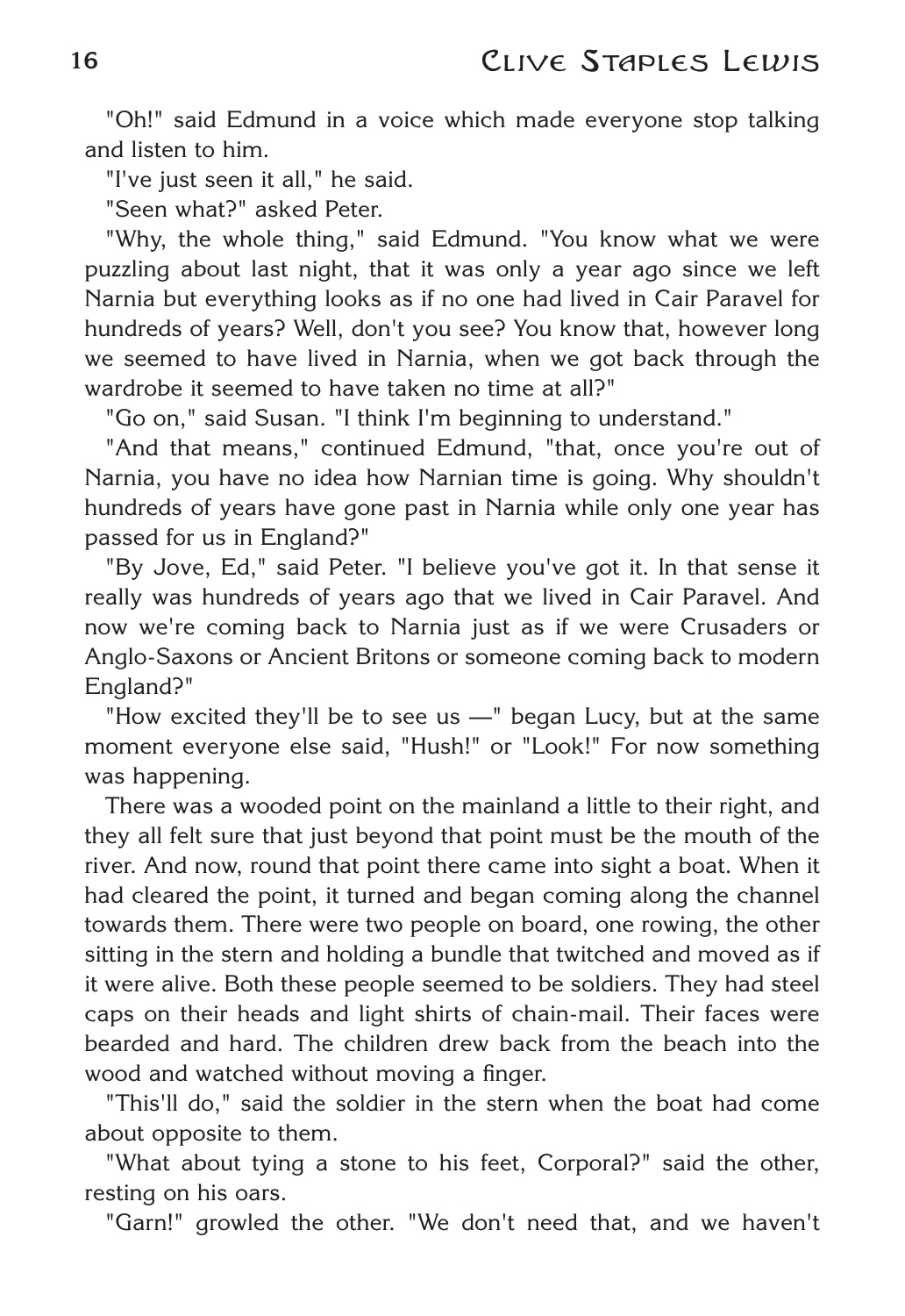brought one. He'll drown sure enough without a stone, as long as we've tied the cords right." With these words he rose and lifted his bundle. Peter now saw that it was really alive and was in fact a Dwarf, bound hand and foot but struggling as hard as he could. Next moment he heard a twang just beside his ear, and all at once the soldier threw up his arms, dropping the Dwarf into the bottom of the boat, and fell over into the water. He floundered away to the far bank and Peter knew that Susan's arrow had struck on his helmet. He turned and saw that she was very pale but was already fitting a second arrow to the string. But it was never used. As soon as he saw his companion fall, the other soldier, with a loud cry, jumped out of the boat on the far side, and lie also floundered through the water (which was apparently just in his depth) and disappeared into the woods of the mainland.

"Quick! Before she drifts!" shouted Peter. He and Susan, fully dressed as they were, plunged in, and before the water was up to their shoulders their hands were on the side of the boat. In a few seconds they had hauled her to the bank and lifted the Dwarf out, and Edmund was busily engaged in cutting his bonds with the pocket knife. (Peter's sword would have been sharper, but a sword is very inconvenient for this sort of work because you can't hold it anywhere lower than the hilt.) When at last the Dwarf was free, he sat up, rubbed his arms and legs, and exclaimed:

"Well, whatever they say, you don't feel like ghosts."

Like most Dwarfs he was very stocky and deep-chested. He would have been about three feet high if he had been standing up, and an immense beard and whiskers of coarse red hair left little of his face to be seen except a beak-like nose and twinkling black eyes.

"Anyway," he continued, "ghosts or not, you've saved my life and I'm extremely obliged to you."

"But why should we be ghosts?" asked Lucy.

"I've been told all my life," said the Dwarf, "that these woods along the shore were as full of ghosts as they were of trees. That's what the story is. And that's why, when they want to get rid of anyone, they usually bring him down here (like they were doing with me) and say they'll leave him to the ghosts. But I always wondered if they didn't really drown 'em or cut their throats. I never quite believed in the ghosts. But those two cowards you've just shot believed all right. They were more frightened of taking me to my death than I was of going!"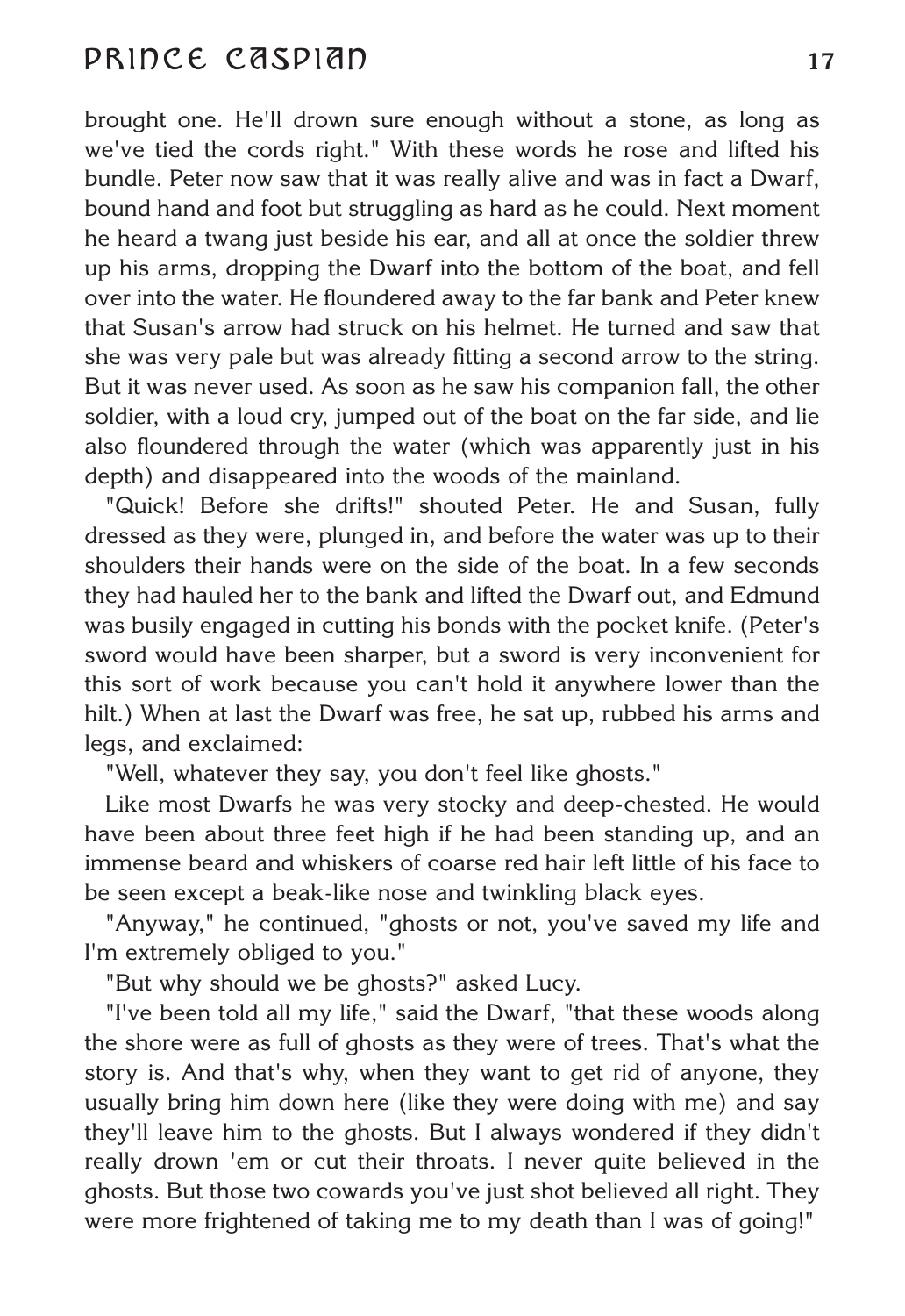"Oh," said Susan. "So that's why they both ran away."

"Eh? What's that?" said the Dwarf.

"They got away," said Edmund. "To the mainland."

"I wasn't shooting to kill, you know," said Susan. She would not have liked anyone to think she could miss at such a short range.

"Hm," said the Dwarf. "That's not so good. That may mean trouble later on. Unless they hold their tongues for their own sake."

"What were they going to drown you for?" asked Peter.

"Oh, I'm a dangerous criminal, I am," said the Dwarf cheerfully. "But that's a long story. Meantime, I was wondering if perhaps you were going to ask me to breakfast? You've no idea what an appetite it gives one, being executed."

"There's only apples," said Lucy dolefully.

"Better than nothing, but not so good as fresh fish," said the Dwarf. "It looks as if I'll have to ask you to breakfast instead. I saw some fishing tackle in that boat. And anyway, we must take her round to the other side of the island. We don't want anyone from the mainland coming down and seeing her."

"I ought to have thought of that myself," said Peter.

The four children and the Dwarf went down to the water's edge, pushed off the boat with some difficulty, and scrambled aboard. The Dwarf at once took charge. The oars were of course too big for him to use, so Peter rowed and the Dwarf steered them north along the channel and presently eastward round the tip of the island. From here the children could see right up the river, and all the bays and headlands of the coast beyond it. They thought they could recognize bits of it, but the woods, which had grown up since their time, made everything look very different.

When they had come round into open sea on the east of the island, the Dwarf took to fishing. They had an excellent catch of pavenders, a beautiful rainbow-coloured fish which they all remembered eating in Cair Paravel in the old days. When they had caught enough they ran the boat up into a little creek and moored her to a tree. The Dwarf, who was a most capable person (and, indeed, though one meets bad Dwarfs, I never heard of a Dwarf who was a fool), cut the fish open, cleaned them, and said:

"Now, what we want next is some firewood."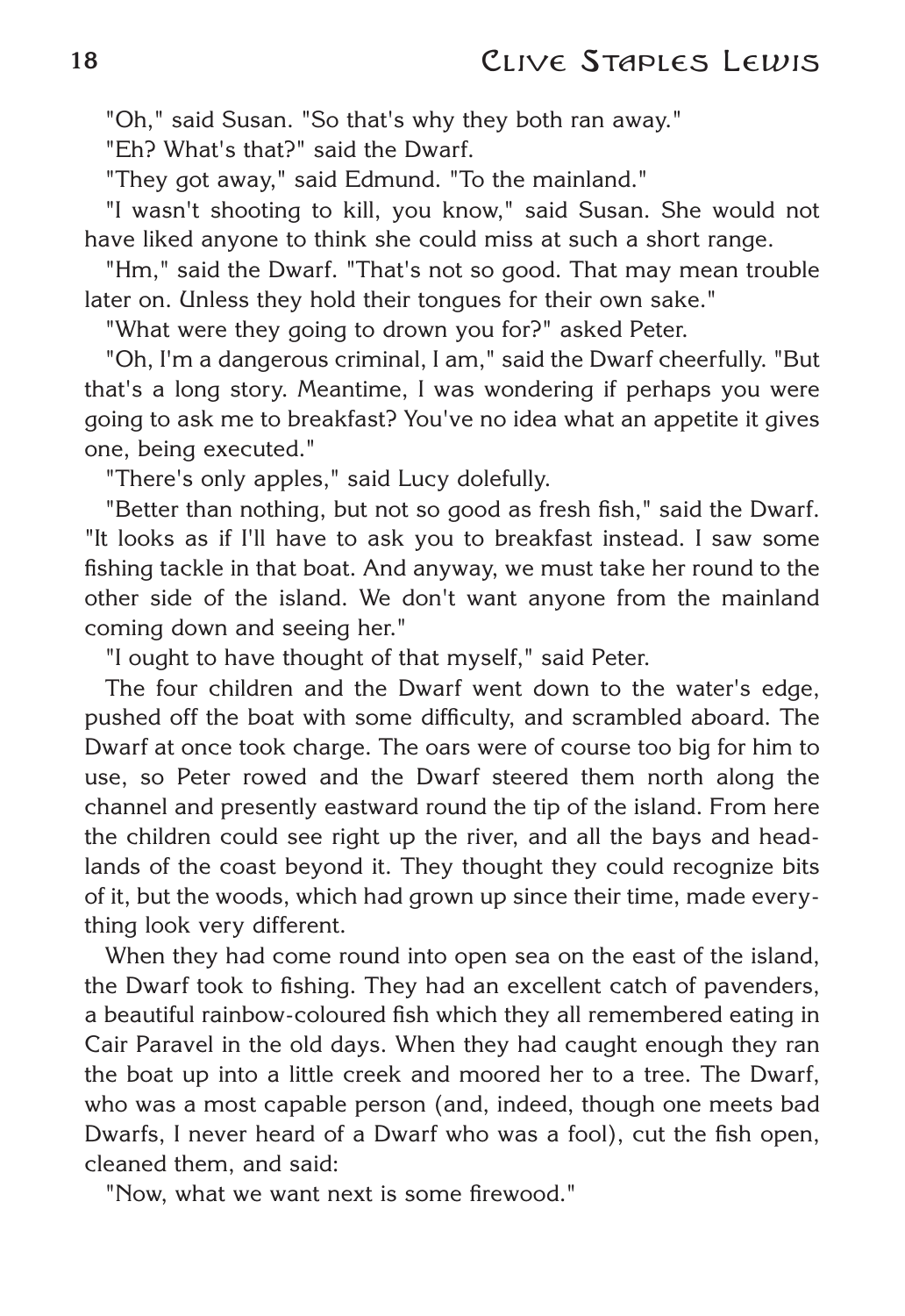"We've got some up at the castle," said Edmund.

The Dwarf gave a low whistle. "Beards and bedsteads!" he said. "So there really is a castle, after all?"

"It's only a ruin," said Lucy.

The Dwarf stared round at all four of them with a very curious expression on his face. "And who on earth  $-$  ?" he began, but then broke off and said, "No matter. Breakfast first. But one thing before we go on. Can you lay your hand on your hearts and tell me I'm really alive? Are you sure I wasn't drowned and we're not all ghosts together?"

When they had all reassured him, the next question was how to carry the fish. They had nothing to string them on and no basket. They had to use Edmund's hat in the end because no one else had a hat. He would have made much more fuss about this if he had not by now been so ravenously hungry.

At first the Dwarf did not seem very comfortable in the castle. He kept looking round and sniffing and saying, "H'm. Looks a bit spooky after all. Smells like ghosts, too." But he cheered up when it came to lighting the fire and showing them how to roast the fresh pavenders in the embers. Eating hot fish with no forks, and one pocket knife between five people, is a messy business and there were several burnt fingers before the meal was ended; but, as it was now nine o'clock and they had been up since five, nobody minded the burns so much as you might have expected. When everyone had finished off with a drink from the well and an apple or so, the Dwarf produced a pipe about the size of his own arm, filled it, lit it, blew a great cloud of fragrant smoke, and said, "Now."

"You tell us your story first," said Peter. "And then we'll tell you ours."

"Well," said the Dwarf, "as you've saved my life it is only fair you should have your own way. But I hardly know where to begin. First of all I'm a messenger of King Caspian's."

"Who's he?" asked four voices all at once.

"Caspian the Tenth, King of Narnia, and long may he reign!" answered the Dwarf. "That is to say, he ought to be King of Narnia and we hope he will be. At present he is only King of us Old Narnians — "

"What do you mean by *old* Narnians, please?" asked Lucy.

"Why, that's us," said the Dwarf. "We're a kind of rebellion, I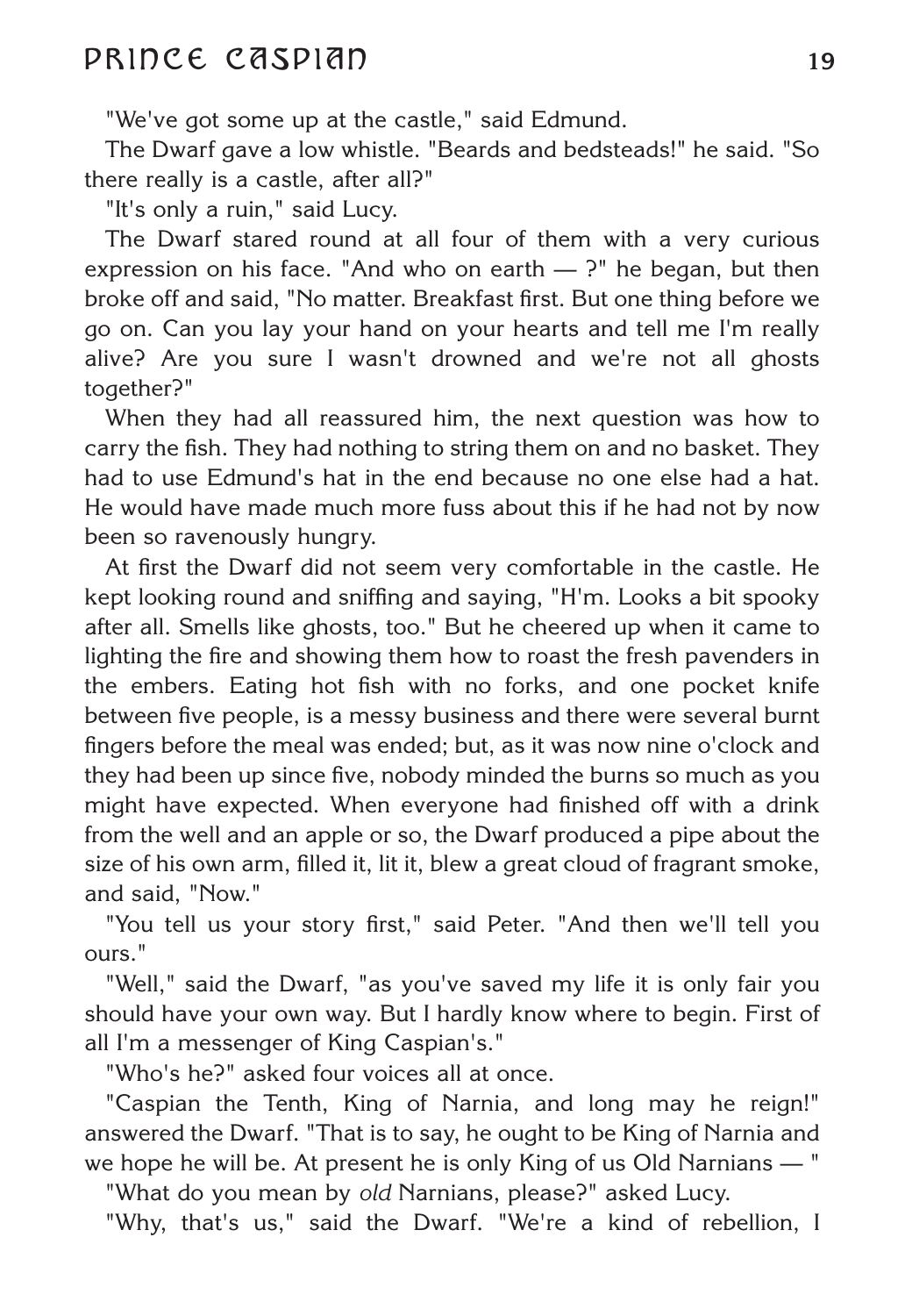suppose."

"I see," said Peter. "And Caspian is the chief Old Narnian."

"Well, in a manner of speaking," said the Dwarf, scratching his head.

"But he's really a New Narnian himself, a Telmarine, if you follow me." "I don't," said Edmund.

"It's worse than the Wars of the Roses," said Lucy.

"Oh dear," said the Dwarf. "I'm doing this very badly. Look here: I think I'll have to go right back to the beginning and tell you how Caspian grew up in his uncle's court and how he comes to be on our side at all. But it'll be a long story."

"All the better," said Lucy. "We love stories."

So the Dwarf settled down and told his tale. I shall not give it to you in his words, putting in all the children's questions and interruptions, because it would take too long and be confusing, and, even so, it would leave out some points that the children only heard later. But the gist of the story, as they knew it in the end, was as follows.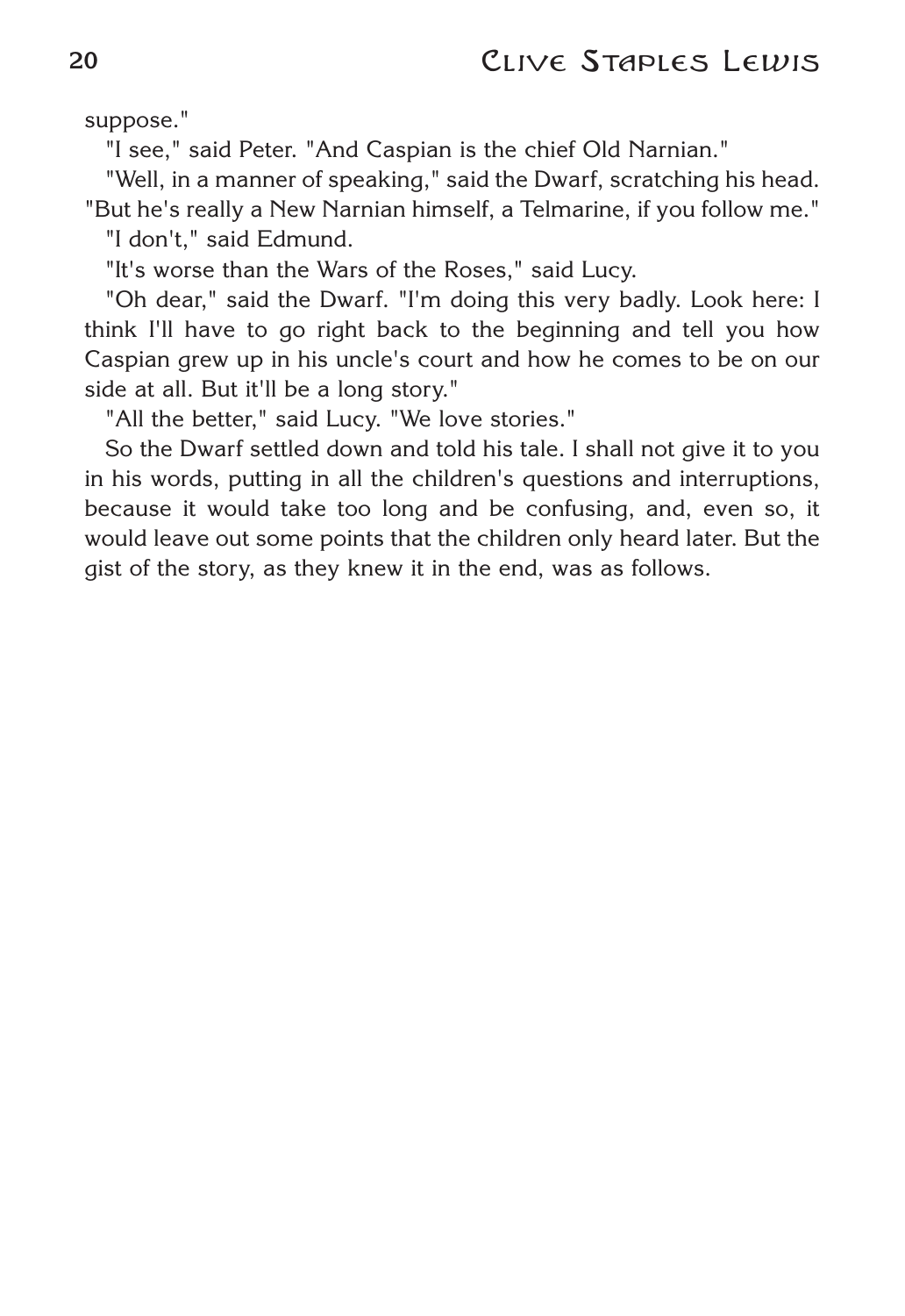#### CHAPTER FOLIR

## <span id="page-26-0"></span>The Dwarf Tells of Prince Caspian

PRINCE CASPIAN lived in a great castle in the centre of Narnia with his uncle, Miraz, the King of Narnia, and his aunt, who had red hair and was called Queen Prunaprismia. His father and mother were dead and the person whom Caspian loved best was his nurse, and though (being a prince) he had wonderful toys which would do almost anything but talk, he liked best the last hour of the day when the toys had all been put back in their cupboards and Nurse would tell him stories.

He did not care much for his uncle and aunt, but about twice a week his uncle would send for him and they would walk up and down together for half an hour on the terrace at the south side of the castle. One day, while they were doing this, the King said to him,

"Well, boy, we must soon teach you to ride and use a sword. You know that your aunt and I have no children, so it looks as if you might have to be King when I'm gone. How shall you like that, eh?"

"I don't know, Uncle," said Caspian.

"Don't know, eh?" said Miraz. "Why, I should like to know what more anyone could wish for!"

"All the same, I *do* wish," said Caspian.

"What do you wish?" asked the King.

"I wish — I wish — I wish I could have lived in the Old Days," said Caspian. (He was only a very little boy at the time.)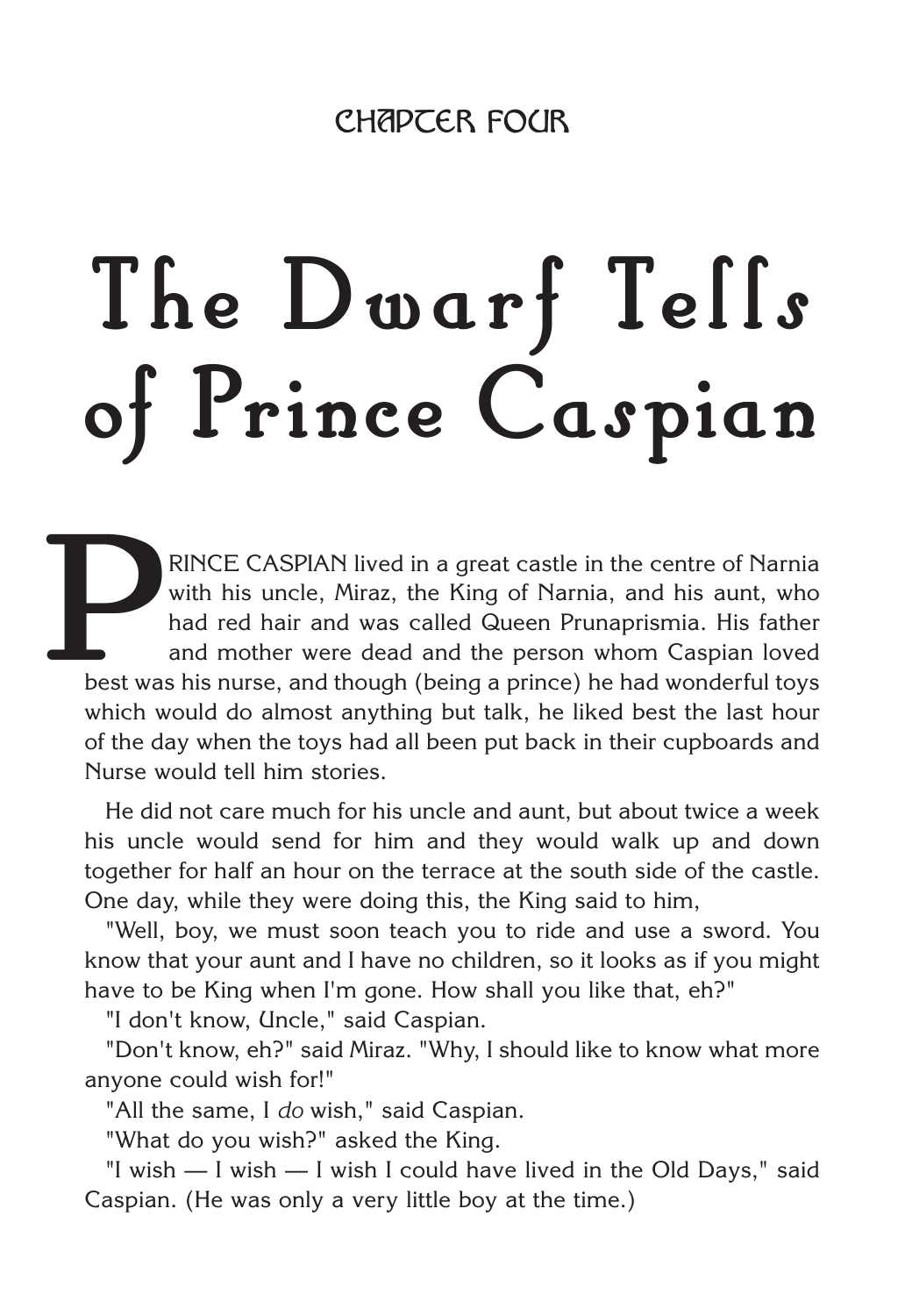Up till now King Miraz had been talking in the tiresome way that some grown-ups have, which makes it quite clear that they are not really interested in what you are saying, but now he suddenly gave Caspian a very sharp look.

"Eh? What's that?" he said. "What old days do you mean?"

"Oh, don't you know, Uncle?" said Caspian. "When everything was quite different. When all the animals could talk, and there were nice people who lived in the streams and the trees. Naiads and Dryads they were called. And there were Dwarfs. And there were lovely little Fauns in all the woods. They had feet like goats. And —"

"That's all nonsense, for babies," said the King sternly. "Only fit for babies, do you hear? You're getting too old for that sort of stuff. At your age you ought to be thinking of battles and adventures, not fairy tales."

"Oh, but there were battles and adventures in those days," said Caspian. "Wonderful adventures. Once there was a White Witch and she made herself Queen of the whole country. And she made it so that it was always winter. And then two boys and two girls came from somewhere and so they killed the Witch and they were made Kings and Queens of Narnia, and their names were Peter and Susan and Edmund and Lucy. And so they reigned for ever so long and everyone had a lovely time, and it was all because of Aslan —"

"Who's he?" said Miraz. And if Caspian had been a very little older, the tone of his uncle's voice would have warned him that it would be wiser to shut up. But he babbled on,

"Oh, don't you know?" he said. "Aslan is the great Lion who comes from over the sea."

"Who has been telling you all this nonsense?" said the King in a voice of thunder. Caspian was frightened and said nothing.

"Your Royal Highness," said King Miraz, letting go of Caspian's hand, which he had been holding till now, "I insist upon being answered. Look me in the face. Who has been telling you this pack of lies?"

"N — Nurse," faltered Caspian, and burst into tears.

"Stop that noise," said his uncle, taking Caspian by the shoulders and giving ham a shake. "Stop it. And never let me catch you talking — or *thinking* either — about all those silly stories again. There never were those Kings and Queens. How could there be two Kings at the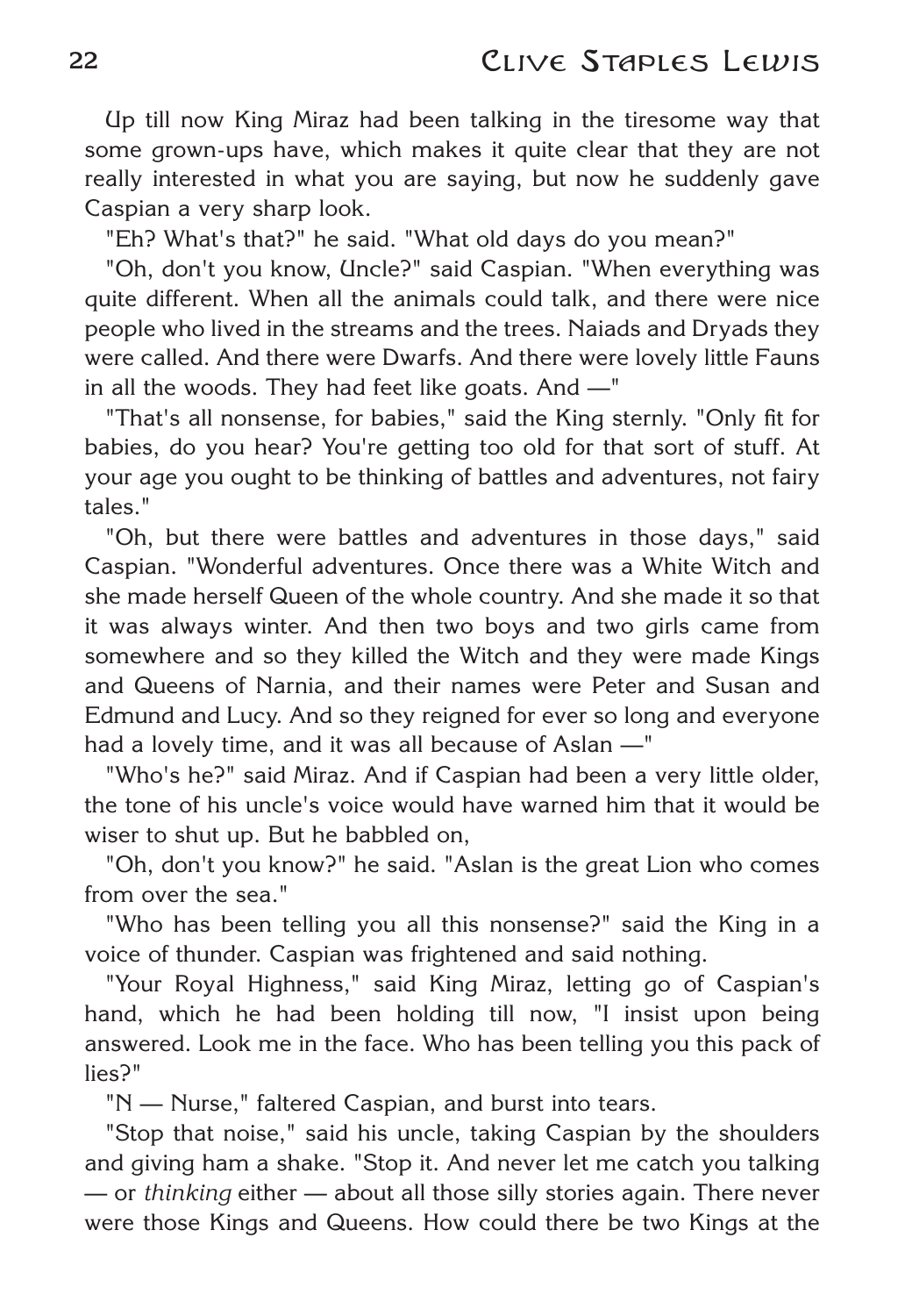same time? And there's no such person as Aslan. And there are no such things as lions. And there never was a time when animals could talk. Do you hear?"

"Yes, Uncle," sobbed Caspian.

"Then let's have no more of it," said the King. Then he called to one of the gentlemen-in-waiting who were standing at the far end of the terrace and said in a cold voice, "Conduct His Royal Highness to his apartments and send His Royal Highness's nurse to me AT ONCE."

Next day Caspian found what a terrible thing he had done, for Nurse had been sent away without even being allowed to say good-bye to him, and he was told he was to have a Tutor.

Caspian missed his nurse very much and shed many tears; and because he was so miserable, he thought about the old stories of Narnia far more than before. He dreamed of Dwarfs and Dryads every night and tried very hard to make the dogs and cats in the castle talk to him. But the dogs only wagged their tails and the cats only purred.

Caspian felt sure that he would hate the new Tutor, buy when the new Tutor arrived about a week later he turns out to be the sort of person it is almost impossible not to like. He was the smallest, and also the fattest, man Caspian had ever seen. He had a long, silvery, pointed beard which came down to his waist, and his face, which was brown and covered with wrinkles, looked very wise, very ugly, and very kind. His voice was grave and his eyes were merry so that, until you got to know him really well, it was hard to know when he was joking and when he was serious. His name was Doctor Cornelius.

Of all his lessons with Doctor Cornelius the one that Caspian liked best was History. Up till now, except for Nurse's stories, he had known nothing about the History of Narnia, and he was very surprised to learn that the royal family were newcomers in the country.

"It was your Highness's ancestor, Caspian the First," said Doctor Cornelius, "who first conquered Narnia and made it his kingdom. It was he who brought all your nation into the country. You are not native Narnians at all. You are all Telmarines — that is, you all came from the Land of Telmar, far beyond the Western Mountains. That is why Caspian the First is called Caspian the Conqueror."

"Please, Doctor," asked Caspian one day, "who lived in Narnia before we all came here out of Telmar?"

"No men — or very few — lived in Narnia before the Telmarines took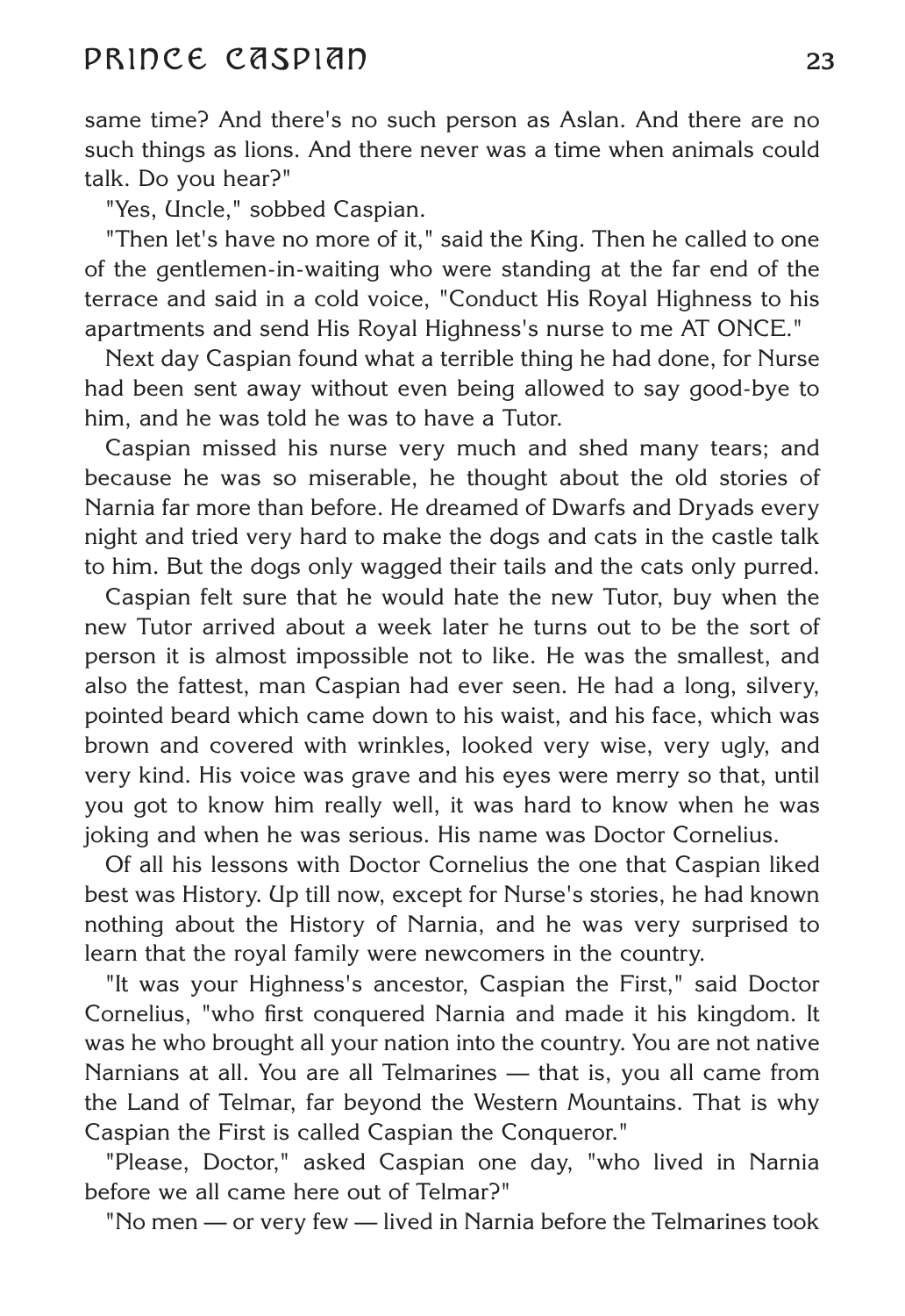it," said Doctor Cornelius.

"Then who did my great-great-grandcesters conquer?"

"*Whom*, not *who*, your Highness," said Doctor Cornelius. "Perhaps it is time to turn from History to Grammar."

"Oh please, not yet!" said Caspian.

"I mean, wasn't there a battle? Why is he called Caspian the Conqueror if there was nobody to fight with him?"

"I said there were very few *men* in Narnia," said the Doctor, looking at the little boy very strangely through his great spectacles.

For a moment Caspian was puzzled and then suddenly his heart gave a leap. "Do you mean," he gasped, "that there were other things? Do you mean it was like in the stories? Were there-?"

"Hush!" said Doctor Cornelius, laying his head very close to Caspian's. "Not a word more. Don't you know your Nurse was sent away for telling you about Old Narnia? The King doesn't like it. If he found me telling you secrets, you'd be whipped and I should have my head cut off."

"But why?" asked Caspian.

"1t is high time we turned to Grammar now," said Doctor Cornelius in a loud voice. "Will your Royal Highness be pleased to open Pulverulentus Siccus at the fourth page of his *Grammatical garden or the Arbour of Accidence pleasantlie open'd to Tender Wits*?"

After that it was all nouns and verbs till lunchtime, but I don't think Caspian learned much. He was too excited. He felt sure that Doctor Cornelius would not have said so much unless he meant to tell him more sooner or later.

In this he was not disappointed. A few days later his Tutor said, "Tonight I am going to give you a lesson in Astronomy. At dead of night two noble planets, Tarva and Alambil, will pass within one degree of each other. Such a conjunction has not occurred for two hundred years, and your Highness will not live to see it again. It will be best if you go to bed a little earlier than usual. When the time of the conjunction draws near I will come and wake you."

This didn't seem to have anything to do with Old Narnia, which was what Caspian really wanted to hear about, but getting up in the middle of the night is always interesting and he was moderately pleased. When he went to bed that night, he thought at first that he would not be able to sleep; but he soon dropped off and it seemed only a few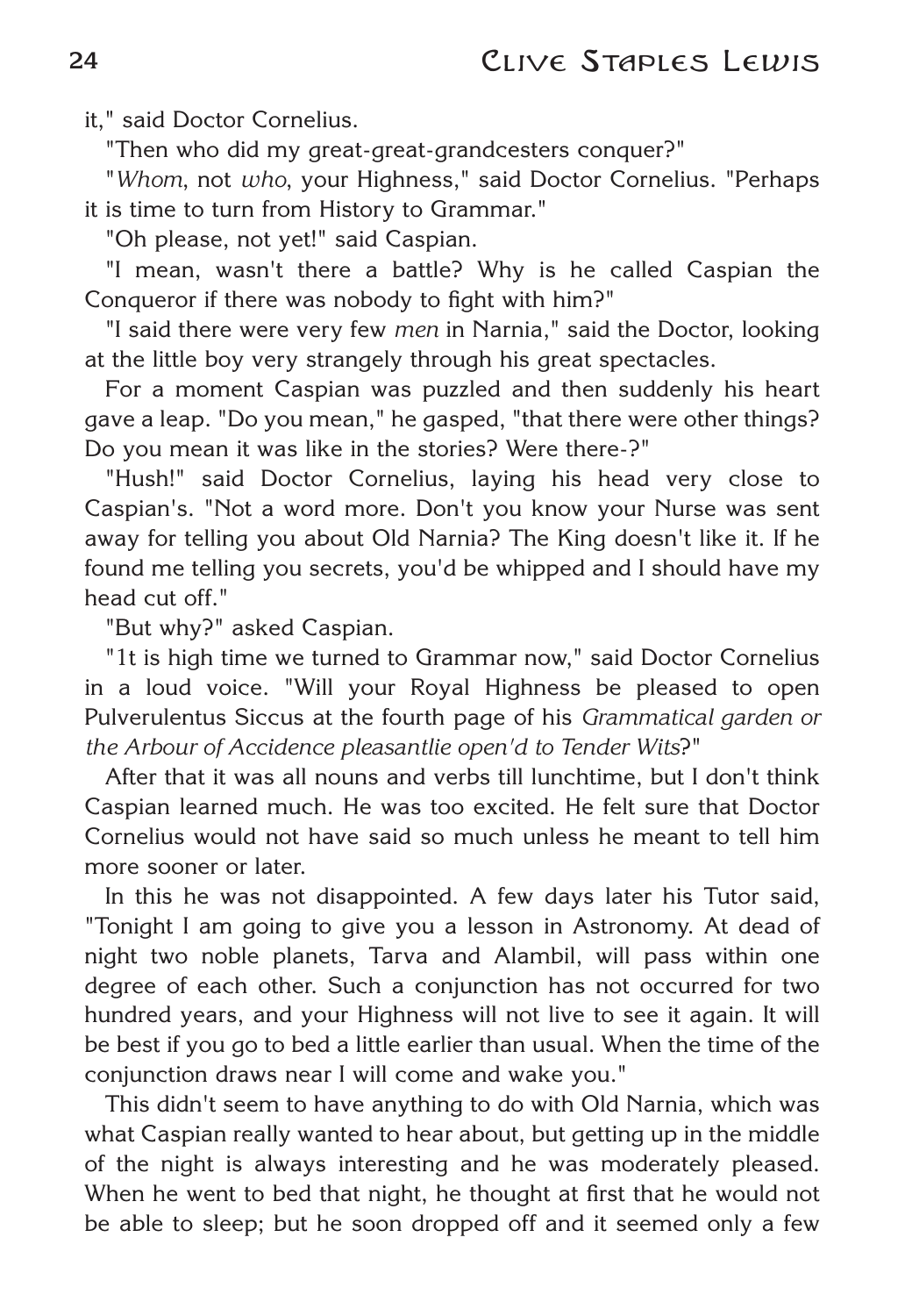minutes before he felt someone gently shaking him.

He sat up in bed and saw that the room was full of moonlight. Doctor Cornelius, muffled in a hooded robe and holding a small lamp in his hand, stood by the bedside.

Caspian remembered at once what they were going to do. He got up and put on some clothes. Athough it was a summer night he felt colder than he had expected and was quite glad when the Doctor wrapped him in a robe like his own and gave him a pair of warm, soft buskins for his feet. A moment later, both muffled so that they could hardly be seen in the dark corridors, and both shod so that they made almost no noise, master and pupil left the room.

Caspian followed the Doctor through many passages and up several staircases, and at last, through a little door in a turret, they came out upon the leads. On one side were the battlements, on the other a steep roof; below them, all shadowy and shimmery, the castle gardens; above them, stars and moon. Presently they came to another door, which led into the great central tower of the whole castle: Doctor Cornelius unlocked it and they began to climb the dark winding stair of the tower. Caspian was becoming excited; he had never been allowed up this stair before.

It was long and steep, but when they came out on the roof of the tower and Caspian had got his breath, he felt that it had been well worth it. Away on his right he could see, rather indistinctly, the Western Mountains. On his left was the gleam of the Great River, and everything was so quiet that he could hear the sound of the waterfall at Beaversdam, a mile away. There was no difficulty in picking out the two stars they had come to see. They hung rather low in the southern sky, almost as bright as two little moons and very close together.

"Are they going to have a collision?" he asked in an awestruck voice.

"Nay, dear Prince," said the Doctor (and he too spoke in a whisper). "The great lords of the upper sky know the steps of their dance too well for that. Look well upon them. Their meeting is fortunate and means some great good for the sad realm of Narnia. Tarva, the Lord of Victory, salutes Alambil, the Lady of Peace. They are just coming to their nearest."

"It's a pity that tree gets in the way," said Caspian. "We'd really see better from the West Tower, though it is not so high."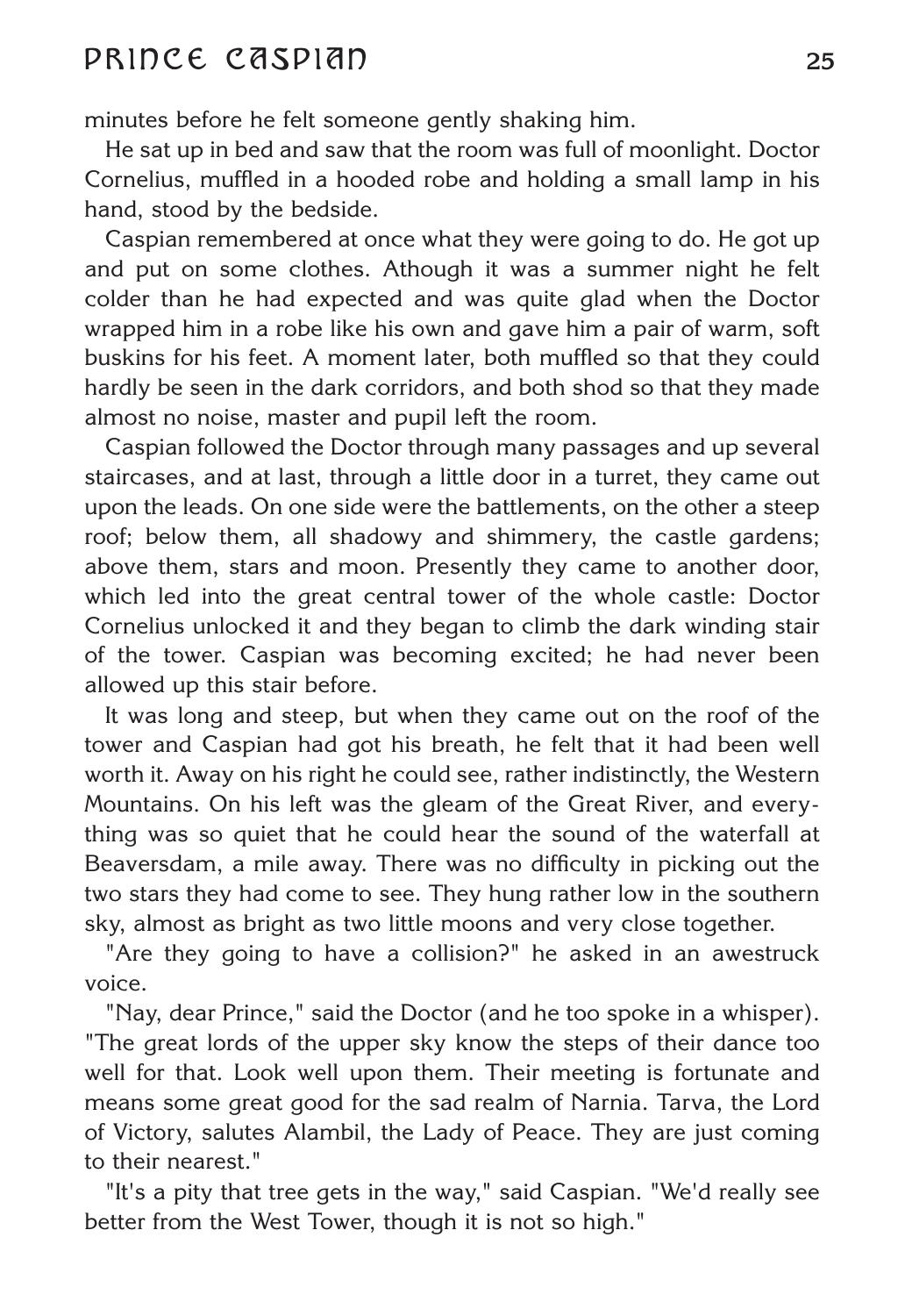Doctor Cornelius said nothing for about two minutes, but stood still with his eyes fixed on Tarva and Alambil. Then he drew a deep breath and turned to Caspian.

"There," he said. "You have seen what no man now alive has seen, nor will see again. And you are right. We should have seen it even better from the smaller tower. I brought you here for another reason."

Caspian looked up at him, but the Doctor's hood concealed most of his face.

"The virtue of this tower," said Doctor Cornelius, "is that we have six empty rooms beneath us, and a long stair, and the door at the bottom of the stair is locked. We cannot be overheard."

"Are you going to tell me what you wouldn't tell me the other day?" said Caspian.

"I am," said the Doctor. "But remember. You and I must never talk about these things except here — on the very top of the Great Tower."

"No. That's a promise," said Caspian. "But do go on, please."

"Listen," said the Doctor. "All you have heard about Old Narnia is true. It is not the land of Men. It is the country of Aslan, the country of the Waking Trees and Visible Naiads, of Fauns and Satyrs, of Dwarfs and Giants, of the gods and the Centaurs, of Talking Beasts. It was against these that the first Caspian fought. It is you Telmarines who silenced the beasts and the trees and the fountains, and who killed and drove away the Dwarfs and Fauns, and are now trying to cover up even the memory of them. The King does not allow them to be spoken of."

"Oh, I do wish we hadn't," said Caspian. "And I *am* glad it was all true, even if it is all over."

"Many of your race wish that in secret," said Doctor Cornelius.

"But, Doctor," said Caspian, "why do you say *my* race? After all, I suppose you're a Telmarine too."

"Am I?" said the Doctor.

"Well, you're a Man anyway," said Caspian.

"Am I?" repeated the Doctor in a deeper voice, at the same moment throwing back his hood so that Caspian could see his face clearly in the moonlight.

All at once Caspian realized the truth and felt that he ought to have realized it long before. Doctor Cornelius was so small, and so fat, and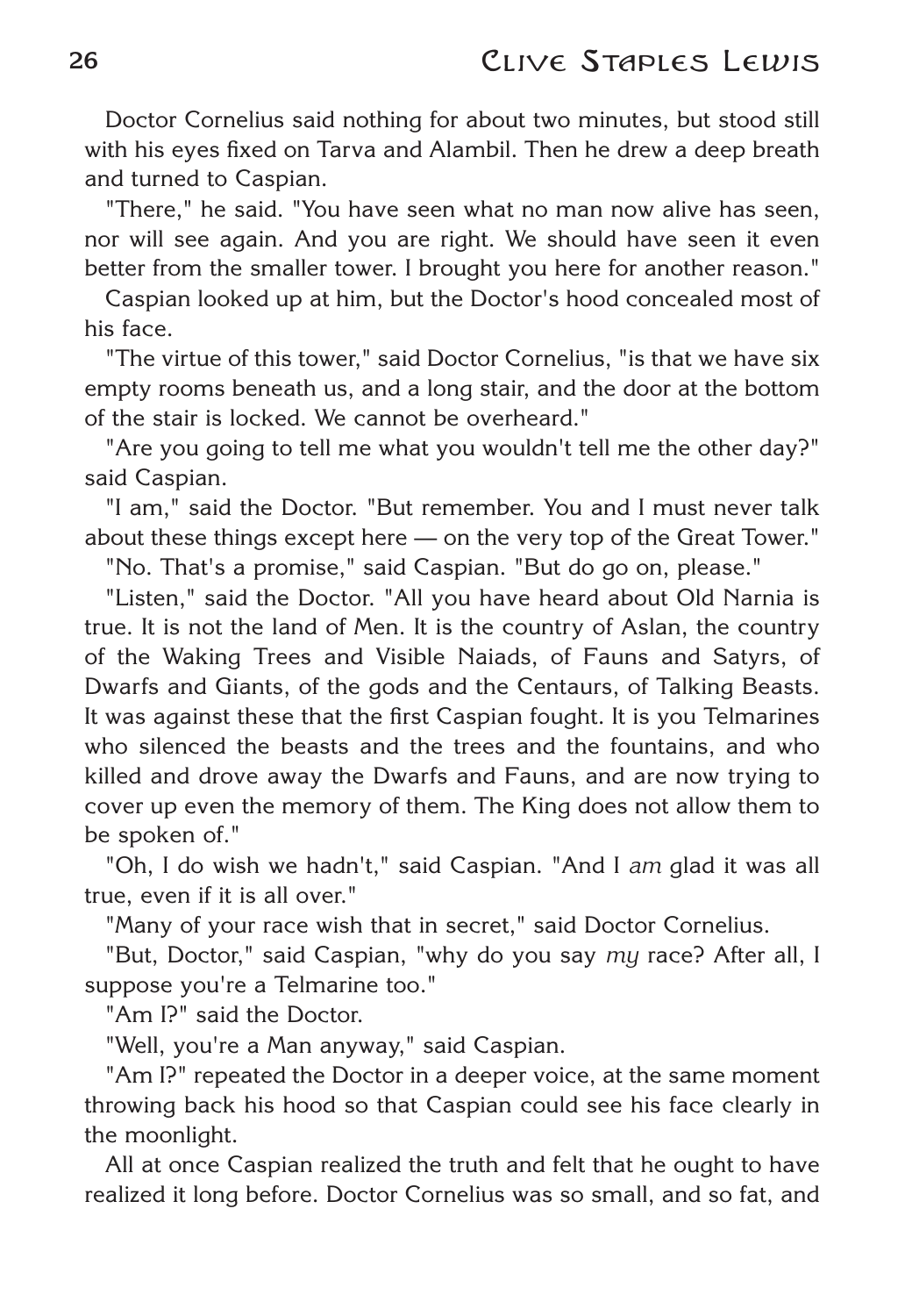had such a very long beard. Two thoughts came into his head at the same moment. One was a thought of terror — "He's not a real man, not a man at all, he's a Dwarf, and he's brought me up here to kill me." The other was sheer delight — "There are real Dwarfs still, and I've seen one at last."

"So you've guessed it in the end," said Doctor Cornelius. "Or guessed it nearly right. I'm not a pure Dwarf. I have human blood in me too. Many Dwarfs escaped in the great battles and lived on, shaving their beards and wearing highheeled shoes and pretending to be men. They have mixed with your Telmarines. I am one of those, only a halfDwarf, and if any of my kindred, the true Dwarfs, are still alive anywhere in the world, doubtless they would despise me and call me a traitor. But never in all these years have we forgotten our own people and all the other happy creatures of Narnia, and the long-lost days of freedom."

"I'm — I'm sorry, Doctor," said Caspian. "It wasn't my fault, you know."

"I am not saying these things in blame of you, dear Prince," answered the Doctor. "You may well ask why I say them at all. But I have two reasons. Firstly, because my old heart has carried these secret memories so long that it aches with them and would burst if I did not whisper them to you. But secondly, for this: that when you become King you may help us, for I know that you also, Telmarine though you are, love the Old Things."

"I do, I do," said Caspian. "But how can I help?"

"You can be kind to the poor remnants of the Dwarf people, like myself. You can gather learned magicians and try to find a way of awaking the trees once more. You can search through all the nooks and wild places of the land to see if any Fauns or Talking Beasts or Dwarfs are perhaps still alive in hiding."

"Do you think there are any?" asked Caspian eagerly.

"I don't know — I don't know," said the Doctor with a deep sigh. "Sometimes I am afraid there can't be. I have been looking for traces of them all my life. Sometimes I have thought I heard a Dwarf-drum in the mountains. Sometimes at night, in the woods, I thought I had caught a glimpse of Fauns and Satyrs dancing a long way off; but when I came to the place, there was never anything there. I have often despaired; but something always happens to start me hoping again. I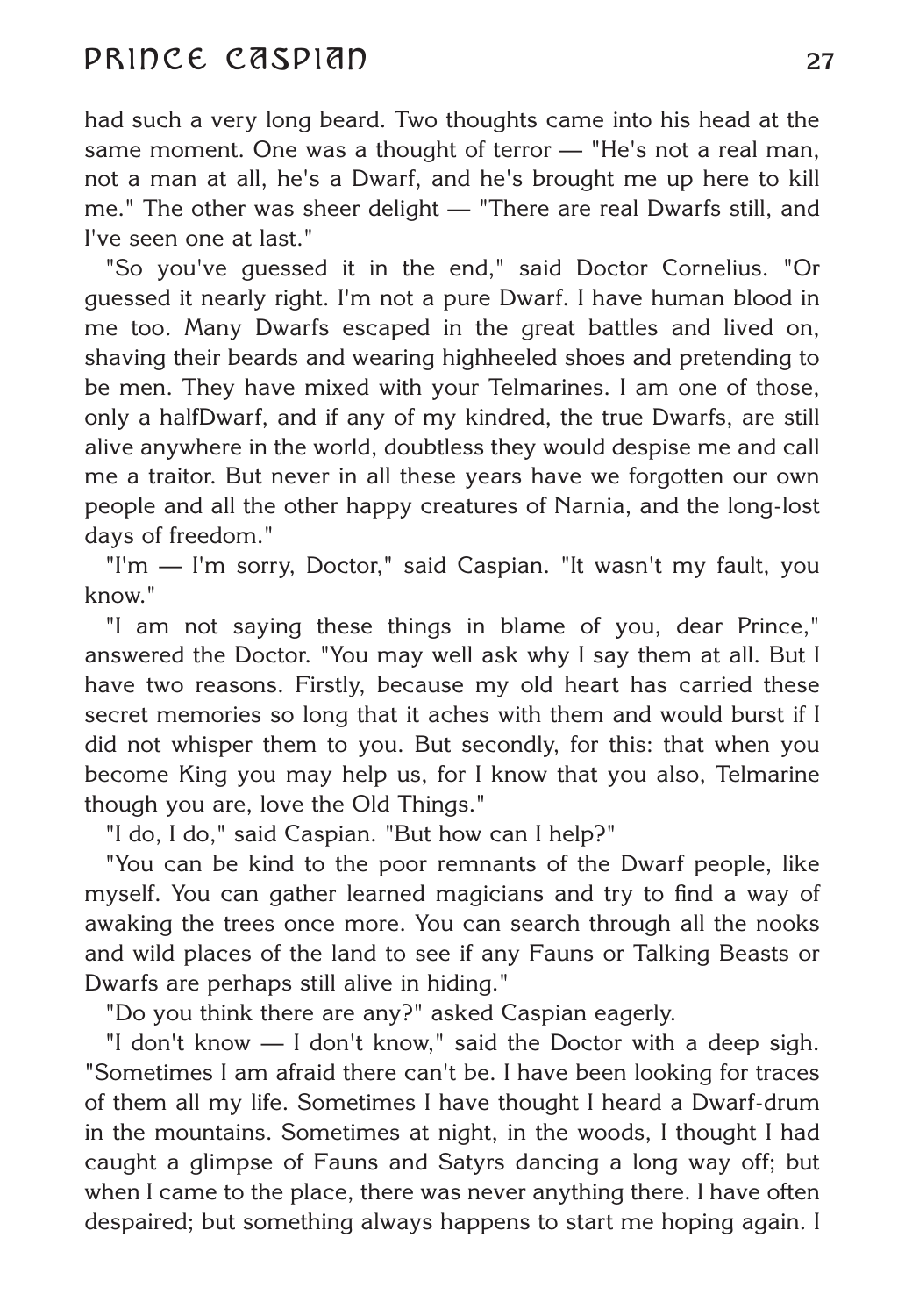don't know. But at least you can try to be a King like the High King Peter of old, and not like your uncle."

"Then it's true about the Kings and Queens too, and about the White Witch?" said Caspian.

"Certainly it is true," said Cornelius. "Their reign was the Golden Age in Narnia and the land has never forgotten them."

"Did they live in this castle, Doctor?"

"Nay, my dear," said the old man. "This castle is a thing of yesterday. Your great-great-grandfather built it. But when the two sons of Adam and the two daughters of Eve were made Kings and Queens of Narnia by Aslan himself, they lived in the castle of Cair Paravel. No man alive has seen that blessed place and perhaps even the ruins of it have now vanished. But we believe it was far from here, down at the mouth of the Great River, on the very shore of the sea."

"Ugh!" said Caspian with a shudder. "Do you mean in the Black Woods? Where all the  $-$  the  $-$  you know, the ghosts live?"

"Your Highness speaks as you have been taught," said the Doctor. "But it is all lies. There are no ghosts there. That is a story invented by the Telmarines. Your Kings are in deadly fear of the sea because they can never quite forget that in all stories Aslan comes from over the sea. They don't want to go near it and they don't want anyone else to go near it. So they have let great woods grow up to cut their people off from the coast. But because they have quarrelled with the trees they are afraid of the woods. And because they are afraid of the woods they imagine that they are full of ghosts. And the Kings and great men, hating both the sea and the wood, partly believe these stories, and partly encourage them. They feel safer if no one in Narnia dares to go down to the coast and look out to sea towards Aslan's land and the morning and the eastern end of the world."

There was a deep silence between them for a few minutes. Then Doctor Cornelius said, "Come. We have been here long enough. It is time to go down and to bed."

"Must we?" said Caspian. "I'd like to go on talking about these things for hours and hours and hours."

"Someone might begin looking for us, if we did that," said Doctor Cornelius.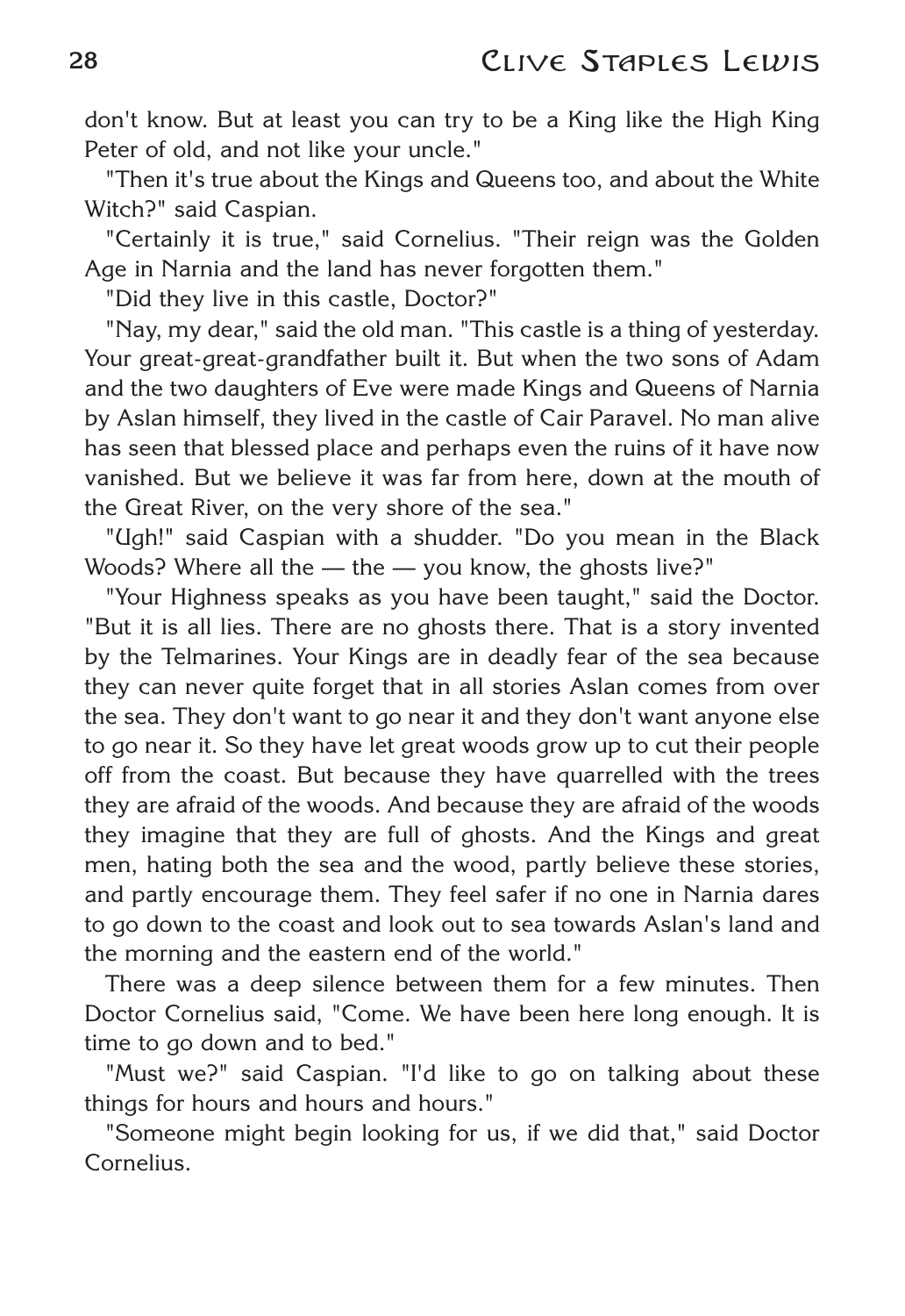#### CHADTER FILLE

### <span id="page-34-0"></span>Caspian's Advent ure in the Mountains

FTER this, Caspian and his Tutor had many more secret conversations on the top of the Great Tower, and at each conversation Caspian learned more about Old Narnia, so that thinking and dreaming about the old days, and longi conversations on the top of the Great Tower, and at each conversation Caspian learned more about Old Narnia, so that thinking and dreaming about the old days, and longing course he had not many hours to spare, for now his education was beginning in earnest. He learned sword-fighting and riding, swimming and diving, how to shoot with the bow and play on the recorder and the theorbo, how to hunt the stag and cut him up when he was dead, besides Cosmography, Rhetoric, Heraldry, Versification, and of course History, with a little Law, Physic, Alchemy, and Astronomy. Of Magic he learned only the theory, for Doctor Cornelius said the practical part was not proper study for princes. "And I myself," he added, "am only a very imperfect magician and can do only the smallest experiments." Of Navigation ("Which is a noble and heroical art," said the Doctor) he was taught nothing, because King Miraz disapproved of ships and the sea.

He also learned a great deal by using his own eyes and ears. As a little boy he had often wondered why he disliked his aunt, Queen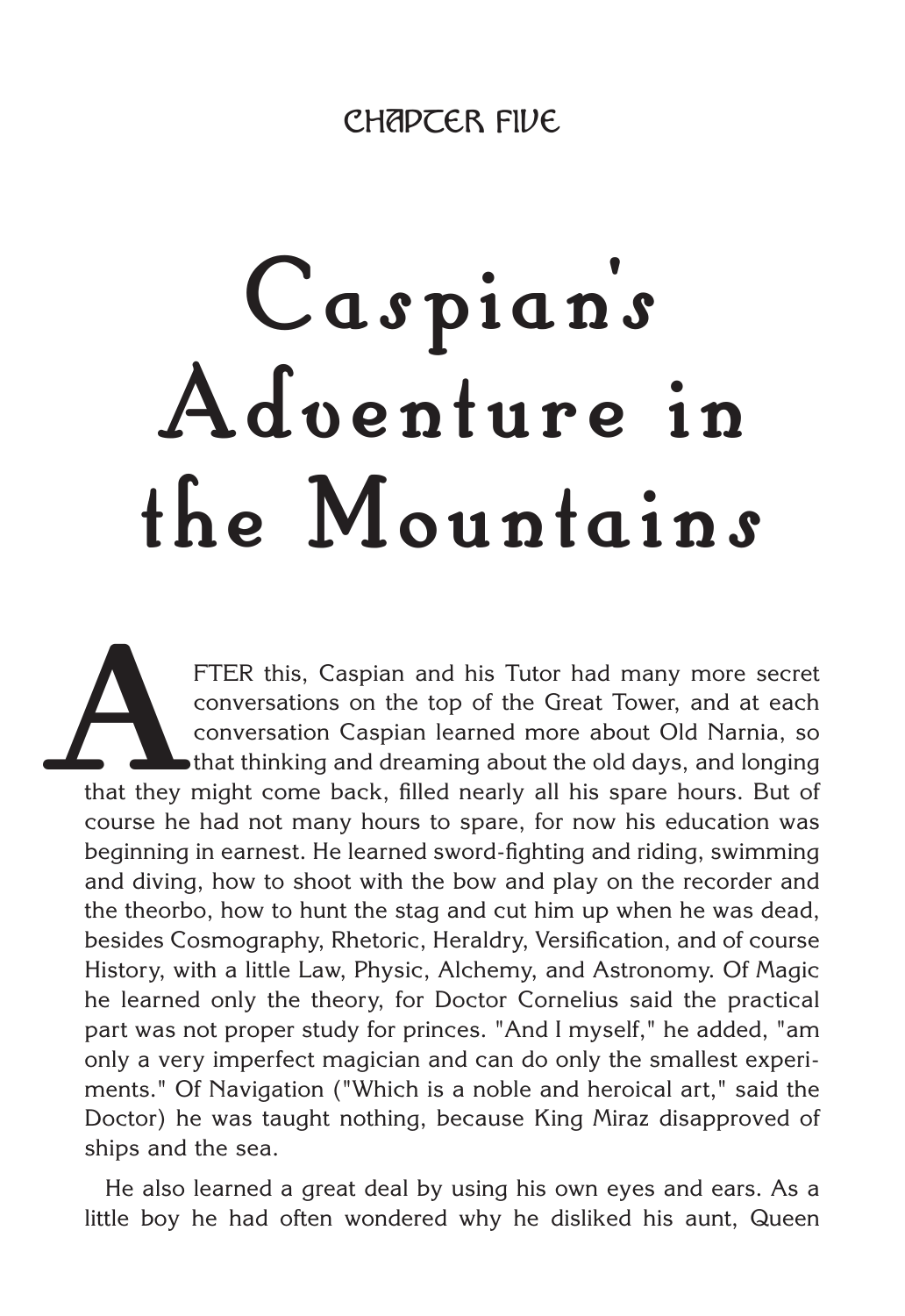Prunaprismia; he now saw that it was because she disliked him. He also began to see that Narnia was an unhappy country. The taxes were high and the laws were stern and Miraz was a cruel man.

After some years there came a time when the Queen seemed to be ill and there was a great deal of bustle and pother about her in the castle and doctors came and the courtiers whispered. This was in early summertime. And one night, while all this fuss was going on, Caspian was unexpectedly wakened by Doctor Cornelius after he had been only a few hours in bed.

"Are we going to do a little Astronomy, Doctor?" said Caspian.

"Hush!" said the Doctor. "Trust me and do exactly as I tell you. Put on all your clothes; you have a long journey before you."

Caspian was very surprised, but he had learned to have confidence in his Tutor and he began doing what he was told at once. When he was dressed the Doctor said, "I have a wallet for you. We must go into the next room and fill it with victuals from your Highness's supper table."

"My gentlemen-in-waiting will be there," said Caspian.

"They are fast asleep and will not wake," said the Doctor. "I am a very minor magician but I *can* at least contrive a charmed sleep."

They went into the antechamber and there, sure enough, the two gentlemen-in-waiting were, sprawling on chairs and snoring hard. Doctor Cornelius quickly cut up the remains of a cold chicken and some slices of venison and put them, with bread and an apple or so and a little flask of good wine, into the wallet which he then gave to Caspian. It fitted on by a strap over Caspian's shoulder, like a satchel you would use for taking books to school.

"Have you your sword?" asked the Doctor.

"Yes," said Caspian.

"Then put this mantle over all to hide the sword and the wallet. That's right. And now we must go to the Great Tower and talk."

When they had reached the top of the Tower (it was a cloudy night, not at all like the night when they had seen the conjunction of Tarva and Alambil) Doctor Cornelius said,

"Dear Prince, you must leave this castle at once and go to seek your fortune in the wide world. Your life is in danger here."

"Why?" asked Caspian.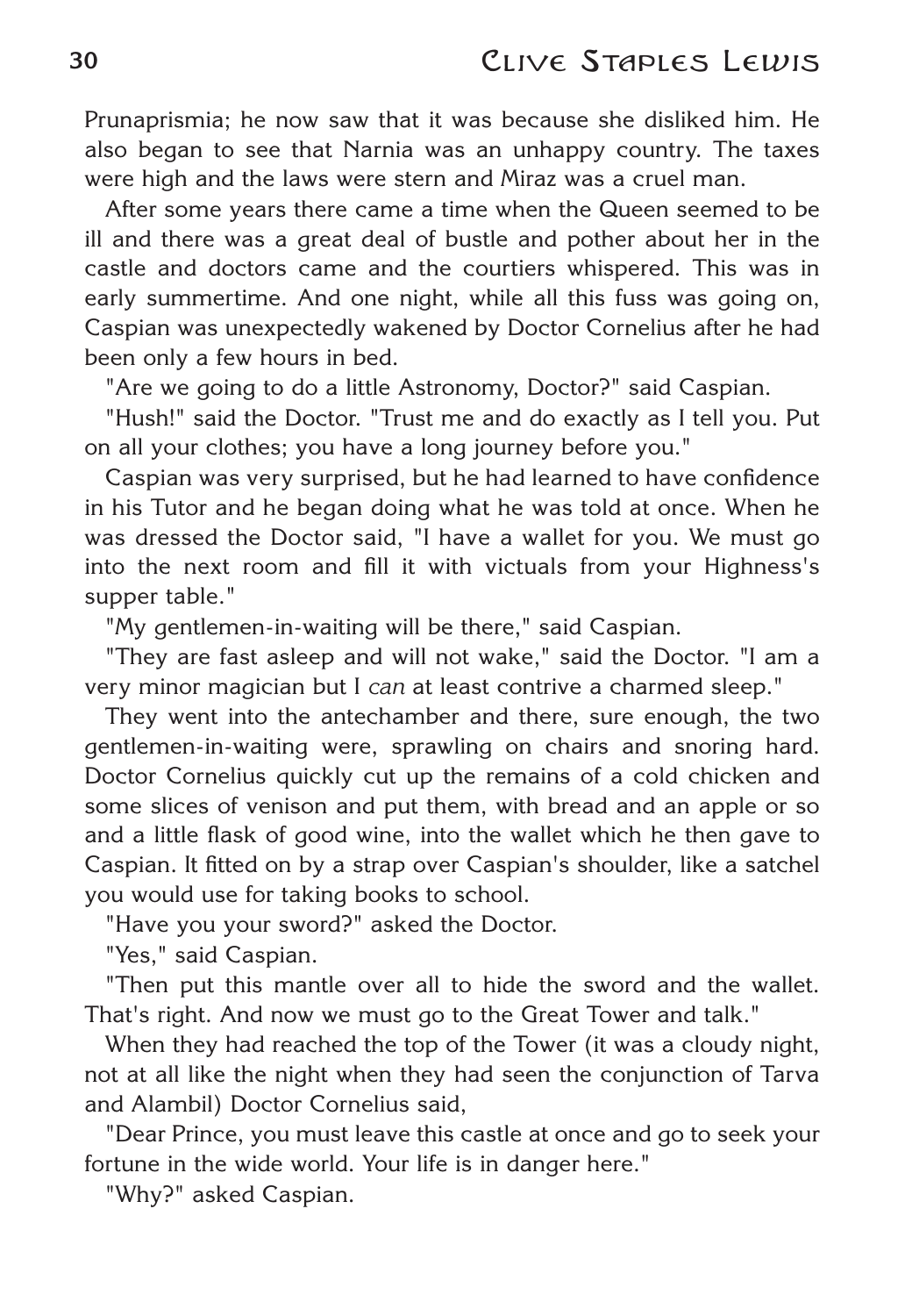"Because you are the true King of Narnia: Caspian the Tenth, the true son and heir of Caspian the Ninth. Long life to your Majesty' and suddenly, to Caspian's great surprise, the little man dropped down on one knee and kissed his hand.

"What does it all mean? I don't understand," said Caspian.

"I wonder you have never asked me before," said the Doctor, "why, being the son of King Caspian, you are not King Caspian yourself. Everyone except your Majesty knows that Miraz is a usurper. When he first began to rule he did not even pretend to be the King: he called himself Lord Protector. But then your royal mother died, the good Queen and the only Telmarine who was ever kind to me. And then, one by one, all the great lords, who had known your father, died or disappeared. Not by accident, either. Miraz weeded them out. Belisar and Uvilas were shot with arrows on a hunting party: by chance, it was pretended. All the great house of the Passarids he sent to fight giants on the northern frontier till one by one they fell. Arlian and Erimon and a dozen more he executed for treason on a false charge. The two brothers of Beaversdam he shut up as madmen. And finally he persuaded the seven noble lords, who alone among all the Telmarines did not fear the sea, to sail away and look for new lands beyond the Eastern Ocean, and, as he intended, they never came back. And when there was no one left who could speak a word for you, then his flatterers (as he had instructed them) begged him to become King. And of course he did."

"Do you mean he now wants to kill me too?" said Caspian.

"That is almost certain," said Doctor Cornelius.

"But why now?" said Caspian. "I mean, why didn't he do it long ago if he wanted to? And what harm have I done him?"

"He has changed his mind about you because of something that happened only two hours ago. The Queen has had a son."

"I don't see what that's got to do with it," said Caspian.

"Don't see!" exclaimed the Doctor. "Have all my lessons in History and Politics taught you no more than that? Listen. As long as he had no children of his own, he was willing enough that you should be King after he died. He may not have cared much about you, but he would rather you should have the throne than a stranger. Now that he has a son of his own he will want his own son to be the next King. You are in the way. He'll clear you out of the way."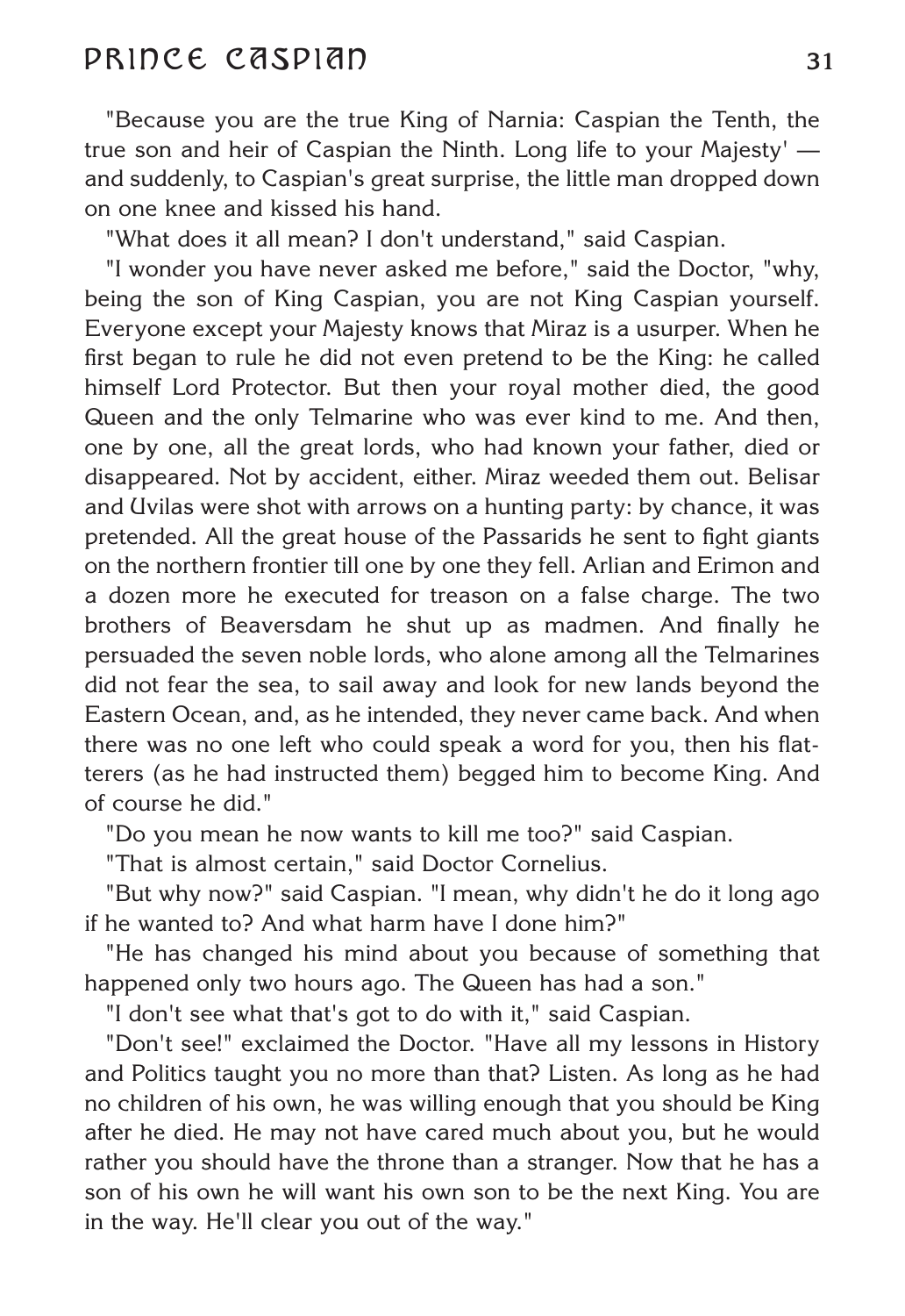"Is he really as bad as that?" said Caspian. "Would he really murder me?"

"He murdered your Father," said Doctor Cornelius.

Caspian felt very queer and said nothing.

"I can tell you the whole story," said the Doctor. "But not now. There is no time. You must fly at once."

"You'll come with me?" said Caspian.

"I dare not," said the Doctor. "It would make your danger greater. Two are more easily tracked than one. Dear Prince, dear King Caspian, you must be very brave. You must go alone and at once. Try to get across the southern border to the court of King Nain of Archenland. He will be good to you."

"Shall I never see you again?" said Caspian in a quavering voice.

"I hope so, dear King," said the Doctor. "What friend have I in the wide world except your Majesty? And I have a little magic. But in the meantime, speed is everything. Here are two gifts before you go. This is a little purse of gold alas, all the treasure in this castle should be your own by rights. And here is something far better."

He put in Caspian's hands something which he could hardly see but which he knew by the feel to be a horn.

"That," said Doctor Cornelius, "is the greatest and most sacred treasure of Narnia. Many terrors I endured, many spells did I utter, to find it, when I was still young. It is the magic horn of Queen Susan herself which she left behind her when she vanished from Narnia at the end of the Golden Age. It is said that whoever blows it shall have strange help — no one can say how strange. It may have the power to call Queen Lucy and King Edmund and Queen Susan and High King Peter back from the past, and they will set all to rights. It may be that it will call up Asian himself. Take it, King Caspian: but do not use it except at your greatest need. And now, haste, haste, haste. The little door at the very bottom of the Tower, the door into the garden, is unlocked. There we must part."

"Can I get my horse Destrier?" said Caspian.

"He is already saddled and waiting for you just at the corner of the orchard."

During the long climb down the winding staircase Cornelius whispered many more words of direction and advice. Caspian's heart was sinking, but he tried to take it all in. Then came the fresh air in the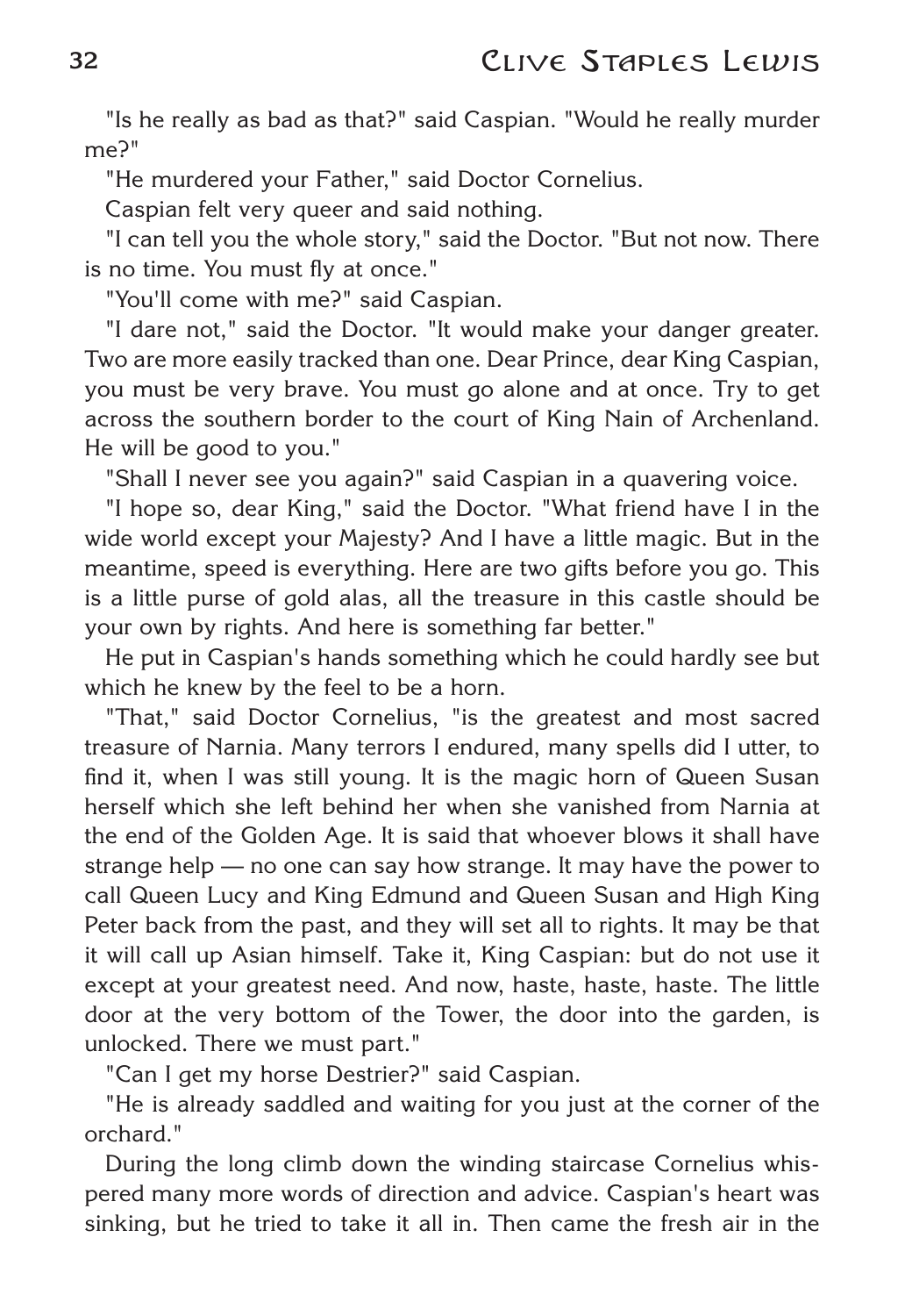garden, a fervent handclasp with the Doctor, a run across the lawn, a welcoming whinny from Destrier, and so King Caspian the Tenth left the castle of his fathers. Looking back, he saw fireworks going up to celebrate the birth of the new prince.

All night he rode southward, choosing by-ways and bridle paths through woods as long as he was in country that he knew; but afterwards he kept to the high road. Destrier was as excited as his master at this unusual journey, and Caspian, though tears had come into his eyes at saying good-bye to Doctor Cornelius, felt brave and, in a way, happy, to think that he was King Caspian riding to seek adventures, with his sword on his left hip and Queen Susan's magic horn on his right. But when day came, with a sprinkle of rain, and he looked about him and saw on every side unknown woods, wild heaths, and blue mountains, he thought how large and strange the world was and felt frightened and small.

As soon as it was full daylight he left the road and found an open grassy place amid a wood where he could rest. He took off Destrier's bridle and let him graze, ate some cold chicken and drank a little wine, and presently fell asleep. It was late afternoon when he awoke. He ate a morsel and continued his journey, still southward, by many unfrequented lanes. He was now in a land of hills, going up and down, but always more up than down. From every ridge he could see the mountains growing bigger and blacker ahead. As the evening closed in, he was riding their lower slopes. The wind rose. Soon rain fell in torrents.

Destrier became uneasy; there was thunder in the air. And now they entered a dark and seemingly endless pine forest, and all the stories Caspian had ever heard of trees being unfriendly to Man crowded into his mind. He remembered that he was, after all, a Telmarine, one of the race who cut down trees wherever they could and were at war with all wild things; and though he himself might be unlike other Telmarines, the trees could not be expected to know this.

Nor did they. The wind became a tempest, the woods roared and creaked all round them. There came a crash. A tree fell right across the road just behind him. "Quiet, Destrier, quiet!" said Caspian, patting his horse's neck; but he was trembling himself and knew that he had escaped death by an inch. Lightning flashed and a great crack of thunder seemed to break the sky in two just overhead.

Destrier bolted in good earnest. Caspian was a good rider, but he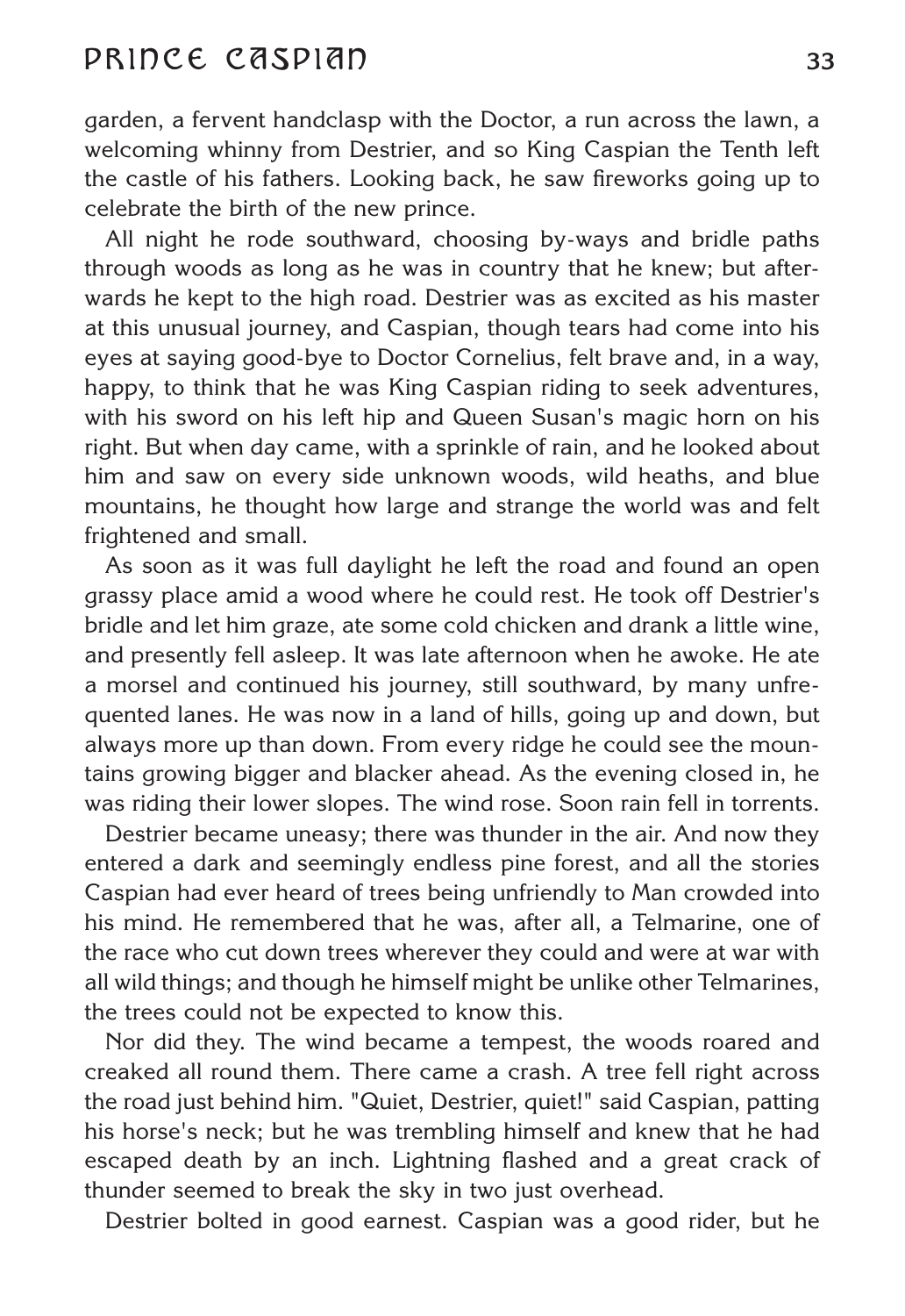had not the strength to hold him back. He kept his seat, but he knew that his life hung by a thread during the wild career that followed. Tree after tree rose up before them in the dusk and was only just avoided. Then, almost too suddenly to hurt (and yet it did hurt him too) something struck Caspian on the forehead and he knew no more.

When he came to himself he was lying in a firelit place with bruised limbs and a bad headache. Low voices were speaking close at hand.

"And now," said one, "before it wakes up we must decide what to do with it."

"Kill it," said another. "We can't let it live. It would betray us."

"We ought to have killed it at once, or else let it alone," said a third voice. "We can't kill it now. Not after we've taken it in and bandaged its head and all. It would be murdering a guest."

"Gentlemen," said Caspian in a feeble voice, "whatever you do to me, I hope you will be kind to my poor horse."

"Your horse had taken flight long before we found you," said the first voice — a curiously husky, earthy voice, as Caspian now noticed.

"Now don't let it talk you round with its pretty words," said the second voice. "I still say—"

"Horns and halibuts!" exclaimed the third voice. "Of course we're not going to murder it. For shame, Nikabrik. What do you say, Trufflehunter? What shall we do with it?"

"I shall give it a drink," said the first voice, presumably Trufflehunter's. A dark shape approached the bed. Caspian felt an arm slipped gently under his shoulders — if it was exactly an arm. The shape somehow seemed wrong. The face that bent towards him seemed wrong too. He got the impression that it was very hairy and very long nosed, and there were odd white patches on each side of it. "It's a mask of some sort," thought Caspian. "Or perhaps I'm in a fever and imagining it all." A cupful of something sweet and hot was set to his lips and he drank. At that moment one of the others poked the fire. A blaze sprang up and Caspian almost screamed with the shock as the sudden light revealed the face that was looking into his own. It was not a man's face but a badger's, though larger and friendlier and more intelligent than the face of any badger he had seen before. And it had certainly been talking. He saw, too, that he was on a bed of heather, in a cave. By the fire sat two little bearded men, so much wilder and shorter and hairier and thicker than Doctor Cornelius that he knew them at once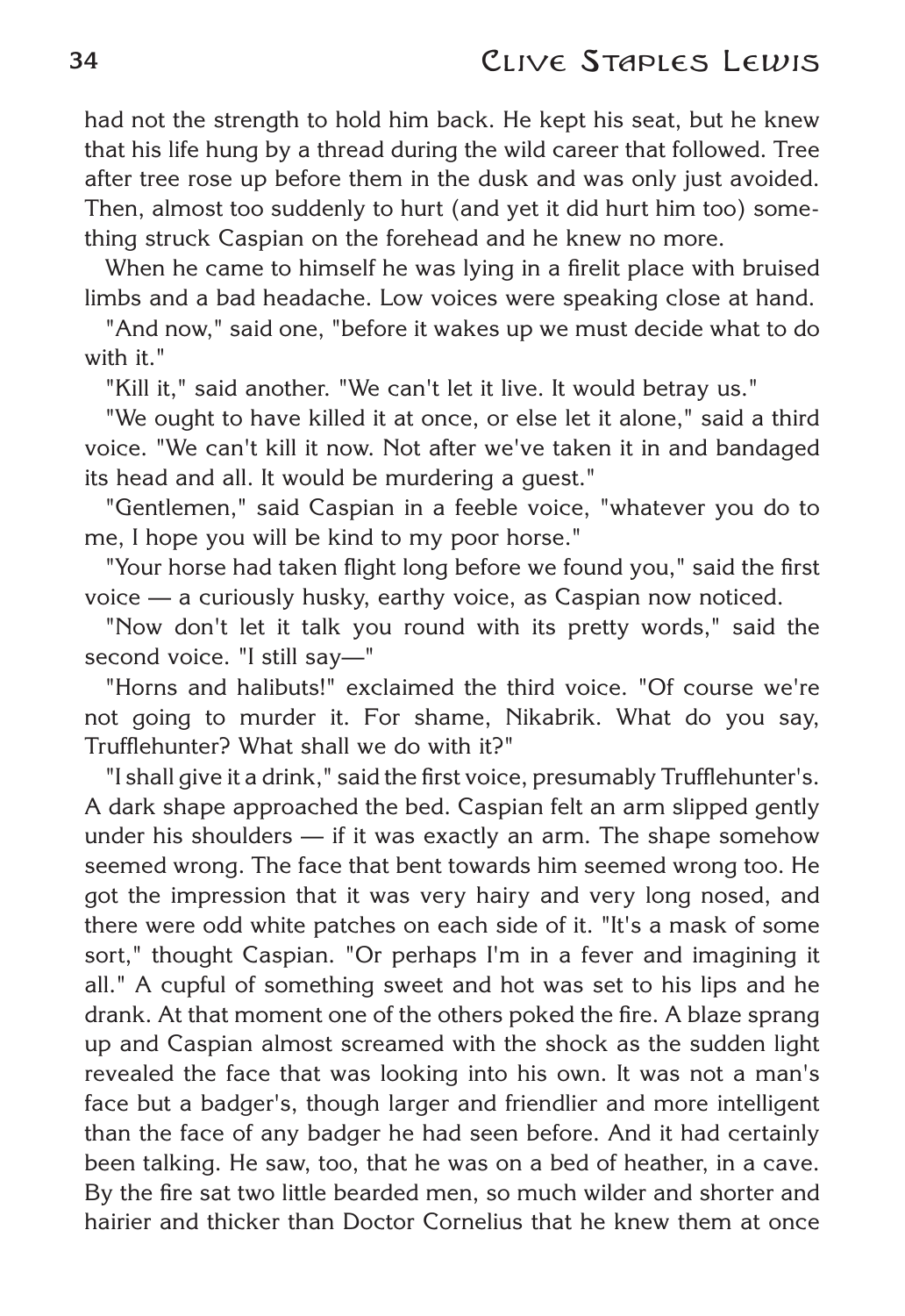for real Dwarfs, ancient Dwarfs with not a drop of human blood in their veins. And Caspian knew that he had found the Old Narnians at last. Then his head began to swim again.

In the next few days he learned to know them by names. The Badger was called Trufflehunter; he was the oldest and kindest of the three. The Dwarf who had wanted to kill Caspian was a sour Black Dwarf (that is, his hair and beard were black, and thick and hard like horsehair). His name was Nikabrik. The other Dwarf was a Red Dwarf with hair rather like a Fox's and he was called Trumpkin.

"And now," said Nikabrik on the first evening when Caspian was well enough to sit up and talk, "we still have to decide what to do with this Human. You two think you've done it a great kindess by not letting me kill it. But I suppose the upshot is that we have to keep it a prisoner for life. I'm certainly not going to let it go alive — to go back to its own kind and betray us all."

"Bulbs and bolsters! Nikabrik," said Trumpkin. "Why need you talk so unhandsomely? It isn't the creature's fault that it bashed its head against a tree outside our hole. And I don't think it looks like a traitor."

"I say," said Caspian, "you haven't yet found out whether I want to go back. I don't. I want to stay with you — if you'll let me. I've been looking for people like you all my life."

"That's a likely story," growled Nikabrik. "You're a Telmarine and a Human, aren't you? Of course you want to go back to your own kind."

"Well, even if I did, I couldn't," said Caspian. "I was flying for my life when I had my accident. The King wants to kill me. If you'd killed me, you'd have done the very thing to please him."

"Well now," said Trufflehunter, "you don't say so!"

"Eh?" said Trumpkin. "What's that? What have you been doing, Human, to fall foul of Miraz at your age?"

"He's my uncle," began Caspian, when Nikabrik jumped up with his hand on his dagger.

"There you are!" he cried. "Not only a Telmarine but close kin and heir to our greatest enemy. Are you still mad enough to let this creature live?" He would have stabbed Caspian then and there, if the Badger and Trumpkin had not got in the way and forced him back to his seat and held him down.

"Now, once and for all, Nikabrik," said Trumpkin. "Will you contain yourself, or must Trufflehunter and I sit on your head?"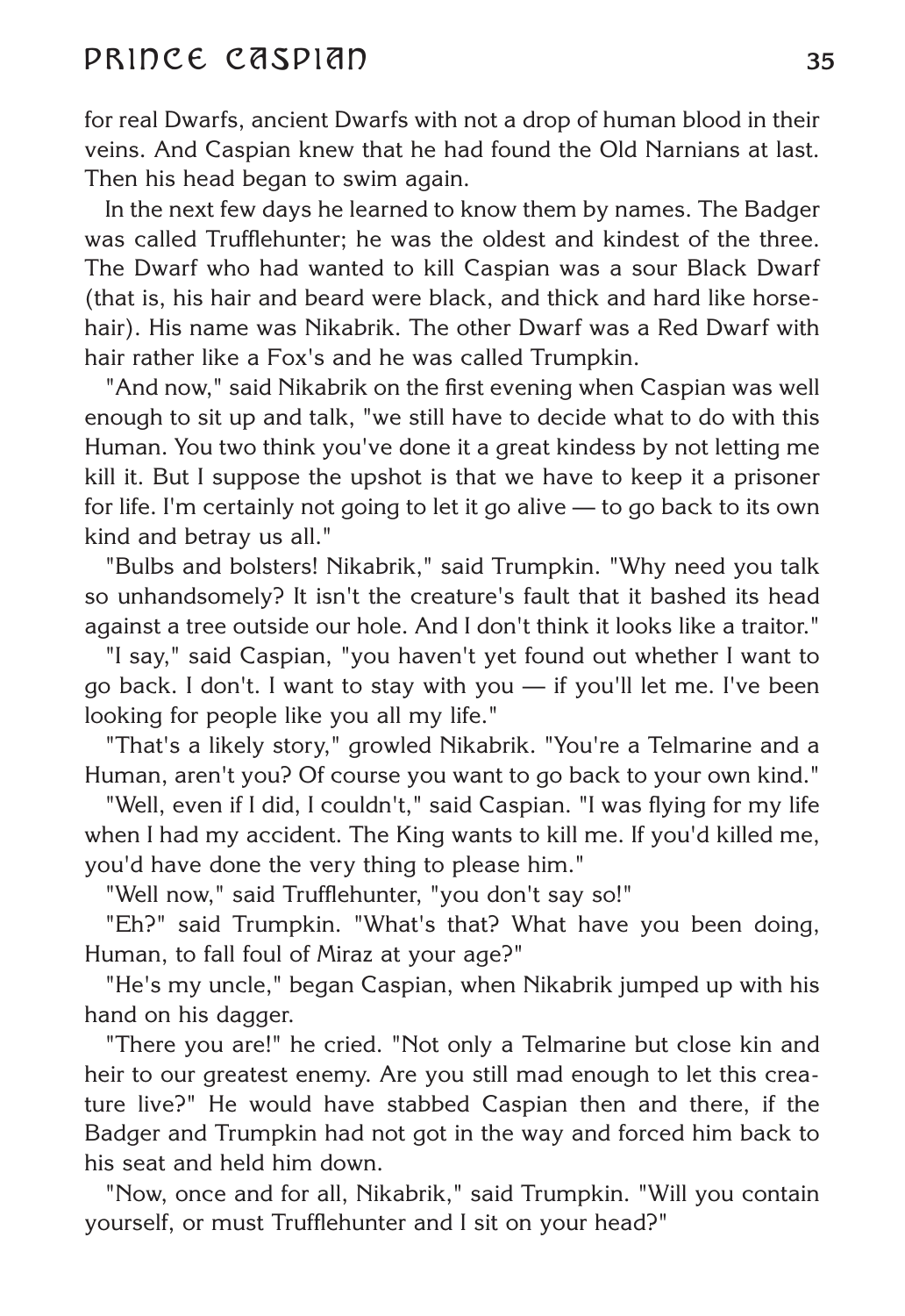Nikabrik sulkily promised to behave, and the other two asked Caspian to tell his whole story. When he had done so there was a moment's silence.

"This is the queerest thing I ever heard," said Trumpkin.

"I don't like it," said Nikabrik. "I didn't know there were stories about us still told among the Humans. The less they know about us the better. That old nurse, now. She'd better have held her tongue. And it's all mixed up with that Tutor: a renegade Dwarf. I hate 'em. I hate 'em worse than the Humans. You mark my words — no good will come of it.

"Don't you go talking about things you don't understand, Nikabrik," said Trufflehunter. "You Dwarfs are as forgetful and changeable as the Humans themselves. I'm a beast, I am, and a Badger what's more. We don't change. We hold on. I say great good will come of it. This is the true King of Narnia we've got here: a true King, coming back to true Narnia. And we beasts remember, even if Dwarfs forget, that Narnia was never right except when a son of Adam was King."

"Whistles and whirligigs! Trufflehunter," said Trumpkin. "You don't mean you want to give the country to Humans?"

"I said nothing about that," answered the Badger. "It's not Men's country (who should know that better than me?) but it's a country for a man to be King of. We badgers have long enough memories to know that. Why, bless us all, wasn't the High King Peter a Man?"

"Do you believe all those old stories?" asked Trumpkin.

"I tell you, we don't change, we beasts," said Trufflehunter. "We don't forget. I believe in the High King Peter and the rest that reigned at Cair Paravel, as firmly as I believe in Aslan himself."

"As firmly as *that*, I dare say," said Trumpkin. "But who believes in Aslan nowadays?"

"I do," said Caspian. "And if I hadn't believed in him before, I would now. Back there among the Humans the people who laughed at Aslan would have laughed at stories about Talking Beasts and Dwarfs. Sometimes I did wonder if there really was such a person as Aslan: but then sometimes I wondered if there were really people like you. Yet there you are."

"That's right," said Trufflehunter. "You're right, King Caspian. And as long as you will be true to Old Narnia you shall be *my* King, whatever they say. Long life to your Majesty."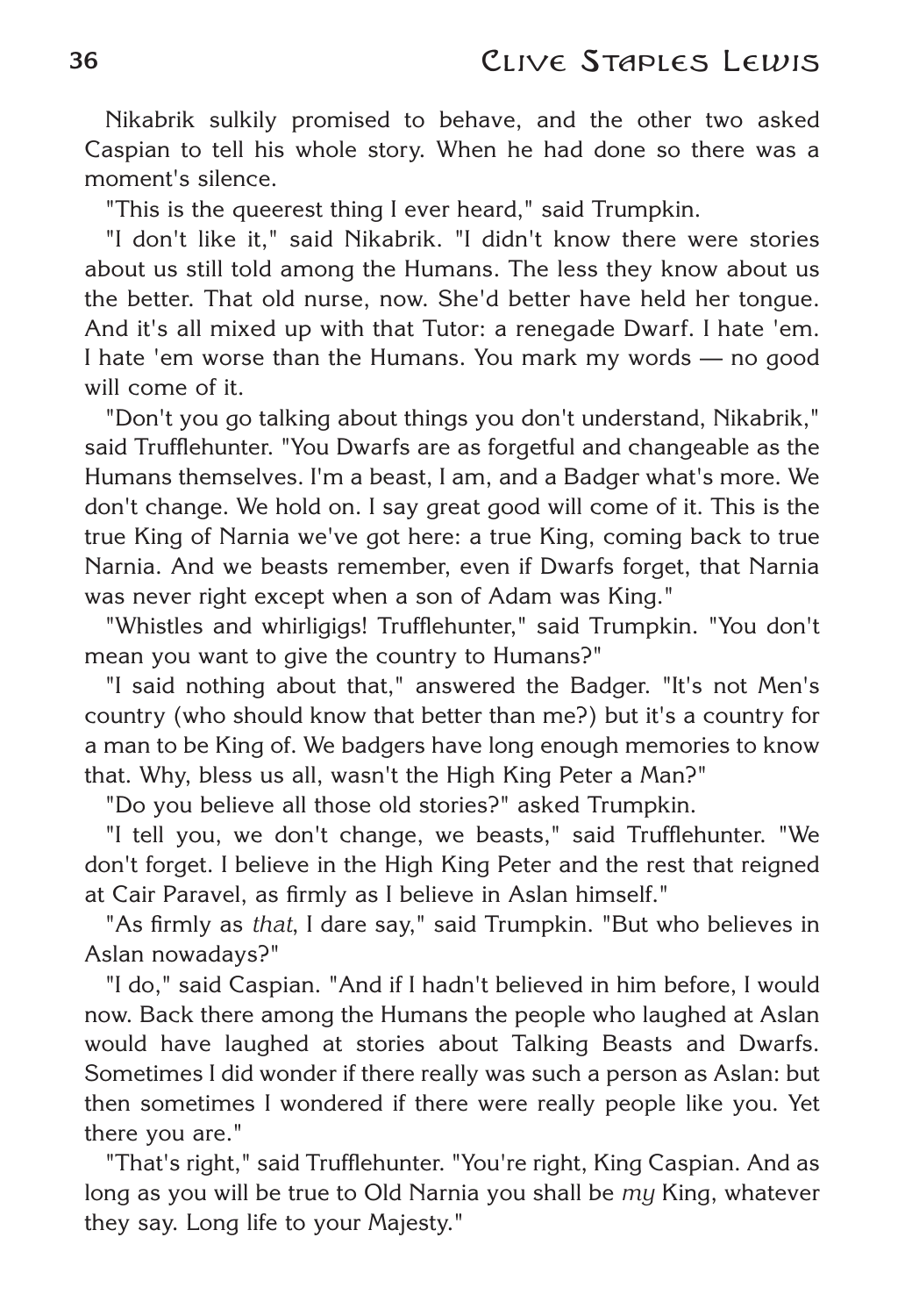"You make me sick, Badger," growled Nikabrik. "The High King Peter and the rest may have been Men, but they were a different sort of Men. This is one of the cursed Telmarines. He has *hunted* beasts for sport. Haven't you, now?" he added, rounding suddenly on Caspian.

"Well, to tell you the truth, I have," said Caspian. "But they weren't Talking Beasts."

"It's all the same thing," said Nikabrik.

"No, no, no," said Trufflehunter. "You know it isn't. You know very well that the beasts in Narnia nowadays are different and are no more than the poor dumb, witless creatures you'd find in Calormen or Telmar. They're smaller too. They're far more different from us than the half-Dwarfs are from you."

There was a great deal more talk, but it all ended with the agreement that Caspian should stay and even the promise that, as soon as he was able to go out, he should be taken to see what Trumpkin called "the Others"; for apparently in these wild parts all sorts of creatures from the Old Days of Narnia still lived on in hiding.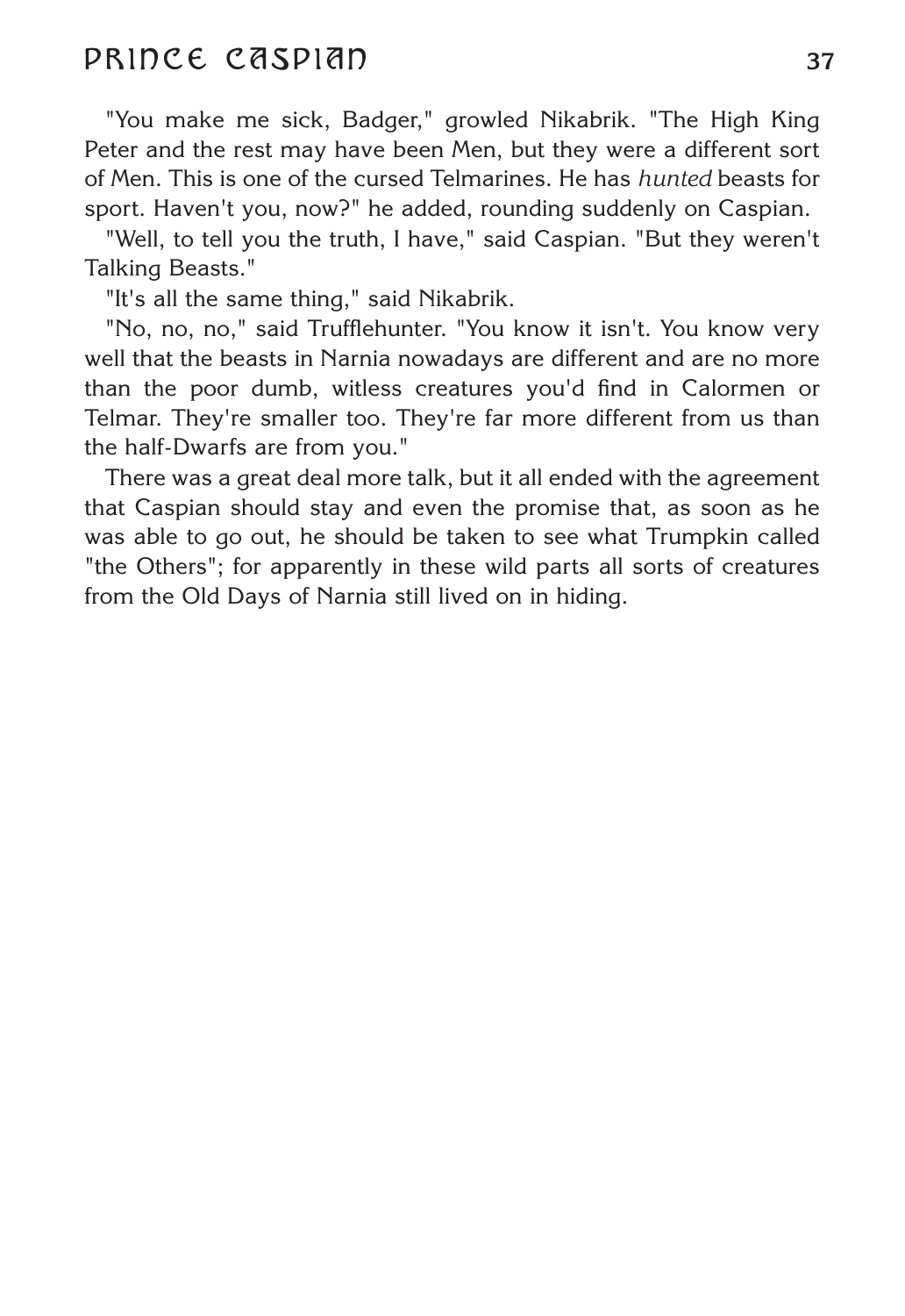# CHAPTER SIX

# The People That Lived In Hiding

Now began the happiest times that Caspian had ever known. On a fine summer morning when the dew lay on the grass he set off with the Badger and the two Dwarfs, up through the forest to a high saddle in the mountains and do known. On a fine summer morning when the dew lay on the grass he set off with the Badger and the two Dwarfs, up through the forest to a high saddle in the mountains the green wolds of Archenland.

"We will go first to the Three Bulgy Bears," said Trumpkin.

They came in a glade to an old hollow oak tree covered with moss, and Trufflehunter tapped with his paw three times on the trunk and there was no answer. Then he tapped again and a woolly sort of voice from inside said, "Go away. It's not time to get up yet." But when he tapped the third time there was a noise like a small earthquake from inside and a sort of door opened and out came three brown bears, very bulgy indeed and blinking their little eyes. And when everything had been explained to them (which took a long time because they were so sleepy) they said, just as Trufflehunter had said, that a son of Adam ought to be King of Narnia and all kissed Caspian — very wet, snuffly kisses they were — and offered him some honey. Caspian did not really want honey, without bread, at that time in the morning, but he thought it polite to accept. It took him a long time afterwards to get unsticky.

After that they went on till they came among tall beech trees and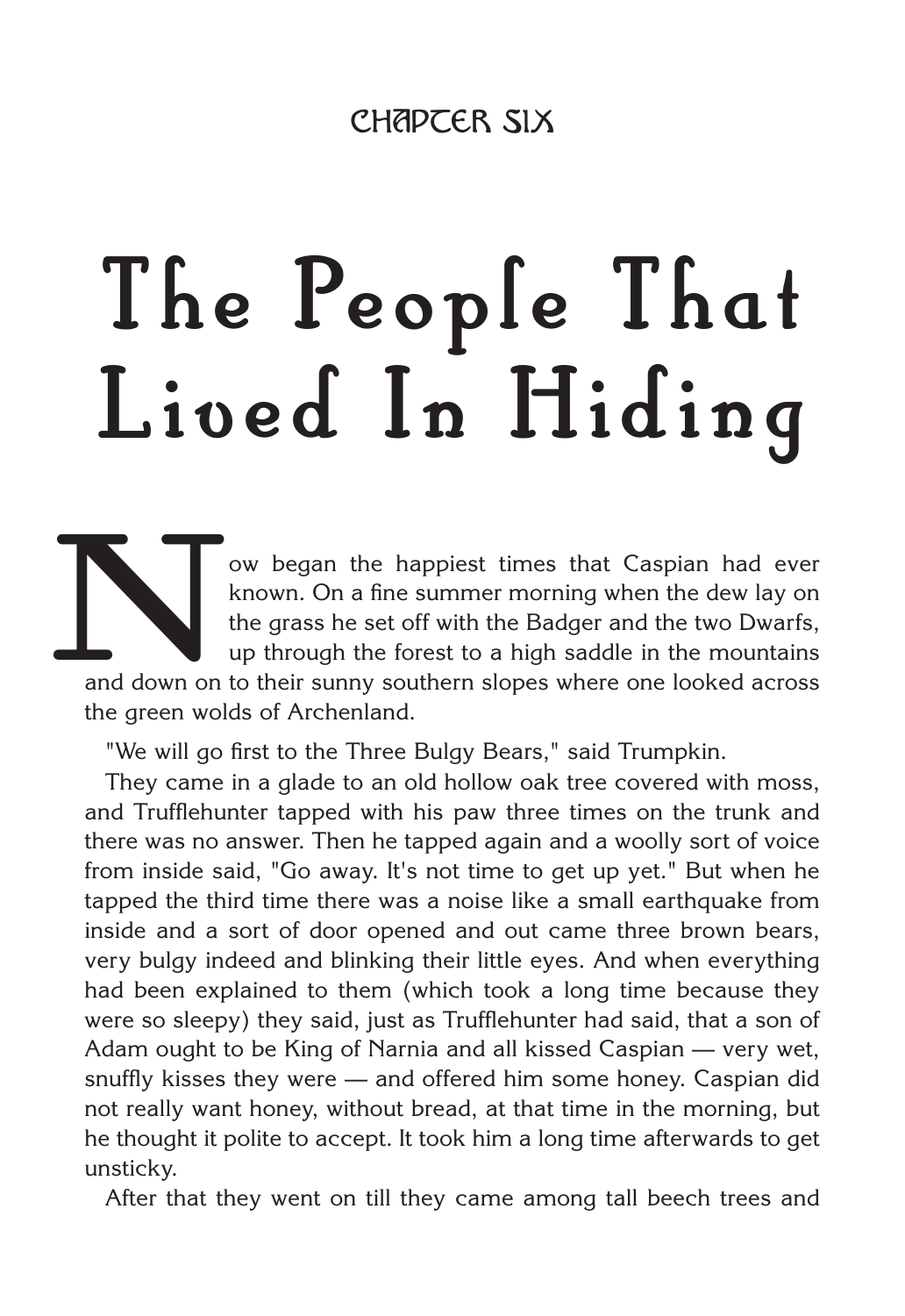Trufflehunter called out, "Pattertwig! Pattertwig! Pattertwig!" and almost at once, bounding down from branch to branch till he was just above their heads, came the most magnificent red squirrel that Caspian had ever seen. He was far bigger than the ordinary dumb squirrels which he had sometimes seen in the castle gardens; indeed he was nearly the size of a terrier and the moment you looked in his face you saw that he could talk. Indeed the difficulty was to get him to stop talking, for, like all squirrels, he was a chatterer. He welcomed Caspian at once and asked if he would like a nut and Caspian said thanks, he would. But as Pattertwig went bounding away to fetch it, Trufflehunter whispered in Caspian's ear, "Don't look. Look the other way. It's very bad manners among squirrels to watch anyone going to his store or to look as if you wanted to know where it was." Then Pattertwig came back with the nut and Caspian ate it and after that Pattertwig asked if he could take any messages to other friends. "For I can go nearly everywhere without setting foot to ground," he said. Trufflehunter and the Dwarfs thought this a very good idea and gave Pattertwig messages to all sorts of people with queer names telling them all to come to a feast and council on Dancing Lawn at midnight three nights ahead. "And you'd better tell the three Bulgies too," added Trumpkin. "We forgot to mention it to them."

Their next visit was to the Seven Brothers of Shuddering Wood. Trumpkin led the way back to the saddle and then down eastward on the northern slope of the mountains till they came to a very solemn place among rocks and fir trees. They went very quietly and presently Caspian could feel the ground shake under his feet as if someone were hammering down below. Trumpkin went to a flat stone about the size of the top of a water-butt, and stamped on it with his foot. After a long pause it was moved away by someone or something underneath, and there was a dark, round hole with a good deal of heat and steam coming out of it and in the middle of the hole the head of a Dwarf very like Trumpkin himself. There was a long talk here and the dwarf seemed more suspicious than the Squirrel or the Bulgy Bears had been, but in the end the whole party were invited to come down. Caspian found himself descending a dark stairway into the earth, but when he came to the bottom he saw firelight. It was the light of a furnace. The whole place was a smithy. A subterranean stream ran past on one side of it. Two Dwarfs were at the bellows, another was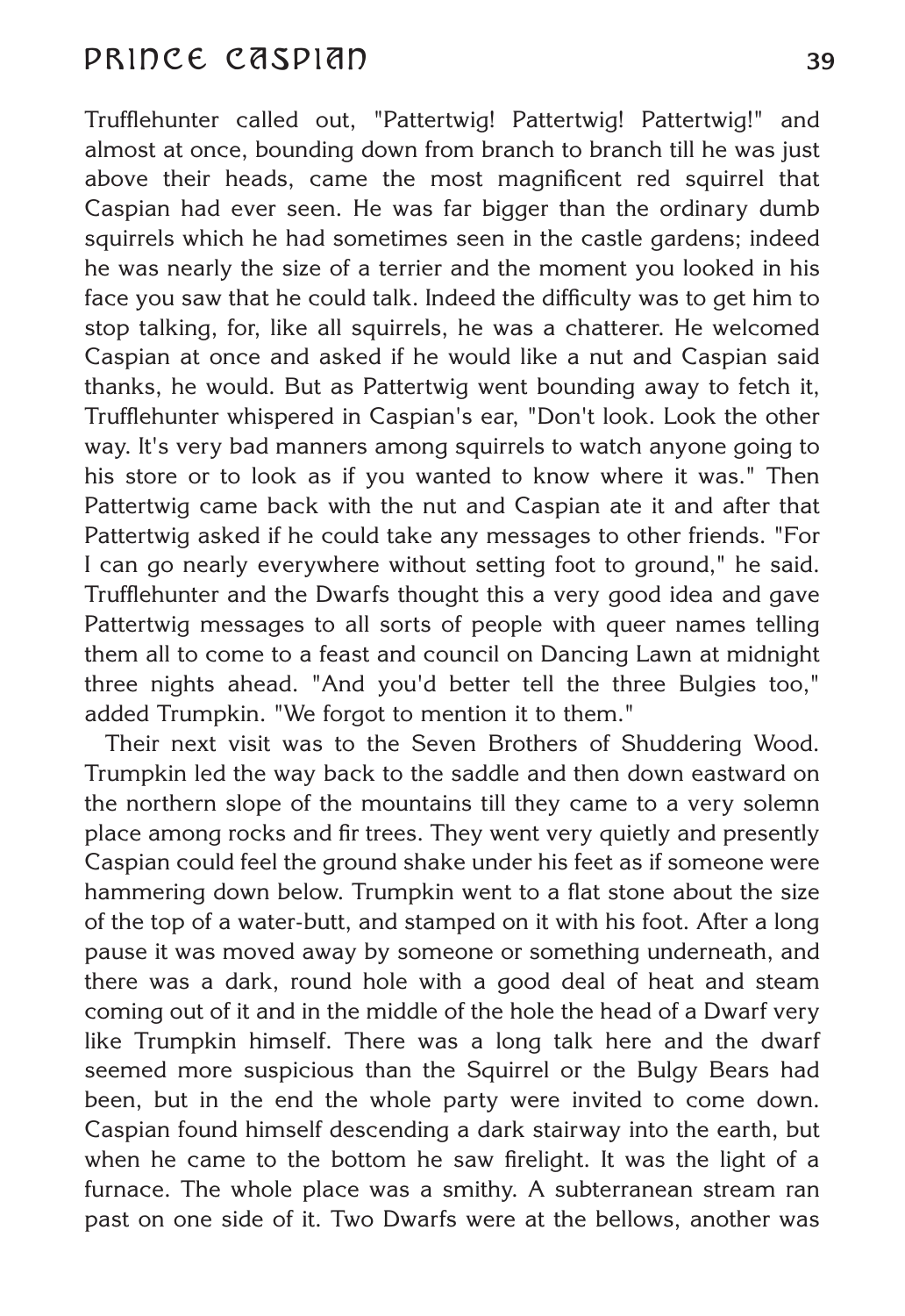holding a piece of red-hot metal on the anvil with a pair of tongs, a fourth was hammering it, and two, wiping their horny little hands on a greasy cloth, were coming forward to meet the visitors. It took some time to satisfy them that Caspian was a friend and not an enemy, but when they did, they all cried, "Long live the King," and their gifts were noble — mail shirts and helmets and swords for Caspian and Trumpkin and Nikabrik. The Badger could have had the same if he had liked, but he said he was a beast, he was, and if his claws and teeth could not keep his skin whole, it wasn't worth keeping. The workmanship of the arms was far finer than any Caspian had ever seen, and he gladly accepted the Dwarf-made sword instead of his own, which looked, in comparison, as feeble as a toy and as clumsy as a stick. The seven brothers (who were all Red Dwarfs) promised to come to the feast at Dancing Lawn.

A little farther on, in a dry, rocky ravine they reached the cave of five Black Dwarfs. They looked suspiciously at Caspian, but in the end the eldest of them said, "If he is against Miraz, we'll have him for King." And the next oldest said, "Shall we go farther up for you, up to the crags? There's an Ogre or two and a Hag that we could introduce you to, up there."

"Certainly not," said Caspian.

"I should think not, indeed," said Trufflehunter. "We want none of that sort on our side." Nikabrik disagreed with this, but Trumpkin and the Badger overruled him. It gave Caspian a shock to realize that the horrible creatures out of the old stories, as well as the nice ones, had some descendants in Narnia still.

"We should not have Aslan for friend if we brought in *that* rabble," said Trufflehunter as they came away from the cave of the Black Dwarfs.

"Oh, Aslan!" said Trumpkin, cheerily but contemptuously. "What matters much more is that you wouldn't have me."

"Do *you* believe in Aslan?" said Caspian to Nikabrik.

"I'll believe in anyone or anything," said Nikabrik, "that'll batter these cursed Telmarine barbarians to pieces or drive them out of Narnia. Anyone or anything, Aslan *or* the White Witch, do you understand?"

"Silence, silence," said Trufflehunter. "You do not know what you are saying. She was a worse enemy than Miraz and all his race."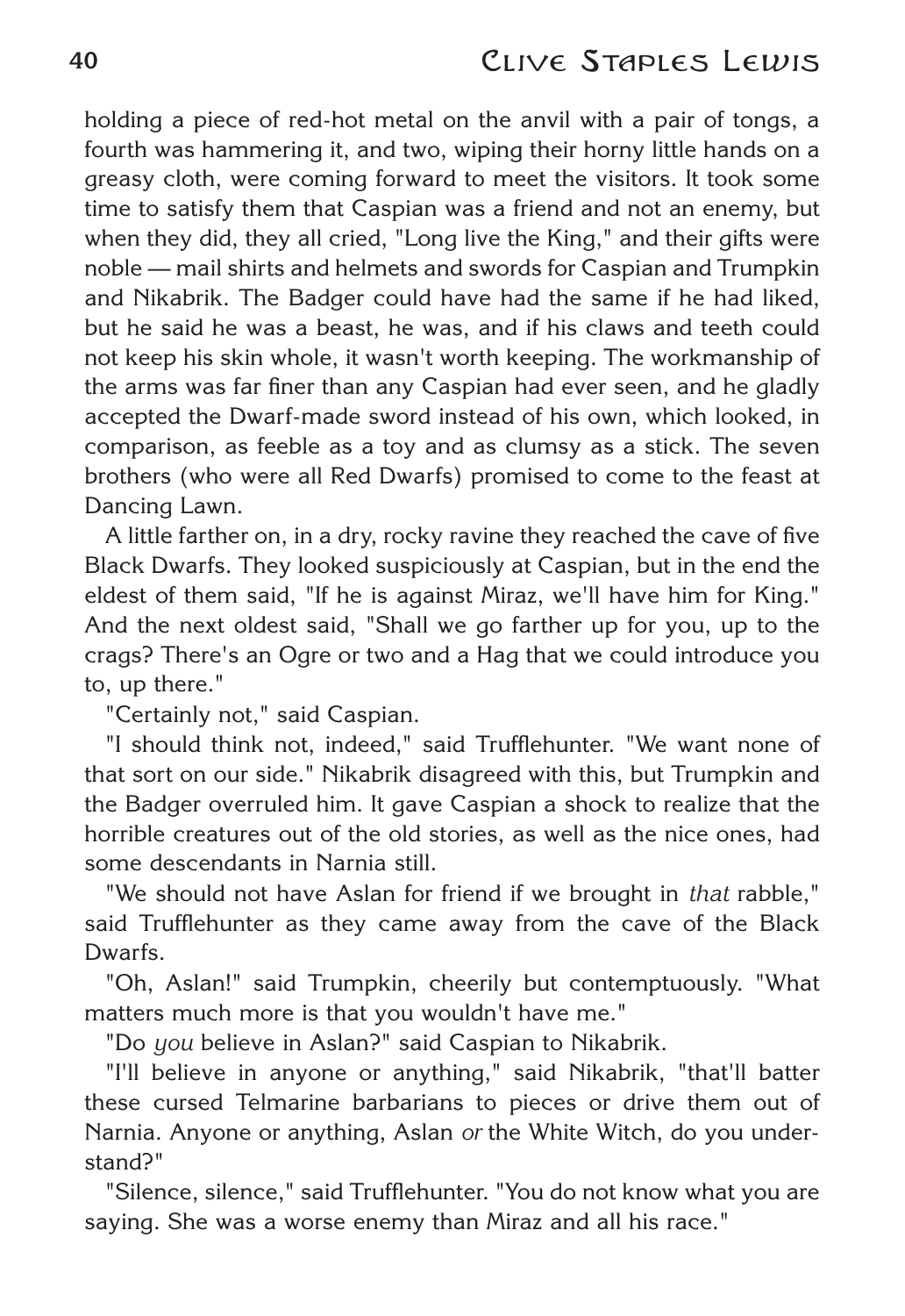"Not to Dwarfs, she wasn't," said Nikabrik.

Their next visit was a pleasanter one. As they came lower down, the mountains opened out into a great glen or wooded gorge with a swift river running at the bottom. The open places near the river's edge were a mass of foxgloves and wild roses and the air was buzzing with bees. Here Trufflehunter called again, "Glenstorm! Glenstorm!" and after a pause Caspian heard the sound of hoofs. It grew louder till the valley trembled and at last, breaking and trampling the thickets, there came in sight the noblest creatures that Caspian had yet seen, the great Centaur Glenstorm and his three sons. His flanks were glossy chestnut and the beard that covered his broad chest was goldenred. He was a prophet and a star-gazer and knew what they had come about.

"Long live the King," he cried. "I and my sons are ready for war. When is the battle to be joined?"

Up till now neither Caspian nor the others had really been thinking of a war. They had some vague idea, perhaps, of an occasional raid on some Human farmstead or of attacking a party of hunters, if it ventured too far into these southern wilds. But, in the main, they had thought only of living to themselves in woods and caves and building up an attempt at Old Narnia in hiding. As soon as Glenstorm had spoken everyone felt much more serious.

"Do you mean a real war to drive Miraz out of Narnia?" asked Caspian.

"What else?" said the Centaur. "Why else does your Majesty go clad in mail and girt with sword?"

"Is it possible, Glenstorm?" said the Badger.

"The time is ripe," said Glenstorm. "I watch the skies, Badger, for it is mine to watch, as it is yours to remember. Tarva and Alambil have met in the halls of high heaven, and on earth a son of Adam has once more arisen to rule and name the creatures. The hour has struck. Our council at the Dancing Lawn must be a council of war." He spoke in such a voice that neither Caspian nor the others hesitated for a moment: it now seemed to them quite possible that they might win a war and quite certain that they must wage one.

As it was now past the middle of the day, they rested with the Centaurs and ate such food as the centaurs provided cakes of oaten meal, and apples, and herbs, and wine, and cheese.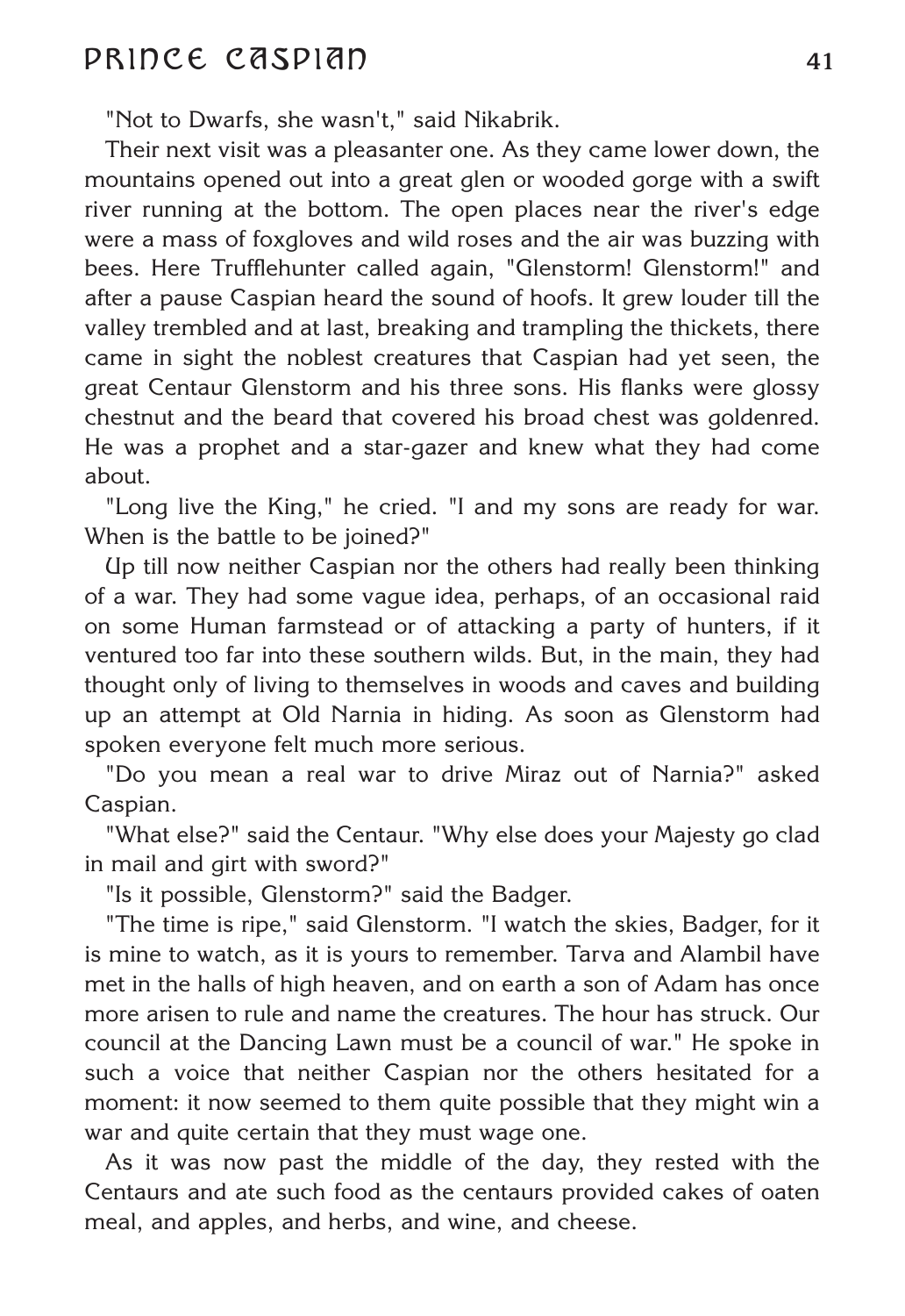The next place they were to visit was quite near at hand, but they had to go a long way round in order to avoid a region in which Men lived. It was well into the afternoon before they found themselves in level fields, warm between hedgerows. There Trufflehunter called at the mouth of a little hole in a green bank and out popped the last thing Caspian expected — a Talking Mouse. He was of course bigger than a common mouse, well over a foot high when he stood on his hind legs, and with ears nearly as long as (though broader than) a rabbit's. His name was Reepicheep and he was a gay and martial mouse. He wore a tiny little rapier at his side and twirled his long whiskers as if they were a moustache. "There are twelve of us, Sire," he said with a dashing and graceful bow, "and I place all the resources of my people unreservedly at your Majesty's disposal." Caspian tried hard (and successfully) not to laugh, but he couldn't help thinking that Reepicheep and all his people could very easily be put in a washing basket and carried home on one's back.

It would take too long to mention all the creatures whom Caspian met that day — Clodsley Shovel the Mole, the three Hardbiters (who were badgers like Trufflehunter), Camillo the Hare, and Hogglestock the Hedgehog. They rested at last beside a well at the edge of a wide and level circle of grass, bordered with tall elms which now threw long shadows across it, for the sun was setting, the daisies closing, and the rooks flying home to bed. Here they supped on food they had brought with them and Trumpkin lit his pipe (Nikabrik was not a smoker).

"Now," said the Badger, "if only we could wake the spirits of these trees and this well, we should have done a good day's work."

"Can't we?" said Caspian.

"No," said Trufflehunter. "We have no power over them. Since the Humans came into the land, felling forests and defiling streams, the Dryads and Naiads have sunk into a deep sleep. Who knows if ever they will stir again? And that is a great loss to our side. The Telmarines are horribly afraid of the woods, and once the Trees moved in anger, our enemies would go mad with fright and be chased out of Narnia as quick as their legs could carry them."

"What imaginations you Animals have!" said Trumpkin, who didn't believe in such things. "But why stop at Trees and Waters? Wouldn't it be even nicer if the stones started throwing themselves at old Miraz?"

The Badger only grunted at this, and after that there was such a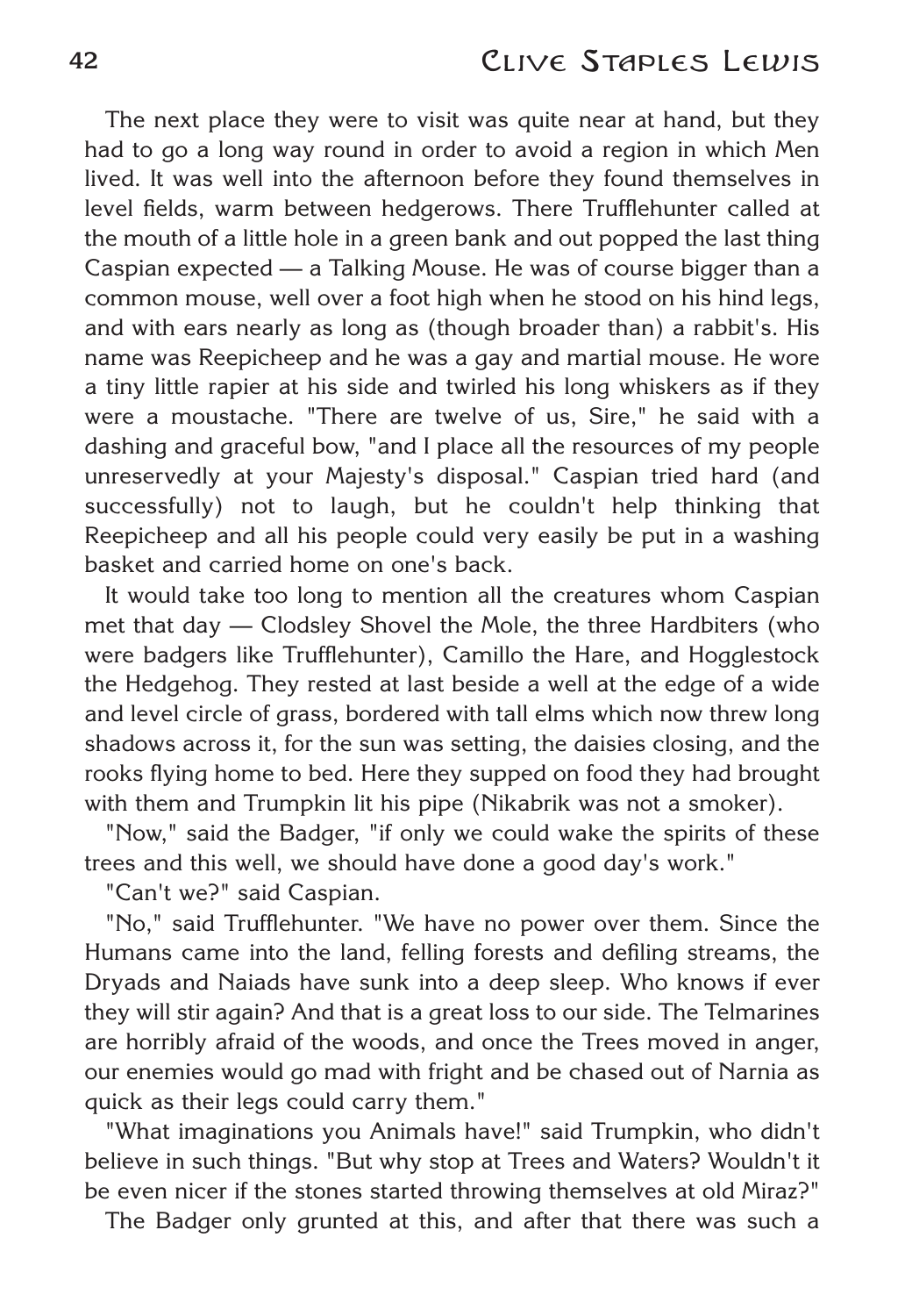silence that Caspian had nearly dropped off to sleep when he thought he heard a faint musical sound from the depth of the woods at his back. Then he thought it was only a dream and turned over again; but as soon as his ear touched the ground he felt or heard (it was hard to tell which) a faint beating or drumming. He raised his head. The beating noise at once became fainter, but the music returned, clearer this time. It was like flutes. He saw that Trufflehunter was sitting up staring into the wood. The moon was bright; Caspian had been asleep longer than he thought. Nearer and nearer came the music, a tune wild and yet dreamy, and the noise of many light feet, till at last, out from the wood into the moonlight, came dancing shapes such as Caspian had been thinking of all his life. They were not much taller than dwarfs, but far slighter and more graceful. Their curly heads had little horns, the upper part of their bodies gleamed naked in the pale light, but their legs and feet were those of goats.

"Fauns!" cried Caspian, jumping up, and in a moment they were all round him. It took next to no time to explain the whole situation to them and they accepted Caspian at once. Before he knew what he was doing he found himself joining in the dance. Trumpkin, with heavier and jerkier movements, did likewise and even Trufflehunter hopped and lumbered about as best he could. Only Nikabrik stayed where he was, looking on in silence. The Fauns footed it all round Caspian to their reedy pipes. Their strange faces, which seemed mournful and merry all at once, looked into his; dozens of Fauns, Mentius and Obentinus and Dumnus, Voluns, Voltinus, Girbius, Nimienus, Nausus, and Oscuns. Pattertwig had sent them all.

When Caspian awoke next morning he could hardly believe that it had not all been a dream; but the grass was covered with little cloven hoof-marks.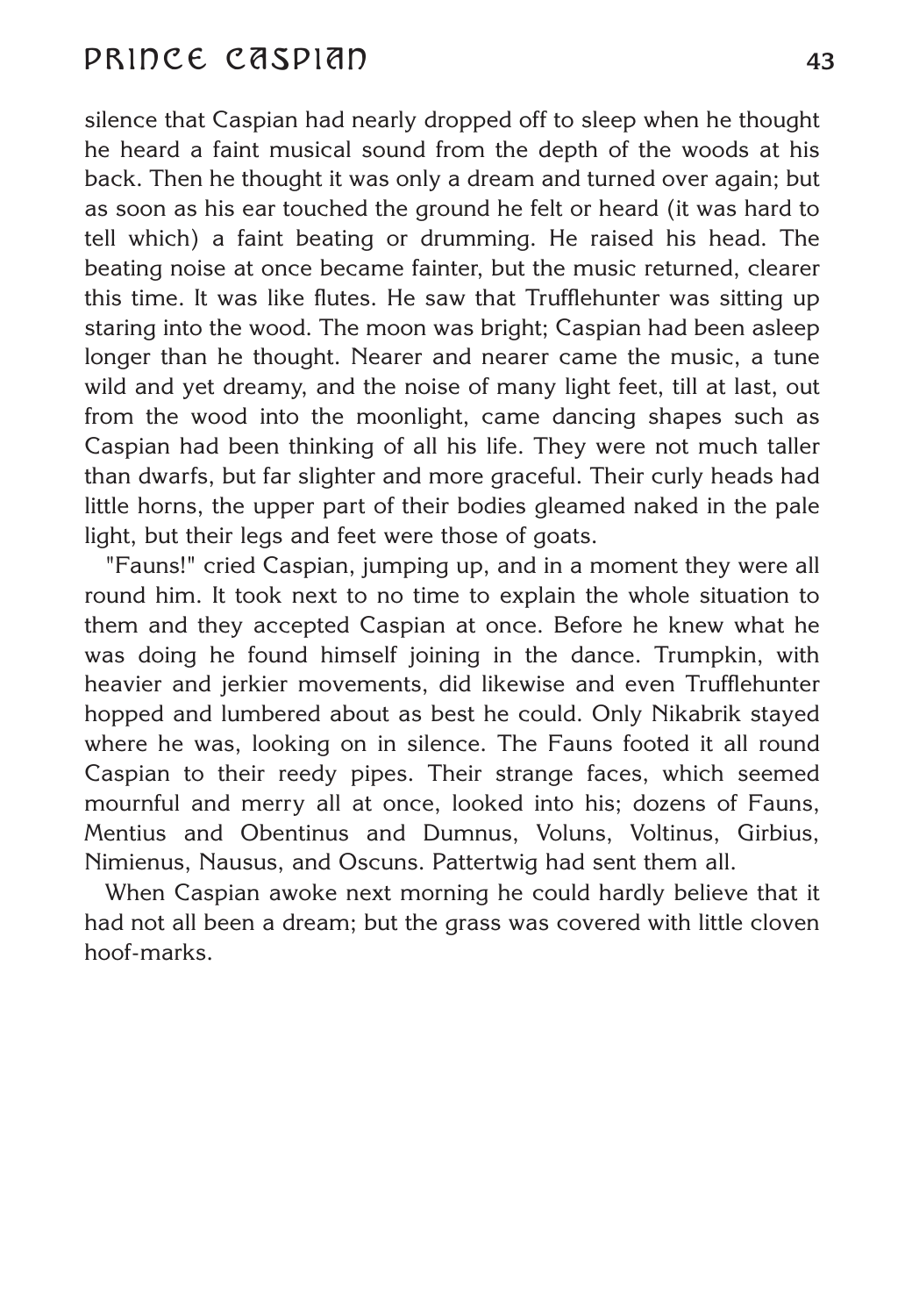# CHAPTER SEVEN

# Old Narnia in Danger

THE place where they had met the Fauns was, of course, Dancing Lawn itself, and here Caspian and his friends remained till the night of the great Council. To sleep under the stars, to drink nothing but well water and to li Dancing Lawn itself, and here Caspian and his friends remained till the night of the great Council. To sleep under the stars, to drink nothing but well water and to live chiefly bed with silken sheets in a tapestried chamber at the castle, with meals laid out on gold and silver dishes in the anteroom, and attendants ready at his call. But he had never enjoyed himself more. Never had sleep been more refreshing nor food tasted more savoury, and he began already to harden and his face wore a kinglier look.

When the great night came, and his various strange subjects came stealing into the lawn by ones and twos and threes or by sixes and sevens — the moon then shining almost at her full — his heart swelled as he saw their numbers and heard their greetings. All whom he had met were there: Bulgy Bears and Red Dwarfs and Black Dwarfs, Moles and Badgers, Hares and Hedgehogs, and others whom he had not yet seen — five Satyrs as red as foxes, the whole contingent of Talking Mice, armed to the teeth and following a shrill trumpet, some Owls, the Old Raven of Ravenscaur. Last of all (and this took Caspian's breath away), with the Centaurs came a small but genuine Giant, Wimbleweather of Deadman's Hill, carrying on his back a basketful of rather sea-sick Dwarfs who had accepted his offer of a lift and were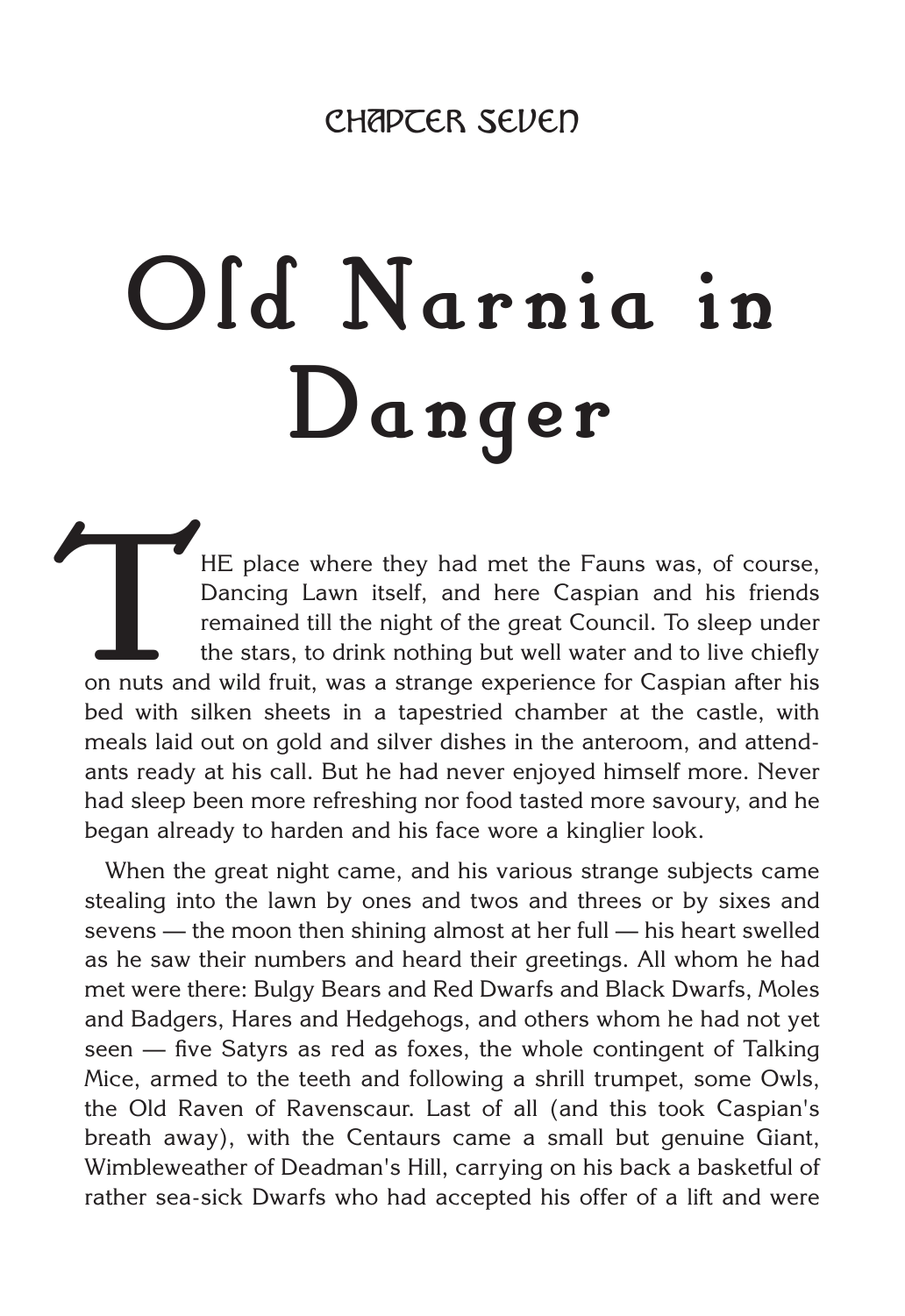now wishing they had walked instead.

The Bulgy Bears were very anxious to have the feast first and leave the council till afterwards: perhaps till tomorrow. Reepicheep and his Mice said that councils and feasts could both wait, and proposed storming Miraz in his own castle that very night. Pattertwig and the other Squirrels said they could talk and eat at the same time, so why not have the council and feast all at once? The Moles proposed throwing up entrenchments round the Lawn before they did anything else. The Fauns thought it would be better to begin with a solemn dance. The Old Raven, while agreeing with the Bears that it would take too long to have a full council before supper, begged to be allowed to give a brief address to the whole company. But Caspian and the Centaurs and the Dwarfs overruled all these suggestions and insisted on holding a real council of war at once.

When all the other creatures had been persuaded to sit down quietly in a great circle, and when (with more difficulty) they had got Pattertwig to stop running to and fro and saying "Silence! Silence, everyone, for the King's speech", Caspian, feeling a little nervous, got up. "Narnians!" he began, but he never got any further, for at that very moment Camillo the Hare said, "Hush! There's a Man somewhere near."

They were all creatures of the wild, accustomed to being hunted, and they all became still as statues. The beasts all turned their noses in the direction which Camillo had indicated.

"Smells like Man and yet not quite like Man," whispered Trufflehunter. "It's getting steadily nearer," said Camillo.

"Two badgers and you three Dwarfs, with your bows at the — ready, go softly off to meet it," said Caspian.

"We'll settle 'un," said a Black Dwarf grimly, fitting a shaft to his bowstring.

"Don't shoot if it is alone," said Caspian. "Catch it."

"Why?" asked the Dwarf.

"Do as you're told," said Glenstorm the Centaur.

Everyone waited in silence while the three Dwarfs and two Badgers trotted stealthily across to the trees on the northwest side of the Lawn. Then came a sharp dwarfish cry, "Stop! Who goes there?" and a sudden spring. A moment later a voice, which Caspian knew well, could he heard saying, "All right, all right, I'm unarmed. Take my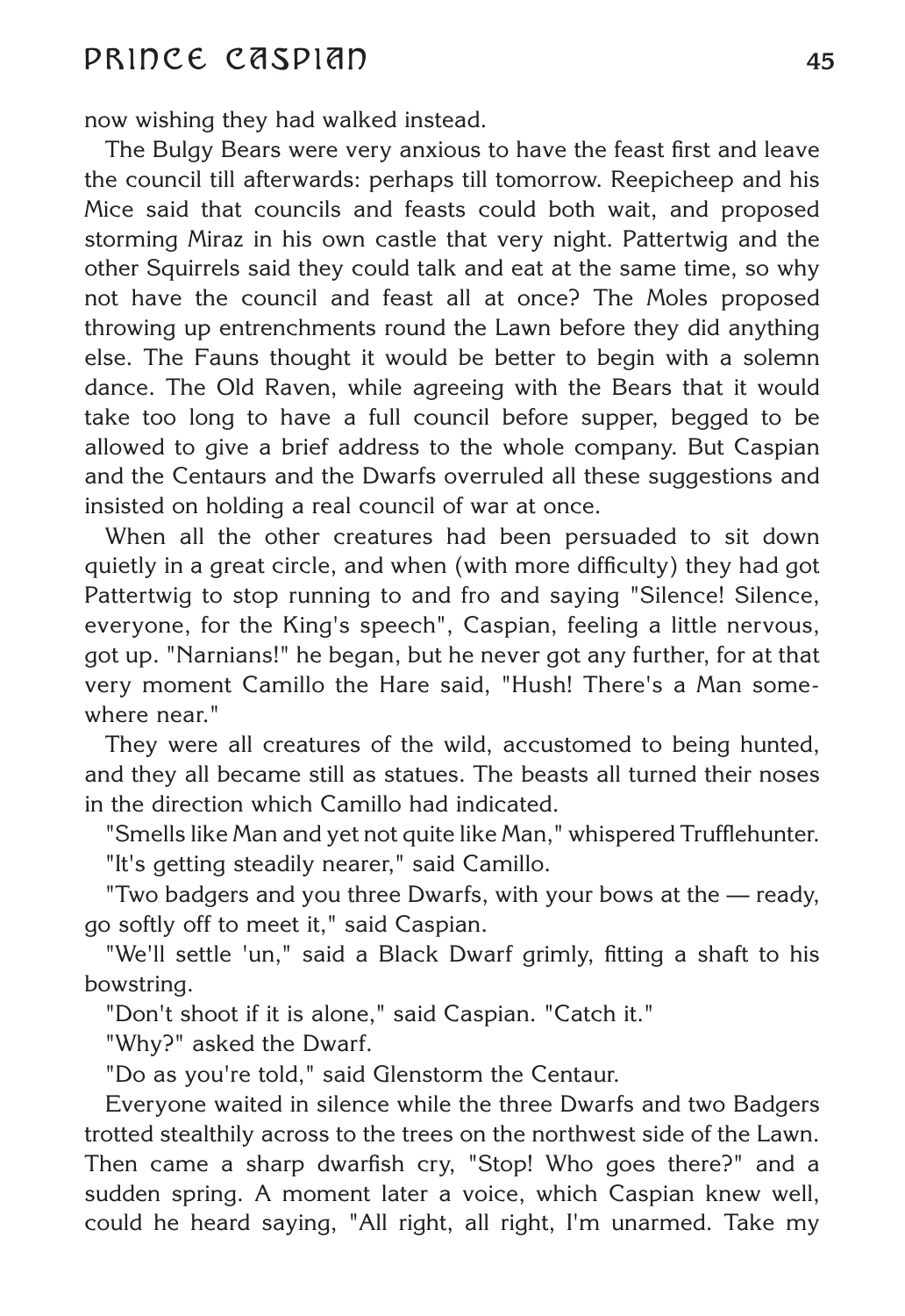wrists if you like, worthy Badgers, but don't bite right through them. I want to speak to the King."

"Doctor Cornelius!" cried Caspian with joy, and rushed forward to greet his old tutor. Everyone else crowded round.

"Pah!" said Nikabrik. "A renegade Dwarf. A half-and-halfer! Shall I pass my sword through its throat?"

"Be quiet, Nikabrik," said Trumpkin. "The creature can't help its ancestry."

"This is my greatest friend and the saviour of my life," said Caspian. "And anyone who doesn't like his company may leave my army: at once. Dearest doctor, I am glad to see you again. How ever did you find us out?"

"By a little use of simple magic, your Majesty," said the Doctor, who was still puffing and blowing from having walked so fast. "But there's no time to go into that now. We must all fly from this place at once. You are already betrayed and Miraz is on the move. Before midday tomorrow you will be surrounded."

"Betrayed!" said Caspian. "And by whom?"

"Another renegade Dwarf, no doubt," said Nikabrik.

"By your horse Destrier," said Doctor Cornelius. "The poor brute knew no better. When you were knocked off, of course, he went dawdling back to his stable in the castle. Then the secret of your flight was known. I made myself scarce, having no wish to be questioned about it in Miraz's torture chamber. I had a pretty good guess from my crystal as to where I should find you. But all day — that was the day before yesterday — I saw Miraz's tracking parties out in the woods. Yesterday I learned that his army is out. I don't think some of your um — pure-blooded Dwarfs have as much woodcraft as might be expected. You've left tracks all over the place. Great carelessness. At any rate something has warned Miraz that Old Narnia is not so dead as he had hoped, and he is on the move."

"Hurrah!" said a very shrill and small voice from somewhere at the Doctor's feet. "Let them come! All I ask is that the King will put me and my people in the front."

"What on earth?" said Doctor Cornelius. "Has your Majesty got grasshoppers — or mosquitoes — in your army?" Then after stooping down and peering carefully through his spectacles, he broke into a laugh.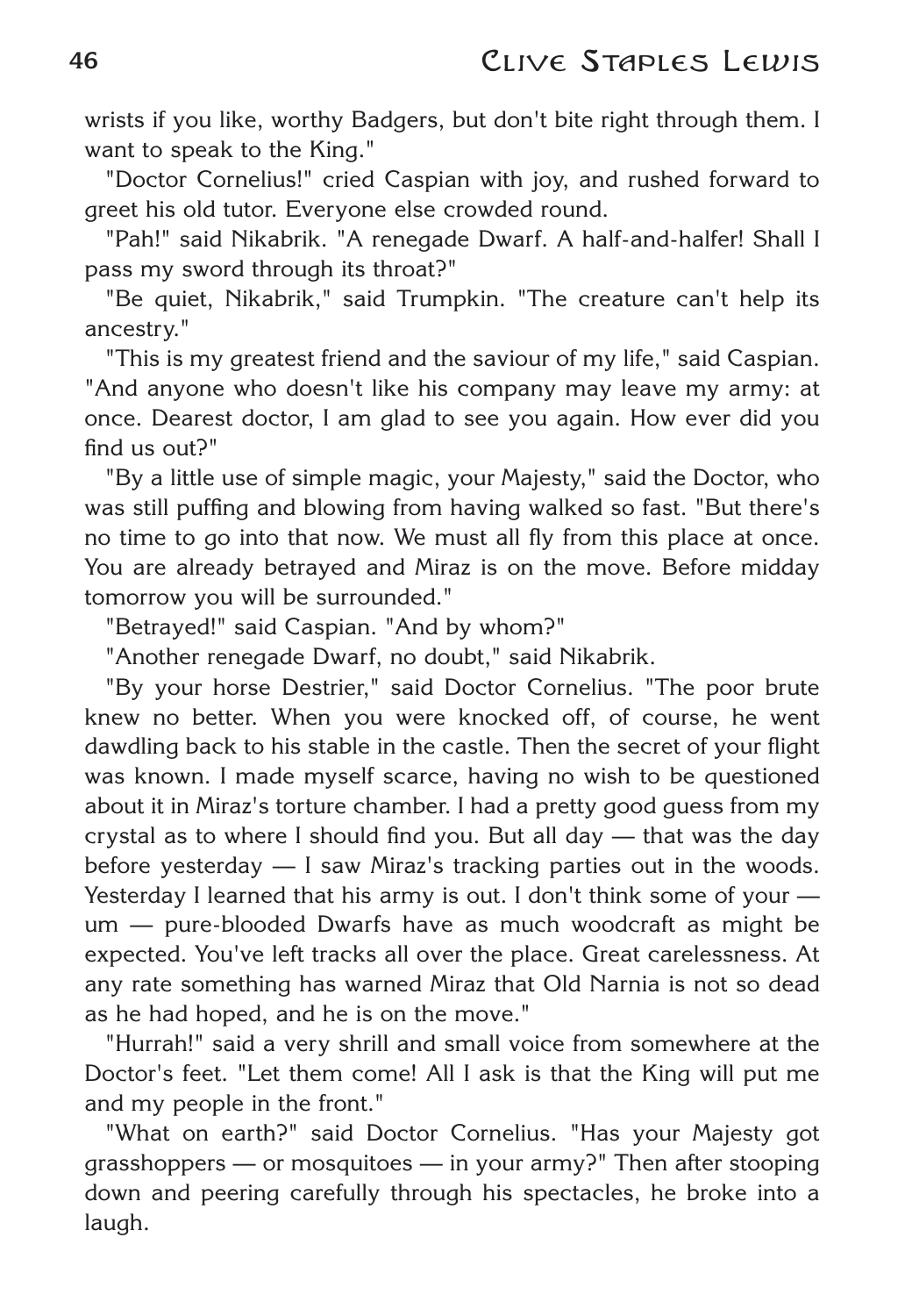"By the Lion," he swore, "it's a mouse. Signior Mouse, I desire your better acquaintance. I am honoured by meeting so valiant a beast."

"My friendship you shall have, learned Man," piped Reepicheep. "And any Dwarf  $-$  or Giant  $-$  in the army who does not give you good language shall have my sword to reckon with."

"Is there time for this foolery?" asked Nikabrik. "What are our plans? Battle or flight?"

"Battle if need be," said Trumpkin. "But we are hardly ready for it yet, and this is no very defensible place."

"I don't like the idea of running away," said Caspian.

"Hear him! Hear him!" said the Bulgy Bears. "Whatever we do, don't let's have any *running*. Especially not before supper; and not too soon after it neither."

"Those who run first do not always run last," said the Centaur. "And why should we let the enemy choose our position instead of choosing it ourselves? Let us find a strong place."

"That's wise, your Majesty, that's wise," said Trufflehunter.

"But where are we to go?" asked several voices.

"Your Majesty," said Doctor Cornelius, "and all you variety of creatures, I think we must fly east and down the river to the great woods. The Telmarines hate that region. They have always been afraid of the sea and of something that may come over the sea. That is why they have let the great woods grow up. If traditions speak true, the ancient Cair Paravel was at the river-mouth. All that part is friendly to us and hateful to our enemies. We must go to Aslan's How."

"Aslan's How?" said several voices. "We do not know what it is."

"It lies within the skirts of the Great Woods and it is a huge mound which Narnians raised in very ancient times over a very magical place, where there stood — and perhaps still stands — a very magical Stone. The Mound is all hollowed out within into galleries and caves, and the Stone is in the central cave of all. There is room in the mound for all our stores, and those of us who have most need of cover and are most accustomed to underground life can be lodged in the caves. The rest of us can lie in the wood. At a pinch all of us (except this worthy Giant) could retreat into the Mound itself, and there we should be beyond the reach of every danger except famine."

"It is a good thing we have a learned man among us," said Trufflehunter; but Trumpkin muttered under his breath, "Soup and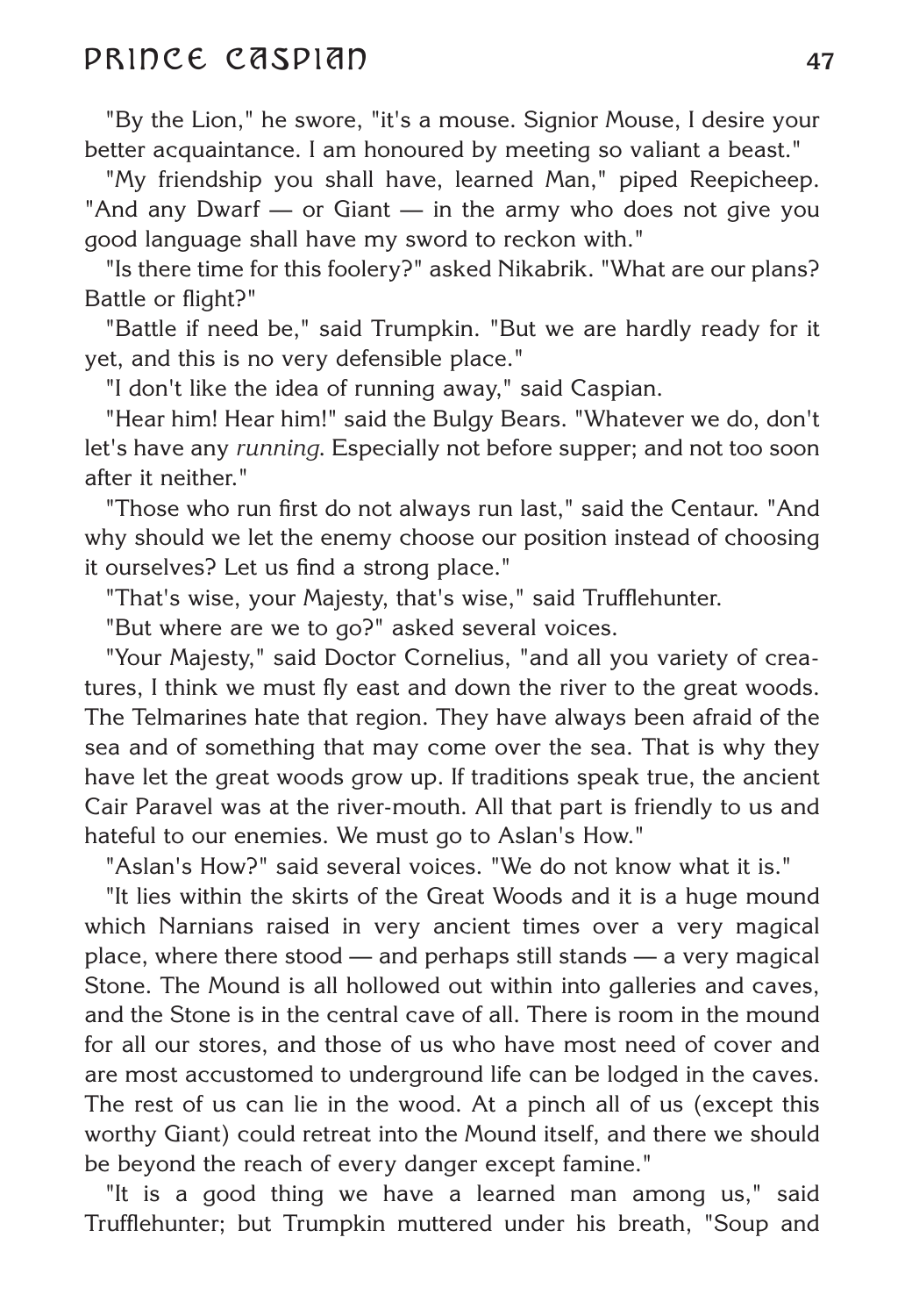celery! I wish our leaders would think less about these old wives' tales and more about victuals and arms." But all approved of Cornelius's proposal and that very night, half an hour later, they were on the march. Before sunrise they arrived at Aslan's How.

It was certainly an awesome place, a round green hill on top of another hill, long since grown over with trees, and one little, low doorway leading into it. The tunnels inside were a perfect maze till you got to know them, and they were lined and roofed with smooth stones, and on the stones, peering in the twilight, Caspian saw strange characters and snaky patterns, and pictures in which the form of a Lion was repeated again and again. It all seemed to belong to an even older Narnia than the Narnia of which his nurse had told him.

It was after they had taken up their quarters in and around the How that fortune began to turn against them. King Miraz's scouts soon found their new lair, and he and his army arrived on the edge of the woods. And as so often happens, the enemy turned out stronger than they had reckoned. Caspian's heart sank as he saw company after company arriving. And though Miraz's men may have been afraid of going into the wood, they were even more afraid of Miraz, and with him in command they carried battle deeply into it and sometimes almost to the How itself. Caspian and other captains of course made many sorties into the open country. Thus there was fighting on most days and sometimes by night as well; but Caspian's party had on the whole the worst of it.

At last there came a night when everything had gone as badly as possible, and the rain which had been falling heavily all day had ceased at nightfall only to give place to raw cold. That morning Caspian had arranged what was his biggest battle yet, and all had hung their hopes on it. He, with most of the Dwarfs, was to have fallen on the King's right wing at daybreak, and then, when they were heavily engaged, Giant Wimbleweather, with the Centaurs and some of the fiercest beasts, was to have broken out from another place and endeavoured to cut the King's right off from the rest of the army. But it had all failed. No one had warned Caspian (because no one in these later days of

Narnia remembered) that Giants are not at all clever. Poor Wimbleweather, though as brave as a lion, was a true Giant in that respect. He had broken out at the wrong time and from the wrong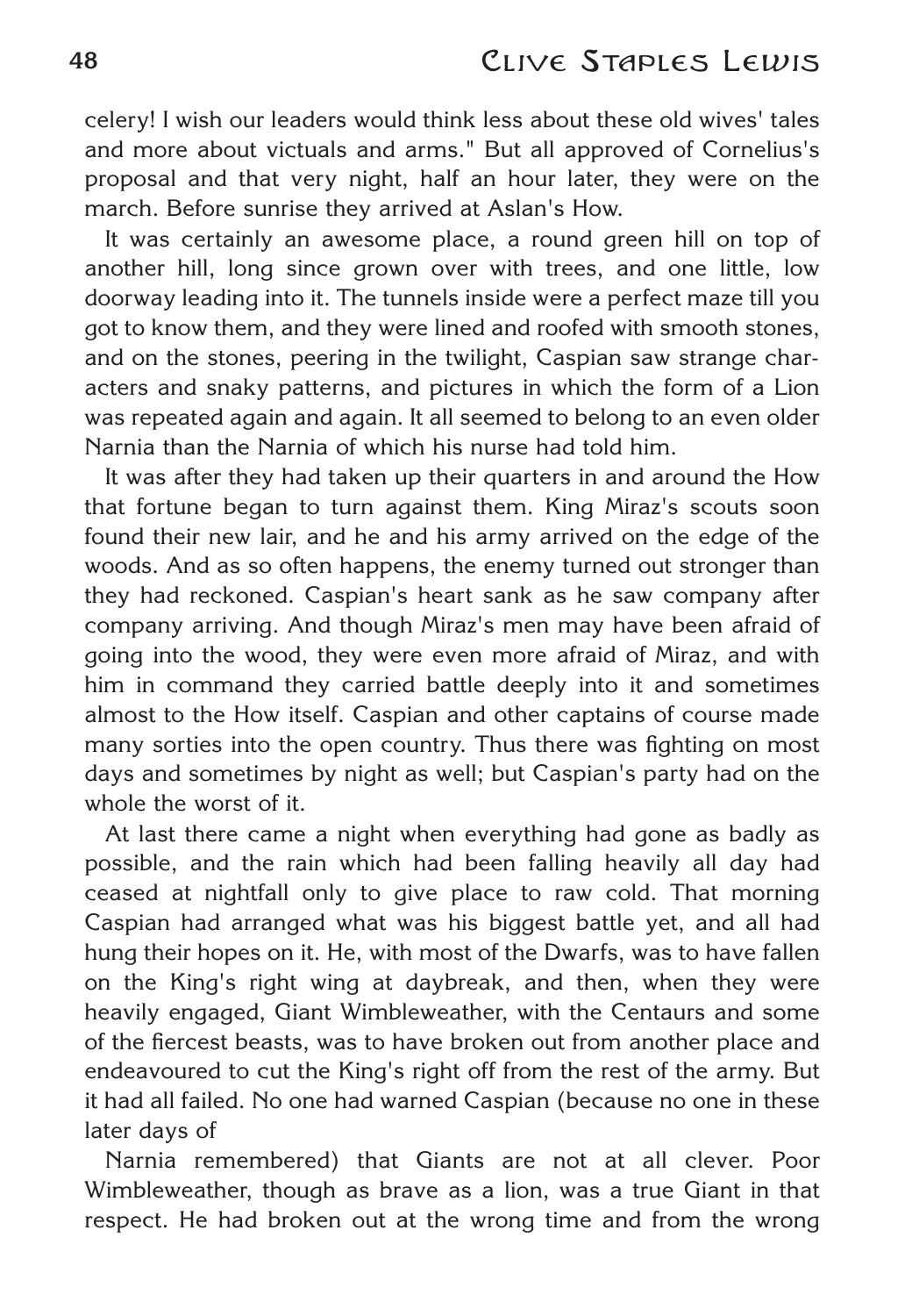place, and both his party and Caspian's had suffered badly and done the enemy little harm. The best of the Bears had been hurt, a Centaur terribly wounded, and there were few in Caspian's party who had not lost blood. It was a gloomy company that huddled under the dripping trees to eat their scanty supper.

The gloomiest of all was Giant Wimbleweather. He knew it was all his fault. He sat in silence shedding big tears which collected on the end of his nose and then fell off with a huge splash on the whole bivouac of the Mice, who had just been beginning to get warm and drowsy. They all jumped up, shaking the water out of their ears and wringing their little blankets, and asked the Giant in shrill but forcible voices whether he thought they weren't wet enough without this sort of thing. And then other people woke up and told the Mice they had been enrolled as scouts and not as a concert party, and asked why they couldn't keep quiet. And Wimbleweather tiptoed away to find some place where he could be miserable in peace and stepped on somebody's tail and somebody (they said afterwards it was a fox) bit him. And so everyone was out of temper.

But in the secret and magical chamber at the heart of the How, King Caspian, with Cornelius and the Badger and Nikabrik and Trumpkin, were at council. Thick pillars of ancient workmanship supported the roof. In the centre was the Stone itself — a stone table, split right down the centre, and covered with what had once been writing of some kind: but ages of wind and rain and snow had almost worn them away in old times when the Stone Table had stood on the hilltop, and the Mound had not yet been built above it. They were not using the Table nor sitting round it: it was too magic a thing for any common use. They sat on logs a little way from it, and between them was a rough wooden table, on which stood a rude clay lamp lighting up their pale faces and throwing big shadows on the walls.

"If your Majesty is ever to use the Horn," said Trufflehunter, "I think the time has now come." Caspian had of course told them of his treasure several days ago.

"We are certainly in great need," answered Caspian. "But it is hard to be sure we are at our greatest. Supposing there came an even worse need and we had already used it?"

"By that argument," said Nikabrik, "your Majesty will never use it until it is too late."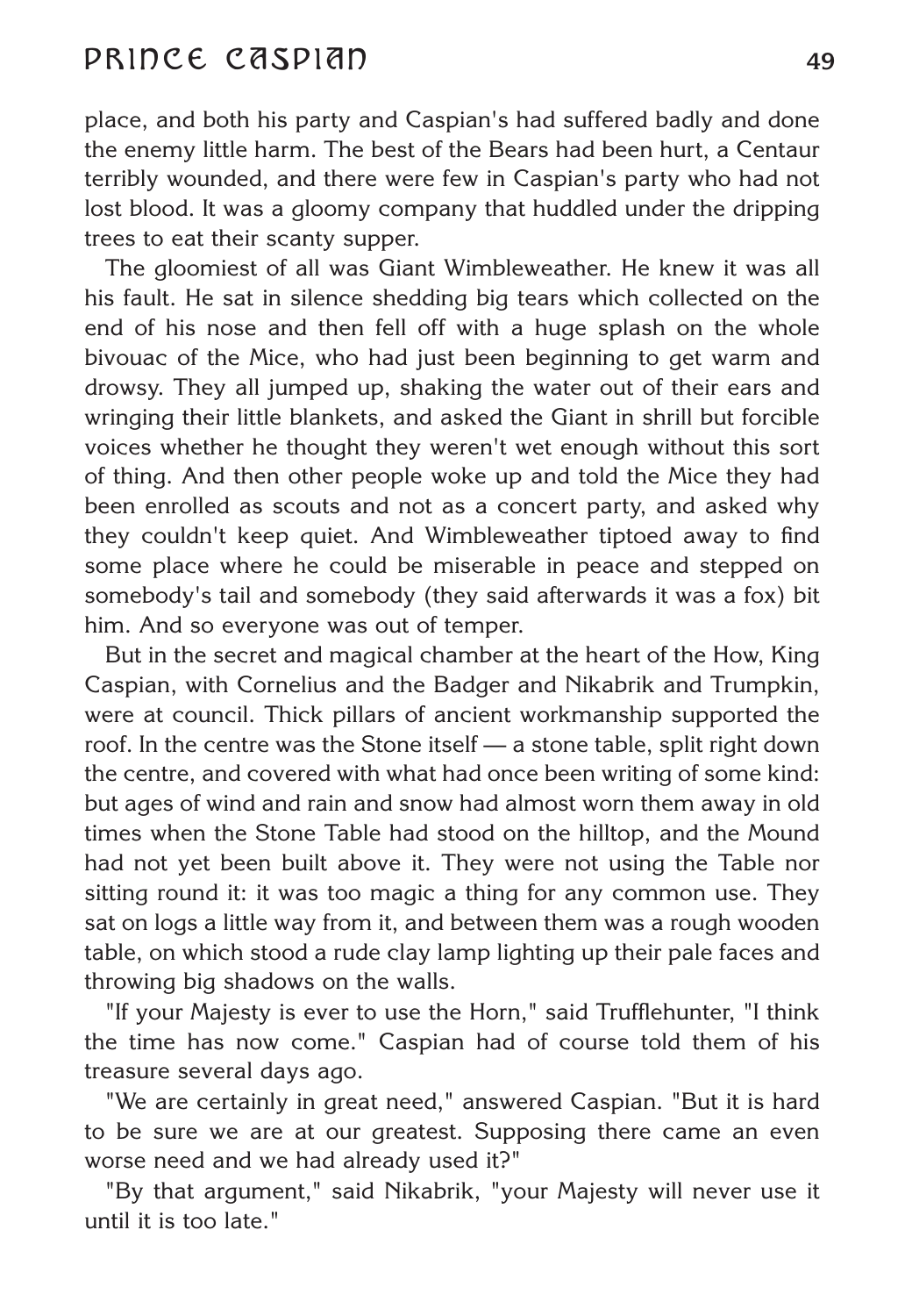"I agree with that," said Doctor Cornelius.

"And what do you think, Trumpkin?" asked Caspian.

"Oh, as for me," said the Red Dwarf, who had been listening with complete indifference, "your Majesty knows I think the Horn — and that bit of broken stone over there and your great King Peter — and your Lion Aslan — are all eggs in moonshine. It's all one to me when your Majesty blows the Horn. All I insist on is that the army is told nothing about it. There's no good raising hopes of magical help which (as I think) are sure to be disappointed."

"Then in the name of Aslan we will wind Queen Susan's Horn," said Caspian.

"There is one thing, Sire," said Doctor Cornelius, "that should perhaps be done first. We do not know what form the help will take. It might call Aslan himself from oversea. But I think it is more likely to call Peter the High King and his mighty consorts down from the high past. But in either case, I do not think we can be sure that the help will come to this very spot —"

"You never said a truer word," put in Trumpkin.

"I think," went on the learned man, "that they — or he will come back to one or other of the Ancient Places of Narnia. This, where we now sit, is the most ancient and most deeply magical of all, and here, I think, the answer is likeliest to come. But there are two others. One Lantern Waste, up-river, west of Beaversdam, where the Royal Children first appeared in Narnia, as the records tell The other is down at the river-mouth, where their castle of Cair Paravel once stood. And if Aslan himself comes, that would be the best place for meeting him too, for every story says that he is the son of the great Emperor-overthe-Sea, and over the sea he will pass. I should like very much to send messengers to both places, to Lantern Waste and the river-mouth, to receive them — or him or it."

"Just as I thought," muttered Trumpkin. "The first result of all this foolery is not to bring us help but to lose us two fighters."

"Who would you think of sending, Doctor Cornelius?" asked Caspian.

"Squirrels are best for getting through enemy country without being caught," said Trufflehunter.

"All *our* squirrels (and we haven't many)," said Nikabrik, "are rather flighty. The only one I'd trust on a job like that would be Pattertwig."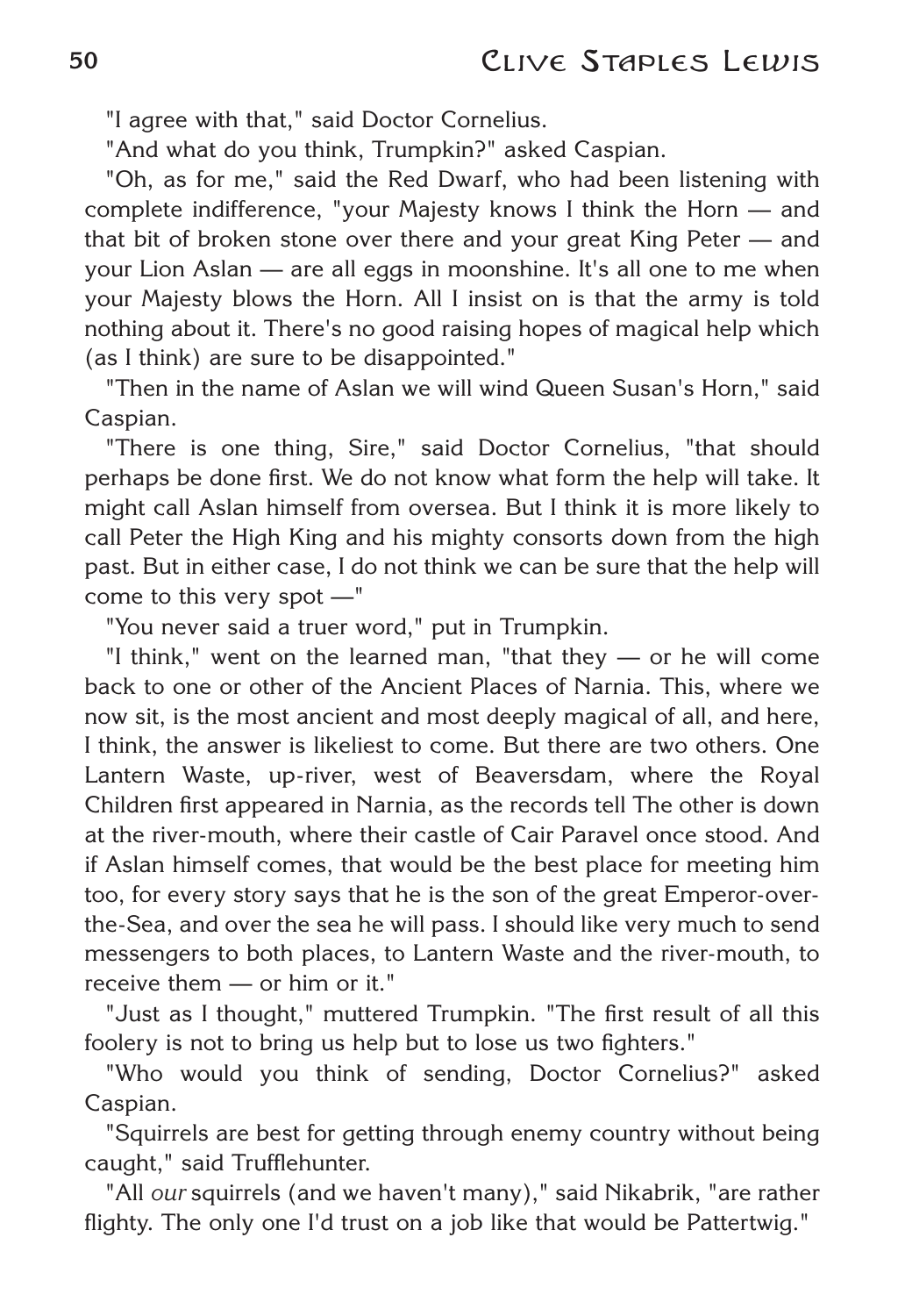"Let it be Pattertwig, then," said King Caspian. "And who for our other messenger? I know you'd go, Trufflehunter, but you haven't the speed. Nor you, Doctor Cornelius."

"I *won't* go," said Nikabrik. "With all these Humans and beasts about, there must be a Dwarf here to see that the Dwarfs are fairly treated."

"Thimbles and thunderstorms!" cried Trumpkin in a rage. "Is that how you speak to the King? Send me, Sire, I'll go."

"But I thought you didn't believe in the Horn, Trumpkin," said Caspian.

"No more I do, your Majesty. But what's that got to do with it? I might as well die on a wild goose chase as die here. You are my King. I know the difference between giving advice and taking orders. You've had my advice, and now it's the time for orders."

"I will never forget this, Trumpkin," said Caspian. "Send for Pattertwig, one of you. And when shall I blow the Horn?"

"I would wait for sunrise, your Majesty," said Doctor Cornelius. "That sometimes has an effect in operations of White Magic."

A few minutes later Pattertwig arrived and had his task explained to him. As he was, like many squirrels, full of courage and dash and energy and excitement and mischief (not to say conceit), he no sooner heard it than he was eager to be off. It was arranged that he should run for Lantern Waste while Trumpkin made the shorter journey to the river-mouth. After a hasty meal they both set off with the fervent thanks and good wishes of the King, the Badger, and **Cornelius**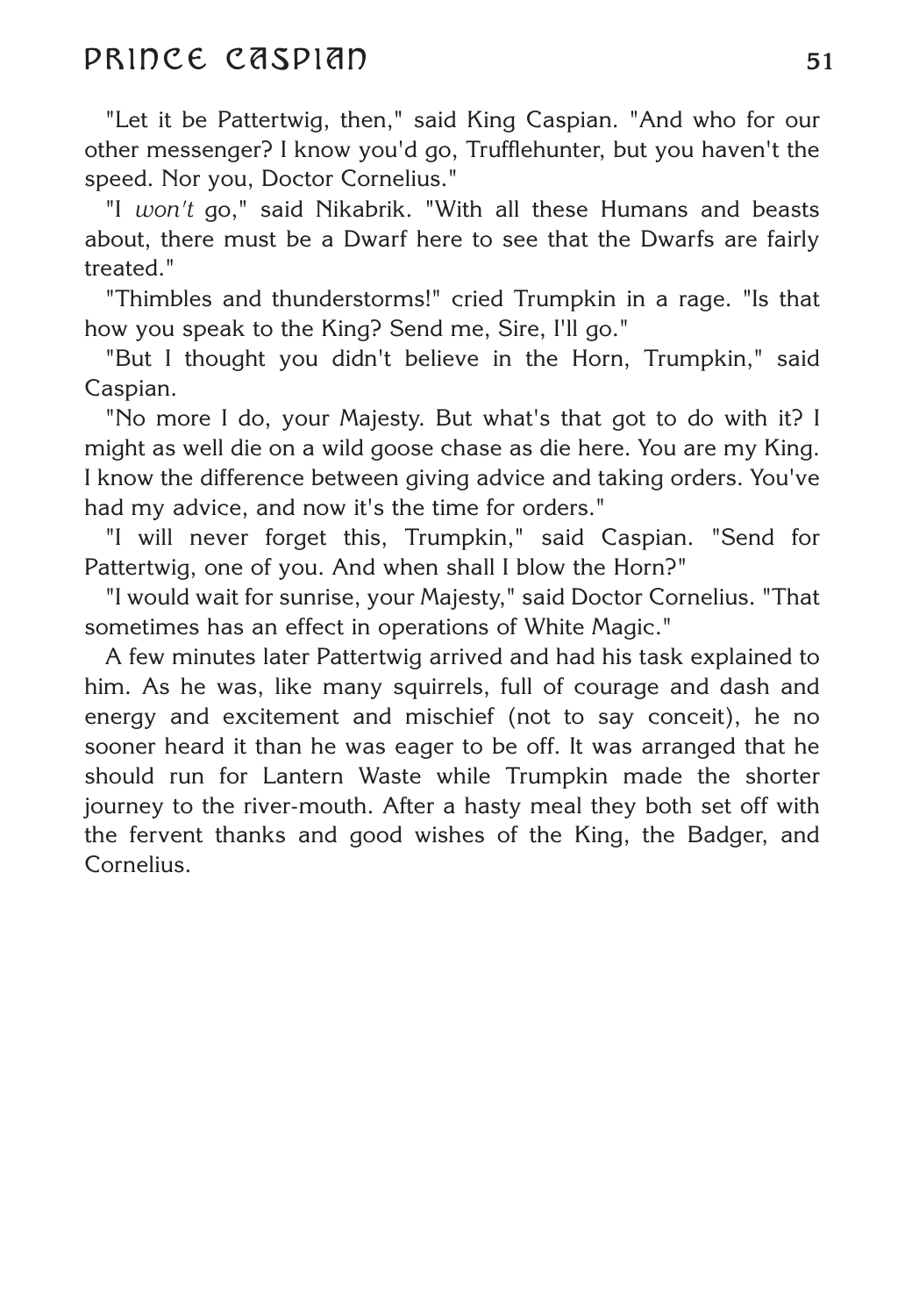# CHAPTER EIGHT

# How They Left The Island

AND so," said Trumpkin (for, as you have realized, it was he who had been telling all this story to the four children, sitting on the grass in the ruined hall of Cair Paravel) — "and so I put a crust or two in my pocket, l who had been telling all this story to the four children, sitting on the grass in the ruined hall of Cair Paravel) — "and so I put a crust or two in my pocket, left behind all

morning. I'd been plugging away for many hours when there came a sound that I'd never heard the like of in my born days. Eh, I won't forget that. The whole air was full of it, loud as thunder but far longer, cool and sweet as music over water, but strong enough to shake the woods. And I said to myself, `If that's not the Horn, call me a rabbit.' And a moment later I wondered why he hadn't blown it sooner—"

"What time was it?" asked Edmund.

"Between nine and ten of the clock," said Trumpkin.

"Just when we were at the railway station!" said all the children, and looked at one another with shining eyes.

"Please go on," said Lucy to the Dwarf.

"Well, as I was saying, I wondered, but I went on as hard as I could pelt. I kept on all night — and then, when it was half light this morning, as if I'd no more sense than a Giant, I risked a short cut across open country to cut off a big loop of the river, and was caught. Not by the army, but by a pompous old fool who has charge of a little castle which is Miraz's last stronghold towards the coast. I needn't tell you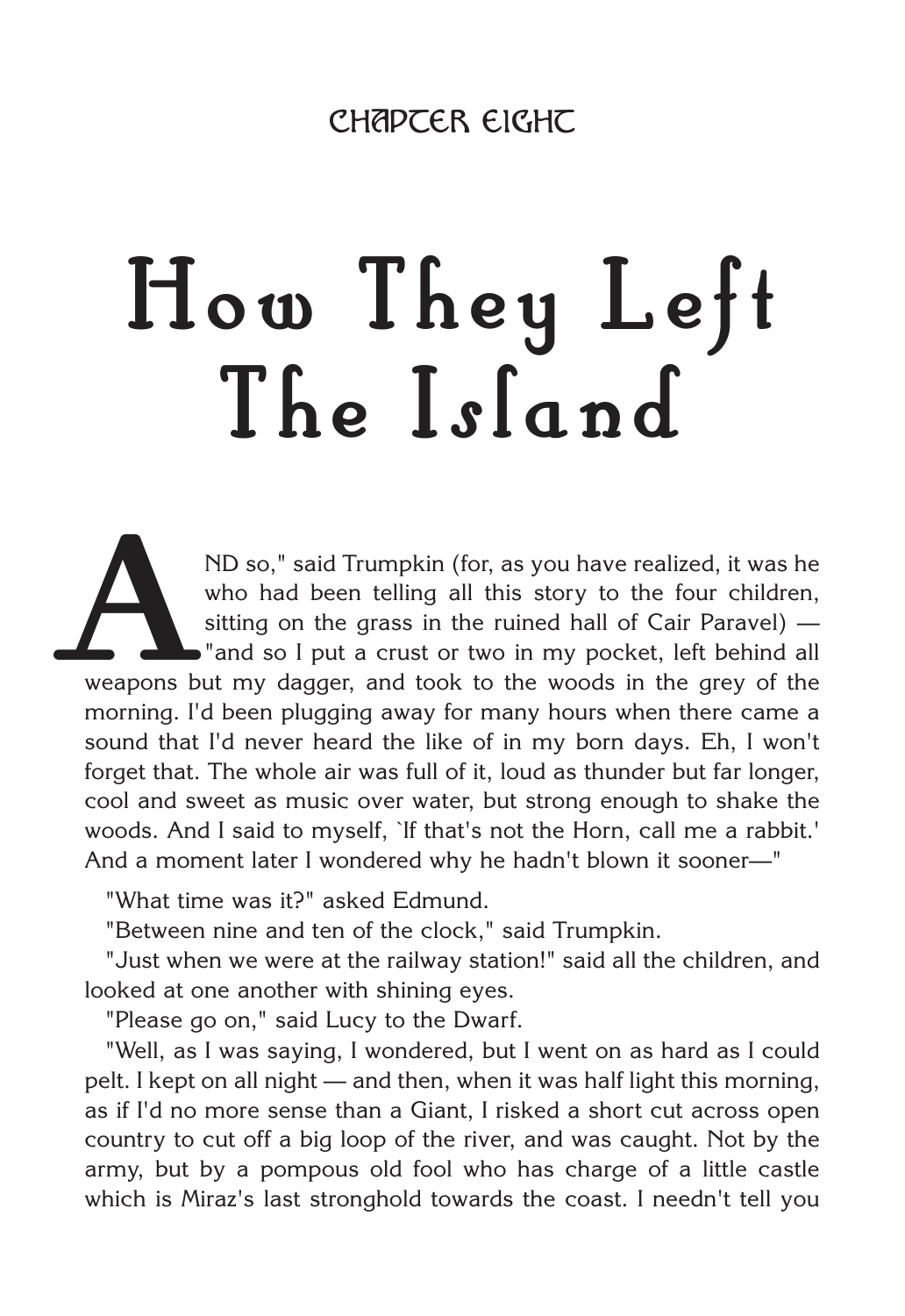they got no true tale out of me, but I was a Dwarf and that was enough. But, lobsters and lollipops! it is a good thing the seneschal *was* a pompous fool. Anyone else would have run me through there and then. But nothing would do for him short of a grand execution: sending me down `to the ghosts in the full ceremonial way. And then this young lady", (he nodded at Susan) "does her bit of archery and it was pretty shooting, let me tell you — and here we are. And without my armour, for of course they took that." He knocked out and refilled his pipe.

"Great Scott!" said Peter. "So it was the horn — your own horn, Su — that dragged us all off that seat on the platform yesterday morning! I can hardly believe it; yet it all fits in."

"I don't know why you shouldn't believe it," said Lucy, "if you believe in magic at all. Aren't there lots of stories about magic forcing people out of one place — out of one world — into another? I mean, when a magician in *The Arabian Nights* calls up a Jinn, it has to come. We had to come, just like that."

"Yes," said Peter, "I suppose what makes it feel so queer is that in the stories it's always someone in our world who does the calling. One doesn't really think about where the Jinn's coming *from*."

"And now we know what it feels like for the Jinn," said Edmund with a chuckle. "Golly! It's a bit uncomfortable to know that we can be whistled for like that. It's worse than what Father says about living at the mercy of the telephone."

"But we want to be here, don't we," said Lucy, "if Aslan wants us?" "Meanwhile," said the Dwarf, "what are we to do? I suppose I'd better go back to King Caspian and tell him no help has come."

"No help?" said Susan. "But it *has* worked. And here we are."

 $"$ Um — um — yes, to be sure. I see that," said the Dwarf, whose pipe seemed to be blocked (at any rate he made himself very busy cleaning it). "But— well — I mean —"

"But don't you yet see who we are?" shouted Lucy. "You *are* stupid."

"I suppose you are the four children out of the old stories," said Trumpkin. "And I'm very glad to meet you of course. And it's very interesting, no doubt. But — no offence?'— and he hesitated again.

"Do get on and say whatever you're going to say," said Edmund.

"Well, then — no offence," said Trumpkin. "But, you know, the King and Trufflehunter and Doctor Cornelius were expecting — well, if you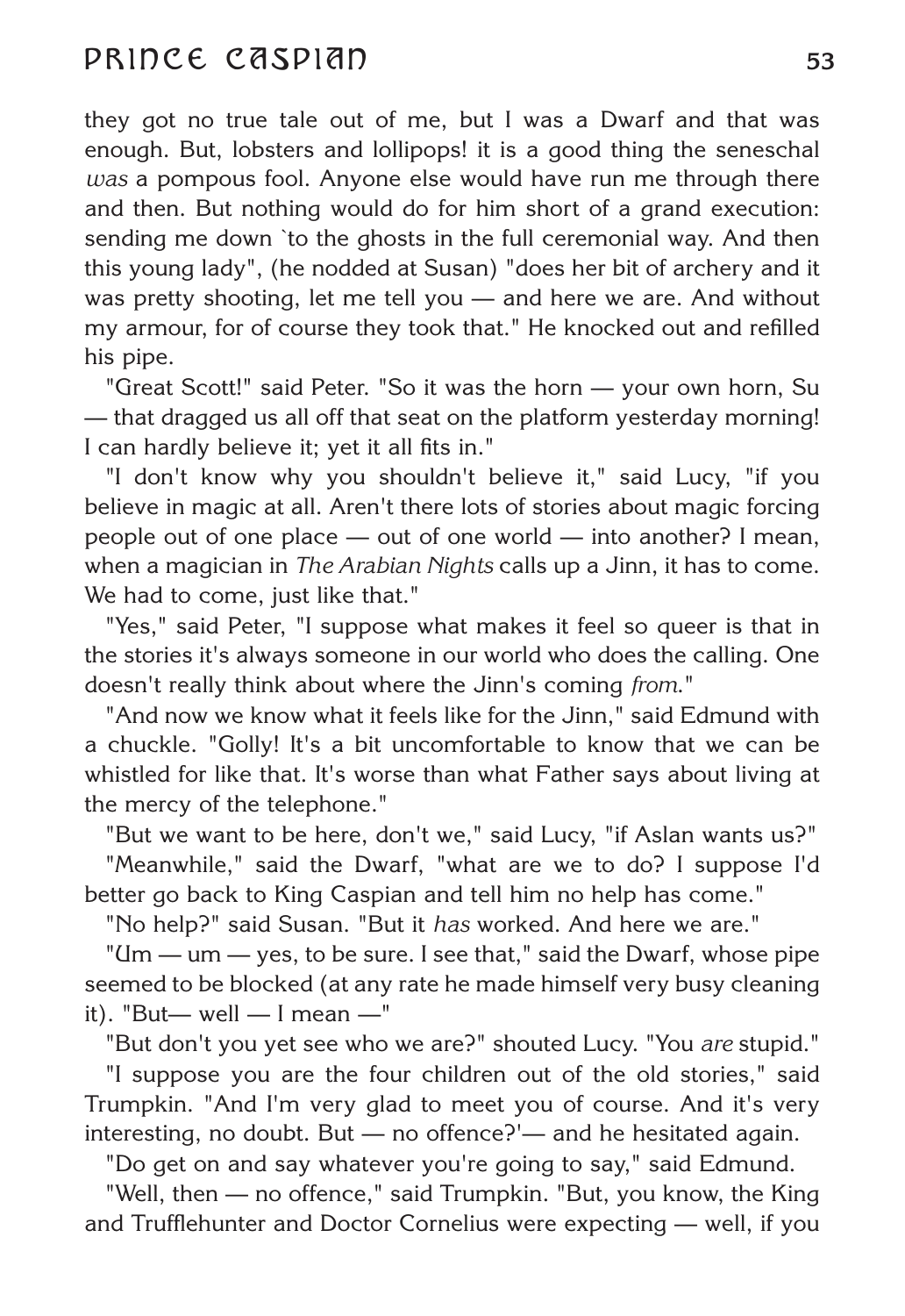see what I mean, help. To put it in another way, I think they'd been imagining you as great warriors. As it is — we're awfully fond of children and all that, but just at the moment, in the middle of a war but I'm sure you understand."

"You mean you think we're no good," said Edmund, getting red in the face.

"Now pray don't be offended," interrupted the Dwarf. "I assure you, my dear little friends—"

"*Little* from you is really a bit too much," said Edmund, jumping up. "I suppose you don't believe we won the Battle of Beruna? Well, you can say what you like about me because I know —"

"There's no good losing our tempers," said Peter. "Let's fit him out with fresh armour and fit ourselves out from the treasure chamber, and have a talk after that."

"I don't quite see the point — " began Edmund, but Lucy whispered in his ear, "Hadn't we better do what Peter says? He is the High King, you know. And I think he has an idea." So Edmund agreed and by the aid of his torch they all, including Trumpkin, went down the steps again into the dark coldness and dusty splendour of the treasure house.

The Dwarf's eyes glistened as he saw the wealth that lay on the shelves (though he had to stand on tiptoes to do so) and he muttered to himself, "It would never do to let Nikabrik see this; never." They found easily enough a mail shirt for him, a sword, a helmet, a shield, a bow and quiverful of arrows, all of dwarfish size. The helmet was of copper, set with rubies, and there was gold on the hilt of the sword: Trumpkin had never seen, much less carried, so much wealth in all his life. The children also put on mail shirts and helmets; a sword and shield were found for Edmund and a bow for Lucy — Peter and Susan were of course already carrying their gifts. As they came back up the stairway, jingling in their mail, and already looking and feeling more like Narnians and less like schoolchildren, the two boys were behind, apparently making some plan. Lucy heard Edmund say, "No, let me do it. It will be more of a sucks for him if I win, and less of a let-down for us all if I fail."

"All right, Ed," said Peter.

When they came out into the daylight Edmund turned to the Dwarf very politely and said, "I've got something to ask you. Kids like us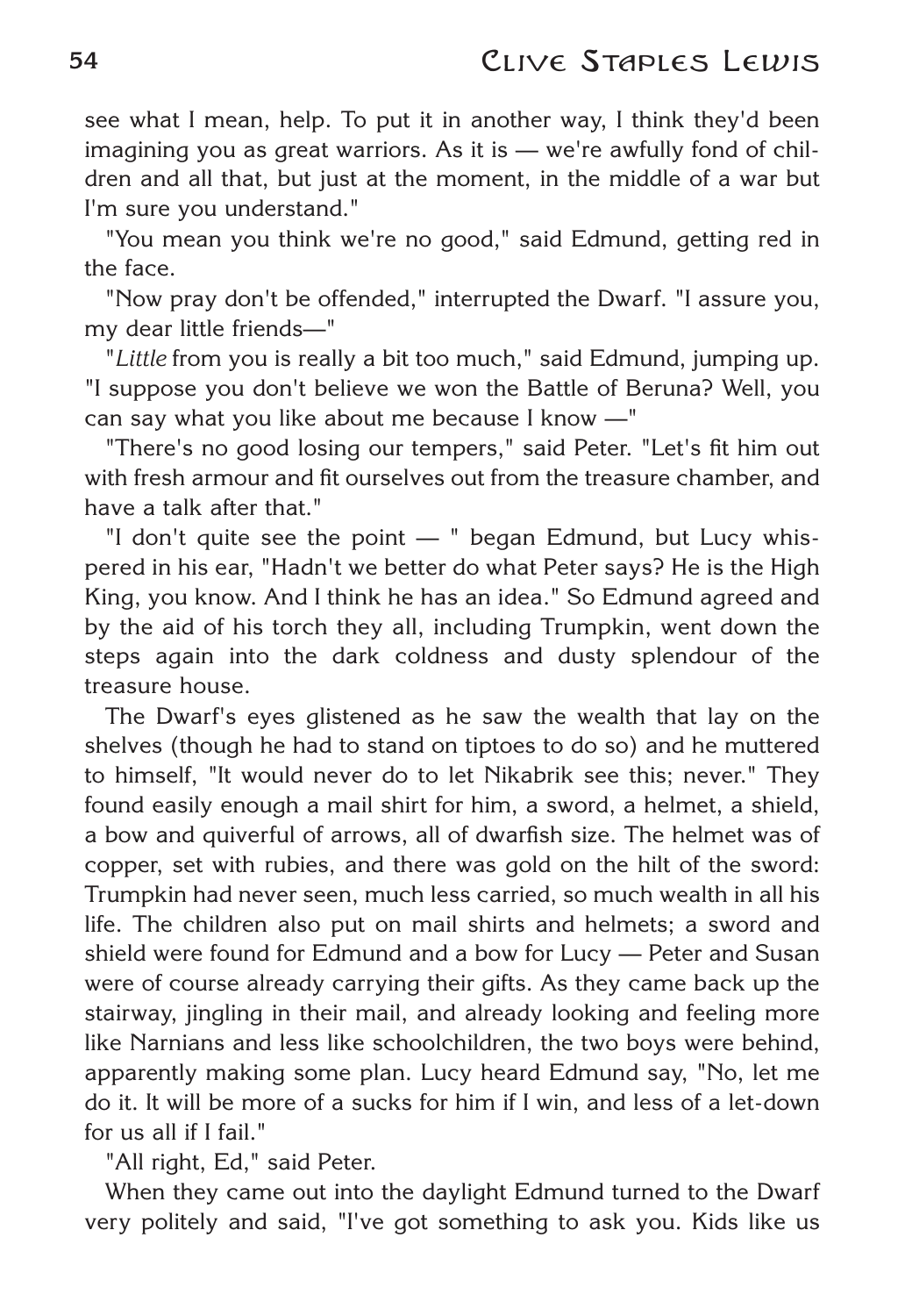don't often have the chance of meeting a great warrior like you. Would you have a little fencing match with me? It would be frightfully decent."

"But, lad," said Trumpkin, "these swords are sharp."

"I know," said Edmund. "But I'll never get anywhere near you and you'll be quite clever enough to disarm me without doing me any damage."

"It's a dangerous game," said Trumpkin. "But since you make such a point of it, I'll try a pass or two."

Both swords were out in a moment and the three others jumped off the dais and stood watching. It was well worth it. It was not like the silly fighting you see with broad swords on the stage. It was not even like the rapier fighting which you sometimes see rather better done. This was real broad-sword fighting. The great thing is to slash at your enemy's legs and feet because they are the part that have no armour. And when he slashes at yours you jump with both feet off the ground so that his blow goes under them. This gave the Dwarf an advantage because Edmund, being much taller, had to be always stooping. I don't think Edmund would have had a chance if he had fought Trumpkin twenty-four hours earlier. But the air of Narnia had been working upon him ever since they arrived on the island, and all his old battles came back to him, and his arms and fingers remembered their old skill. He was King Edmund once more. Round and round the two combatants circled, stroke after stroke they gave, and Susan (who never could learn to like this sort of thing) shouted out, "Oh, *do* be careful." And then, so quickly that no one (unless they knew, as Peter did) could quite see how it happened, Edmund flashed his sword round with a peculiar twist, the Dwarf's sword flew out of his grip, and Trumpkin was wringing his empty hand as you do after a "sting" from a cricket-bat.

"Not hurt, I hope, my dear little friend?" said Edmund, panting a little and returning his own sword to its sheath.

"I see the point," said Trumpkin drily. "You know a trick I never learned."

"That's quite true," put in Peter. "The best swordsman in the world may be disarmed by a trick that's new to him. I think it's only fair to give Trumpkin a chance at something else. Will you have a shooting match with my sister? There are no tricks in archery, you know."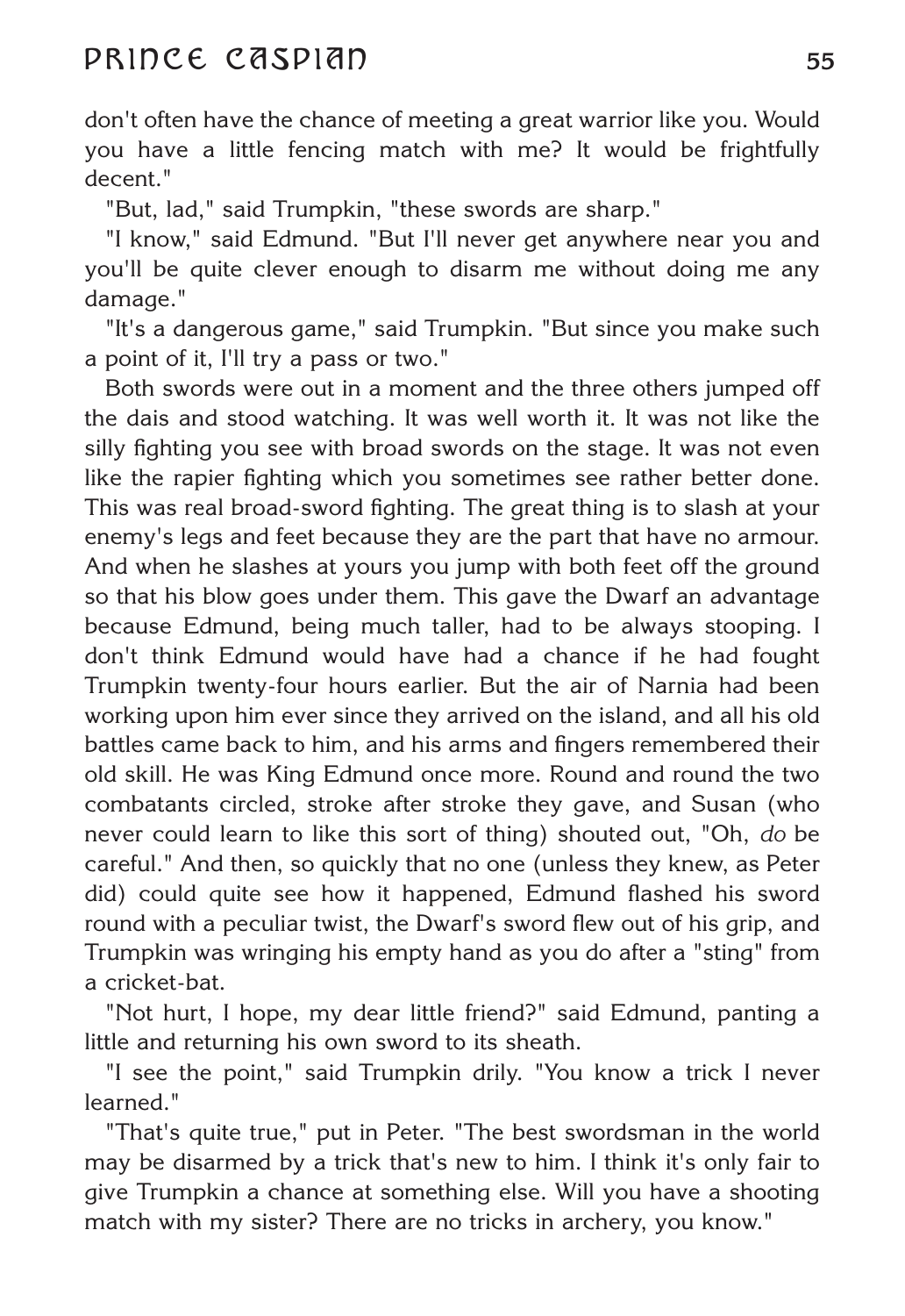"Ah, you're jokers, you are," said the Dwarf. "I begin to see. As if I didn't know how she can shoot, after what happened this morning. All the same, I'll have a try." He spoke gruffly, but his eyes brightened, for he was a famous bowman among his own people.

All five of them came out into the courtyard.

"What's to be the target?" asked Peter.

"I think that apple hanging over the wall on the branch there would do," said Susan.

"That'll do nicely, lass," said Trumpkin. "You mean the yellow one near the middle of the arch?"

"No, not that," said Susan. "The red one up above — over the battlement."

The Dwarf's face fell. "Looks more like a cherry than an apple," he muttered, but he said nothing out loud.

They tossed up for first shot (greatly to the interest of Trumpkin, who had never seen a coin tossed before) and Susan lost. They were to shoot from the top of the steps that led from the hall into the courtyard. Everyone could see from the way the Dwarf took his position and handled his bow that he knew what he was about.

*Twang* went the string. It was an excellent shot. The tiny apple shook as the arrow passed, and a leaf came fluttering down. Then Susan went to the top of the steps and strung her bow. She was not enjoying her match half so much as Edmund had enjoyed his; not because she had any doubt about hitting the apple but because Susan was so tenderhearted that she almost hated to beat someone who had been beaten already. The Dwarf watched her keenly as she drew the shaft to her ear. A moment later, with a little soft thump which they could all hear in that quiet place, the apple fell to the grass with Susan's arrow in it.

"Oh, well done, Su, " shouted the other children.

"It wasn't really any better than yours," said Susan to the Dwarf. "I think there was a tiny breath of wind as you shot."

"No, there wasn't," said Trumpkin. "Don't tell me. I know when I am fairly beaten. I won't even say that the scar of my last wound catches me a bit when I get my arm well back —"

"Oh, are you wounded?" asked Lucy. "Do let me look."

"It's not a sight for little girls," began Trumpkin, but then he suddenly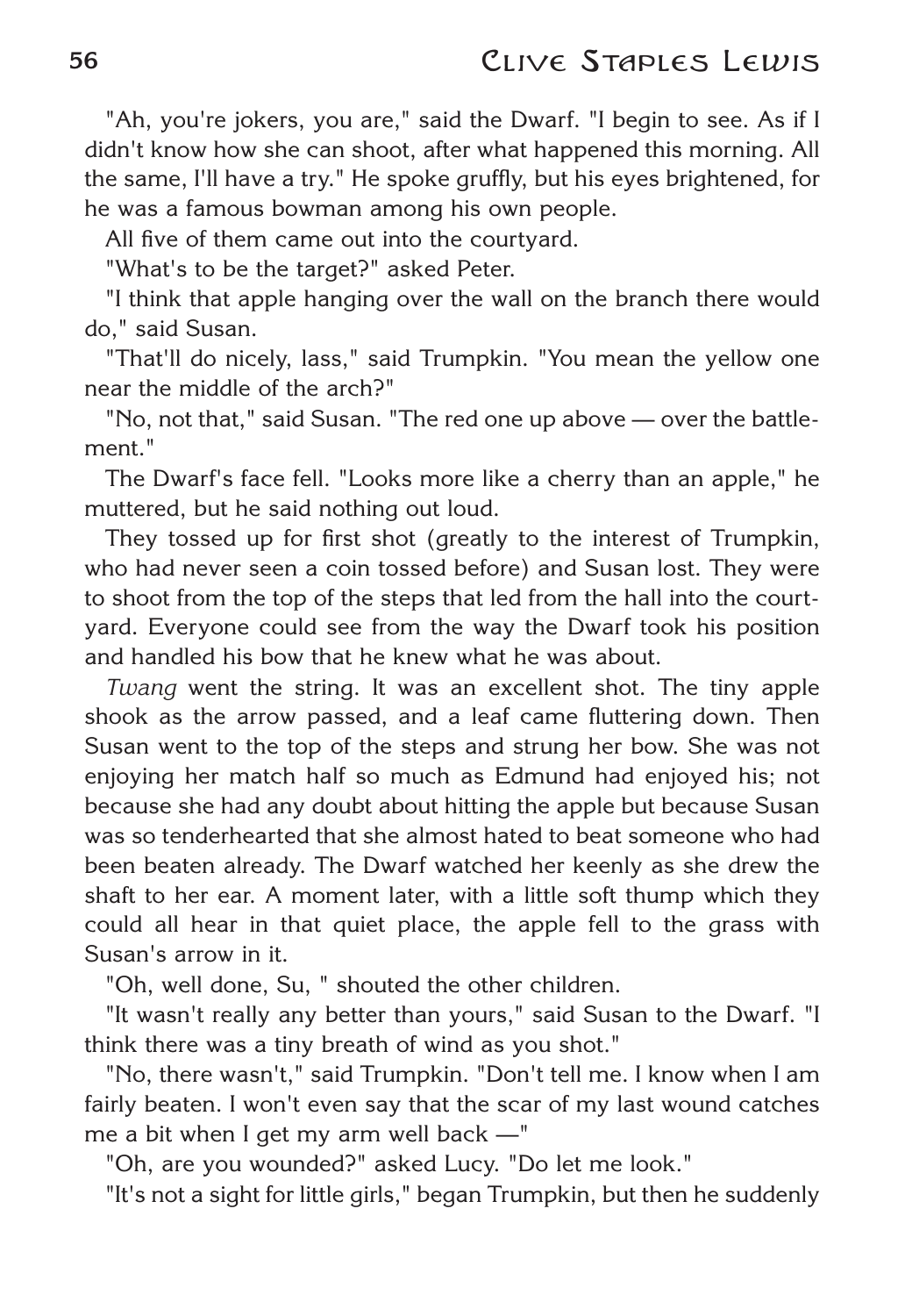checked himself. "There I go talking like a fool again," he said "I suppose you're as likely to be a great surgeon as your brother was to be a great swordsman or your sister to be a great archer." He sat down on the steps and took off his hauberk and slipped down his little shirt, showing an arm hairy and muscular (in proportion) as a sailor's though not much bigger than a child's. There was a clumsy bandage on the shoulder which Lucy proceeded to unroll. Underneath, the cut looked very nasty and there was a good deal of swelling. "Oh, poor Trumpkin," said Lucy. "How horrid." Then she carefully dripped on to it one single drop of the cordial from her flask.

"Hullo. Eh? What have you done?" said Trumpkin. But however he turned his head and squinted and whisked his beard to and fro, he couldn't quite see his own shoulder. Then he felt it as well as he could, getting his arms and fingers into very difficult positions as you do when you're trying to scratch a place that is just out of reach. Then he swung his arm and raised it and tried the muscles, and finally jumped to his feet crying, "Giants and junipers! It's cured! It's as good as new." After that he burst into a great laugh and said, "Well, I've made as big a fool of myself as ever a Dwarf did. No offence, I hope? My humble duty to your Majesties all -humble duty. And thanks for my life, my cure, my breakfast — and my lesson."

The children all said it was quite all right and not to mention it.

"And now," said Peter, "if you've really decided to believe in us-" "I have," said the Dwarf.

"It's quite clear what we have to do. We must join King Caspian at once."

"The sooner the better," said Trumpkin. "My being such a fool has already wasted about an hour."

"It's about two days' journey, the way you came," said Peter. "For us, I mean. We can't walk all day and night like you Dwarfs." Then he turned to the others. "What Trumpkin calls Aslan's How is obviously the Stone Table itself. You remember it was about half a day's march, or a little less, from there down to the Fords of Beruna —"

"Beruna's Bridge, we call it," said Trumpkin.

"There was no bridge in our time," said Peter. "And then from Beruna down to here was another day and a bit. We used to get home about teatime on the second day, going easily. Going hard, we could do the whole thing in a day and a half perhaps."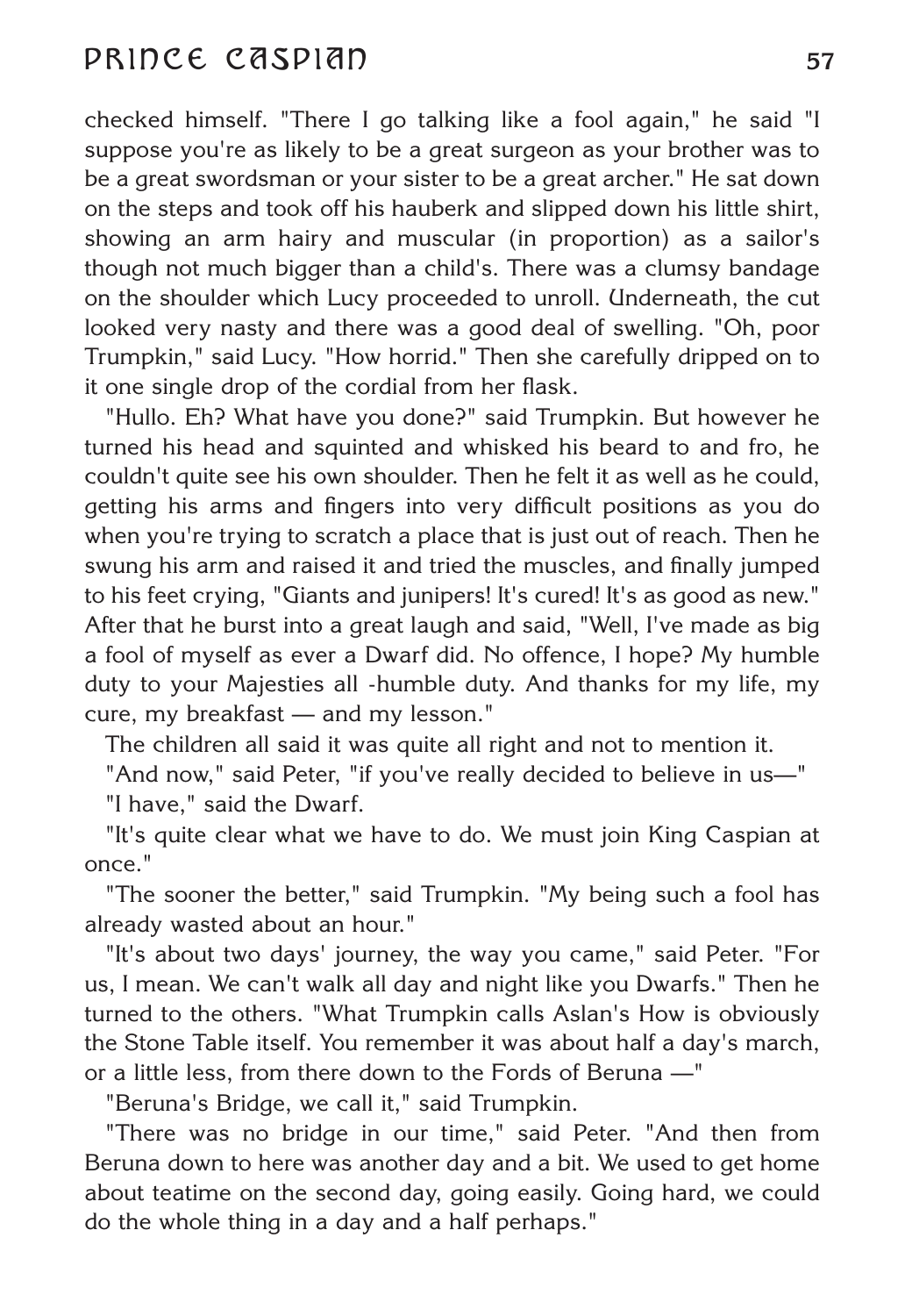"But remember it's all woods now," said Trumpkin, "and there are enemies to dodge."

"Look here," said Edmund, "need we go by the same way that Our Dear Little Friend came?"

"No more of that, your Majesty, if you love me," said the Dwarf.

"Very well," said Edmund. "May I say our D.L.F.?"

"Oh, Edmund," said Susan. "Don't keep on at him like that."

"That's all right, lass — I mean your Majesty," said Trumpkin with a chuckle. "A jibe won't raise a blister." (And after that they often called him the D.L.F. till they'd almost forgotten what it meant.)

"As I was saying," continued Edmund, "we needn't go that way. Why shouldn't we row a little south till we come to Glasswater Creek and row up it? That brings us up behind the Hill of the Stone Table, and we'll be safe while we're at sea. If we start at once, we can be at the head of Glasswater before dark, get a few hours' sleep, and be with Caspian pretty early tomorrow."

"What a thing it is to know the coast," said Trumpkin. "None of us know anything about Glasswater."

"What about food?" asked Susan.

"Oh, we'll have to do with apples," said Lucy. "Do let's get on. We've done nothing yet, and we've been here nearly two days."

"And anyway, no one's going to have my hat for a fishbasket again," said Edmund.

They used one of the raincoats as a kind of bag and put a good many apples in it. Then they all had a good long drink at the well (for they would meet no more fresh water till they landed at the head of the Creek) and went down to the boat. The children were sorry to leave Cair Paravel, which, even in ruins, had begun to feel like home again.

"The D.L.F. had better steer," said Peter, "and Ed and I will take an oar each. Half a moment, though. We'd better take off our mail: we're going to be pretty warm before we're done. The girls had better be in the bows and shout directions to the D.L.F. because he doesn't know the way. You'd better get us a fair way out to sea till we've passed the island."

And soon the green, wooded coast of the island was falling away behind them, and its little bays and headlands were beginning to look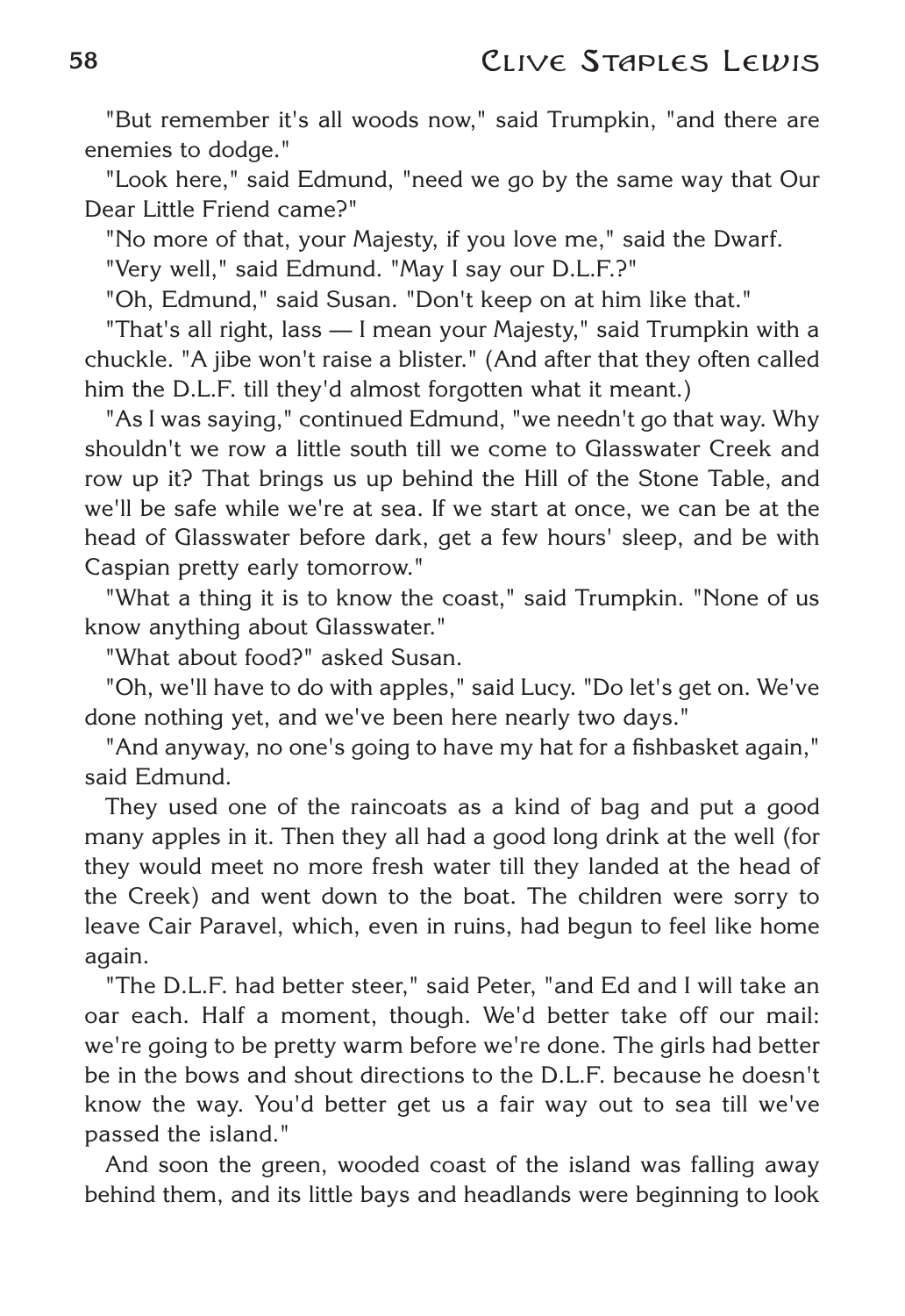flatter, and the boat was rising and falling in the gentle swell. The sea began to grow bigger around them and, in the distance, bluer, but close round the boat it was green and bubbly. Everything smelled salt and there was no noise except the swishing of water and the clop-clop of water against the sides and the splash of the oars and the jolting noise of the rowlocks. The sun grew hot.

It was delightful for Lucy and Susan in the bows, bending over the edge and trying to get their hands in the sea which they could never quite reach. The bottom, mostly pure, pale sand but with occasional patches of purple seaweed, could be seen beneath them.

"It's like old times," said Lucy. "Do you remember our voyage to Terebinthia — and Galma — and Seven Isles — and the Lone Islands?"

"Yes," said Susan, "and our great ship the *Splendour Hyaline*, with the swan's head at her prow and the carved swan's wings coming back almost to her waist?"

"And the silken sails, and the great stern lanterns?"

"And the feasts on the poop and the musicians."

"Do you remember when we had the musicians up in the rigging playing flutes so that it sounded like music out of the sky?"

Presently Susan took over Edmund's oar and he came forward to join Lucy. They had passed the island now and stood closer in to the shore — all wooded and deserted. They would have thought it very pretty if they had not remembered the time when it was open and breezy and full of merry friends.

"Phew! This is pretty gruelling work," said Peter. "Can't I row for a bit?" said Lucy. "The oars are too big for you," said Peter shortly, not because he was cross but because he had no strength to spare for talking.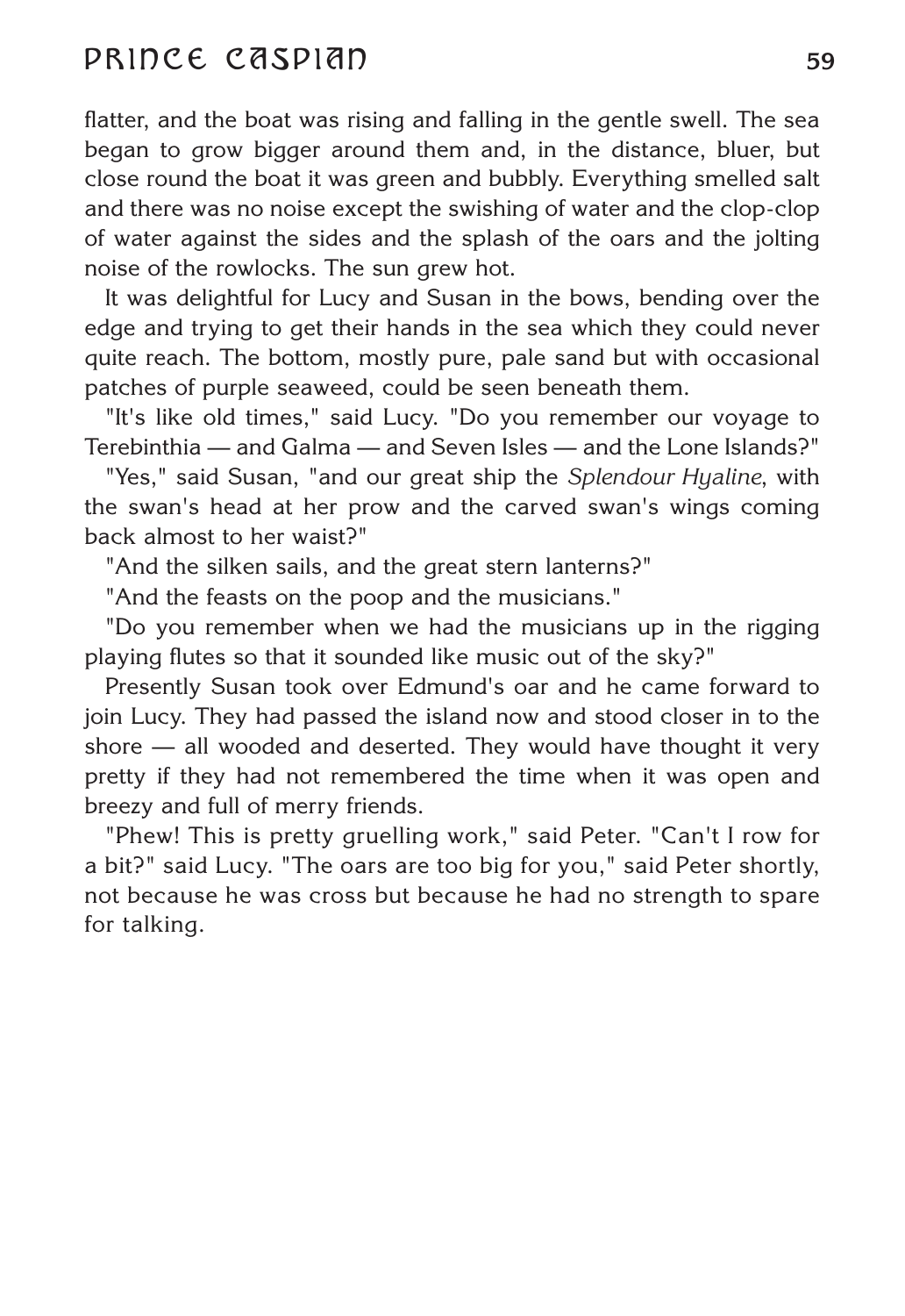# CHAPTER NINE

# What Lucy Saw

 $\overline{S}$  USAN and the two boys were bitterly tired with rowing before they rounded the last headland and began the final pull up Glasswater itself, and Lucy's head ached from the long hours of sun and the glare on the water. Even Trumpkin longed for the voyage to be over. The seat on which he sat to steer had been made for men, not Dwarfs, and his feet did not reach the floor-boards; and everyone knows how uncomfortable that is even for ten minutes. And as they all grew more tired, their spirits fell. Up till now the children had only been thinking of how to get to Caspian. Now they wondered what they would do when they found him, and how a handful of Dwarfs and woodland creatures could defeat an army of grown-up Humans.

Twilight was coming on as they rowed slowly up the windings of Glasswater Creek  $-$  a twilight which deepened as the banks drew closer together and the overhanging trees began almost to meet overhead. It was very quiet in here as the sound of the sea died away behind them; they could even hear the trickle of the little streams that poured down from the forest into Glasswater.

They went ashore at last, far too tired to attempt lighting a fire; and even a supper of apples (though most of them felt that they never wanted to see an apple again) seemed better than trying to catch or shoot anything. After a little silent munching they all huddled down together in the moss and dead leaves between four large beech trees.

Everyone except Lucy went to sleep at once. Lucy, being far less tired, found it hard to get comfortable. Also, she had forgotten till now that all Dwarfs snore. She knew that one of the best ways of getting to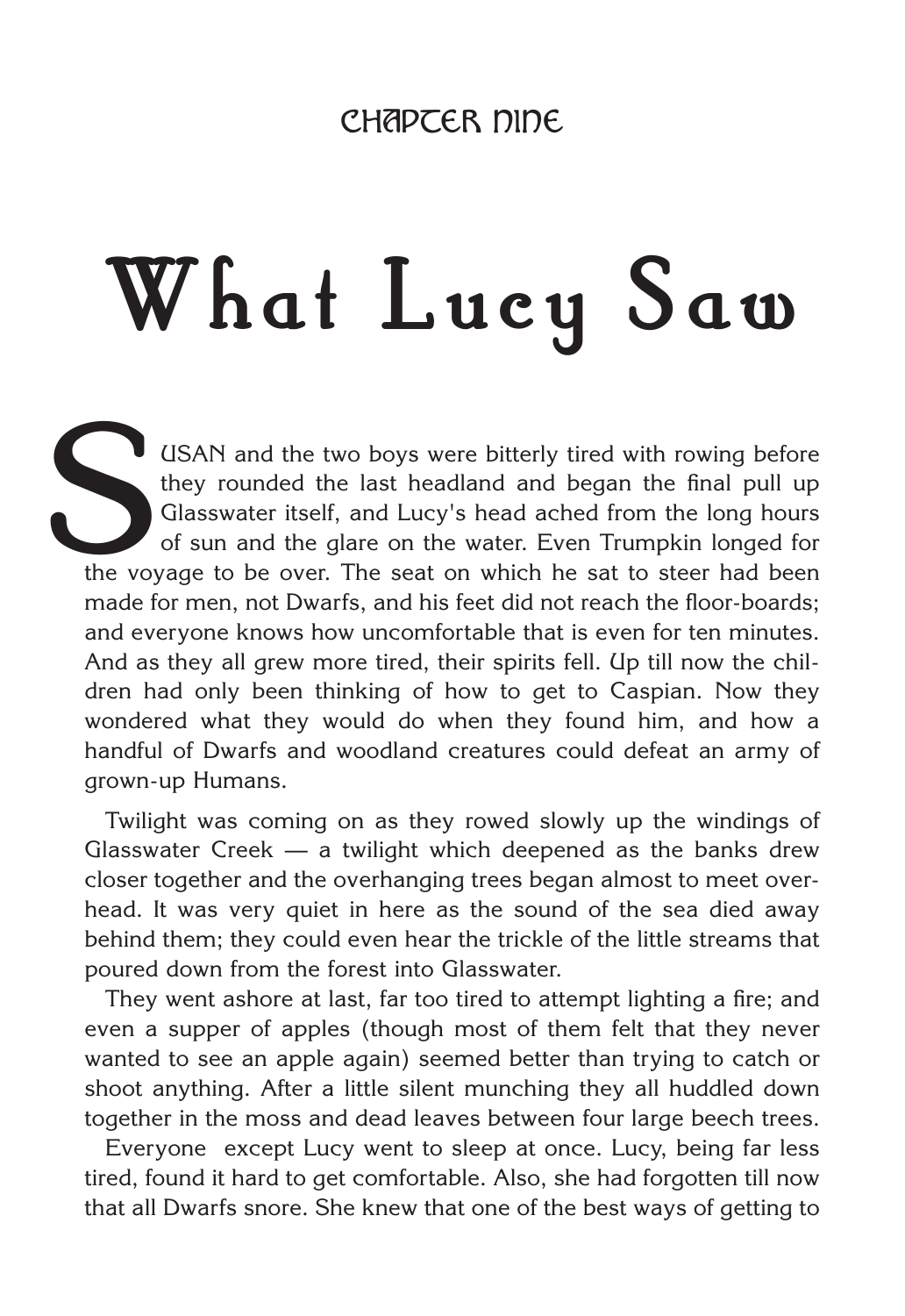sleep is to stop trying, so she opened her eyes.

Through a gap in the bracken and branches she could just see a patch of water in the Creek and the sky above it. Then, with a thrill of memory, she saw again, after all those years, the bright Narnian stars. She had once known them better than the stars of our own world, because as a Queen in Narnia she had gone to bed much later than as a child in England. And there they were — at least, three of the summer constellations could be seen from where she lay: the Ship, the Hammer, and the Leopard. "Dear old Leopard," she murmured happily to herself.

Instead of getting drowsier she was getting more awake — with an odd, night-time, dreamish kind of wakefulness. The Creek was growing brighter. She knew now that then moon was on it, though she couldn't see the moon. And now she began to feel that the whole forest was coming awake like herself. Hardly knowing why she did it, she got up quickly and walked a little distance away from their bivouac.

"This is lovely," said Lucy to herself. It was cool and fresh, delicious smells were floating everywhere.

Somewhere close by she heard the twitter of a nightingale beginning to sing, then stopping, then beginning again. It was a little lighter ahead. She went towards the light and came to a place where there were fewer trees, and whole patches or pools of moonlight, but the moonlight and the shadows so mixed that you could hardly be sure where anything was or what it was. At the same moment the nightingale, satisfied at last with his tuning up, burst into full song.

Lucy's eyes began to grow accustomed to the light, and she saw the trees that were nearest her more distinctly. A great longing for the old days when the trees could talk in Narnia came over her. She knew exactly how each of these trees would talk if only she could wake them, and what sort of human form it would put on. She looked at a silver birch: it would have a soft, showery voice and would look like a slender girl, with hair blown all about her face, and fond of dancing. She looked at the oak: he would be a wizened, but hearty old man with a frizzled beard and warts on his face and hands, and hair growing out of the warts. She looked at the beech under which she was standing. Ah! she would be the best of all. She would be a gracious goddess, smooth and stately, the lady of the wood.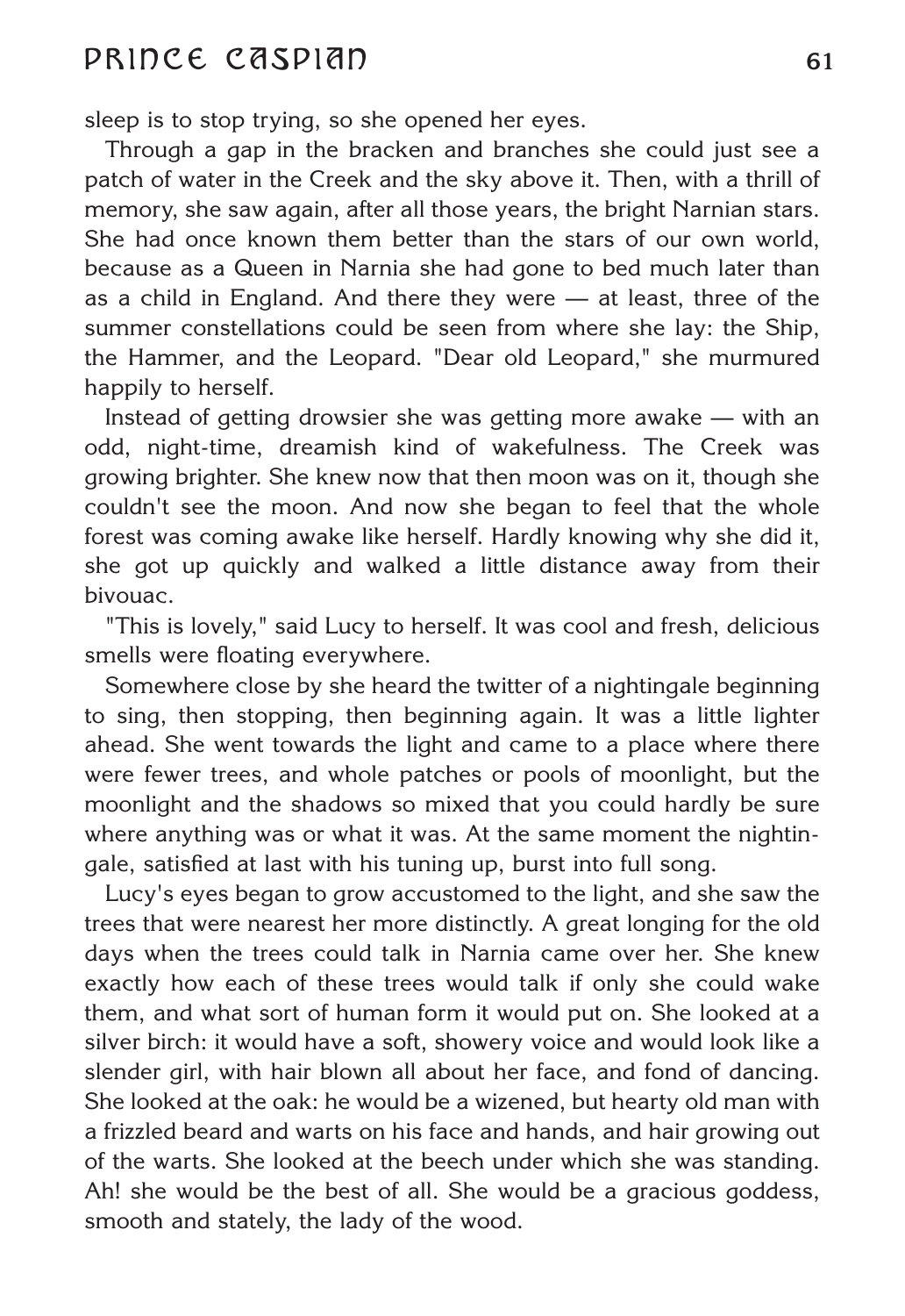#### **62** Clive Staples Lewis

"Oh, Trees, Trees, Trees," said Lucy (though she had not been intending to speak at all). "Oh, Trees, wake, wake, wake. Don't you remember it? Don't you remember *me*? Dryads and Hamadryads, come out, come to me."

Though there was not a breath of wind they all stirred about her. The rustling noise of the leaves was almost like words. The nightingale stopped singing as if to listen to it.

Lucy felt that at any moment she would begin to understand what the trees were trying to say. But the moment did not come. The rustling died away. The nightingale resumed its song. Even in the moonlight the wood looked more ordinary again. Yet Lucy had the feeling (as you sometimes have when you are trying to remember a name or a date and almost get it, but it vanishes before you really do) that she had just missed something: as if she had spoken to the trees a split second too soon or a split second too late, or used all the right words except one, or put in one word that was just wrong.

Quite suddenly she began to feel tired. She went back to the bivouac, snuggled down between Susan and Peter, and was asleep in a few minutes.

It was a cold and cheerless waking for them all next morning, with a grey twilight in the wood (for the sun had not yet risen) and everything damp and dirty.

"Apples, heigh-ho," said Trumpkin with a rueful grin. "I must say you ancient kings and queens don't overfeed your courtiers!"

They stood up and shook themselves and looked about. The trees were thick and they could see no more than a few yards in any direction.

"I suppose your Majesties know the way all right?" said the Dwarf.

"I don't," said Susan. "I've never seen these woods in my life before. In fact I thought all along that we ought to have gone by the river."

"Then I think you might have said so at the time," answered Peter, with pardonable sharpness.

"Oh, don't take any notice of her," said Edmund. "She always is a wet blanket. You've got that pocket compass of yours, Peter, haven't you? Well, then, we're as right as rain. We've only got to keep on going north-west — cross that little river, the what-do-you-call-it? — the Rush —"

"I know," said Peter. "The one that joins the big river at the Fords of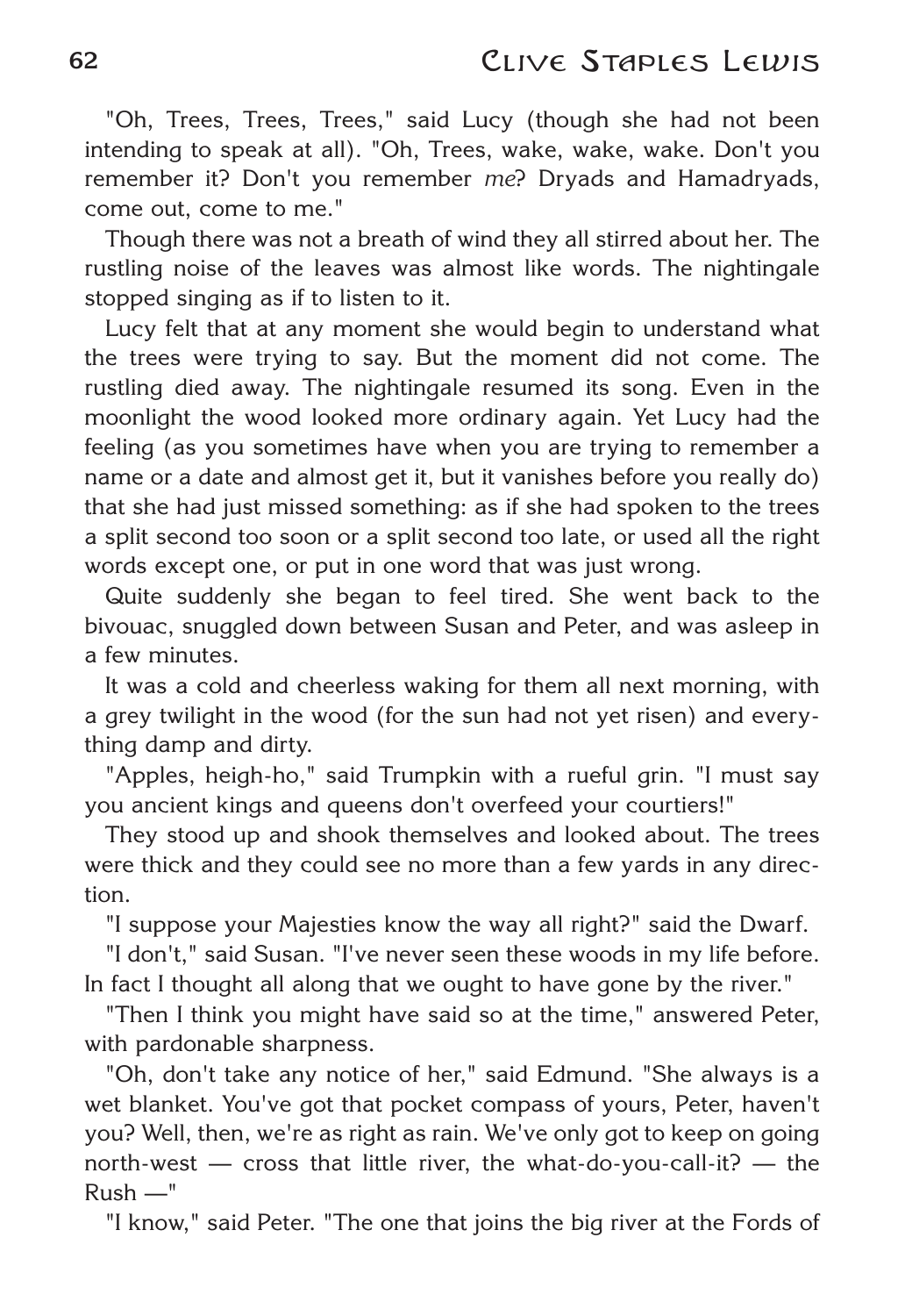Beruna, or Beruna's Bridge, as the D.L.F. calls it."

"That's right. Cross it and strike uphill, and we'll be at the Stone Table (Aslan's How, I mean) by eight or nine o'clock. I hope King Caspian will give us a good breakfast!"

"I hope you're right," said Susan. "I can't remember all that at all."

"That's the worst of girls," said Edmund to Peter and the Dwarf. "They never carry a map in their heads."

"That's because our heads have something inside them," said Lucy.

At first things seemed to be going pretty well. They even -thought they had struck an old path; but if you know anything about woods, you will know that one is always finding imaginary paths. They disappear after about five minutes and then you think you have found another (and hope it is not another but more of the same one) and it also disappears, and after you have been well lured out of your right direction you realize that none of them were pats at all. The boys and the Dwarf, however, were used to woods and were not taken in for more than a few seconds.

They had plodded on for about half an hour (three of them very stiff from yesterday's rowing) when Trumpkin suddenly whispered, "Stop." They all stopped. "There's something following us," he said in a low voice. "Or rather, something keeping up with us: over there on the left." They all stood still, listening and staring till their ears and eyes ached. "You and I'd better each have an arrow on the string," said Susan to Trumpkin. The Dwarf nodded, and when both bows were ready for action the party went on again.

They went a few dozen yards through fairly open woodland, keeping a sharp look-out. Then they came to a place where the undergrowth thickened and they had to pass nearer to it. Just as they were passing the place, there came a sudden something that snarled and flashed, rising out from the breaking twigs like a thunderbolt. Lucy was knocked down and winded, hearing the twang of a bowstring as she fell. When she was able to take notice of things again, she saw a great grim-looking grey bear lying dead with Trumpkin's arrow in its side.

"The D.L.F. beat you in *that* shooting match, Su," said #Peter, with a slightly forced smile. Even he had been shaken by this adventure.

"I — I left it too late," said Susan, in an embarrassed voice. "I was so afraid it might be, you know — one of our kind of bears, a talking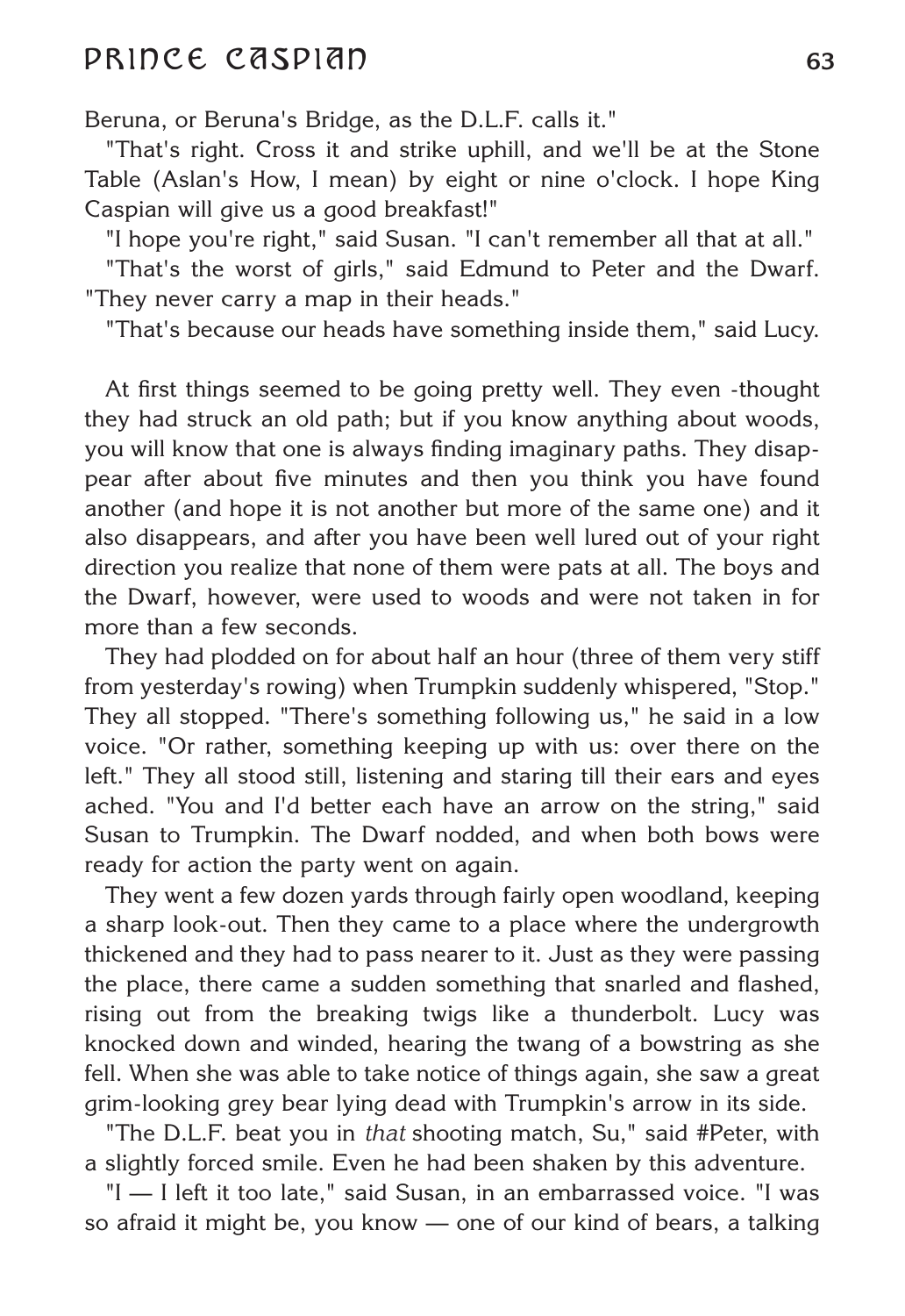bear." She hated killing things.

"That's the trouble of it," said Trumpkin, "when most of the beasts have gone enemy and gone dumb, but there are still some of the other kind left. You never know, and you daren't wait to see."

"Poor old Bruin," said Susan. "You don't think he *was*?"

"Not he," said the Dwarf. "I saw the face and I heard the snarl. He only wanted Little Girl for his breakfast. And talking of breakfast, I didn't want to discourage your Majesties when you said you hoped King Caspian would give you a good one: but meat's precious scarce in camp. And there's good eating on a bear. It would be a shame to leave the carcass without taking a bit, and it won't delay us more than half an hour. I dare say you two youngsters — Kings, I should say know how to skin a bear?"

"Let's go and sit down a fair way off," said Susan to Lucy. "I know what a horrid messy business *that* will be." Lucy shuddered and nodded. When they had sat down she said: "Such a horrible idea has come into my head, Su. "

"What's that?"

"Wouldn't it be dreadful if some day, in our own world, at home, men started going wild inside, like the animals here, and still looked like men, so that you'd never know which were which?"

"We've got enough to bother about here and now in Narnia," said the practical Susan, "without imagining things like that."

When they rejoined the boys and the Dwarf, as much as they thought they could carry of the best meat had been cut off. Raw meat is not a nice thing to fill one's pockets with, but they folded it up in fresh leaves and made the best of it. They were all experienced enough to know that they would feel quite differently about these squashy and unpleasant parcels when they had walked long enough to be really hungry.

On they trudged again (stopping to wash three pairs of hands that needed it in the first stream they passed) until the sun rose and the birds began to sing, and more flies than they wanted were buzzing in the bracken. The stiffness from yesterday's rowing began to wear off. Everybody's spirits rose. The sun grew warmer and they took their helmets off and carried them.

"I suppose we *are* going right?" said Edmund about an hour later.

"I don't see how we can go wrong as long as we don't bear too much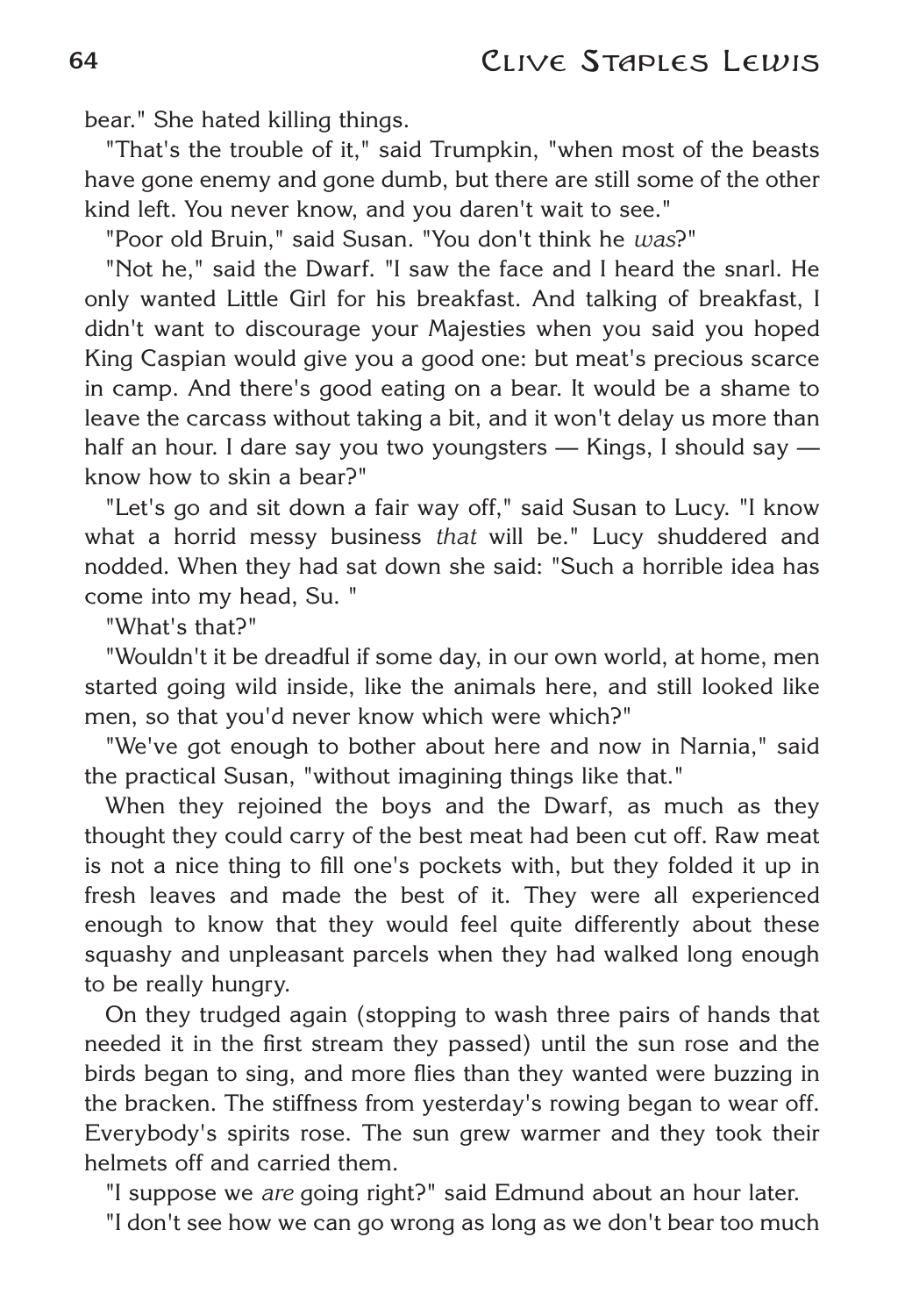to the left," said Peter. "If we bear too much to the right, the worst that can happen is wasting a little time by striking the great River too soon and not cutting off the corner."

And again they trudged on with no sound except the thud of their feet and the jingle of their chain shirts.

"Where's this bally Rush got to?" said Edmund a good deal later.

"I certainly thought we'd have struck it by now," said Peter. "But there's nothing to do but keep on." They both knew that the Dwarf was looking anxiously at them, but he said nothing.

And still they trudged on and their mail shirts began to feel very hot and heavy.

"What on earth?" said Peter suddenly.

They had come, without seeing it, almost to the edge of a small precipice from which they looked down into a gorge with a river at the bottom. On the far side the cliffs rose much higher. None of the party except Edmund (and perhaps Trumpkin) was a rock climber.

"I'm sorry," said Peter. "It's my fault for coming this way. We're lost. I've never seen this place in my life before."

The Dwarf gave a low whistle between his teeth.

"Oh, do let's go back and go the other way," said Susan. "I knew all along we'd get lost in these woods."

"Susan!" said Lucy, reproachfully, "don't nag at Peter like that. It's so rotten, and he's doing all he can."

"And don't you snap at Su like that, either," said Edmund. "I think she's quite right."

"Tubs and tortoiseshells!" exclaimed Trumpkin. "If we've got lost coming, what chance have we of finding our way back? And if we're to go back to the Island and begin all over again — even supposing we could — we might as well give the whole thing up. Miraz will have finished with Caspian before we get there at that rate."

"You think we ought to go on?" said Lucy.

"I'm not sure the High King *is* lost," said Trumpkin. "What's to hinder this river being the Rush?"

"Because the Rush is not in a gorge," said Peter, keeping his temper with some difficulty.

"Your Majesty says *is*," replied the Dwarf, "but oughtn't you to say *was*? You knew this country hundreds — it may be a thousand —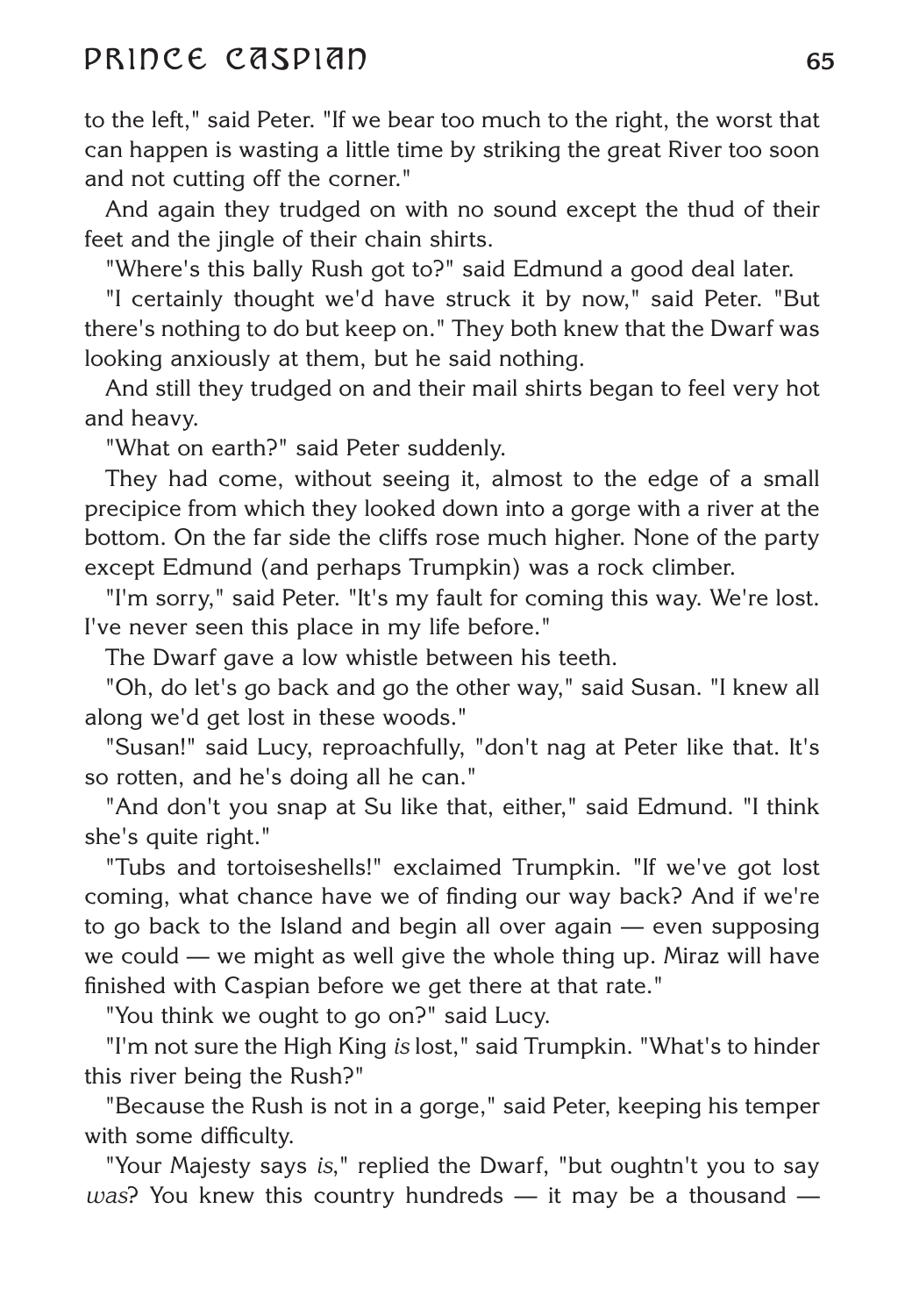years ago. Mayn't it have changed? A landslide might have pulled off half the side of that hill, leaving bare rock, and there are your precipices beyond the gorge. Then the Rush might go on deepening its course year after year till you get the little precipices this side. Or there might have been an earthquake, or anything."

"I never thought of that," said Peter.

"And anyway," continued Trumpkin, "even if this is not the Rush, it's flowing roughly north and so it must fall into the Great River anyway. I think I passed something that might have been it, on my way down. So if we go downstream, to our right, we'll hit the Great River. Perhaps not so high as we'd hoped, but at least we'll be no worse off than if you'd come my way."

"Trumpkin, you're a brick," said Peter. "Come on, then. Down this side of the gorge."

"Look! Look! Look!" cried Lucy.

"Where? What?" said everyone.

"The Lion," said Lucy. "Aslan himself. Didn't you see?" Her face had changed completely and her eyes shone.

"Do you really mean -?" began Peter.

"Where did you think you saw him?" asked Susan.

"Don't talk like a grown-up," said Lucy, stamping her foot. "I didn't *think* I saw him. I saw him."

"Where, Lu?" asked Peter.

"Right up there between those mountain ashes. No, this side of the gorge. And up, not down. Just the opposite of the way you want to go. And he wanted us to go where he was — up there."

"How do you know that was what he wanted?" asked Edmund.

"He  $- I - I$  just know," said Lucy, "by his face."

The others all looked at each other in puzzled silence.

"Her Majesty may well have seen a lion," put in Trumpkin. "There are lions in these woods, I've been told. But it needn't have been a friendly and talking lion any more than the bear was a friendly and talking bear."

"Oh, don't be so stupid," said Lucy. "Do you think I don't know Aslan when I see him?"

"He'd be a pretty elderly lion by now," said Trumpkin, "if he's one you knew when you were here before! And if it could be the same one,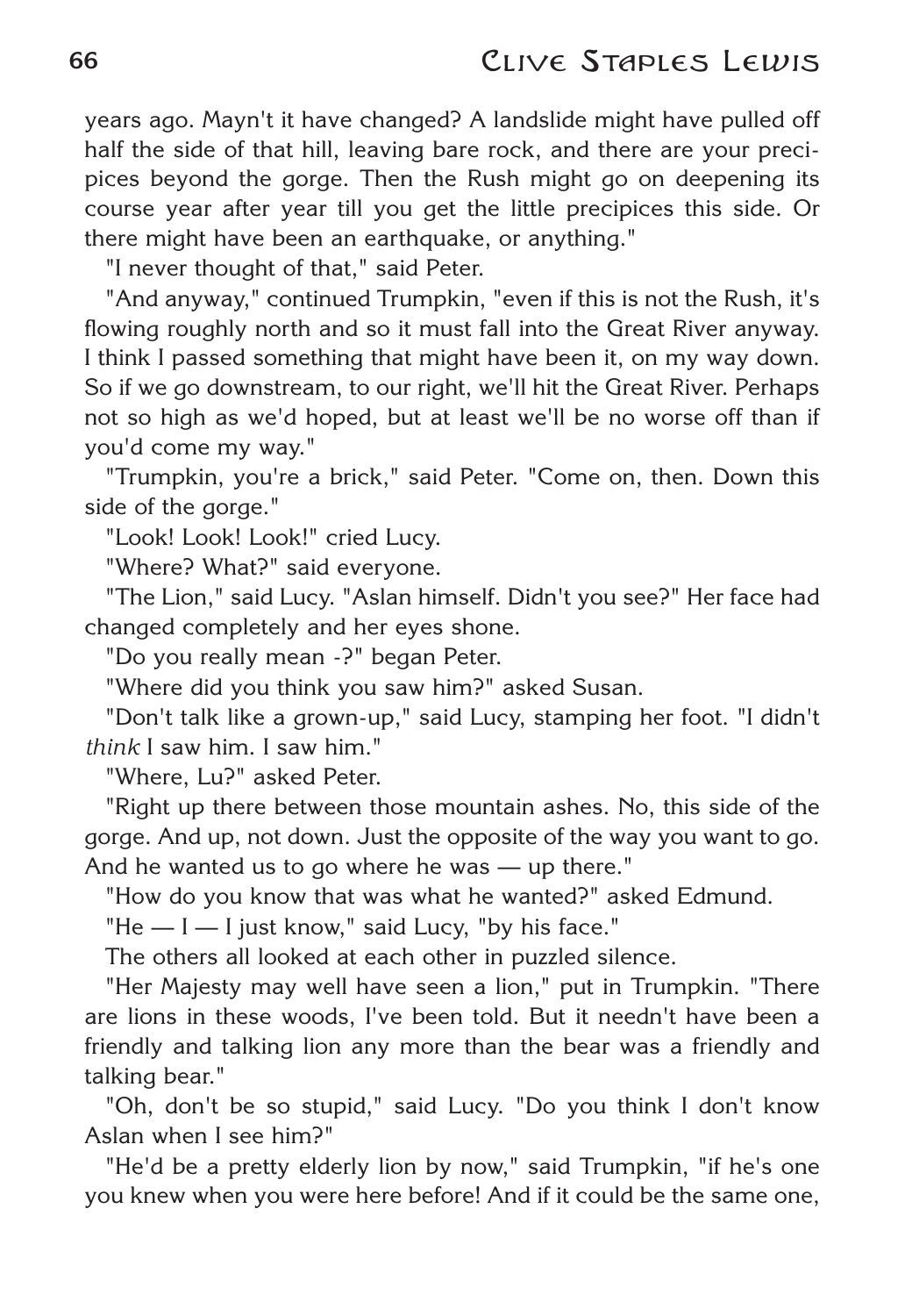what's to prevent him having gone wild and witless like so many others?"

Lucy turned crimson and I think she would have flown at Trumpkin, if Peter had not laid his hand on her arm. "The D.L.F. doesn't understand. How could he? You must just take it, Trumpkin, that we do really know about Aslan; a little bit about him, I mean. And you mustn't talk about him like that again. It isn't lucky for one thing: and it's all nonsense for another. The only question is whether Aslan was really there."

"But I know he was," said Lucy, her eyes filling with tears.

"Yes, Lu, but we don't, you see," said Peter.

"There's nothing for it but a vote," said Edmund.

"All right," replied Peter. "You're the eldest, D.L.F. What do you vote for? Up or down?"

"Down," said the Dwarf. "I know nothing about Aslan. But I do know that if we turn left and follow the gorge up, it might lead us all day before we found a place where we could cross it. Whereas if we turn right and go down, we're bound to reach the Great River in about a couple of hours. And if there *are* any real lions about, we want to go away from them, not towards them."

"What do you say, Susan?"

"Don't be angry, Lu," said Susan, "but I do think we should go down. I'm dead tired. Do let's get out of this wretched wood into the open as quick as we can. And none of us except you saw *anything*."

"Edmund?" said Peter.

"Well, there's just this," said Edmund, speaking quickly and turning a little red. "When we first discovered Narnia a year ago — or a thousand years ago, whichever it is — it was Lucy who discovered it first and none of us would believe her. I was the worst of the lot, I know. Yet she was right after all. Wouldn't it be fair to believe her this time? I vote for going up."

"Oh, Ed!" said Lucy and seized his hand.

"And now it's your turn, Peter," said Susan, "and I do hope —"

"Oh, shut up, shut up and let a chap think," interrupted Peter. "I'd much rather not have to vote. "

"You're the High King," said Trumpkin sternly.

"Down," said Peter after a long pause. "I know Lucy may be right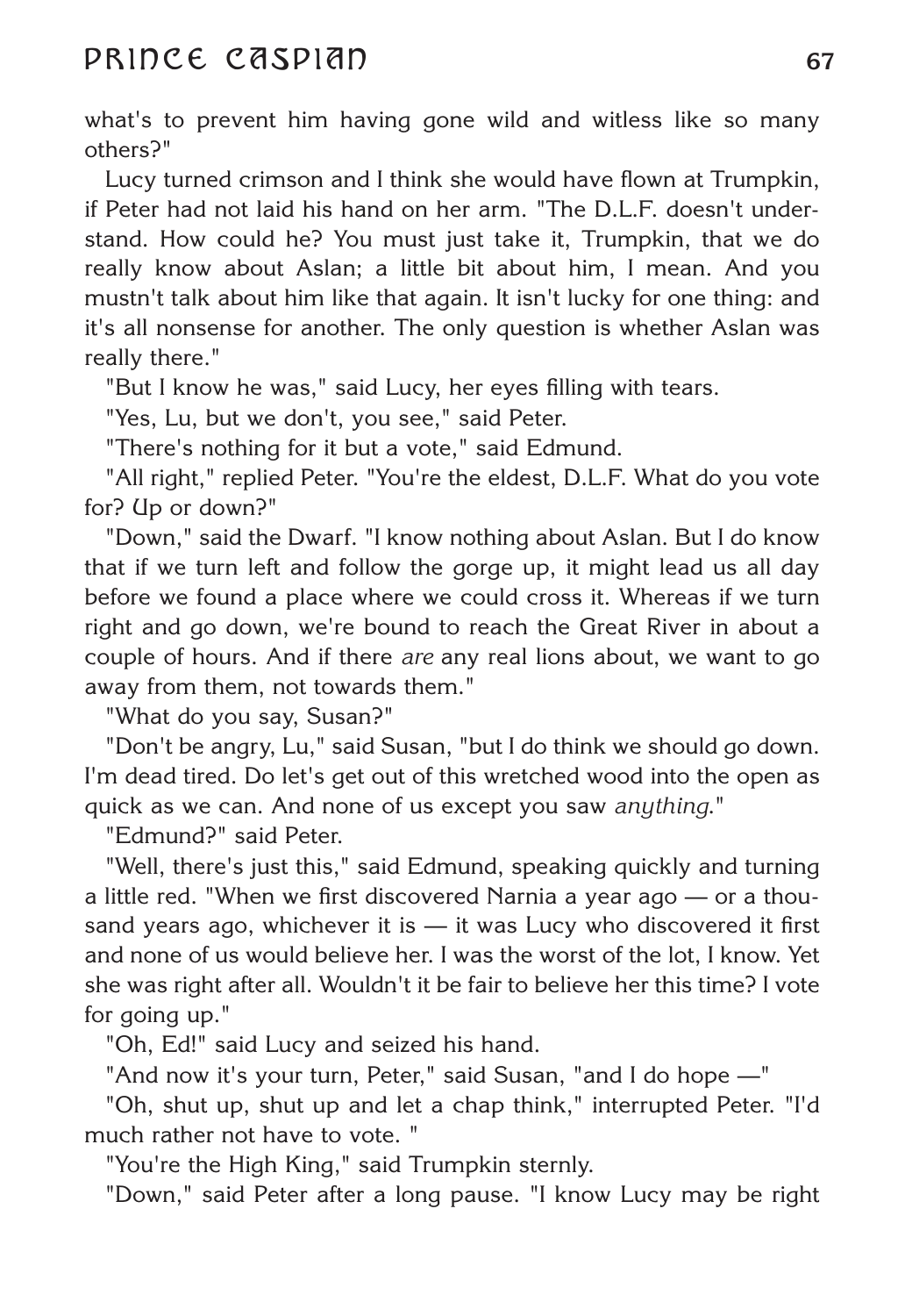after all, but I can't help it. We must do one or the other."

So they set off to their right along the edge, downstream. And Lucy came last of the party, crying bitterly.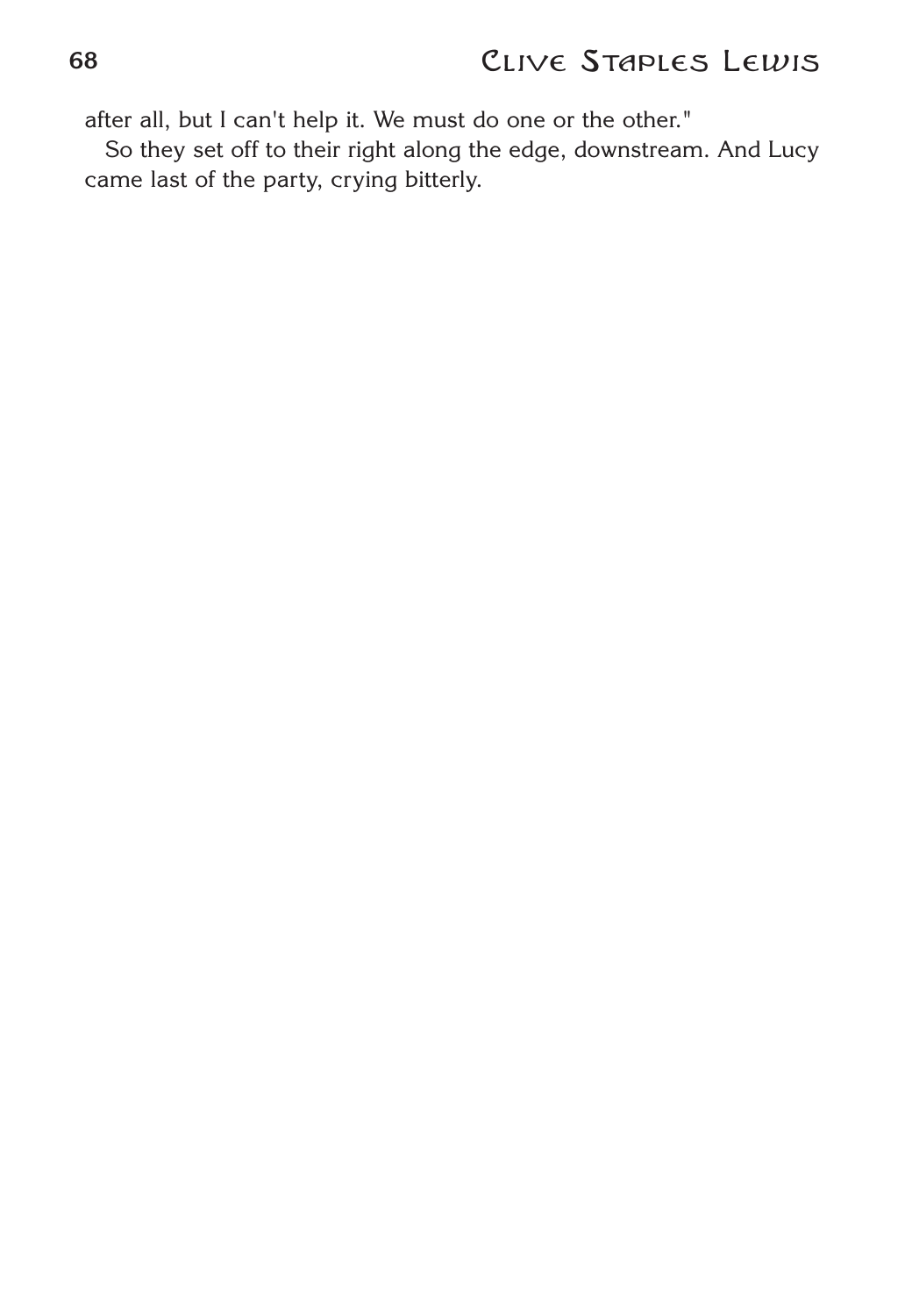### CHAPTER TEN

## The Return of the Lion

o keep along the edge of the gorge was not so easy as it had looked. Before they had gone many yards they were confronted with young fir woods growing on the very edge, and after they had tried to go through these, stoopin had looked. Before they had gone many yards they were confronted with young fir woods growing on the very edge, and after they had tried to go through these, stooping and take them an hour to do half a mile. So they came back and out again and decided to go round the fir wood. This took them much farther to their right than they wanted to go, far out of sight of the cliffs and out of sound of the river, till they began to be afraid they had lost it altogether. Nobody knew the time, but it was getting to the hottest part of the day.

When they were able at last to go back to the edge of the gorge (nearly a mile below the point from which they had started) they found the cliffs on their side of it a good deal lower and more broken. Soon they found a way down into the gorge and continued the journey at the river's edge. But first they had a rest and a long drink. No one was talking any more about breakfast, or even dinner, with Caspian.

They may have been wise to stick to the Rush instead of going along the top. It kept them sure of their direction: and ever since the fir wood they had all been afraid of being forced too far out of their course and losing themselves in the wood. It was an old and pathless forest, and you could not keep anything like a straight course in it. Patches of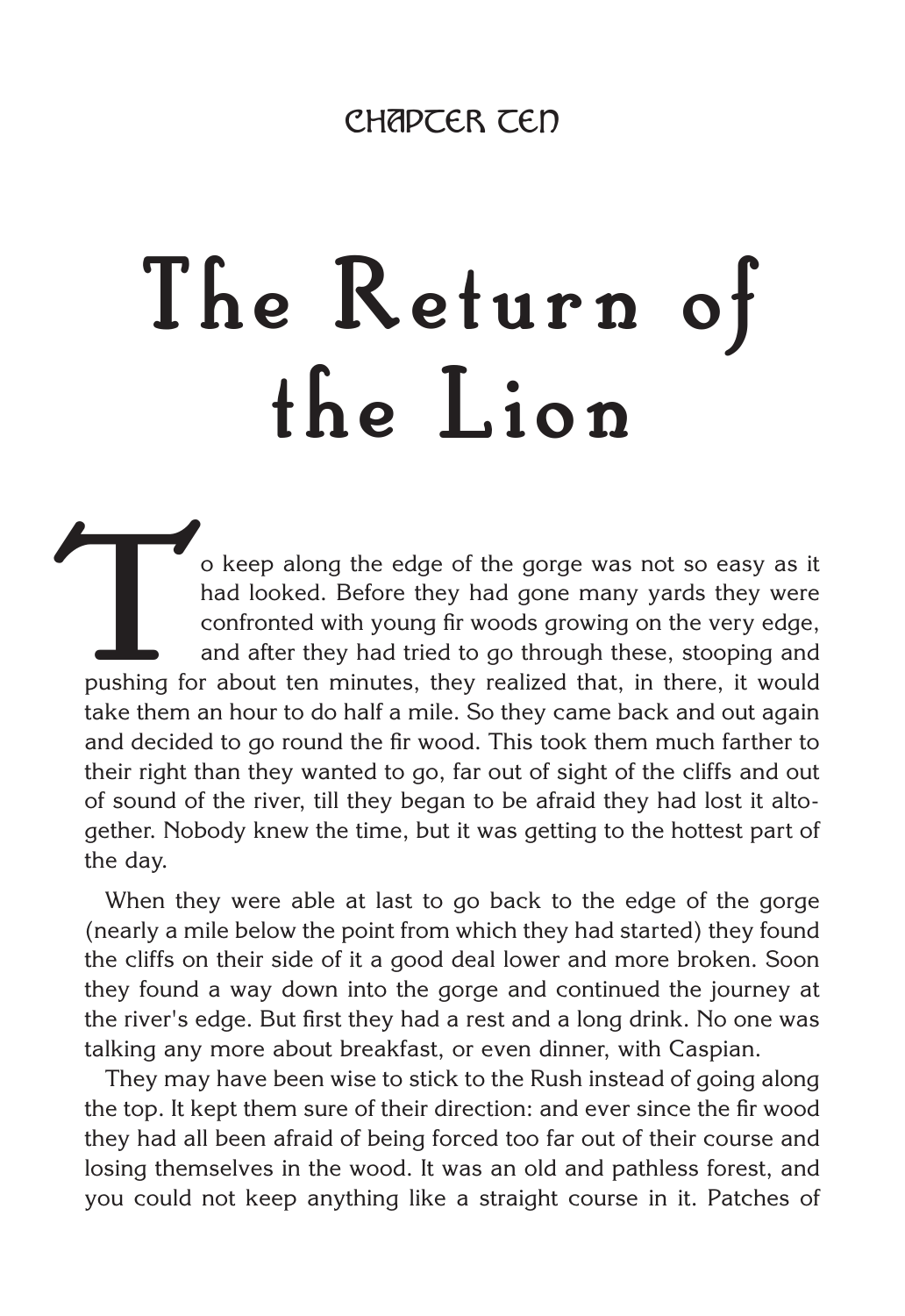hopeless brambles, fallen trees, boggy places and dense undergrowth would be always getting in your way. But the gorge of the Rush was not at all a nice place for travelling either. I mean, it was not a nice place for people in a hurry. For an afternoon's ramble ending in a picnic tea it would have been delightful. It had everything you could want on an occasion of that sort — rumbling waterfalls, silver cascades, deep, amber-coloured pools, mossy rocks, and deep moss on the banks in which you could sink over your ankles, every kind of fern, jewel-like dragon flies, sometimes a hawk overhead and once (Peter and Trumpkin. both thought) an eagle. But of course what the children and the Dwarf wanted to see as soon as possible was the Great River below them, and Beruna, and the way to Aslan's How.

As they went on, the Rush began to fall more and more steeply. Their journey became more and more of a climb and less and less of a walk — in places even a dangerous climb over slippery rock with a nasty drop into dark chasms, and the river roaring angrily at the bottom.

You may be sure they watched the cliffs on their left eagerly for any sign of a break or any place where they could climb them; but those cliffs remained cruel. It was maddening, because everyone knew that if once they were out of the gorge on that side, they would have only a smooth slope and a fairly short walk to Caspian's headquarters.

The boys and the Dwarf were now in favour of lighting a fire and cooking their bear-meat. Susan didn't want this; she only wanted, as she said, "to get *on* and finish it and get out of these beastly woods". Lucy was far too tired and miserable to have any opinion about anything. But as there was no dry wood to be had, it mattered very little what anyone thought. The boys began to wonder if raw meat was really as nasty as they had always been told. Trumpkin assured them it was.

Of course, if the children had attempted a journey like this a few days ago in England, they would have been knocked up. I think I have explained before how Narnia was altering them. Even Lucy was by now, so to speak, only one-third of a little girl going to boarding school for the first time, and two-thirds of Queen Lucy of Narnia.

"At last!" said Susan.

"Oh, hurray!" said Peter.

The river gorge had just made a bend and the whole view spread out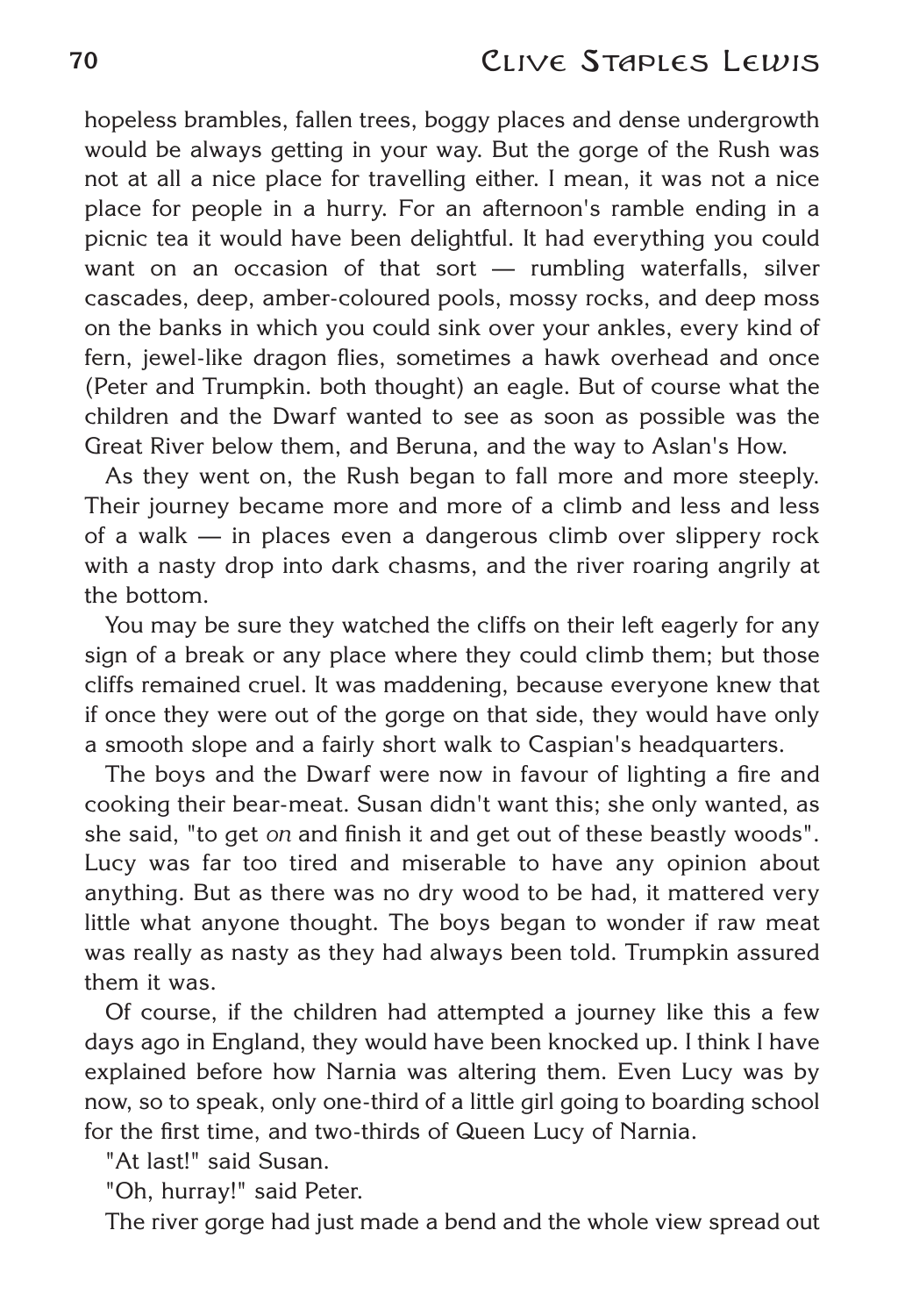beneath them. They could see open country stretching before them to the horizon and, between it and them, the broad silver ribbon of the Great River. They could see the specially broad and shallow place which had once been the Fords of Beruna but was now spanned by a long, many-arched bridge. There was a little town at the far end of it.

"By Jove," said Edmund. "We fought the Battle of Beruna just where that town is!"

This cheered the boys more than anything. You can't help feeling stronger when you look at a place where you won a glorious victory not to mention a kingdom, hundreds of years ago. Peter and Edmund were soon so busy talking about the battle that they forgot their sore feet and the heavy drag of their mail shirts on their shoulders. The Dwarf was interested too.

They were all getting on at a quicker pace now. The going became easier. Though there were still sheer cliffs on their left, the ground was becoming lower on their right. Soon it was no longer a gorge at all, only a valley. There were no more waterfalls and presently they were in fairly thick woods again.

Then — all at once — *whizz*, and a sound rather like the stroke of a woodpecker. The children were still wondering where (ages ago) they had heard a sound just like that and why they disliked it so, when Trumpkin shouted, "Down', at the same moment forcing Lucy (who happened to be next to him) flat down into the bracken. Peter, who had been looking up to see if he could spot a squirrel, had seen what it was — a long cruel arrow had sunk into a tree trunk just above his head. As he pulled Susan down and dropped himself, another came rasping over his shoulder and struck the ground at his side.

"Quick! Quick! Get back! *Crawl*!" panted Trumpkin.

They turned and wriggled along uphill, under the bracken amid clouds of horribly buzzing flies. Arrows whizzed round them. One struck Susan's helmet with a sharp ping and glanced off. They crawled quicker. Sweat poured off them. Then they ran, stooping nearly double. The boys held their swords in their hands for fear they would trip them up.

It was heart-breaking work — all uphill again, back over the ground they had already travelled. When they felt that they really couldn't run any more, even to save their lives, they all dropped down in the damp moss beside a waterfall and behind a big boulder, panting. They were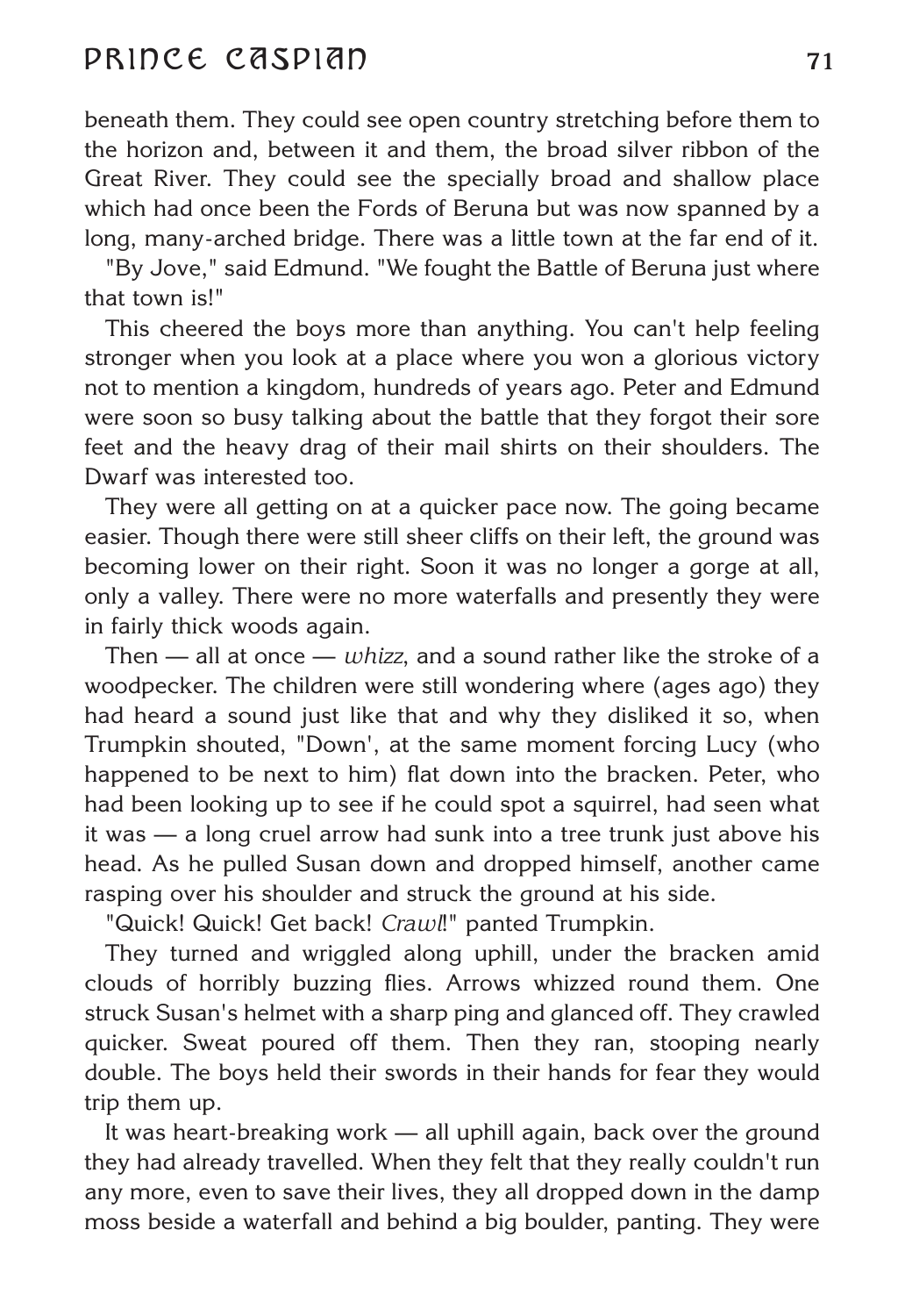surprised to see how high they had already got.

They listened intently and heard no sound of pursuit.

"So *that's* all right," said Trumpkin, drawing a deep breath. "They're not searching the wood. Only sentries, I expect. But it means that Miraz has an outpost down there. Bottles and battledores! though, it was a near thing."

"I ought to have my head smacked for bringing us this way at all," said Peter.

"On the contrary, your Majesty," said the Dwarf. "For one thing it wasn't you, it was your royal brother, King Edmund, who first suggested going by Glasswater."

"I'm afraid the D.L.F.'s right," said Edmund, who had quite honestly forgotten this ever since things began going wrong.

"And for another," continued Trumpkin, "if we'd gone my way, we'd have walked straight into that new outpost, most likely; or at least had just the same trouble avoiding it. I think this Glasswater route has turned out for the best."

"A blessing in disguise," said Susan.

"Some disguise!" said Edmund.

"I suppose we'll have to go right up the gorge again now," said Lucy.

"Lu, you're a hero," said Peter. "That's the nearest you've got today to saying *I told you s*o. Let's get on."

"And as soon as we're well up into the forest," said Trumpkin, "whatever anyone says, I'm going to light a fire and cook supper. But we must get well away from here."

There is no need to describe how they toiled back up the gorge. It was pretty hard work, but oddly enough everyone felt more cheerful. They were getting their second wind; and the word supper had had a wonderful effect.

They reached the fir wood which had caused them so much trouble while it was still daylight, and bivouacked in a hollow just above it. It was tedious gathering the firewood; but it was grand when the fire blazed up and they began producing the damp and smeary parcels of bear-meat which would have been so very unattractive to anyone who had spent the day indoors. The Dwarf had splendid ideas about cookery. Each apple (they still had a few of these) was wrapped up in bear's meat — as if it was to be apple dumpling with meat instead of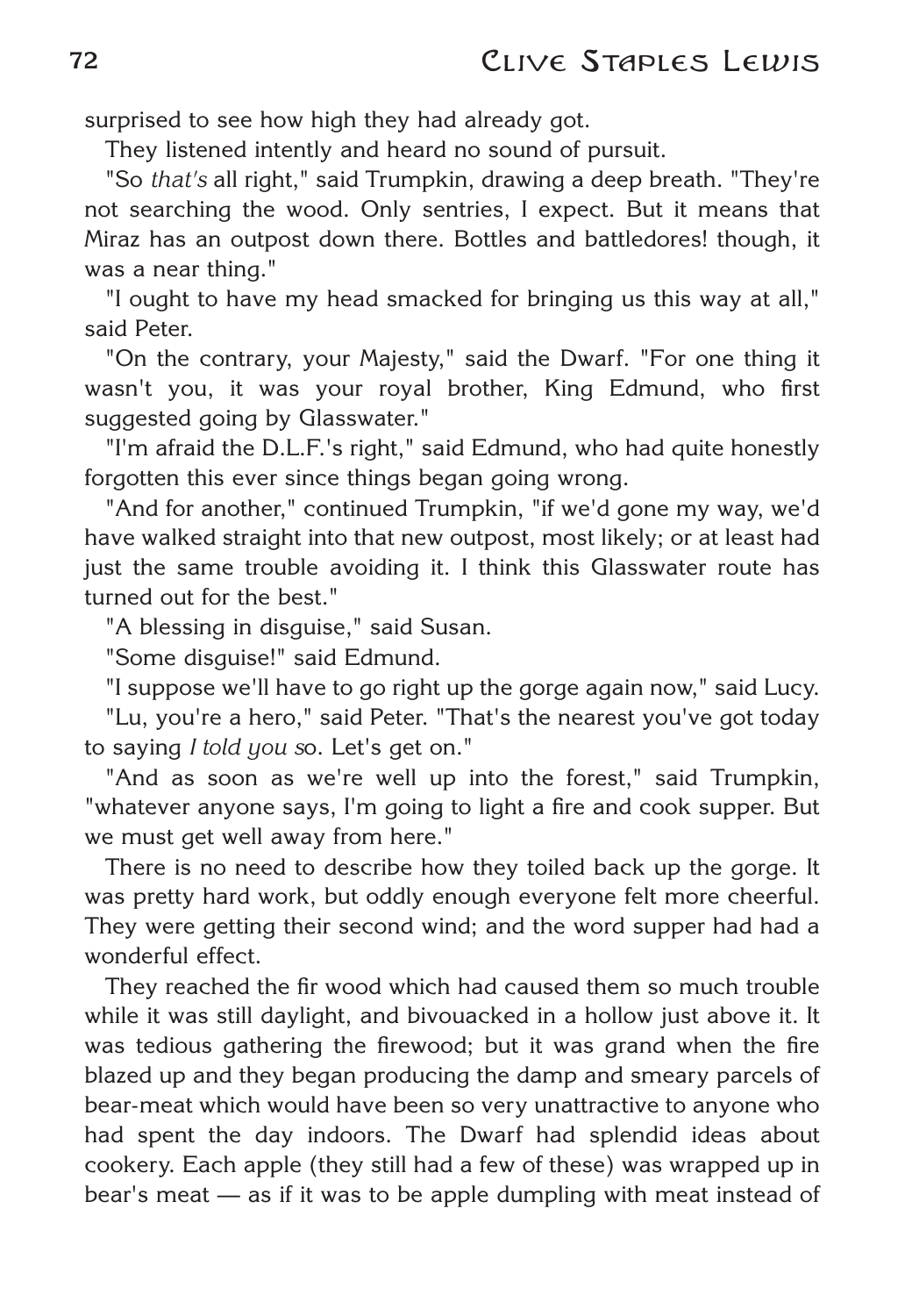pastry, only much thicker — and spiked on a sharp stick and then roasted. And the juice of the apple worked all through the meat, like apple sauce with roast pork. Bear that has lived too much on other animals is not very nice, but bear that has had plenty of honey and fruit is excellent, and this turned out to be that sort of bear. It was a truly glorious meal. And, of course, no washing up — only lying back and watching the smoke from Trumpkin's pipe and stretching one's tired legs and chatting. Everyone felt quite hopeful now about finding King Caspian tomorrow and defeating Miraz in a few days. It may not have been sensible of them to feel like this, but they did.

They dropped off to sleep one by one, but all pretty quickly.

Lucy woke out of the deepest sleep you can imagine, with the feeling that the voice she liked best in the world had been calling her name. She thought at first it was her father's voice, but that did not seem quite right. Then she thought it was Peter's voice, but that did not seem to fit either. She did not want to get up; not because she was still tired — on the contrary she was wonderfully rested and all the aches had gone from her bones — but because she felt so extremely happy and comfortable. She was looking straight up at the Narnian moon, which is larger than ours, and at the starry sky, for the place where they had bivouacked was comparatively open.

"Lucy," came the call again, neither her father's voice nor Peter's. She sat up, trembling with excitement but not with fear. The moon was so bright that the whole forest landscape around her was almost as clear as day, though it looked wilder. Behind her was the fir wood; away to her right the jagged cliff-tops on the far side of the gorge; straight ahead, open grass to where a glade of trees began about a bow-shot away. Lucy looked very hard at the trees of that glade.

"Why, I do believe they're moving," she said to herself. "They're walking about."

She got up, her heart beating wildly, and walked towards them. There was certainly a noise in the glade, a noise such as trees make in a high wind, though there was no wind tonight. Yet it was not exactly an ordinary treenoise either. Lucy felt there was a tune in it, but she could not catch the tune any more than she had been able to catch the words when the trees had so nearly talked to her the night before. But there was, at least, a lilt; she felt her own feet wanting to dance as she got nearer. And now there was no doubt that the trees were really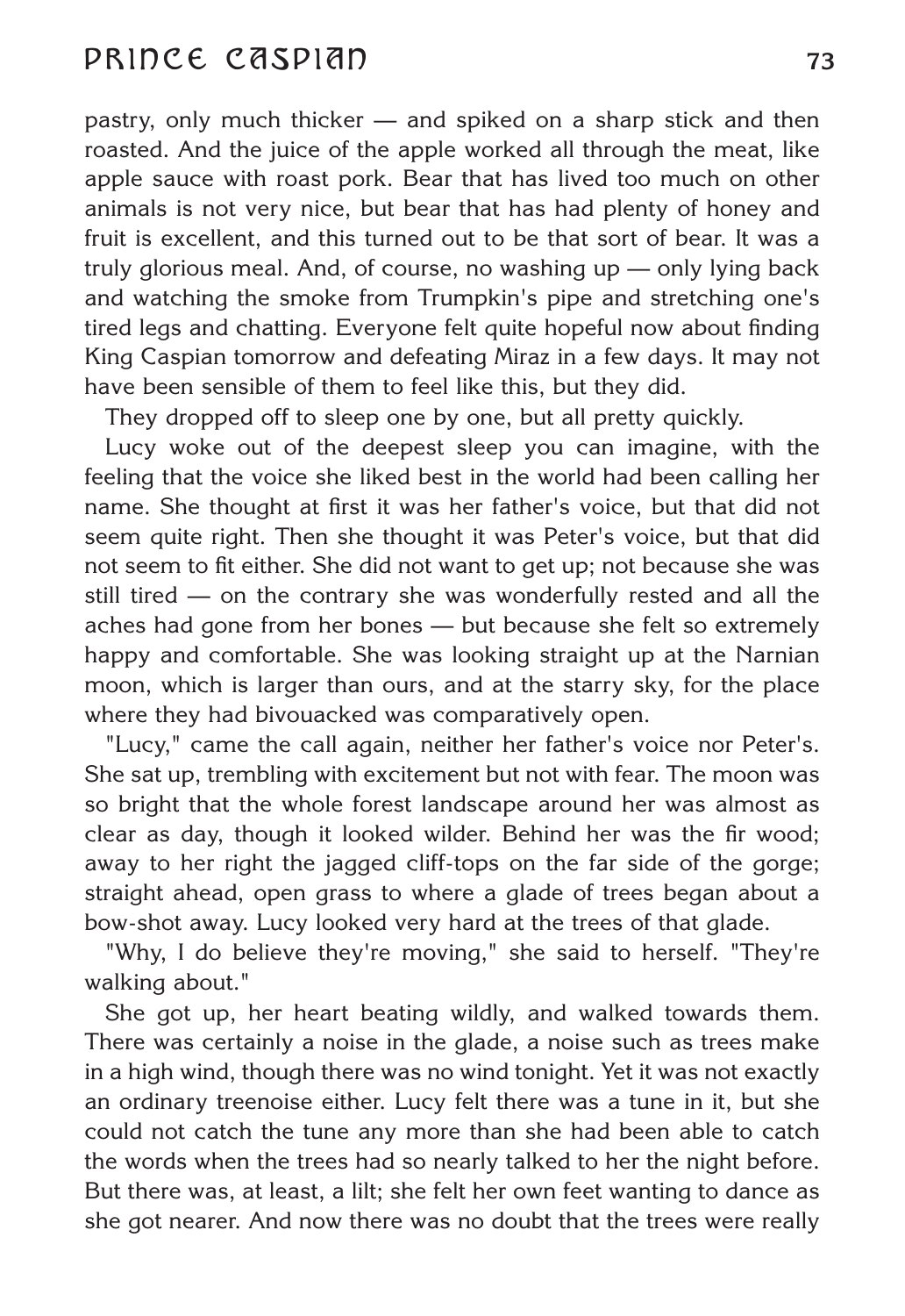moving moving in and out through one another as if in a complicated country dance. ("And I suppose," thought Lucy, "when trees dance, it must be a very, very country dance indeed.') She was almost among them now.

The first tree she looked at seemed at first glance to be not a tree at all but a huge man with a shaggy beard and great bushes of hair. She was not frightened: she had seen such things before. But when she looked again he was only a tree, though he was still moving. You couldn't see whether he had feet or roots, of course, because when trees move they don't walk on the surface of the earth; they wade in it as we do in water. The same thing happened with every tree she looked at. At one moment they seemed to be the friendly, lovely giant and giantess forms which the tree-people put on when some good magic has called them into full life: next moment they all looked like trees again. But when they looked like trees, it was like strangely human trees, and when they looked like people, it was like strangely branchy and leafy people — and all the time that queer lilting, rustling, cool, merry noise.

"They are almost awake, not quite," said Lucy. She knew she herself was wide awake, wider than anyone usually is.

She went fearlessly in among them, dancing herself as she leaped this way and that to avoid being run into by these huge partners. But she was only half interested in them. She wanted to get beyond them to something else; it was from beyond them that the dear voice had called.

She soon got through them (half wondering whether she had been using her arms to push branches aside, or to take hands in a Great Chain with big dancers who stooped to reach her) for they were really a ring of trees round a central open place. She stepped out from among their shifting confusion of lovely lights and shadows.

A circle of grass, smooth as a lawn, met her eyes, with dark trees dancing all round it. And then — oh joy! For *He* was there: the huge Lion, shining white in the moonlight, with his huge black shadow underneath him.

But for the movement of his tail he might have been a stone lion, but Lucy never thought of that. She never stopped to think whether he was a friendly lion or not. She rushed to him. She felt her heart would burst if she lost a moment. And the next thing she knew was that she was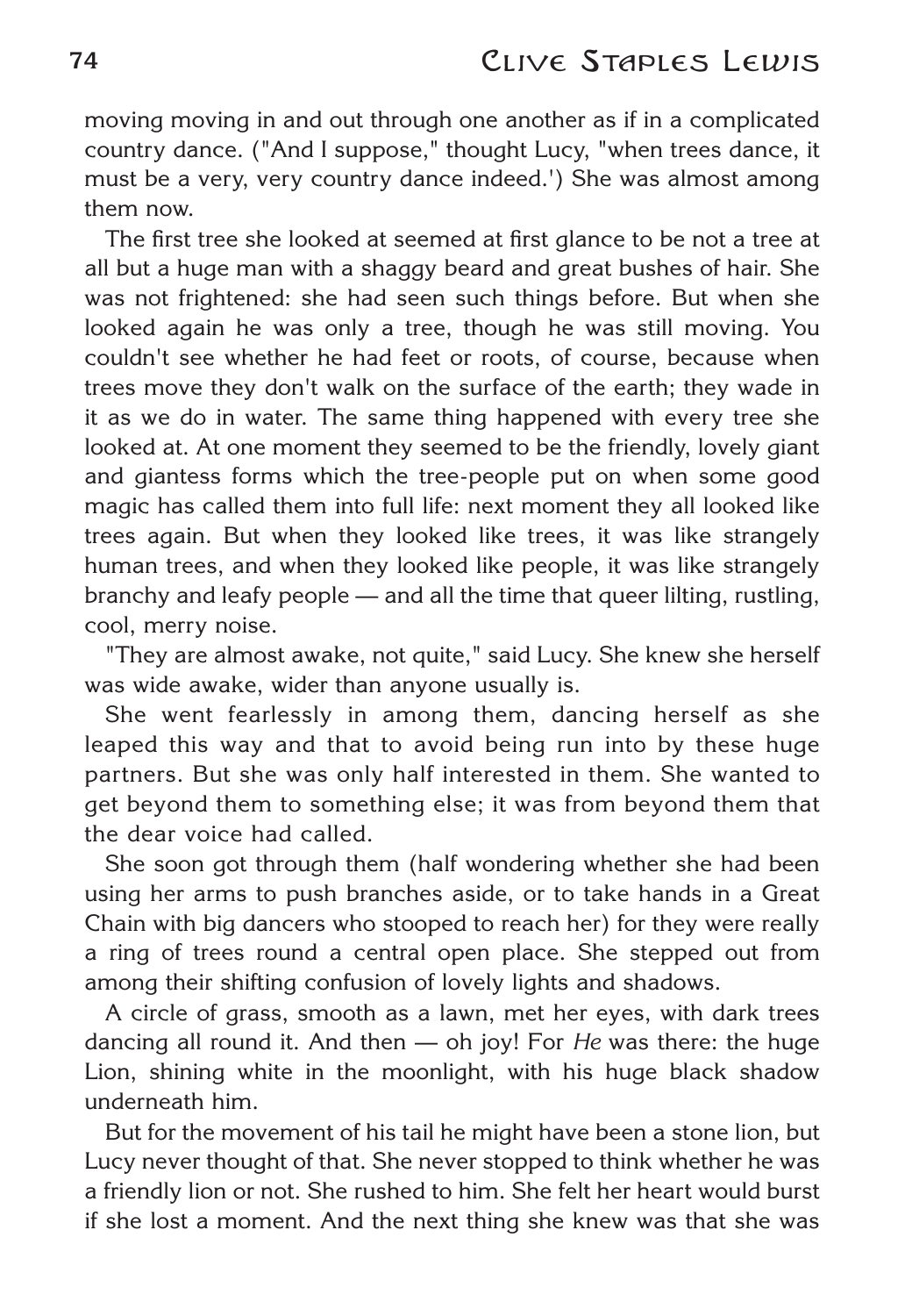kissing him and putting her arms as far round his neck as she could and burying her face in the beautiful rich silkiness of his mane.

"Aslan, Aslan. Dear Aslan," sobbed Lucy. "At last."

The great beast rolled over on his side so that Lucy fell, half sitting and half lying between his front paws. He bent forward and just touched her nose with his tongue. His warm breath came all round her. She gazed up into the large wise face.

"Welcome, child," he said.

"Aslan," said Lucy, "you're bigger."

"That is because you are older, little one," answered he.

"Not because you are?"

"I am not. But every year you grow, you will find me bigger."

For a time she was so happy that she did not want to speak. But Aslan spoke.

"Lucy," he said, "we must not lie here for long. You have work in hand, and much time has been lost today."

"Yes, wasn't it a shame?" said Lucy. "*I* saw you all right. They wouldn't believe me. They're all so —"

From somewhere deep inside Aslan's body there came the faintest suggestion of a growl.

"I'm sorry," said Lucy, who understood some of his moods. "I didn't mean to start slanging the others. But it wasn't my fault anyway, was it?"

The Lion looked straight into her eyes.

"Oh, Aslan," said Lucy. "You don't mean it was? How could I — I couldn't have left the others and come up to you alone, how could I? Don't look at me like that . . . oh well, I suppose I *could*. Yes, and it wouldn't have been alone, I know, not if I was with you. But what would have been the good?"

Aslan said nothing.

"You mean," said Lucy rather faintly, "that it would have turned out all right — somehow? But how? Please, Aslan! Am I not to know?"

"To know what *would* have happened, child?" said Aslan. "No. Nobody is ever told that."

"Oh dear," said Lucy.

"But anyone can find out what *will* happen," said Aslan. "If you go back to the others now, and wake them up; and tell them you have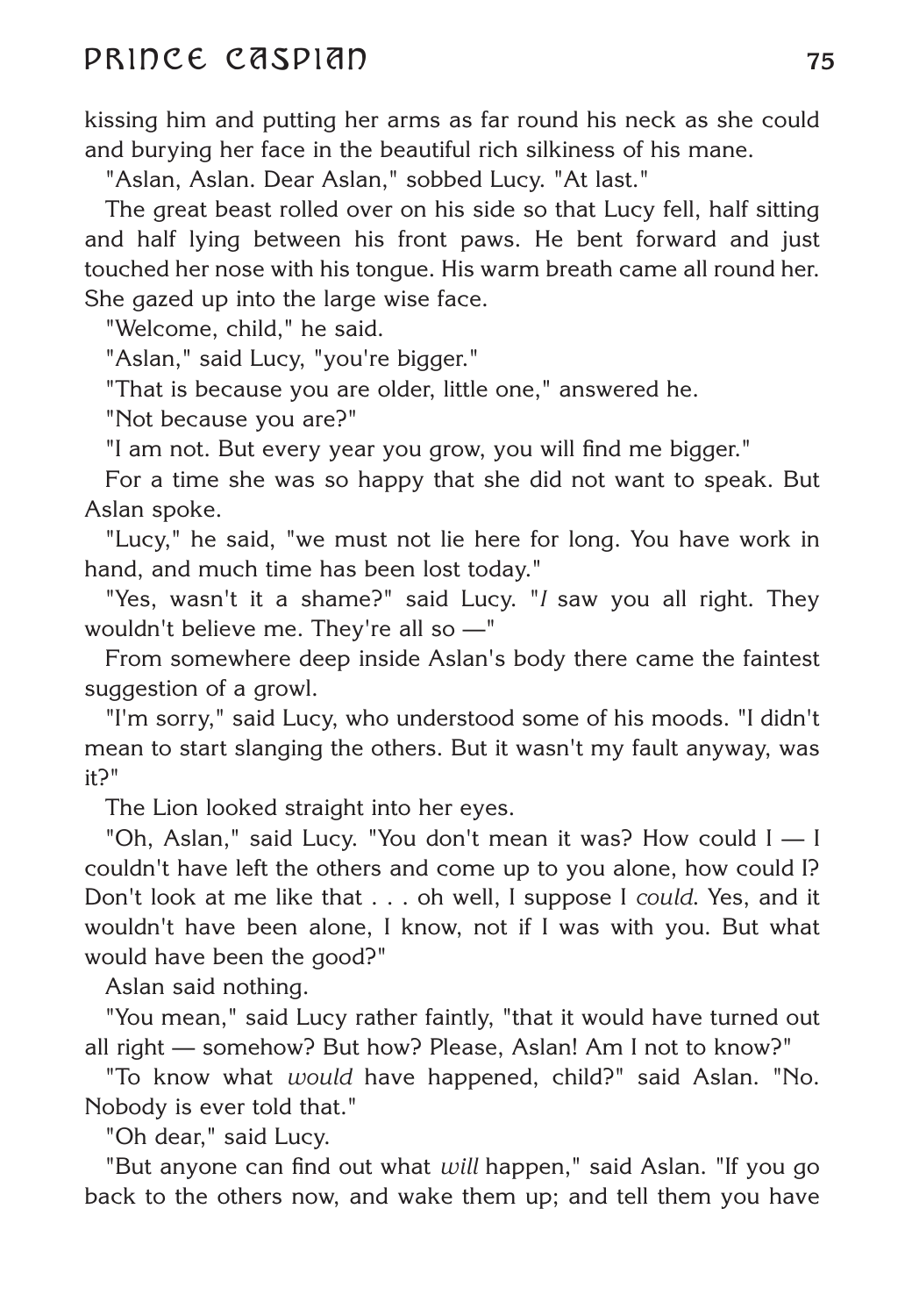seen me again; and that you must all get up at once and follow me — what will happen? There is only one way of finding out."

"Do you mean that is what you want me to do?" gasped Lucy. "Yes, little one," said Aslan.

"Will the others see you too?" asked Lucy.

"Certainly not at first," said Aslan. "Later on, it depends."

"But they won't believe me!" said Lucy.

"It doesn't matter," said Aslan.

"Oh dear, oh dear," said Lucy. "And I was so pleased at finding you again. And I thought you'd let me stay. And I thought you'd come roaring in and frighten all the enemies away — like last time. And now everything is going to be horrid."

"It is hard for you, little one," said Aslan. "But things never happen the same way twice. It has been hard for us all in Narnia before now."

Lucy buried her head in his mane to hide from his face. But there must have been magic in his mane. She could feel lion-strength going into her. Quite suddenly she sat up.

"I'm sorry, Aslan," she said. "I'm ready now."

"Now you are a lioness," said Aslan. "And now all Narnia will be renewed. But come. We have no time to lose."

He got up and walked with stately, noiseless paces back to the belt of dancing trees through which she had just come: and Lucy went with him, laying a rather tremulous hand on his mane. The trees parted to let them through and for one second assumed their human forms completely. Lucy had a glimpse of tall and lovely wood-gods and wood-goddesses all bowing to the Lion; next moment they were trees again, but still bowing, with such graceful sweeps of branch and trunk that their bowing was itself a kind of dance.

"Now, child," said Aslan, when they had left the trees behind them, "I will wait here. Go and wake the others and tell them to follow. If they will not, then you at least must follow me alone."

It is a terrible thing to have to wake four people, all older than yourself and all very tired, for the purpose of telling them something they probably won't believe and making them do something they certainly won't like. "I mustn't think about it, I must just do it," thought Lucy.

She went to Peter first and shook him. "Peter," she whispered in his ear, "wake up. Quick. Aslan is here. He says we've got to follow him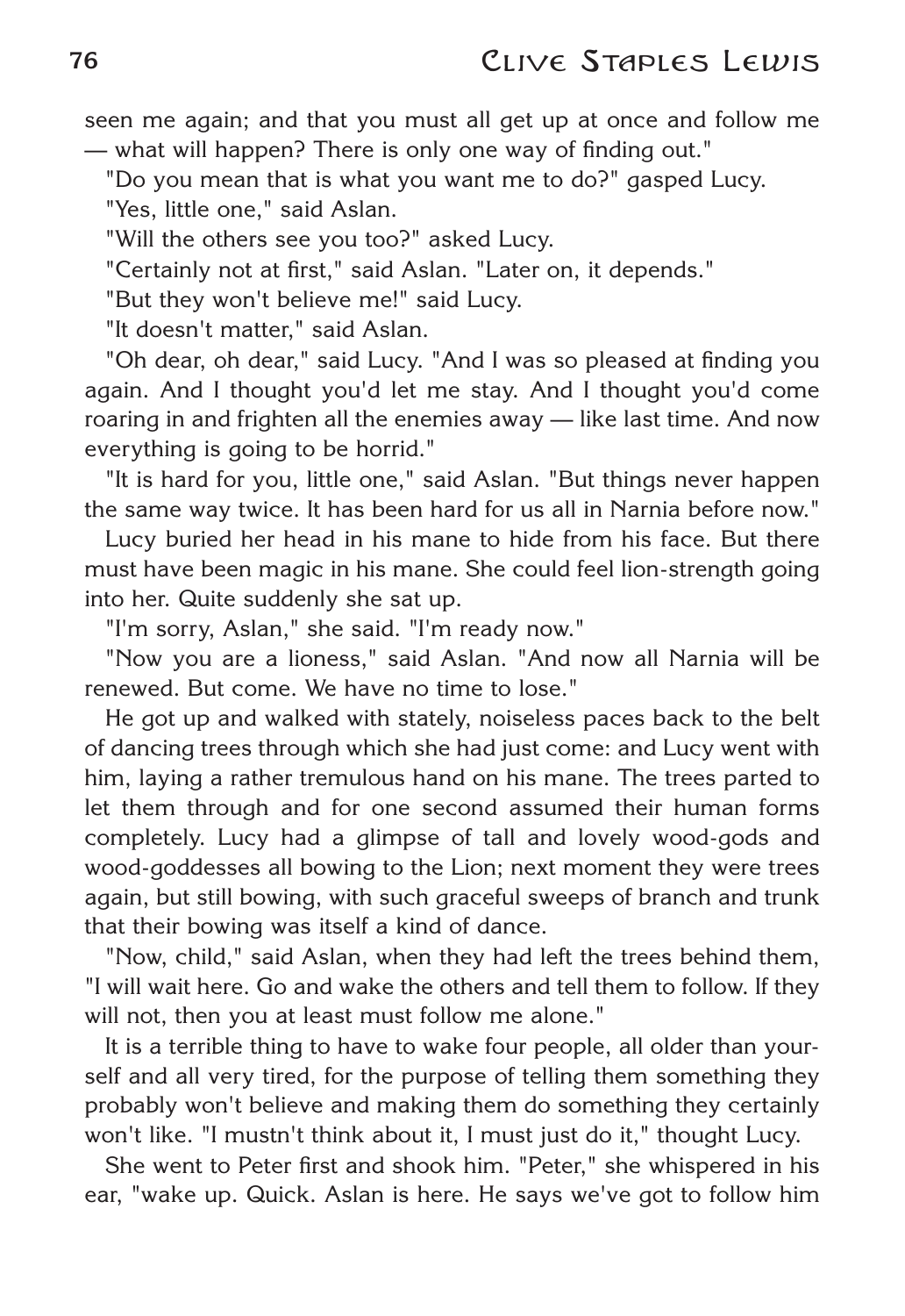at once."

"Certainly, Lu. Whatever you like," said Peter unexpectedly. This was encouraging, but as Peter instantly rolled round and went to sleep again it wasn't much use.

Then she tried Susan. Susan did really wake up, but only to say in her most annoying grown-up voice, "You've been dreaming, Lucy. Go to sleep again."

She tackled Edmund next. It was very difficult to wake him, but when at last she had done it he was really awake and sat up.

"Eh?" he said in a grumpy voice. "What are you talking about?"

She said it all over again. This was one of the worst parts of her job, for each time she said it, it sounded less convincing.

"Aslan!" said Edmund, jumping up. "Hurray! Where?"

Lucy turned back to where she could see the Lion waiting, his patient eyes fixed upon her. "There," she said, pointing.

"Where?" asked Edmund again.

"There. There. Don't you see? Just this side of the trees."

Edmund stared hard for a while and then said, "No. There's nothing there. You've got dazzled and muddled with the moonlight. One does, you know. I thought I saw something for a moment myself. It's only an optical what-do-you-call-it."

"I can see him all the time," said Lucy. "He's looking straight at us." "Then why can't I see him?"

"He said you mightn't be able to."

"Why?"

"I don't know. That's what he said."

"Oh, bother it all," said Edmund. "I do wish you wouldn't keep on seeing things. But I suppose we'll have to wake the others."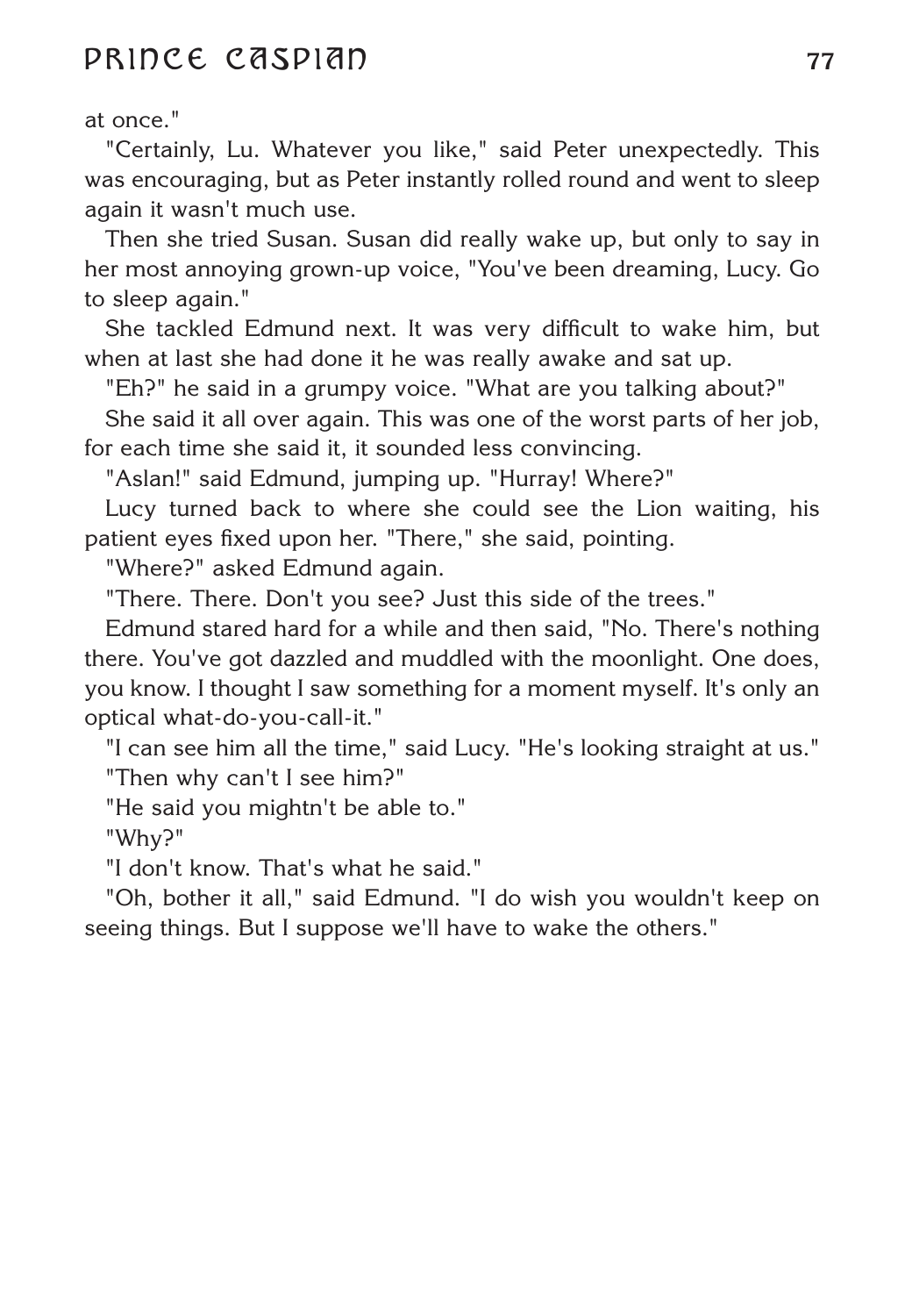### CHAPTER ELEVEN

### The Lion Roars



WHEN the whole party was finally awake Lucy had to tell her story for the fourth time. The blank silence which followed it was as discouraging as anything could be.<br>"I can't see anything," said Peter after he had stared hi tell her story for the fourth time. The blank silence which followed it was as discouraging as anything could be.

"Can you, Susan?"

"No, of course I can't," snapped Susan. "Because there isn't anything to see. She's been dreaming. Do lie down and go to sleep, Lucy."

"And I do hope," said Lucy in a tremulous voice, "that you will all come with me. Because — because I'll have to go with him whether anyone else does or not."

"Don't talk nonsense, Lucy," said Susan. "Of course you can't go off on your own. Don't let her, Peter. She's being downright naughty."

"I'll go with her, if she *must* go," said Edmund. "She's been right before."

"I know she has," said Peter. "And she may have been right this morning. We certainly had no luck going down the gorge. Still — at this hour of the night. And why should Aslan be invisible to us? He never used to be. It's not like him. What does the D.L.F. say?"

"Oh, I say nothing at all," answered the Dwarf. "If you all go, of course, I'll go with you; and if your party splits up, I'll go with the High King. That's my duty to him and King Caspian. But, if you ask my private opinion, I'm a plain dwarf who doesn't think there's much chance of finding a road by night where you couldn't find one by day. And I have no use for magic lions which are talking lions and don't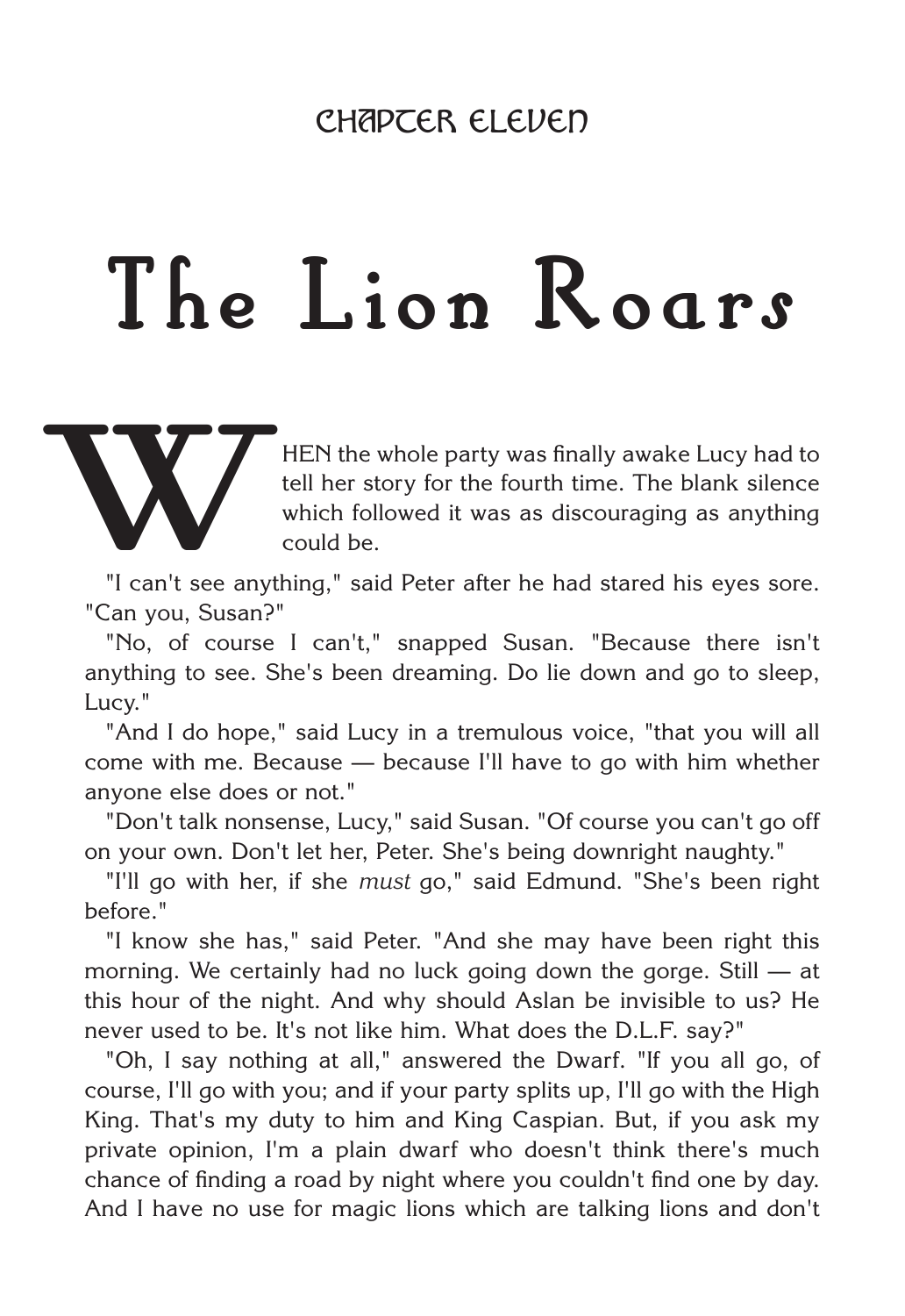talk, and friendly lions though they don't do us any good, and whopping big lions though nobody can see them. It's all bilge and beanstalks as far as I can see."

"He's beating his paw on the ground for us to hurry," said Lucy. "We must go *now*. At least I must."

"You've no right to try to force the rest of us like that. It's four to one and you're the youngest," said Susan.

"Oh, come on," growled Edmund. "We've got to go. There'll be no peace till we do." He fully intended to back Lucy up, but he was annoyed at losing his night's sleep and was making up for it by doing everything as sulkily as possible.

"On the march, then," said Peter, wearily fitting his arm into his shield-strap and putting his helmet on. At any other time he would have said something nice to Lucy, who was his favourite sister, for he knew how wretched she must be feeling, and he knew that, whatever had happened, it was not her fault. But he couldn't help being a little annoyed with her all the same.

Susan was the worst. "Supposing I started behaving like Lucy," she said. "I might threaten to stay here whether the rest of you went on or not. I jolly well think I shall."

"Obey the High King, your Majesty," said Trumpkin, "and let's be off. If I'm not to be allowed to sleep, I'd as soon march as stand here talking."

And so at last they got on the move. Lucy went first, biting her lip and trying not to say all the things she thought of saying to Susan. But she forgot them when she fixed her eyes on Aslan. He turned and walked at a slow pace about thirty yards ahead of them. The others had only Lucy's directions to guide them, for Aslan was not only invisible to them but silent as well. His big cat-like paws made no noise on the grass.

He led them to the right of the dancing trees — whether they were still dancing nobody knew, for Lucy had her eyes on the Lion and the rest had their eyes on Lucy — and nearer the edge of the gorge. "Cobbles and kettledrums!" thought Trumpkin. "I hope this madness isn't going to end in a moonlight climb and broken necks."

For a long way Aslan went along the top of the precipices. Then they came to a place where some little trees grew right on the edge. He turned and disappeared among them. Lucy held her breath, for it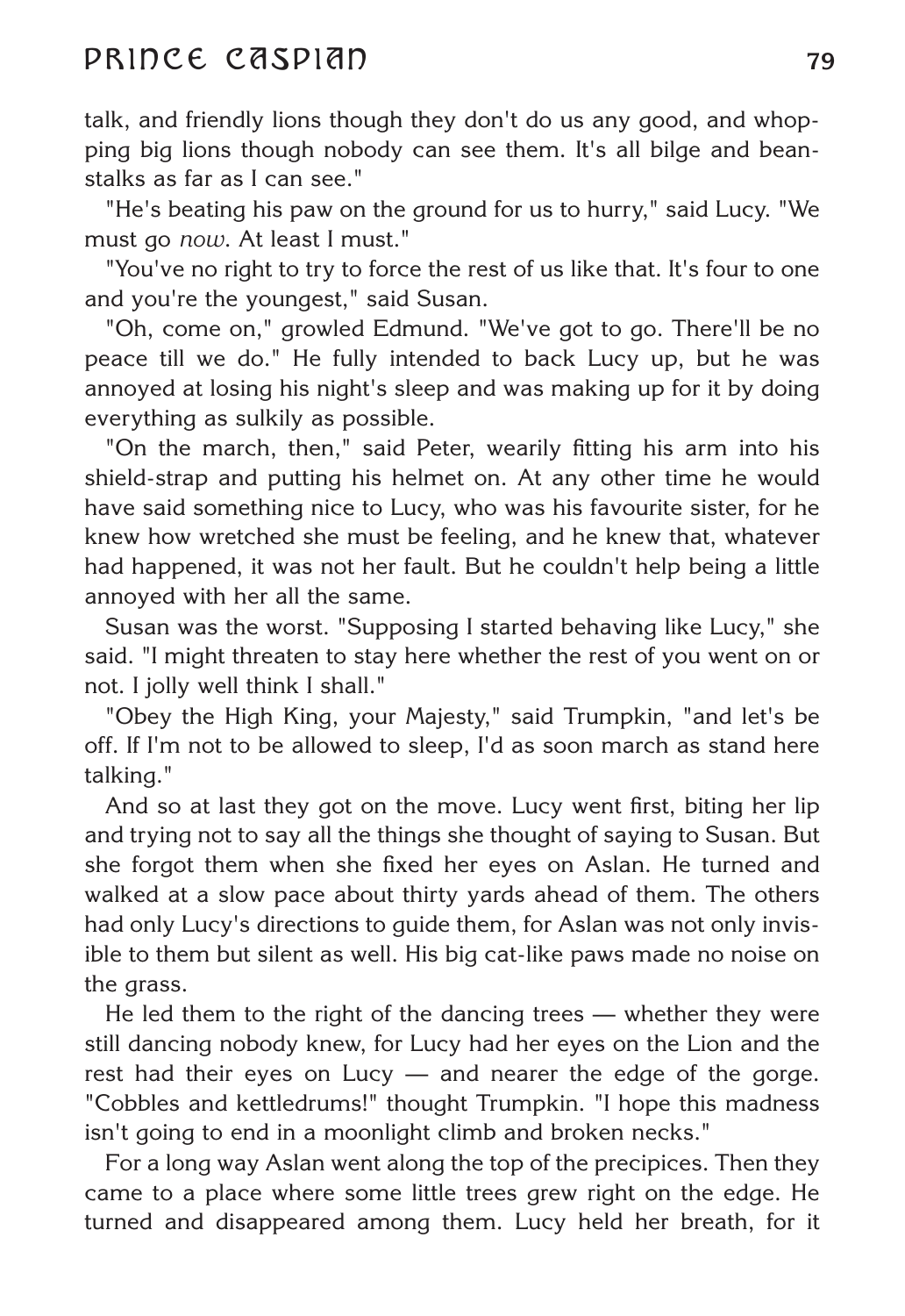looked as if he had plunged over the cliff; but she was too busy keeping him in sight to stop and think about this. She quickened her pace and was soon among the trees herself. Looking down, she could see a steep and narrow path going slantwise down into the gorge between rocks, and Aslan descending it. He turned and looked at her with his happy eyes. Lucy clapped her hands and began to scramble down after him. From behind her she heard the voices of the others shouting, "Hi! Lucy! Look out, for goodness' sake. You're right on the edge of the gorge. Come back — "and then, a moment later, Edmund's voice saying, "No, she's right. There *is* a way down."

Half-way down the path Edmund caught up with her.

"Look!" he said in great excitement. "Look! What's that shadow crawling down in front of us?"

"It's *his* shadow," said Lucy.

"I do believe you're right, Lu," said Edmund. "I can't think how I didn't see it before. But where is he?"

"With his shadow, of course. Can't you see him?"

"Well, I almost thought I did — for a moment. It's such a rum light."

"Get on, King Edmund, get on," came Trumpkin's voice from behind and above: and then, farther behind and still nearly at the top, Peter's voice saying, "Oh, buck up, Susan. Give me your hand. Why, a baby could get down here. And do stop grousing."

In a few minutes they were at the bottom and the roaring of water filled their ears. Treading delicately, like a cat, Aslan stepped from stone to stone across the stream. In the middle he stopped, bent down to drink, and as he raised his shaggy head, dripping from the water, he turned to face them again. This time Edmund saw him. "Oh, Aslan!" he cried, darting forward. But the Lion whisked round and began padding up the slope on the far side of the Rush.

"Peter, Peter," cried Edmund. "Did you see?"

"I saw something," said Peter. "But it's so tricky in this moonlight. On we go, though, and three cheers for Lucy. I don't feel half so tired now, either."

Aslan without hesitation led them to their left, farther up the gorge. The whole journey was odd and dream-like the roaring stream, the wet grey grass, the glimmering cliffs which they were approaching, and always the glorious, silently pacing Beast ahead. Everyone except Susan and the Dwarf could see him now.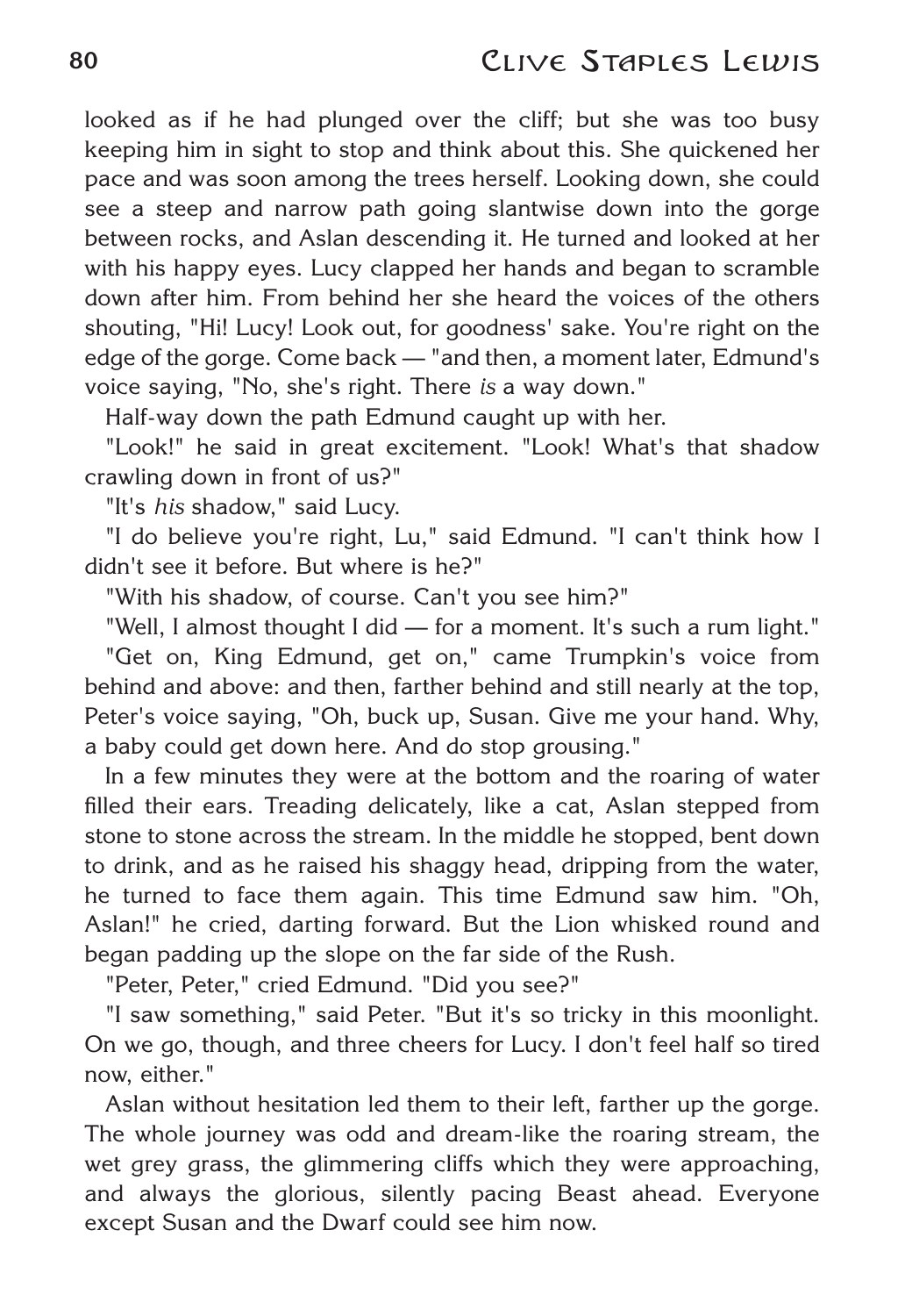Presently they came to another steep path, up the face of the farther precipices. These were far higher than the ones they had just descended, and the journey up them was a long and tedious zig-zag. Fortunately the Moon shone right above the gorge so that neither side was in shadow.

Lucy was nearly blown when the tail and hind legs of Aslan disappeared over the top: but with one last effort she scrambled after him and came out, rather shaky-legged and breathless, on the hill they had been trying to reach ever since they left Glasswater. The long gentle slope (heather and grass and a few very big rocks that shone white in the moonlight) stretched up to where it vanished in a glimmer of trees about half a mile away. She knew it. It was the hill of the Stone Table:

With a jingling of mail the others climbed up behind her. Aslan glided on before them and they walked after him.

"Lucy," said Susan in a very small voice.

"Yes?" said Lucy.

"I see him now. I'm sorry."

"That's all right."

"But I've been far worse than you know. I really believed it was him — he, I mean — yesterday. When he warned us not to go down to the fir wood. And I really believed it was him tonight, when you woke us up. I mean, deep down inside. Or I could have, if I'd let myself. But I just wanted to get out of the woods and — and — oh, I don't know. And what ever am I to say to him?"

"Perhaps you won't need to say much," suggested Lucy.

Soon they reached the trees and through them the children could see the Great Mound, Aslan's How, which had been raised over the Table since their days.

"Our side don't keep very good watch," muttered Trumpkin. "We ought to have been challenged before now —"

"Hush!" said the other four, for now Aslan had stopped and turned and stood facing them, looking so majestic that they felt as glad as anyone can who feels afraid, and as afraid as anyone can who feels glad. The boys strode forward: Lucy made way for them: Susan and the Dwarf shrank back.

"Oh, Aslan," said King Peter, dropping on one knee and raising the Lion's heavy paw to his face, "I'm so glad. And I'm so sorry. I've been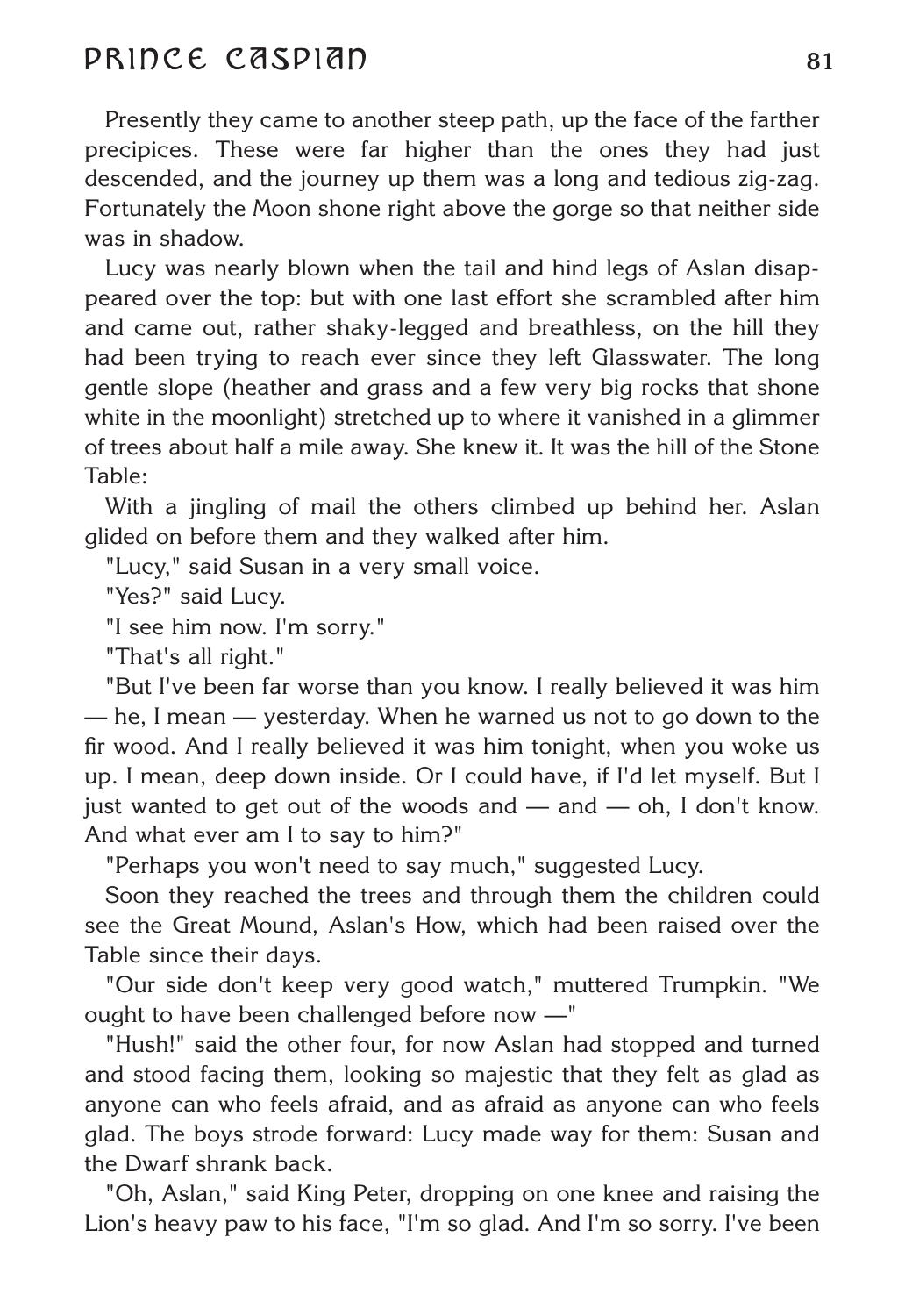leading them wrong ever since we started and especially yesterday morning."

"My dear son," said Aslan.

Then he turned and welcomed Edmund. "Well done," were his words.

Then, after an awful pause, the deep voice said, "Susan." Susan made no answer but the others thought she was crying. "You have listened to fears, child," said Aslan. "Come, let me breathe on you. Forget them. Are you brave again?"

"A little, Aslan," said Susan.

"And now!" said Aslan in a much louder voice with just a hint of roar in it, while his tail lashed his flanks. "And now, where is this little Dwarf, this famous swordsman and archer, who doesn't believe in lions? Come here, son of Earth, come HERE!" — and the last word was no longer the hint of a roar but almost the real thing.

"Wraiths and wreckage!" gasped Trumpkin in the ghost of a voice. The children, who knew Aslan well enough to see that he liked the Dwarf very much, were not disturbed; but it was quite another thing for Trumpkin, who had never seen a lion before, let alone this Lion. He did the only sensible thing he could have done; that is, instead of bolting, he tottered towards Aslan.

Aslan pounced. Have you ever seen a very young kitten being carried in the mother cat's mouth? It was like that. The Dwarf, hunched up in a little, miserable ball, hung from Aslan's mouth. The Lion gave him one shake and all his armour rattled like a tinker's pack and then — heypresto — the Dwarf flew up in the air. He was as safe as if he had been in bed, though he did not feel so. As he came down the huge velvety paws caught him as gently as a mother's arms and set him (right way up, too) on the ground.

"Son of Earth, shall we be friends?" asked Aslan.

"Ye — he — he — hes," panted the Dwarf, for it had not yet got its breath back.

"Now," said Aslan. "The Moon is setting. Look behind you: there is the dawn beginning. We have no time to lose. You three, you sons of Adam and son of Earth, hasten into the Mound and deal with what you will find there."

The Dwarf was still speechless and neither of the boys dared to ask if Aslan would follow them. All three drew their swords and saluted,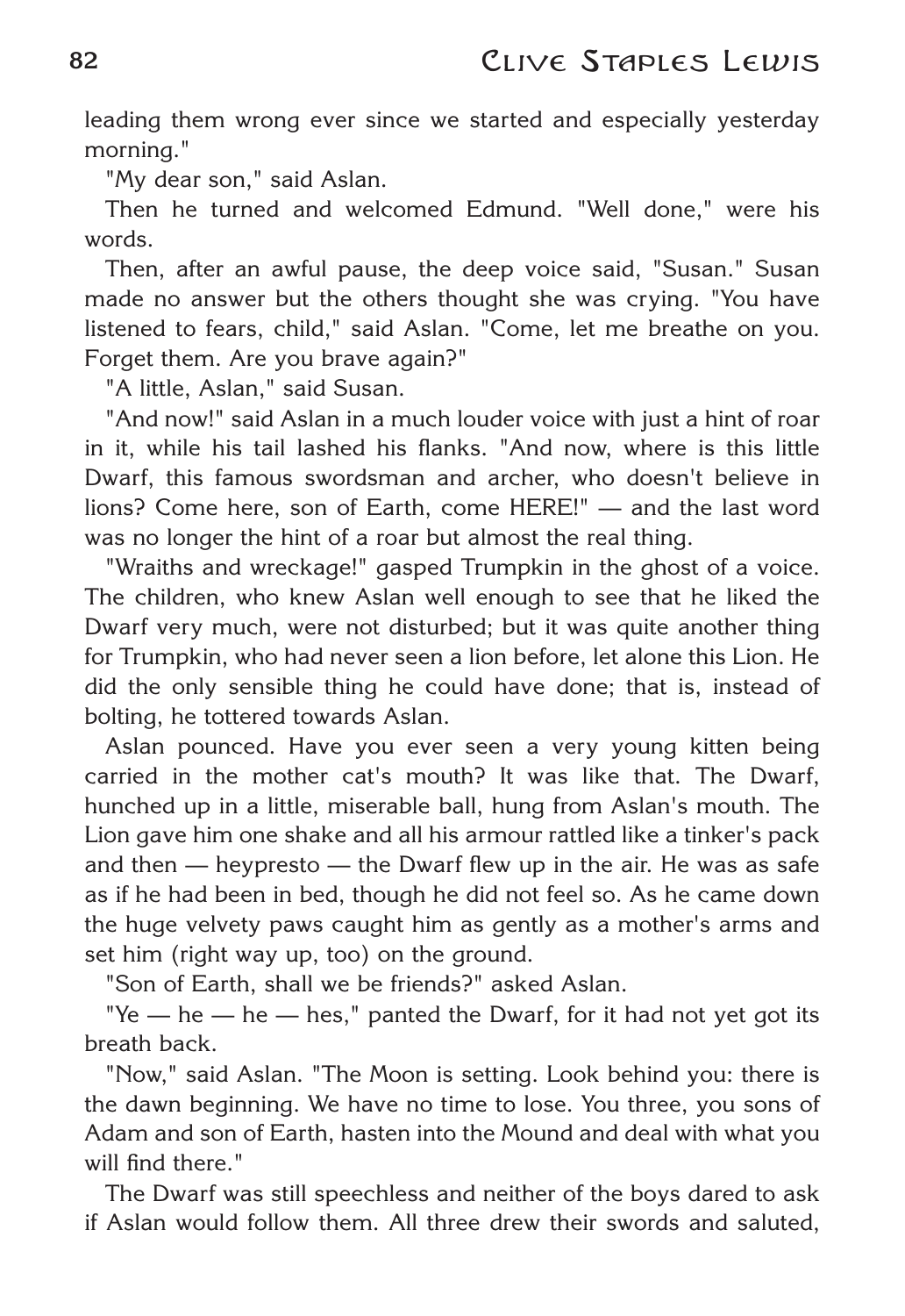then turned and jingled away into the dusk. Lucy noticed that there was no sign of weariness in their faces: both the High King and King Edmund looked more like men than boys.

The girls watched them out of sight, standing close beside Aslan. The light was changing. Low down in the east, Aravir, the morning star of Narnia, gleamed like a little moon. Aslan, who seemed larger than before, lifted his head, shook his mane, and roared.

The sound, deep and throbbing at first like an organ beginning on a low note, rose and became louder, and then far louder again, till the earth and air were shaking with it. It rose up from that hill and floated across all Narnia. Down in Miraz's camp men woke, stared palely in one another's faces, and grasped their weapons. Down below that in the Great River, now at its coldest hour, the heads and shoulders of the nymphs, and the great weedy-bearded head of the river-god, rose from the water. Beyond it, in every field and wood, the alert ears of rabbits rose from their holes, the sleepy heads of birds came out from under wings, owls hooted, vixens barked, hedgehogs grunted, the trees stirred. In towns and villages mothers pressed babies close to their breasts, staring with wild eyes, dogs whimpered, and men leaped up groping for lights. Far away on the northern frontier the mountain giants peered from the dark gateways of their castles.

What Lucy and Susan saw was a dark something coming to them from almost every direction across the hills. It looked first like a black mist creeping on the ground, then like the stormy waves of a black sea rising higher and higher as it came on, and then, at last, like what it was woods on the move. All the trees of the world appeared to be rushing towards Aslan. But as they drew nearer they looked less like trees; and when the whole crowd, bowing and curtsying and waving thin long arms to Aslan, were all around Lucy, she saw that it was a crowd of human shapes. Pale birch-girls were tossing their heads, willowwomen pushed back their hair from their brooding faces to gaze on Aslan, the queenly beeches stood still and adored him, shaggy oak-men, lean and melancholy elms, shockheaded hollies (dark themselves, but their wives all bright with berries) and gay rowans, all bowed and rose again, shouting, "Aslan, Aslan!" in their various husky or creaking or wave-like voices.

The crowd and the dance round Aslan (for it had become a dance once more) grew so thick and rapid that Lucy was confused. She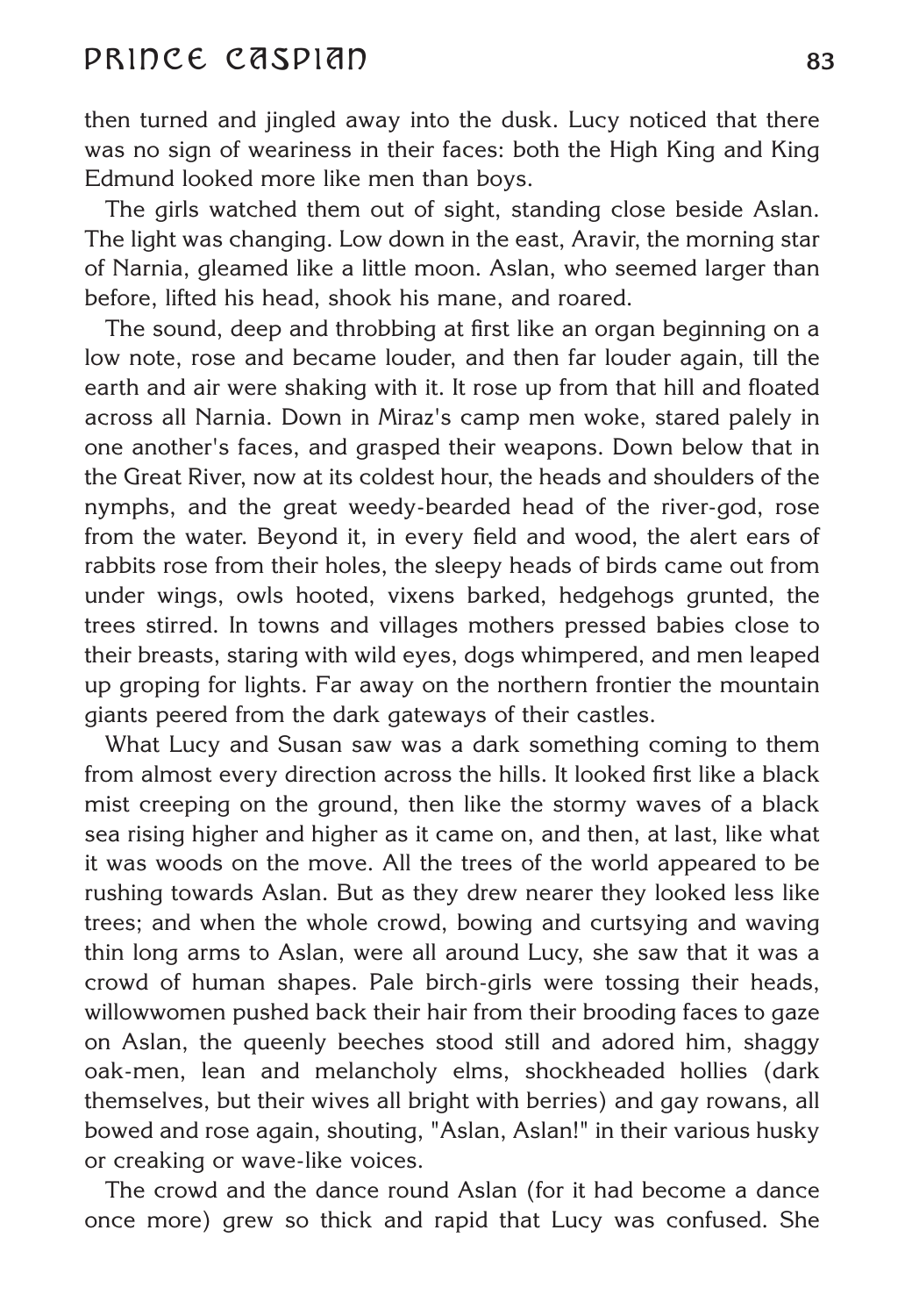never saw where certain other people came from who were soon capering about among the trees. One was a youth, dressed only in a fawn-skin, with vine-leaves wreathed in his curly hair. His face would have been almost too pretty for a boy's, if it had not looked, so extremely wild. You felt, as Edmund said when he saw him a few days later, "There's a chap who might do anything absolutely anything." He seemed to have a great many names — Bromios, Bassareus, and the Ram were three of them. There were a lot of girls with him, as wild as he. There was even, unexpectedly, someone on a donkey. And everybody was laughing: and everybody was shouting out, "Euan, euan, eu-oi-oi-oi."

"Is it a Romp, Aslan?" cried the youth. And apparently it was. But nearly everyone seemed to have a different idea as to what they were playing. It may have been Tig, but Lucy never discovered who was It. It was rather like Blind Man's Buff, only everyone behaved as if they were blindfolded. It was not unlike Hunt the Slipper, but the slipper was never found. What made it more complicated was that the man on the donkey, who was old and enormously fat, began calling out at once, "Refreshments! Time for refreshments," and falling off his donkey and being bundled on to it again by the others, while the donkey was under the impression that the whole thing was a circus and tried to give a display of walking on its hind legs. And all the time there were more and more vine leaves everywhere. And soon not only leaves but vines. They were climbing up everything. They were running up the legs of the tree people and circling round their necks. Lucy put up her hands to push back her hair and found she was pushing back vine branches. The donkey was a mass of them. His tail was completely entangled and something dark was nodding between his ears. Lucy looked again and saw it was a bunch of grapes. After that it was mostly grapes overhead and underfoot and all around.

"Refreshments! Refreshments," roared the old man.

Everyone began eating, and whatever hothouses your people may have, you have never tasted such grapes. Really good grapes, firm and tight on the outside, but bursting into cool sweetness when you put them into your mouth, were one of the things the girls had never had quite enough of before. Here, there were more than anyone could possibly want, and rib table-manners at all. One saw sticky and stained fingers everywhere, and, though mouths were full, the laughter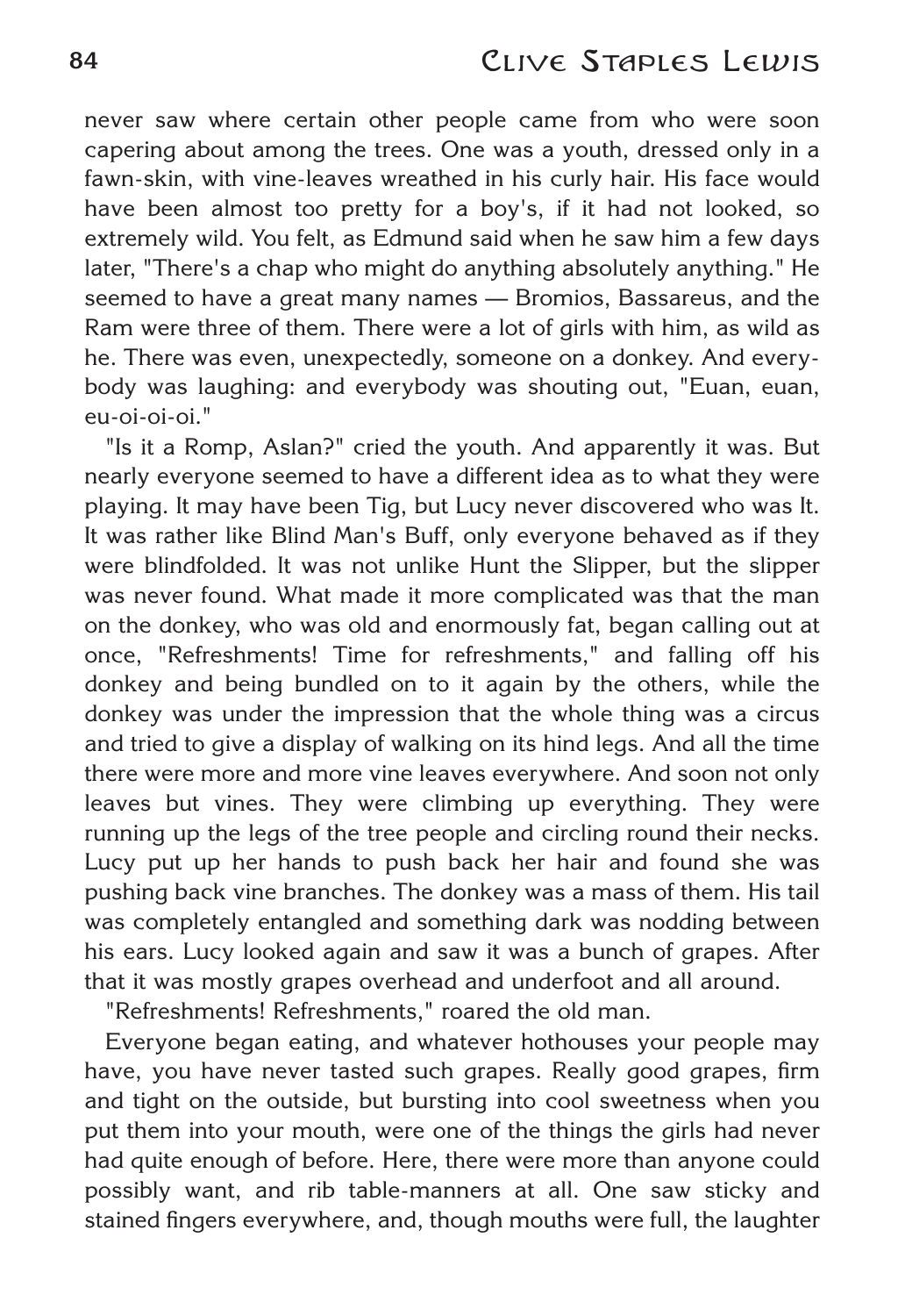never ceased nor the yodelling cries of *Euan, euan, eu-oi-oi-oi-oi*, till all of a sudden everyone felt at the same moment that the game (whatever it was), and the feast, ought to be over, and everyone flopped down breathless on the ground and turned their faces to Aslan to hear what he would say next.

At that moment the sun was just rising and Lucy remembered something and whispered to Susan,

"I say, Su, I know who they are."

"Who?"

"The boy with the wild face is Bacchus and the old one on the donkey is Silenus. Don't you remember Mr Tumnus telling us about them long ago?"

"Yes, of course. But I say, Lu "

"What?"

"I wouldn't have felt safe with Bacchus and all his wild girls if we'd met them without Aslan."

"I should think not," said Lucy.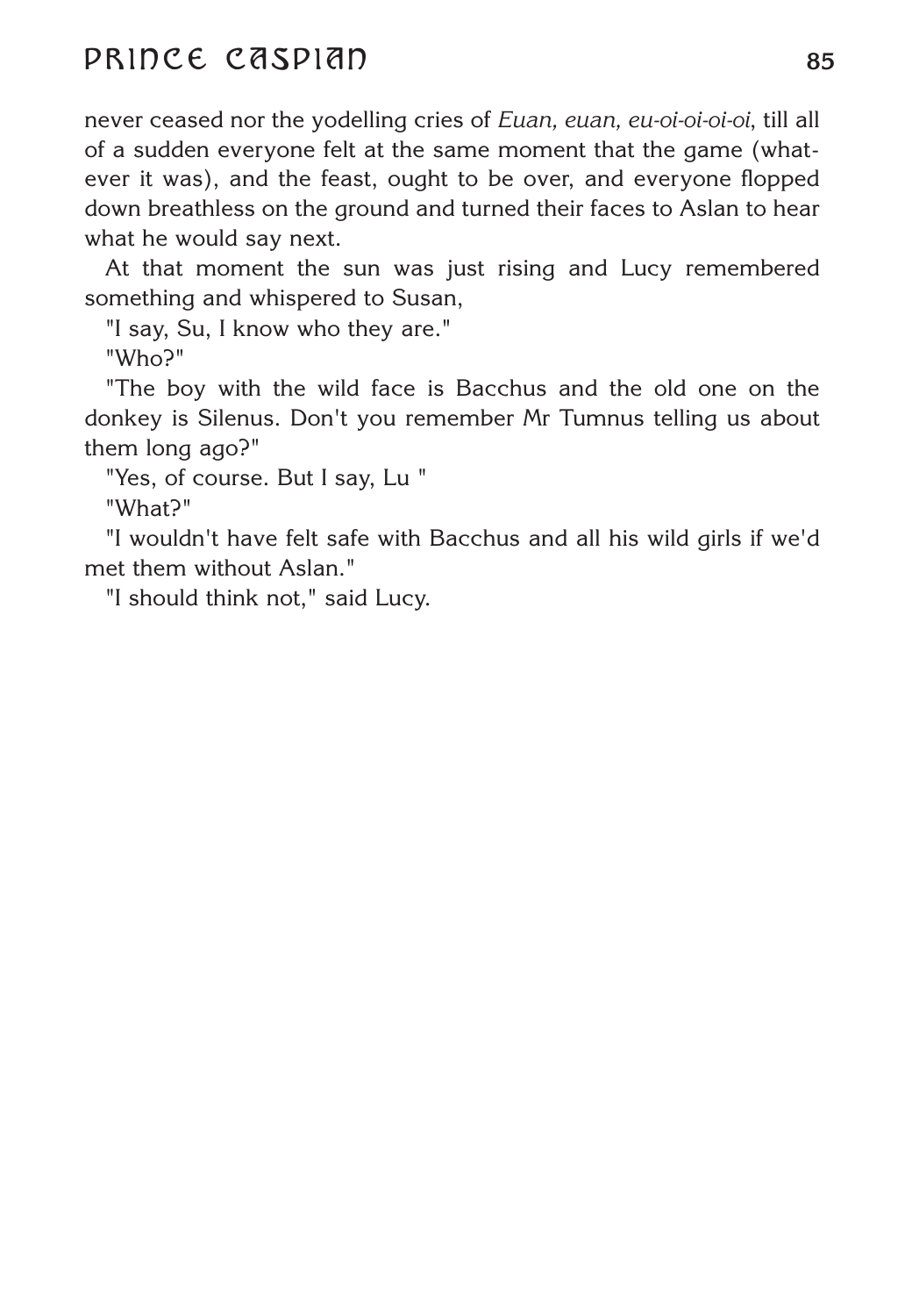### CHAPTER TWELVE

## Sorcery and Sudden Vengeance

EANWHILE Trumpkin and the two boys arrived at the dark little stone archway which led into the inside of the Mound, and two sentinel badgers (the white patches on their cheeks were all Edmund could see of them) leaped up w dark little stone archway which led into the inside of the Mound, and two sentinel badgers (the white patches on their cheeks were all Edmund could see of them) leaped up with bared teeth and asked them in snarling voices, "Who goes there?"

"Trumpkin," said the Dwarf. "Bringing the High King of Narnia out of the far past."

The badgers nosed at the boys' hands. "At last," they said. "At last." "Give us a light, friends," said Trumpkin.

The badgers found a torch just inside the arch and Peter lit it and handed it to Trumpkin. "The D.L.F. had better lead," he said. "We don't know our way about this place."

Trumpkin took the torch and went ahead into the dark tunnel. It was a cold, black, musty place, with an occasional bat fluttering in the torchlight, and plenty of cobwebs. The boys, who had been mostly in the open air since that morning at the railway station, felt as if they were going into a trap or a prison.

"I say, Peter," whispered Edmund. "Look at those carvings on the walls. Don't they look old? And yet we're older than that. When we were last here, they hadn't been made."

"Yes," said Peter. "That makes one think."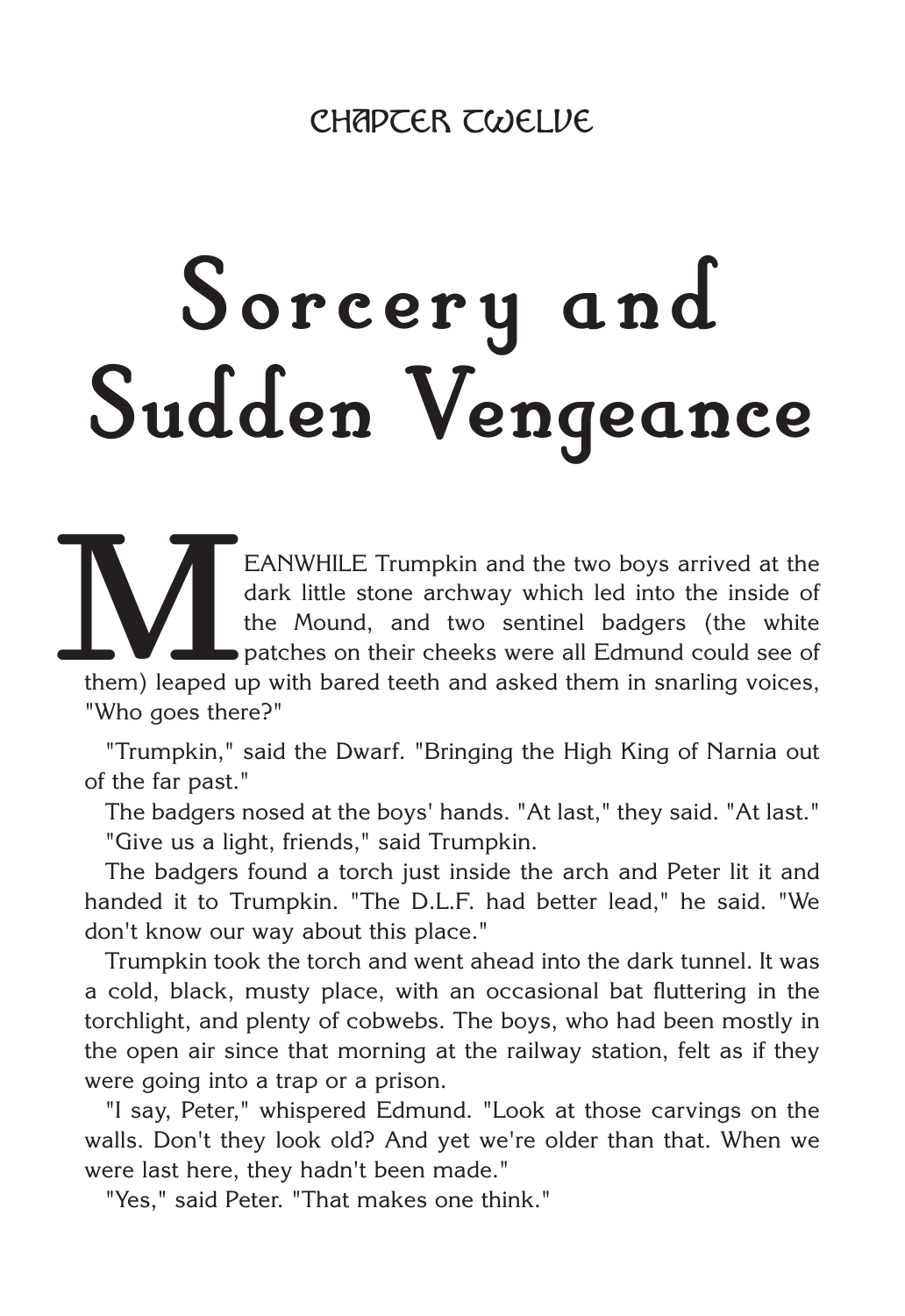The Dwarf went on ahead and then turned to the right, and then to the left, and then down some steps, and then to the left again. Then at last they saw a light ahead — light from under a door. And now for the first time they heard voices, for they had come to the door of the central chamber. The voices inside were angry ones. Someone was talking so loudly that the approach of the boys and the Dwarf had not been heard.

"Don't like the sound of that," whispered Trumpkin to Peter. "Let's listen for a moment." All three stood perfectly still on the outside of the door.

"You know well enough," said a voice ("That's the King," whispered Trumpkin), "why the Horn was not blown at sunrise this morning. Have you forgotten that Miraz fell upon us almost before Trumpkin had gone, and we were fighting for our lives for the space of three hours and more? I blew it when first I had a breathing space."

"I'm not likely to forget it," came the angry voice, "when my Dwarfs bore the brunt of the attack and one in five of them fell." ("That's Nikabrik," whispered Trumpkin.)

"For shame, Dwarf," came a thick voice ("Trufflehunter's," said Trumpkin). "We all did as much as the Dwarfs and none more than the King."

"Tell that tale your own way for all I care," answered Nikabrik. "But whether it was that the Horn was blown too late, or whether there was no magic in it, no help has come. You, you great clerk, you master magician, you know-all; are you still asking us to hang our hopes on Aslan and King Peter and all the rest of it?"

"I must confess — I cannot deny it — that I am deeply disappointed in the result of the operation," came the answer. ("That'll be Doctor Cornelius," said Trumpkin.)

"To speak plainly," said Nikabrik, "your wallet's empty, your eggs addled, your fish uncaught, your promises broken. Stand aside then and let others work. And that is why —"

"The help will come," said Trufflehunter. "I stand by Aslan. Have patience, like us beasts. The help will come. It may be even now at the door."

"Pah!" snarled Nikabrik. "You badgers would have us wait till the sky falls and we can all catch larks. I tell you we *can't* wait. Food is running short; we lose more than we can afford at every encounter;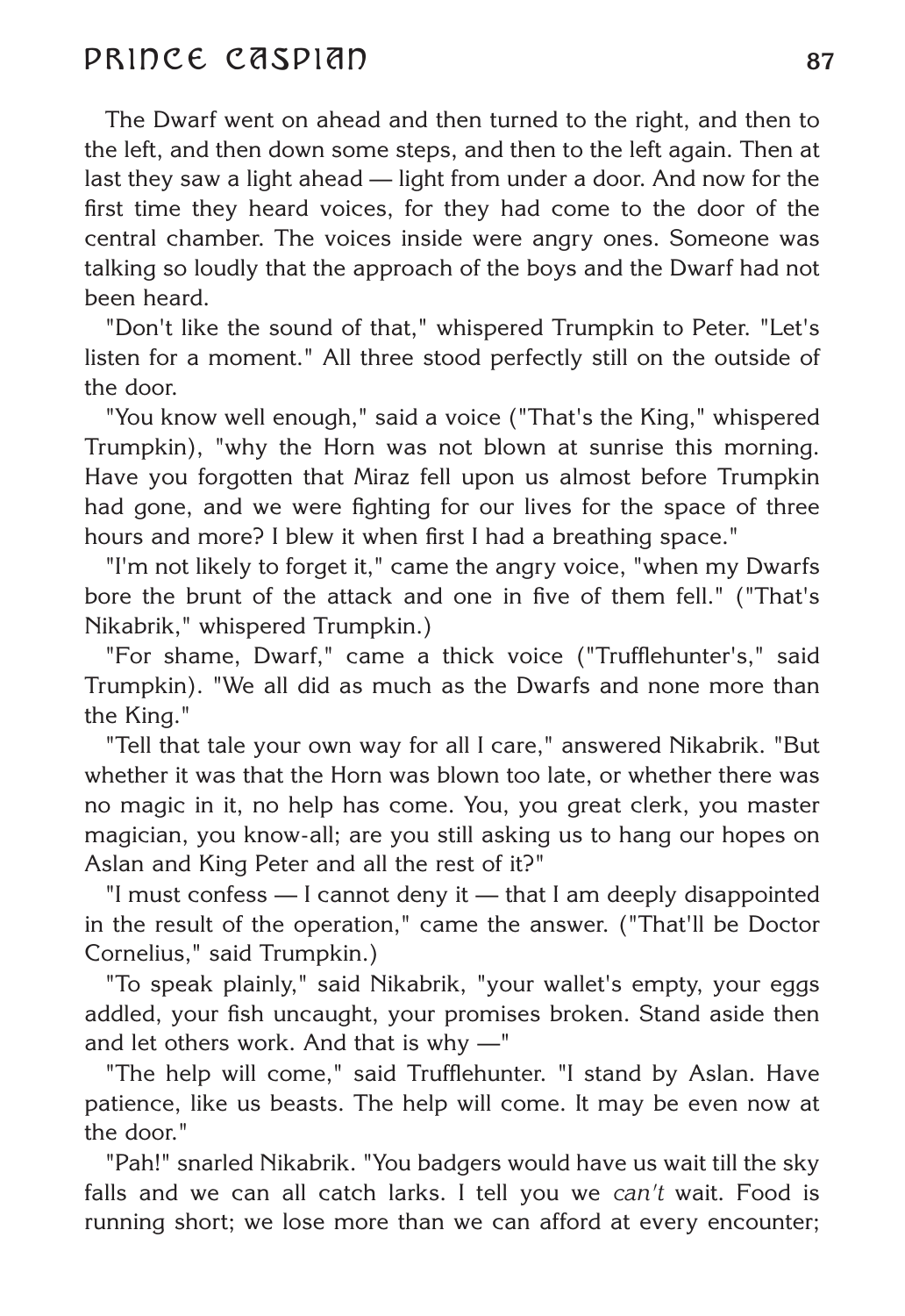our followers are slipping away."

"And why?" asked Trufflehunter. "I'll tell you why. Because it is noised among them that we have called on the Kings of old and the Kings of old have not answered. The last words Trumpkin spoke before he went (and went, most likely, to his death) were, `If you must blow the Horn, do not let the army know why you blow it or what you hope from it.' But that same evening everyone seemed to know."

"You'd better have shoved your grey snout in a hornets' nest, Badger, than suggest that I am the blab," said Nikabrik. "Take it back, or—"

"Oh, stop it, both of you," said King Caspian. "I want to know what it is that Nikabrik keeps on hinting we should do. But before that, I want to know who those two strangers are whom he has brought into our council and who stand there with their ears open and their mouths shut."

"They are friends of mine," said Nikabrik. "And what better right have you yourself to be here than that you are a friend of Trumpkin's and the Badger's? And what right has that old dotard in the black gown to be here except that he is your friend? Why am I to be the only one who can't bring in his friends?"

"His Majesty is the King to whom you have sworn allegiance," said Trufflehunter sternly.

"Court manners, court manners," sneered Nikabrik. "But in this hole we may talk plainly. You know — and he knows that this Telmarine boy will be king of nowhere and nobody in a week unless we can help him out of the trap in which he sits."

"Perhaps," said Cornelius, "your new friends would like to speak for themselves? You there, who and what are you?"

"Worshipful Master Doctor," came a thin, whining voice. "So please you, I'm only a poor old woman, I am, and very obliged to his Worshipful Dwarfship for his friendship, I'm sure. His Majesty, bless his handsome face, has no need to be afraid of an old woman that's nearly doubled up with the rheumatics and hasn't two sticks to put under her kettle. I have some poor little skill — not like yours, Master Doctor, of course — in small spells and cantrips that I'd be glad to use against our enemies if it was agreeable to all concerned. For I hate 'em. Oh yes. No one hates better than me."

"That is all most interesting and  $-$  er  $-$  satisfactory," said Doctor Cornelius. "I think I now know what you are, Madam. Perhaps your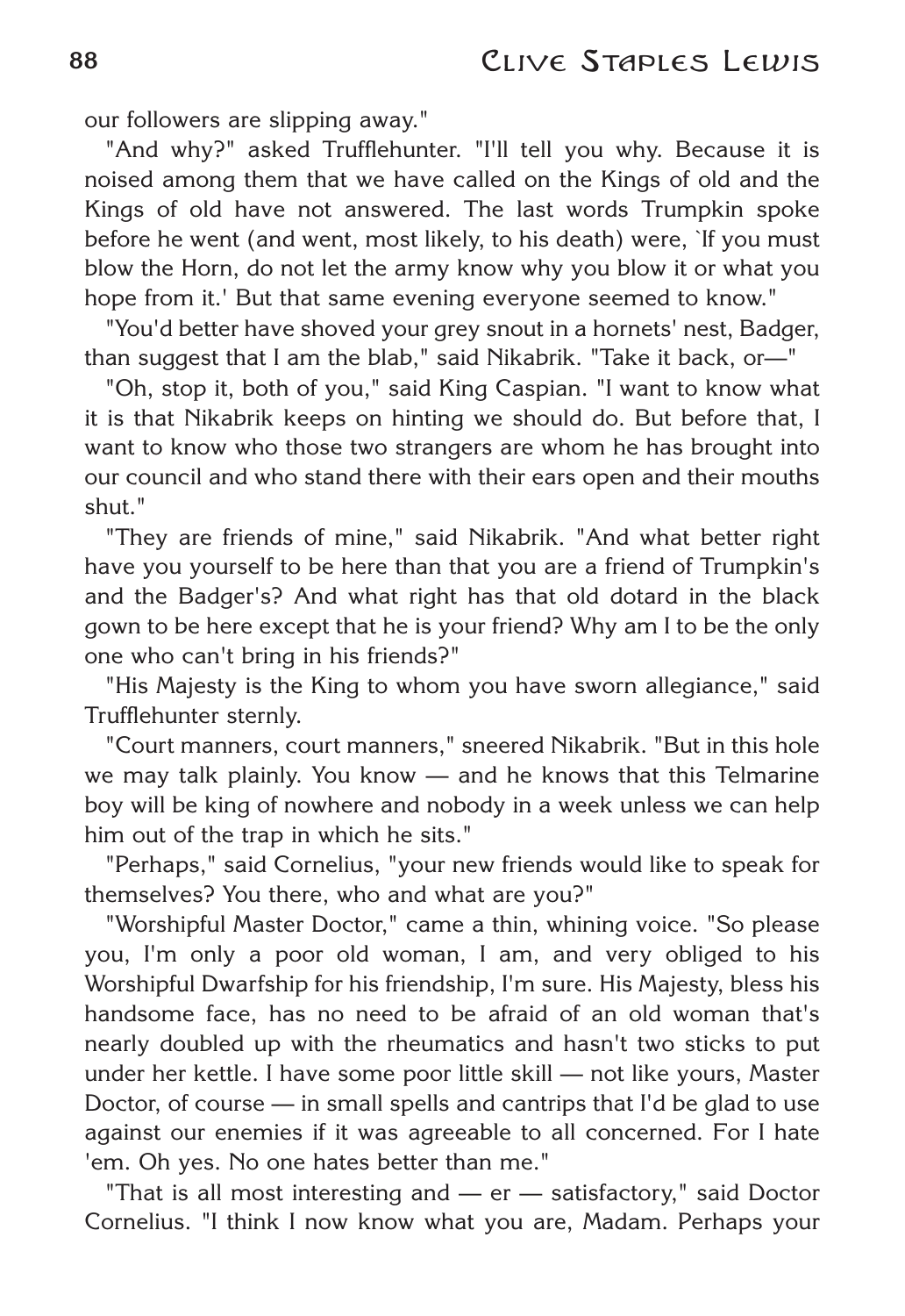other friend, Nikabrik, would give some account of himself?"

A dull, grey voice at which Peter's flesh crept replied, "I'm hunger. I'm thirst. Where I bite, I hold till I die, and even after death they must cut out my mouthful from my enemy's body and bury it with me. I can fast a hundred years and not die. I can lie a hundred nights on the ice and not freeze. I can drink a river of blood and not burst. Show me your enemies."

"And it is in the presence of these two that you wish to disclose your plan?" said Caspian.

"Yes," said Nikabrik. "And by their help that I mean to execute it."

There was a minute or two during which Trumpkin and the boys could hear Caspian and his two friends speaking in low voices but could not make out what they were saying. Then Caspian spoke aloud.

"Well, Nikabrik," he said, "we will hear your plan."

There was a pause so long that the boys began to wonder if Nikabrik was ever going to begin; when he did, it was in a lower voice, as if he himself did not much like what he was saying.

"All said and done," he muttered, "none of us knows the truth about the ancient days in Narnia. Trumpkin believed none of the stories. I was ready to put them to the trial. We tried first the Horn and it has failed. If there ever was a High King Peter and a Queen Susan and a King Edmund and a Queen Lucy, then either they have not heard us, or they cannot come, or they are our enemies —"

"Or they are on the way," put in Trufflehunter.

"You can go on saying that till Miraz has fed us all to his dogs. As I was saying, we have tried one link in the chain of old legends, and it has done us no good. Well. But when your sword breaks, you draw your dagger. The stories tell of other powers beside the ancient Kings and Queens. How if we could call *them* up?"

"If you mean Aslan," said Trufflehunter, "it's all one calling on him and on the Kings. They were his servants. If he will not send them (but I make no doubt he will), is he more likely to come himself?"

"No. You're right there," said Nikabrik. "Aslan and the Kings go together. Either Aslan is dead, or he is not on our side. Or else something stronger than himself keeps him back. And if he did come how do we know he'd be our friend? He was not always a good friend to Dwarfs by all that's told. Not even to all beasts. Ask the Wolves.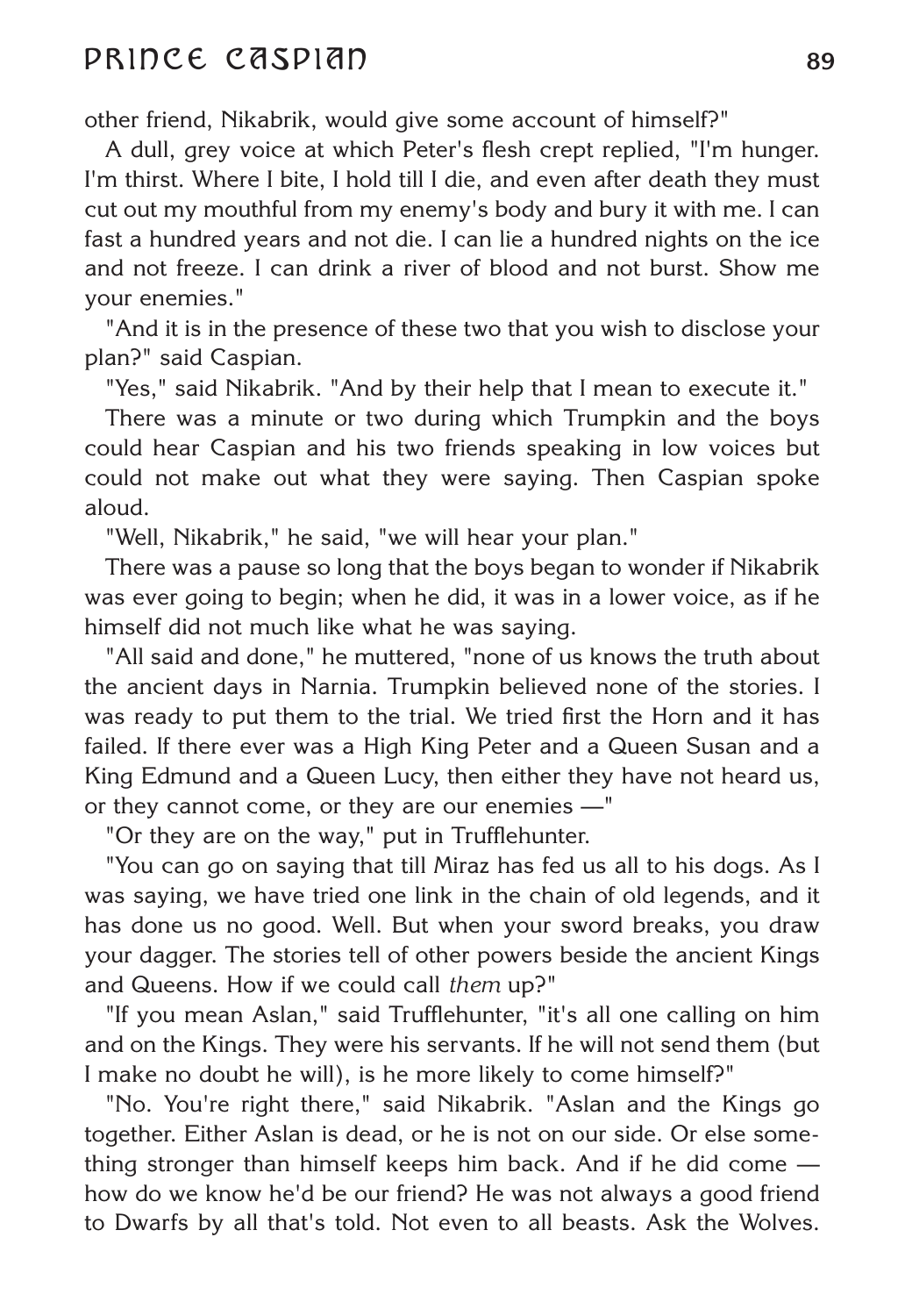And anyway, he was in Narnia only once that I ever heard of, and he didn't stay long. You may drop Aslan out of the reckoning. I was thinking of someone else."

There was no answer, and for a few minutes it was so still that Edmund could hear the wheezy and snuffling breath of the Badger.

"Who do you mean?" said Caspian at last.

"I mean a power so much greater than Aslan's that it held Narnia spellbound for years and years, if the stories are true."

"The White Witch!" cried three voices all at once, and from the noise Peter guessed that three people had leaped to their feet.

"Yes," said Nikabrik very slowly and distinctly, "I mean the Witch. Sit down again. Don't all take fright at a name as if you were children. We want power: and we want a power that will be on our side. As for power, do not the stories say that the Witch defeated Aslan, and bound him, and killed him on that very stone which is over there, just beyond the light?"

"But they also say that he came to life again," said the Badger sharply.

"Yes, they *say*," answered Nikabrik, "but you'll notice that we hear precious little about anything he did afterwards. He just fades out of the story. How do you explain that, if he really came to life? Isn't it much more likely that he didn't, and that the stories say nothing more about him because there was nothing more to say?"

"He established the Kings and Queens," said Caspian.

"A King who has just won a great battle can usually establish himself without the help of a performing lion," said Nikabrik. There was a fierce growl, probably from Trufflehunter.

"And anyway," Nikabrik continued, "what came of the Kings and their reign? They faded too. But it's very different with the Witch. They say she ruled for a hundred years: a hundred years of winter. There's power, if you like. There's something practical."

"But, heaven and earth!" said the King, "haven't we always been told that she was the worst enemy of all? Wasn't she a tyrant ten times worse than Miraz?"

"Perhaps," said Nikabrik in a cold voice. "Perhaps she *was* for you humans, if there were any of you in those days. Perhaps she was for some of the beasts. She stamped out the Beavers, I dare say; at least there are none of them in Narnia now. But she got on all right with us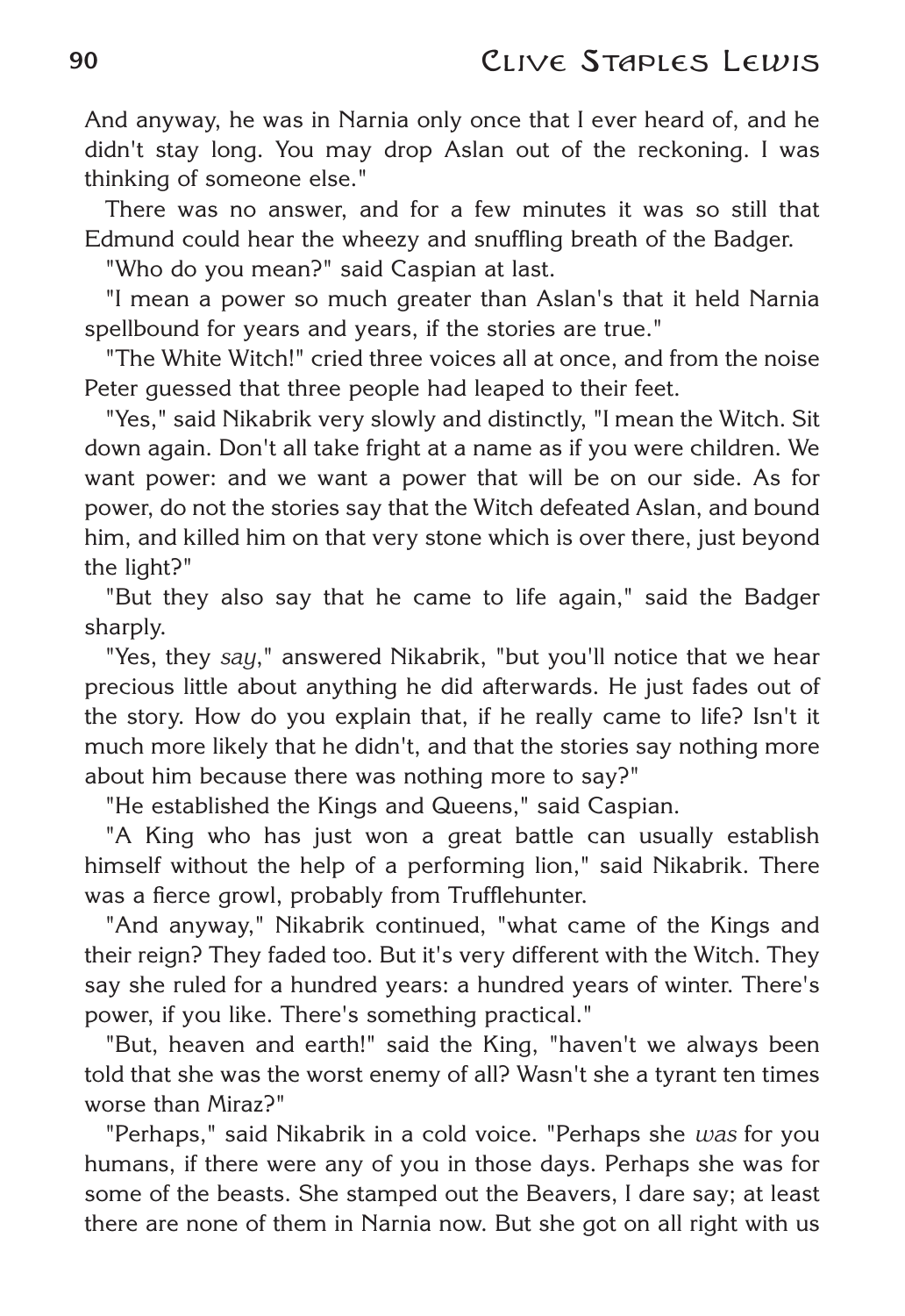Dwarfs. I'm a Dwarf and I stand by my own people. *We're* not afraid of the Witch."

"But you've joined with us," said Trufflehunter.

"Yes, and a lot of good it has done my people, so far," snapped Nikabrik. "Who is sent on all the dangerous !, raids? The Dwarfs. Who goes short when the rations fail? The Dwarfs. Who -?"

"Lies! All lies!" said the Badger.

"And so," said Nikabrik, whose voice now rose to a scream, "if you can't help my people, I'll go to someone who can."

"Is this open treason, Dwarf?" asked the King.

"Put that sword back in its sheath, Caspian," said Nikabrik. "Murder at council, eh? Is that your game? Don't be fool enough to try it. Do you think I'm afraid of you? There's three on my side, and three on yours."

"Come on, then," snarled Trufflehunter, but he was immediately interrupted.

"Stop, stop, stop," said Doctor Cornelius. "You go on too fast. The Witch is dead. All the stories agree on that. What does Nikabrik mean by calling on the Witch?"

That grey and terrible voice which had spoken only once before said, "Oh, *is* she?"

And then the shrill, whining voice began, "Oh, bless his heart, his dear little Majesty needn't mind about the White Lady — that's what *we* call her — being dead. The Worshipful Master Doctor is only making game of a poor old woman like me when he says that. Sweet Mastery Doctor, learned Master Doctor, who ever heard of a witch that really died? You can always get them back."

"Call her up," said the grey voice. "We are all ready. Draw the circle. Prepare the blue fire."

Above the steadily increasing growl of the Badger and Cornelius's sharp "What?" rose the voice of King Caspian like thunder.

"So that is your plan, Nikabrik! Black sorcery and the calling up of an accursed ghost. And I see who your companions are-a Hag and a Werewolf!"

The next minute or so was very confused. There was an animal roaring, a clash of steel; the boys and Trumpkin rushed in; Peter had a glimpse of a horrible, grey, gaunt creature, half man and half wolf,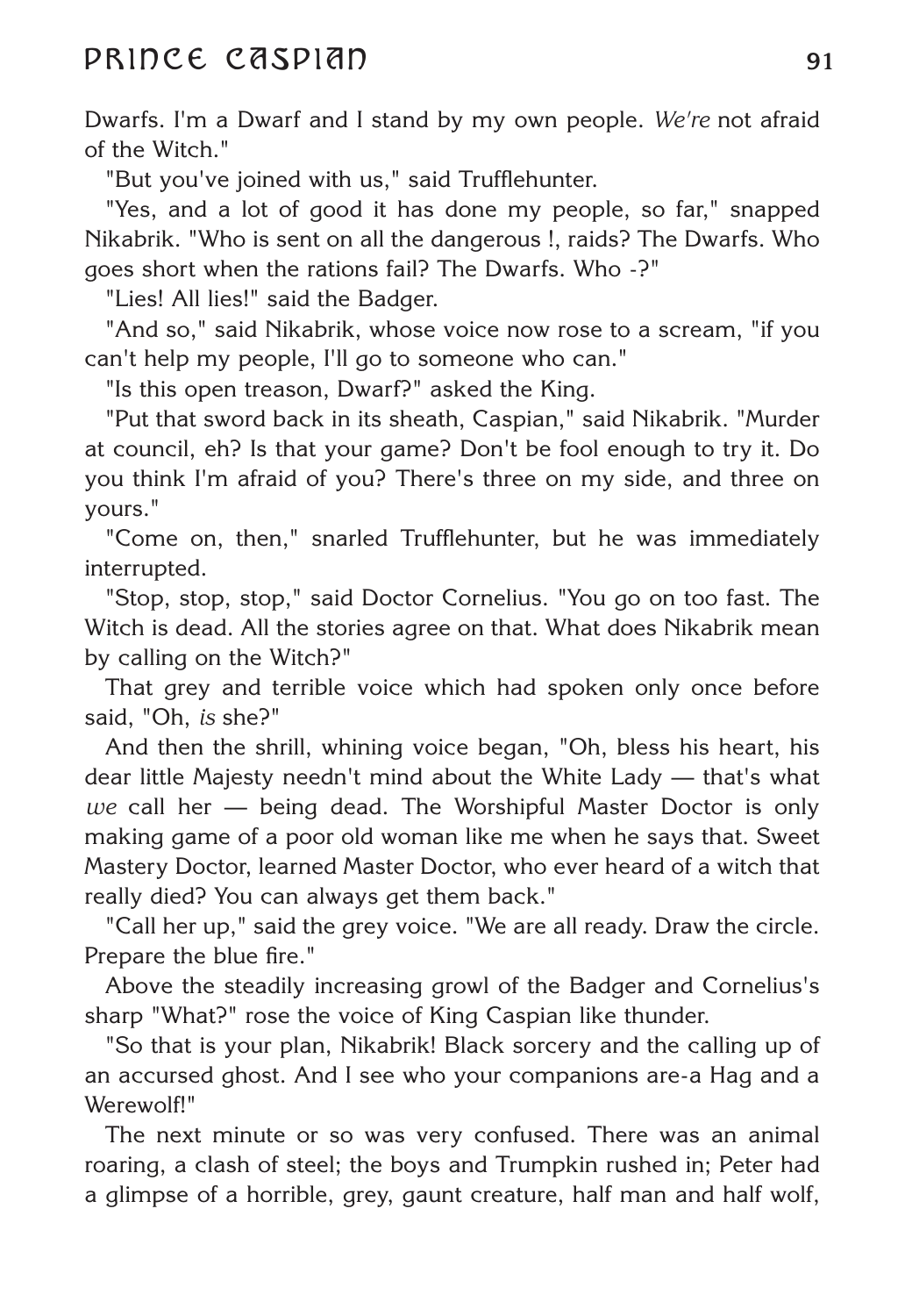in the very act of leaping upon a boy about his own age, and Edmund saw a badger and a Dwarf rolling on the floor in a sort of cat fight. Trumpkin found himself face to face with the Hag. Her nose and chin stuck out like a pair of nut-crackers, her dirty grey hair was flying about her face and she had just got Doctor Cornelius by the throat. At one slash of Trumpkin's sword her head rolled on the floor. Then the light was knocked over and it was all swords, teeth, claws, fists, and boots for about sixty seconds. Then silence.

"Are you all right, Ed?"

"I — I think so," panted Edmund. "I've got that brute Nikabrik, but he's still alive."

"Weights and water-bottles!" came an angry voice. "It's *me* you're sitting on. Get off. You're like a young elephant."

"Sorry, D.L.F.," said Edmund. "Is that better?"

"Ow! No!" bellowed Trumpkin. "You're putting your ' boot in my mouth. Go away."

"Is King Caspian anywhere?" asked Peter.

"I'm here," said a rather faint voice. "Something bit me."

They all heard the noise of someone striking a match. It was Edmund. The little flame showed his face, looking pale and dirty. He blundered about for a little, found the candle (they were no longer using the lamp, for they had run out of oil), set it on the table, and lit it. When the flame rose clear, several people scrambled to their feet. Six faces blinked at one another in the candlelight.

"We don't seem to have any enemies left," said Peter. "There's the Hag, dead." (He turned his eyes quickly away from her.) "And Nikabrik, dead too. And I suppose this thing is a Werewolf. It's so long since I've seen one. Wolf's head and man's body. That means he was just turning from man into wolf at the moment he was killed. And you, I suppose, are King Caspian?"

"Yes," said the other boy. "But I've no idea who you are."

"It's the High King, King Peter," said Trumpkin.

"Your Majesty is very welcome," said Caspian.

"And so is *your* Majesty," said Peter. "I haven't come to take your place, you know, but to put you into it." ,

"Your Majesty," said another voice at Peter's elbow. He turned and found himself face to face with the Badger.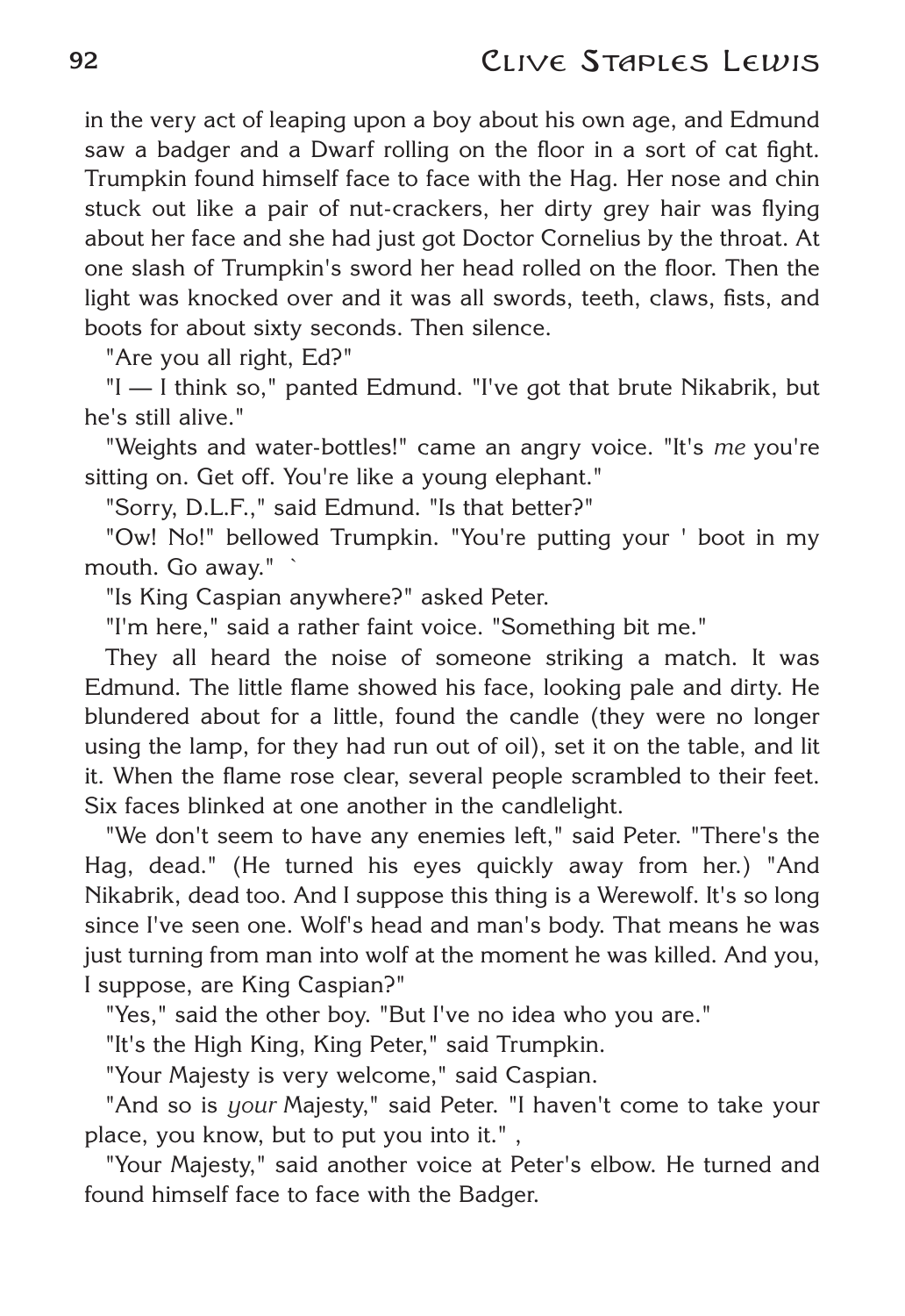Peter leaned forward, put his arms round the beast and kissed the furry head: it wasn't a girlish thing for him to do, because he was the High King.

"Best of badgers," he said. "You never doubted us all through."

"No credit to me, your Majesty," said Trufflehunter. "1'm a beast and we don't change. I'm a badger, what's more, and we hold on."

"I am sorry for Nikabrik," said Caspian, "though he hated me from the first moment he saw me. He had gone sour inside from long suffering and hating. If we had won quickly he might have become a good Dwarf in the days of peace. I don't know which of us killed him. I'm glad of that."

"You're bleeding," said Peter.

"Yes, I'm bitten," said Caspian. "It was that — that wolf thing." Cleaning and bandaging the wound took a long time, and when it was done Trumpkin said, "Now. Before everything else we want some breakfast."

"But not here," said Peter.

"No," said Caspian with a shudder. "And we must send someone to take away the bodies."

"Let the vermin be flung into a pit," said Peter. "But the Dwarf we will give to his people to be buried in their own fashion."

They breakfasted at last in another of the dark cellars of Aslan's How. It was not such a breakfast as they would have chosen, for Caspian and Cornelius were thinking of venison pasties, and Peter and Edmund of buttered eggs and hot coffee, but what everyone got was a little bit of cold bear-meat (out of the boys' pockets), a lump of hard cheese, an onion, and a mug of water. But, from the way they fell to, anyone would have supposed it was delicious.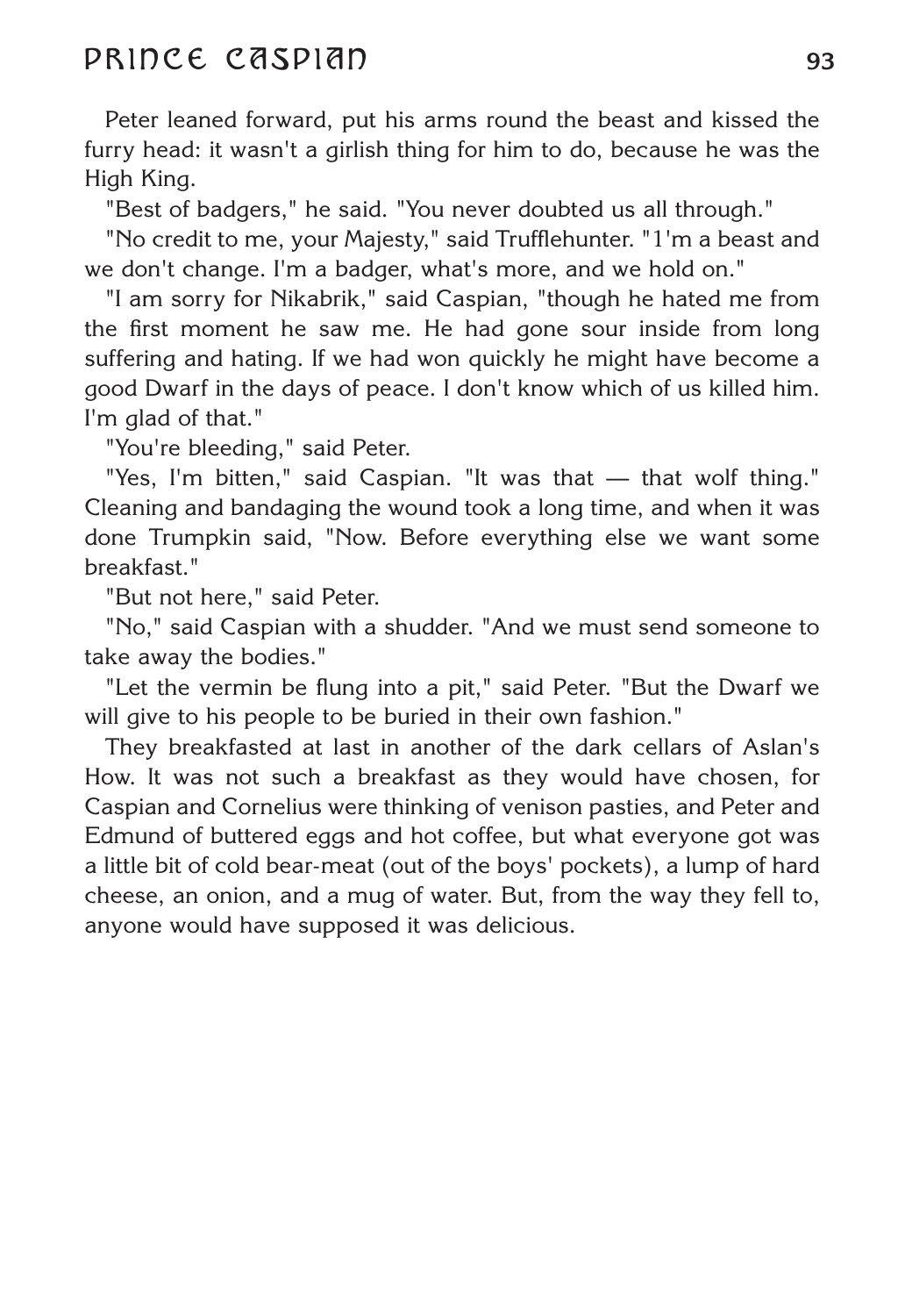### CHAPTER THIRTEEN

## The High King in Command



Now," said Peter, as they finished their meal, "Aslan and the girls (that's Queen Susan and Queen Lucy, Caspian) are somewhere close. We don't know when he will act. In his time, no doubt, not ours. In the meantime he woul the girls (that's Queen Susan and Queen Lucy, Caspian) are somewhere close. We don't know when he will act. In his time, no doubt, not ours. In the meantime he would

strong enough to meet Miraz in pitched battle?"

"I'm afraid not, High King," said Caspian. He was liking Peter very much, but was rather tongue-tied. It was much stranger for him to meet the great Kings out of the old stories than it was for them to meet him.

"Very well, then," said Peter, "I'll send him a challenge to single combat." No one had thought of this before.

"Please," said Caspian, "could it not be me? I want to avenge my father."

"You're wounded," said Peter. "And anyway, wouldn't he just laugh at a challenge from you? I mean, we have seen that you are a king and a warrior but he thinks of you as a kid."

"But, Sire," said the Badger, who sat very close to Peter and never took his eyes off him. "Will he accept a . challenge even from you? He knows he has the stronger . army."

"Very likely he won't," said Peter, "but there's always the chance. And even if he doesn't, we shall spend the best part of the day sending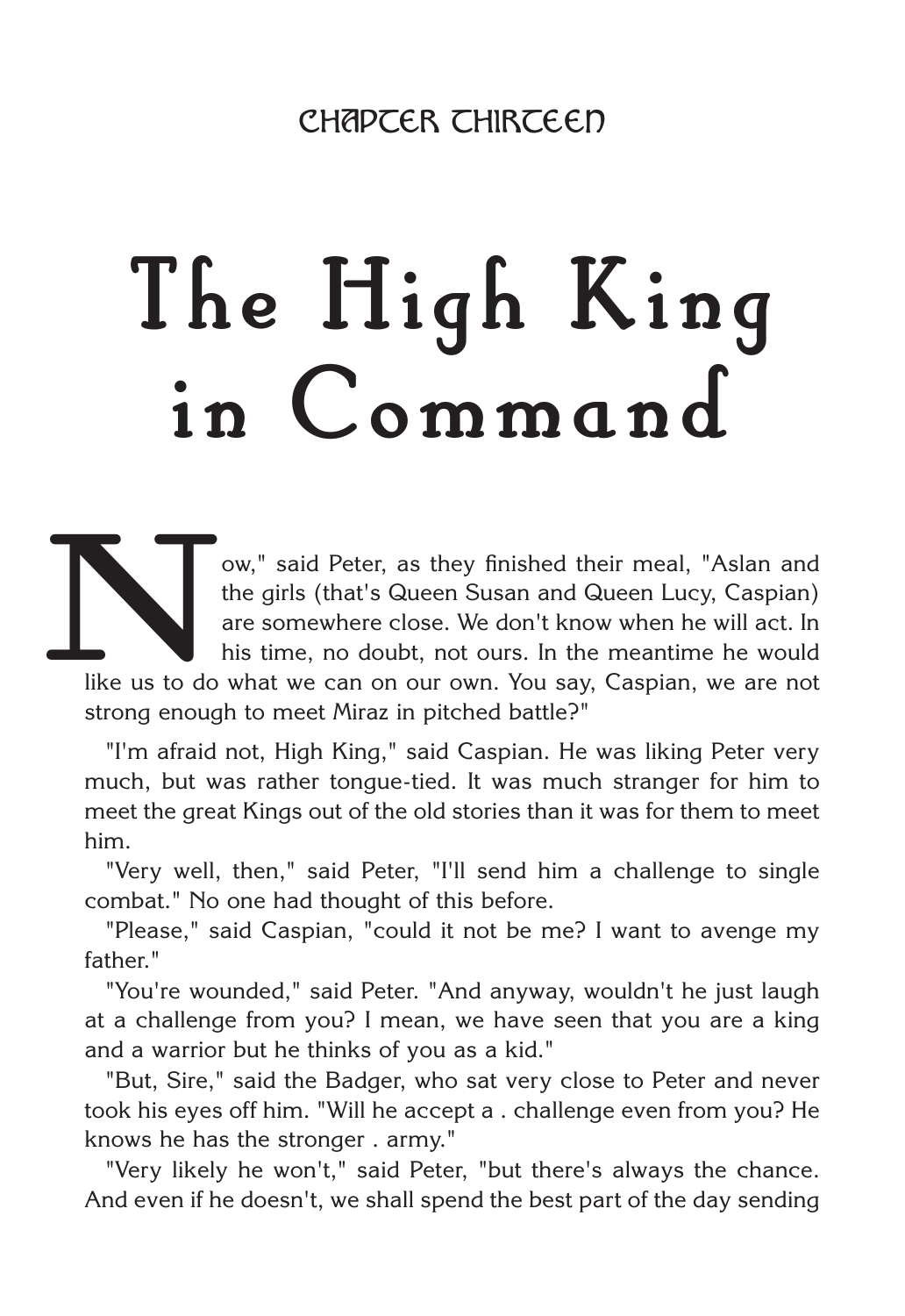heralds to and fro and all that. By then Aslan may have done something. And at least I can inspect the army and strengthen the position. I will send the challenge. In fact I will write it at once. Have you pen and ink, Master Doctor?"

"A scholar is never without them, your Majesty," answered Doctor Cornelius.

"Very well, I will dictate," said Peter. And while the Doctor spread out a parchment and opened his ink-horn and sharpened his pen, Peter leant back with half-closed eyes and recalled to his mind the language in which he had written such things long ago in Narnia's golden age.

"Right," he said at last. "And now, if you are ready, Doctor?"

Doctor Cornelius dipped his pen and waited. Peter dictated as follows:

"*Peter, by the gift of Aslan, by election, by prescription, and by conquest, High King over all Kings in Narnia, Emperor of the Lone Islands and Lord of Cair Paravel, Knight of the Most Noble Order of the Lion, to Miraz, Son of Caspian the Eighth, sometime Lord Protector of Narnia and now styling himself King of Narnia, Greeting*. Have you got that?"

"Narnia, comma, greeting," muttered the Doctor. "Yes, Sire."

"Then begin a new paragraph," said Peter. "*For to prevent the effusion of blood, and for the avoiding all other inconveniences likely to grow from the wars now levied in our realm of Narnia, it is our pleasure to adventure our royal person on behalf of our trusty and well-beloved Caspian in clean wager of battle to prove upon your Lordship's body that the said Caspian is lawful King under us in Narnia both by our gift and by the laws of the Telmarines, and your Lordship twice guilty of treachery both in withholding the dominion of Narnia from the said Caspian and in the most abhominabl*e, — don't forget to spell it with an H, Doctor — *bloody, and unnatural murder of your kindly lord and brother King Caspian Ninth of that name. Wherefore we most heartily provoke, challenge, and defy your Lordship to the said combat and monomachy, and have sent these letters by the hand of our well beloved and royal brother Edmund, sometime King under us in Narnia, Duke of Lantern Waste and Count of the Western March, Knight of the Noble Order of the Table, to whom we have given full power of determining with your Lordship all the conditions of the said battle. Given at our lodging in Aslan's How this XII day of the month Greenroof in the first*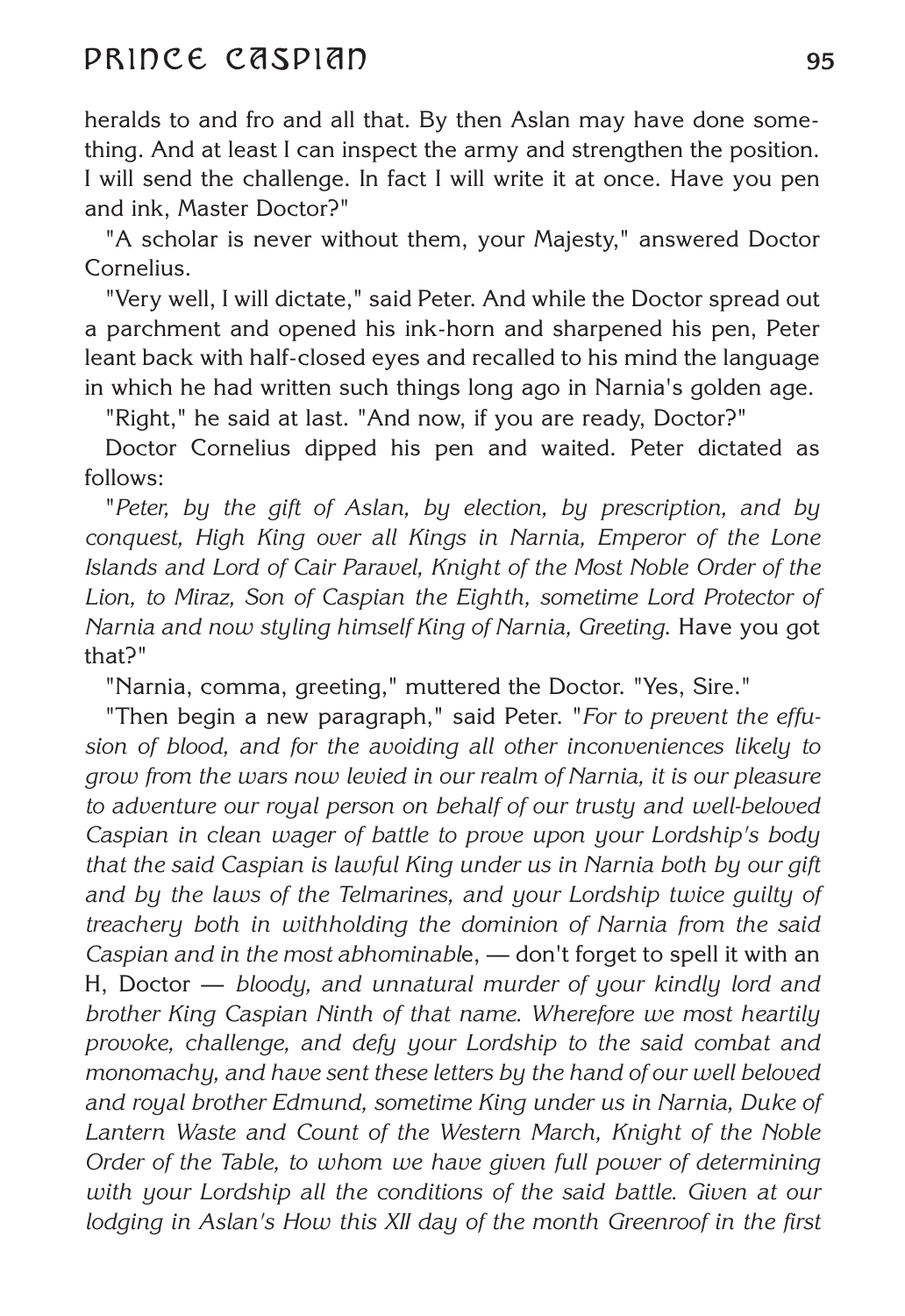#### *year of Caspian Tenth of Narni*a.

"That ought to do," said Peter, drawing a deep breath.

"And now we must send two others with King Edmund. I think the Giant ought to be one."

"He's — he's not very clever, you know," said Caspian.

"Of course not," said Peter. "But any giant looks impressive if only he will keep quiet. And it will cheer him up. But who for the other?"

"Upon my word," said Trumpkin, "if you want someone who can kill with looks, Reepicheep would be the best."

"He would indeed, from all I hear," said Peter with a laugh. "If only he wasn't so small. They wouldn't even see him till he was close!"

"Send Glenstorm, Sire," said Trufflehunter. "No one ever laughed at a Centaur."

An hour later two great lords in the army of Miraz, the Lord Glozelle and the Lord Sopespian, strolling along their lines and picking their teeth after breakfast, looked up and saw coming down to them from the wood the Centaur and Giant Wimbleweather, whom they had seen before in battle, and between them a figure they could not recognize. Nor indeed would the other boys at Edmund's school have recognized him if they could have seen him at that moment. For Aslan had breathed on him at their meeting and a kind of greatness hung about him.

"What's to do?" said the Lord Glozelle. "An attack?"

"A parley, rather," said Sopespian. "See, they carry green branches. They are coming to surrender most likely."

"He that is walking between the Centaur and the Giant has no look of surrender in his face," said Glozelle. "Who can he be? It is not the boy Caspian."

"No indeed," said Sopespian. "This is a fell warrior, I warrant you, wherever the rebels have got him from. He is (in your Lordship's private ear) a kinglier man than ever Miraz was. And what mail he wears! None of our smiths can make the like."

"I'll wager my dappled Pomely he brings a challenge, not a surrender," said Glozelle.

"How then?" said Sopespian. "We hold the enemy in our fist here. Miraz would never be so hair-brained as to throw away his advantage on a combat."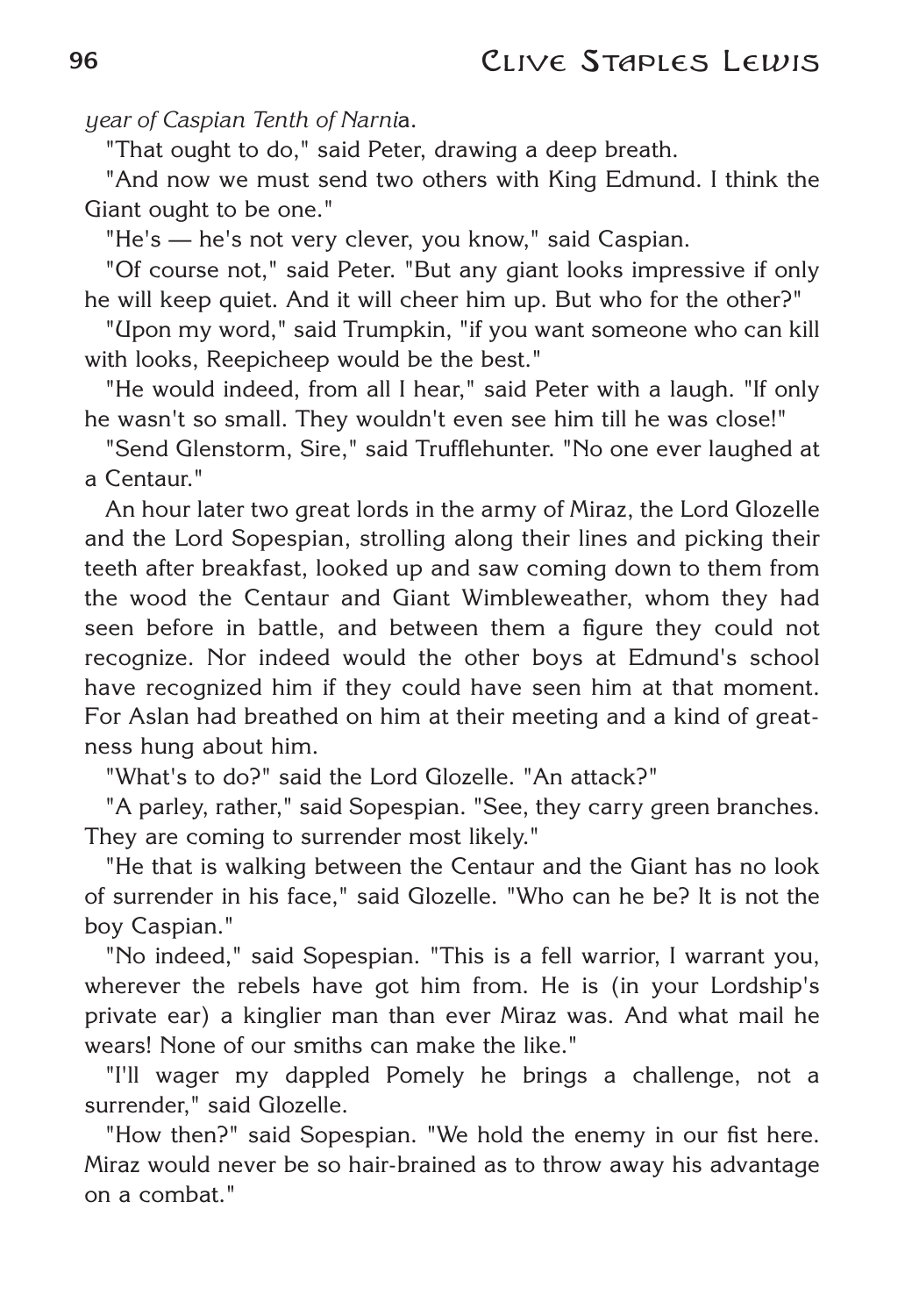"He might be brought to it," said Glozelle in a much lower voice.

"Softly," said Sopespian. "Step a little aside here out of earshot of those sentries. Now. Have I taken your Lordship's meaning aright?"

"If the King undertook wager of battle," whispered Glozelle, "why, either he would kill or be killed."

"So," said Sopespian, nodding his head.

"And if he killed we should have won this war."

"Certainly. And if not?"

"Why, if not, we should be as able to win it without the King's grace as with him. For I need not tell your Lordship that Miraz is no very great captain. And after that, we should be both victorious and kingless."

"And it is your meaning, my Lord, that you and I could hold this land quite as conveniently without a King as with one?"

Glozelle's face grew ugly. "Not forgetting," said he, "that it was we who first put him on the throne. And in all the years that he has enjoyed it, what fruits have come our way? What gratitude has he shown us?"

"Say no more," answered Sopespian. "But look — herd comes one to fetch us to the King's tent." `

When they reached Miraz's tent they saw Edmund and his two companions seated outside it and being entertained with cakes and wine, having already delivered the challenge, and withdrawn while the King was considering it. When they saw them thus at close quarters the two Telmarine lords thought all three of them very alarming.

Inside, they found Miraz, unarmed and finishing his breakfast. His face was flushed and there was a scowl on his brow.

"There!" he growled, flinging the parchment across the table to them. "See what a pack of nursery tales our jackanapes of a nephew has sent us."

"By your leave, Sire," said Glozelle. "If the young warrior whom we have just seen outside is the King Edmund mentioned in the writing, then I would not call him a nursery tale but a very dangerous knight."

"King Edmund, pah!" said Miraz. "Does your Lordship believe those old wives' fables about Peter and Edmund and the rest?"

"I believe my eyes, your Majesty," said Glozelle.

"Well, this is to no purpose," said Miraz, "but as touching the chal-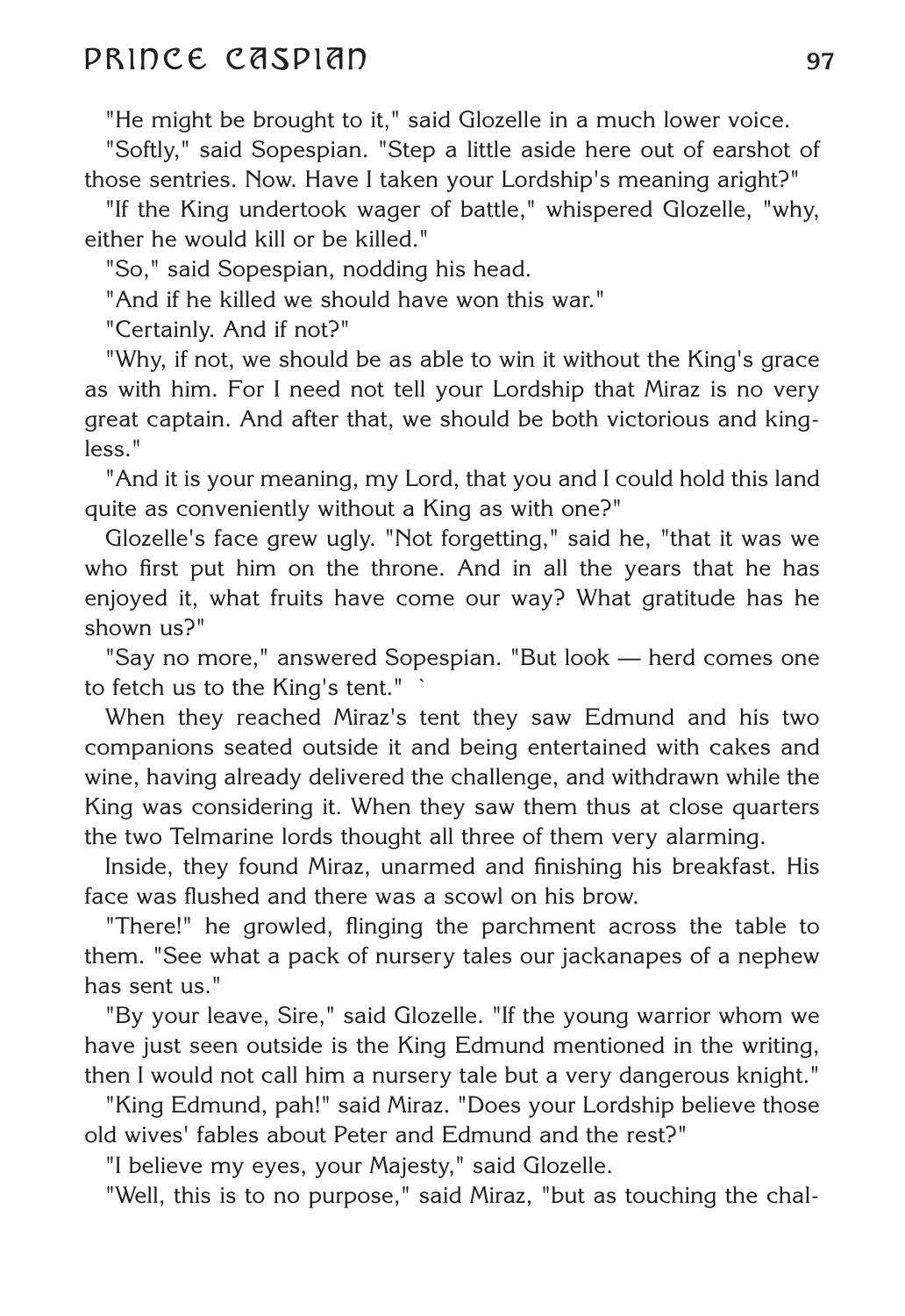lenge, I suppose there is only one opinion between us?"

"I suppose so, indeed, Sire," said Glozelle.

"And what is that?" asked the King.

"Most infallibly to refuse it," said Glozelle. "For though I have never been called a coward, I must plainly say that to meet that young man in battle is more than my heart would serve me for. And if (as is likely) his brother, the High King, is more dangerous than he why, on your life, my Lord King, have nothing to do with him."

"Plague on you!" cried Miraz. "It was not that sort of council I wanted. Do you think I am asking you if I should be afraid to meet this Peter (if there is such a man)? Do you think I fear him? I wanted your counsel on the policy of the matter; whether we, having the advantage, should hazard it on a wager of battle."

"To which I can only answer, your Majesty," said Glozelle, "that for all reasons the challenge should be refused. There is death in the strange knight's face."

"There you are again!" said Miraz, now thoroughly angry. "Are you trying, to make it appear that I am as great a coward as your Lordship?"

"Your Majesty may say your pleasure," said Glozelle sulkily.

"You talk like an old woman, Glozelle," said the King. "What say you, my Lord Sopespian?"

"Do not touch it, Sire," was the reply. "And what your Majesty says of the policy of the thing comes in very happily. It gives your Majesty excellent grounds for a refusal without any cause for questioning your Majesty's honour or courage."

"Great Heaven!" exclaimed Miraz, jumping to his feet. "Are *you* also bewitched today? Do you think I am *looking* for grounds to refuse it? You might as well call me coward to my face."

The conversation was going exactly as the two lords wished, so they said nothing.

"I see what it is," said Miraz, after staring at them as if his eyes would start out of his head, "you are as lilylivered as hares yourselves and have the effrontery to imagine my heart after the likeness of yours! Grounds for a refusal, indeed! Excuses for not fighting! Are you soldiers? Are you Telmarines? Are you men? And if I dog refuse it (as ail good reasons of captaincy and martial policy urge me to do) you will think, and teach others tan think, I was afraid. Is it not so?"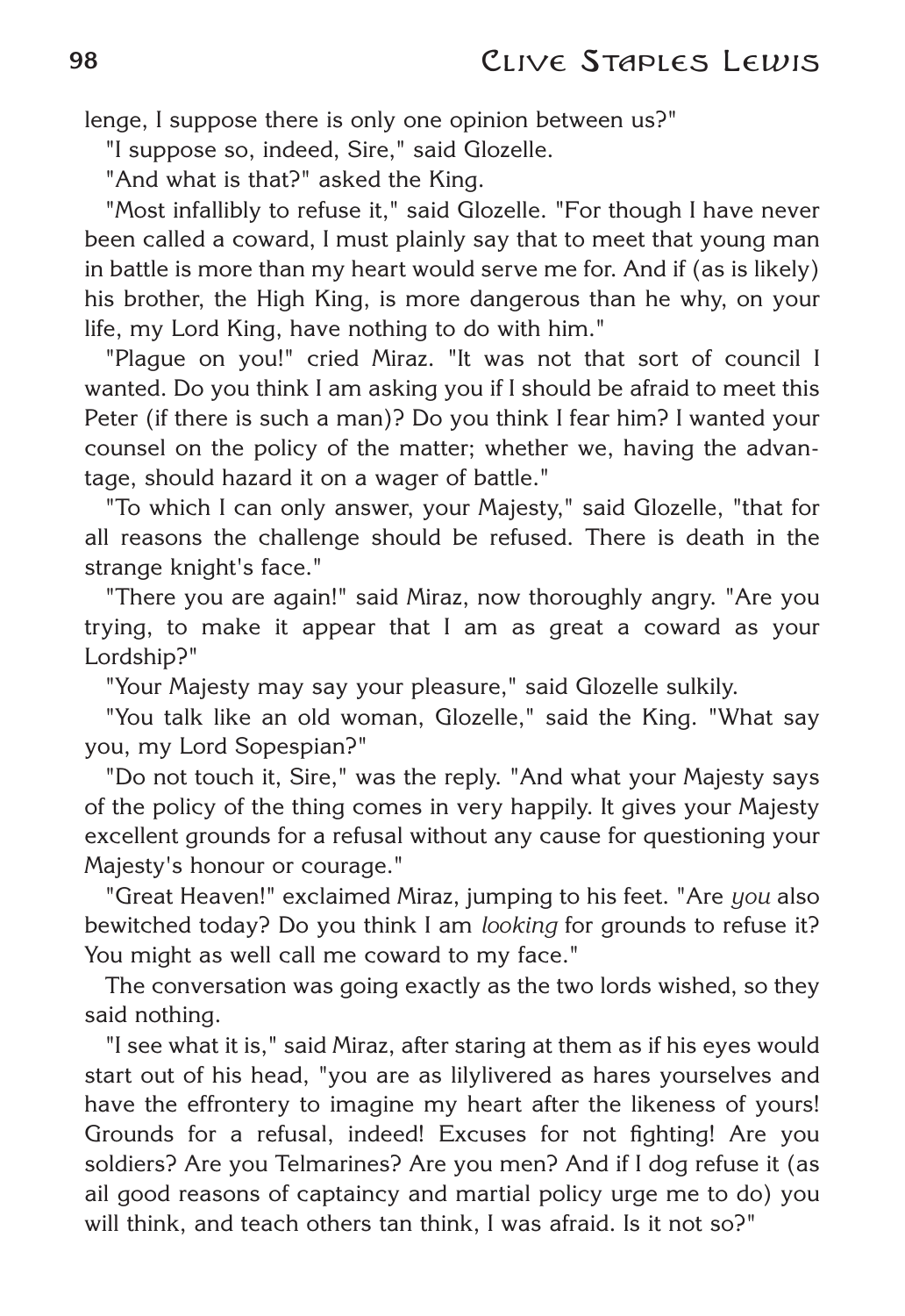"No man of your Majesty's age," said Glozelle, "would be called coward by any wise soldier for refusing the combat with a great warrior in the flower of his youth."

"So I'm to be a dotard with one foot in the grave, as well as a dastard," roared Miraz. "I'll tell you what it is, my Lords. With your womanish counsels (ever shying from the true point, which is one of policy) you have done the very opposite of your intent. I had meant to refuse it. But I'll accept it. Do you hear, accept it! I'll not be shamed because some witchcraft or treason has frozen both your bloods."

"We beseech your Majesty —" said Glozelle, but Miraz had flung out of the tent and they could hear him bawling out his acceptance to Edmund.

The two lords looked at one another and chuckled quietly.

"I knew he'd do it if he were properly chafed," said Glozelle. "But I'll not forget he called me coward. It shall be paid for."

There was a great stirring at Aslan's How when the news came back and was communicated to the various creatures. Edmund, with one of Miraz's captains, had already marked out the place for the combat, and ropes and stakes had been put round it. Two Telmarines were to stand at two of the corners, and one in the middle of one side, as marshals of the lists. Three marshals for the other two corners and the other side were to be furnished by the High King. Peter was just explaining to Caspian that he could not be one, because his right to the throne was what they were fighting about, when suddenly a thick, sleepy voice said, "Your Majesty, please." Peter turned and there stood the eldest of the Bulgy Bears.

"If you please, your Majesty," he said, "I'm a bear, I am."

"To be sure, so you are, and a good bear too, I don't doubt," said Peter.

"Yes," said the Bear. "But it was always a right of the, bears to supply one marshal of the lists."

"Don't let him," whispered Trumpkin to Peter. "He's a good creature, but he'll shame us all. He'll go to sleep and he *will* suck his paws. In front of the enemy too."

"I can't help that," said Peter. "Because he's quite right. The Bears had that privilege. I can't imagine how it has been remembered all these years, when so many other things have been forgotten."

"Please, your Majesty," said the Bear.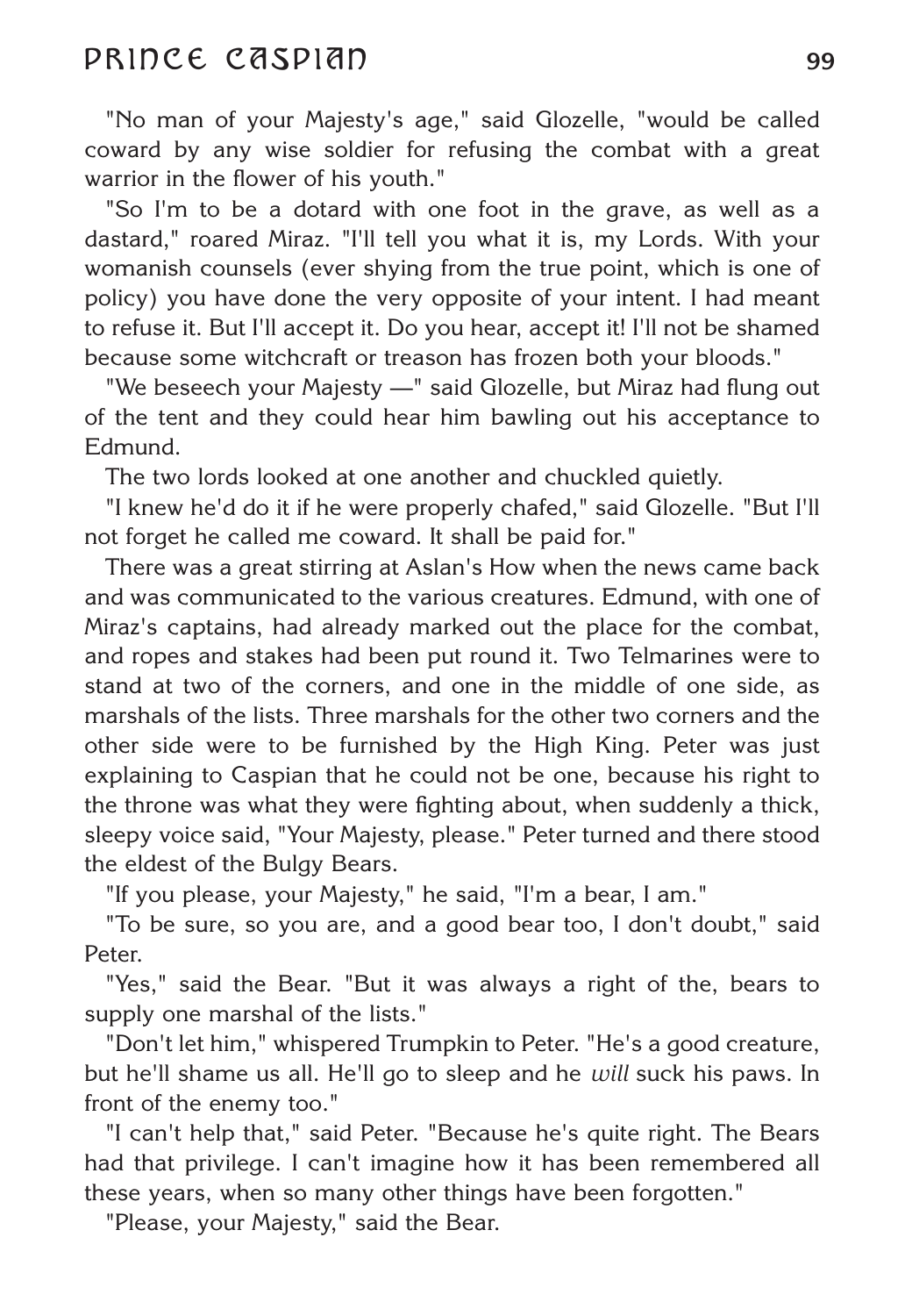"It is your right," said Peter. "And you shall be one of the marshals. But you *must* remember not to suck your paws."

"Of course not," said the Bear in a very shocked voice.

"Why, you're doing it this minute!" bellowed Trumpkin.

The Bear whipped his paw out of his mouth and pretended he hadn't heard.

"Sire!" came a shrill voice from near the ground.

"Ah — Reepicheep!" said Peter after looking up and down and round as people usually did when addressed by the Mouse.

"Sire," said Reepicheep. "My life is ever at your command, but my honour is my own. Sire, I have among my people the only trumpeter in your Majesty's army. I had thought, perhaps, we might have been sent with the challenge. Sire, my people are grieved. Perhaps if it were your pleasure that I should be a marshal of the lists, it would content them."

A noise not unlike thunder broke out from somewhere overhead at this point, as Giant Wimbleweather burst into one of those not very intelligent laughs to which the nicer sorts of Giant are so liable. He checked himself at once and looked as grave as a turnip by the time Reepicheep discovered where the noise came from.

"I am afraid it would not do," said Peter very gravely. "Some humans are afraid of mice —"

"I had observed it, Sire," said Reepicheep.

"And it would not be quite fair to Miraz," Peter continued, "to have in sight anything that might abate the edge of his courage."

"Your Majesty is the mirror of honour," said the Mouse with one of his admirable bows. "And on this matter we have but a single mind... I thought I heard someone laughing just now. If anyone present wishes to make me the subject of his wit, I am very much at his service with my sword — whenever he has leisure."

An awful silence followed this remark, which was broken by Peter saying, "Giant Wimbleweather and the Bear and the Centaur Glenstorm shall be our marshals. The combat will be at two hours after noon. Dinner at noon precisely."

"I say," said Edmund as they walked away, "I suppose it *is* all right. I mean, I suppose you can beat him?"

"That's what I'm fighting him to find out," said Peter.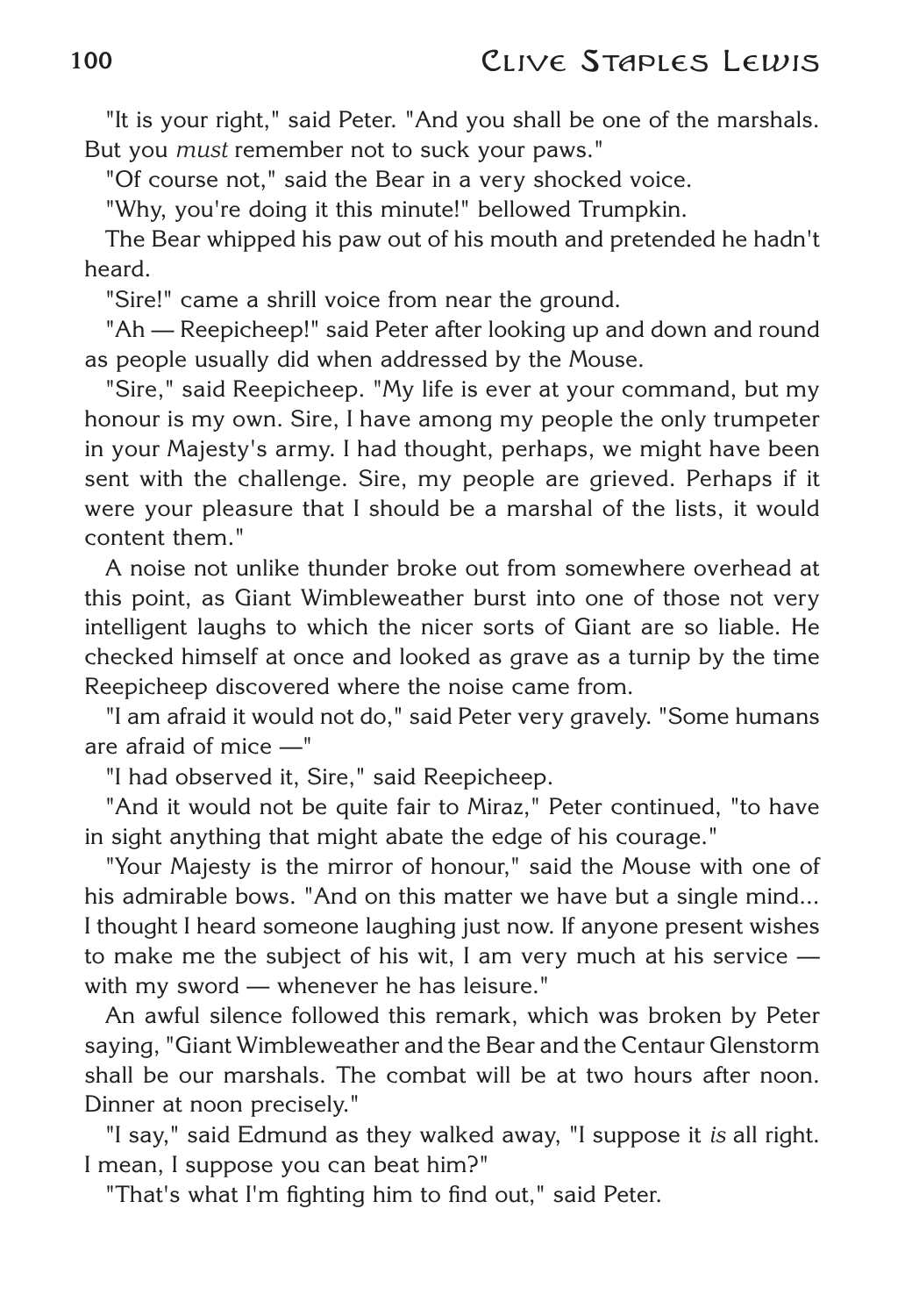### CHAPTER FOCIRTEED

# How All Were Very Busy

LITTLE before two o'clock Trumpkin and the Badger sat with the rest of the creatures at the wood's edge looking across at the gleaming line of Miraz's army which was about two arrow-shots away. In between, a square space o with the rest of the creatures at the wood's edge looking across at the gleaming line of Miraz's army which was about two arrow-shots away. In between, a square space of level

Glozelle and Sopespian with drawn swords. At the near corners were Giant Wimbleweather and the Bulgy Bear, who in spite of all their warnings was sucking his paws and looking, to tell the truth, uncommonly silly. To make up for this, Glenstorm on the right of the lists, stock-still except when he stamped a hind hoof occasionally on the turf, looked much more imposing than the Telmarine baron who faced him on the left. Peter had just shaken hands with Edmund and the Doctor, and was now walking down to the combat. It was like the moment before the pistol goes at an important race, but very much worse.

"I wish Aslan had turned up before it came to this," said Trumpkin. "So do I," said Trufflehunter. "But look behind you."

"Crows and crockery!" muttered the Dwarf as soon as he had done so. "What are they? Huge people — beautiful people — like gods and goddesses and giants. Hundreds and thousands of them, closing in behind us. What are they?"

"It's the Dryads and Hamadryads and Silvans," said Trufflehunter. "Aslan has waked them."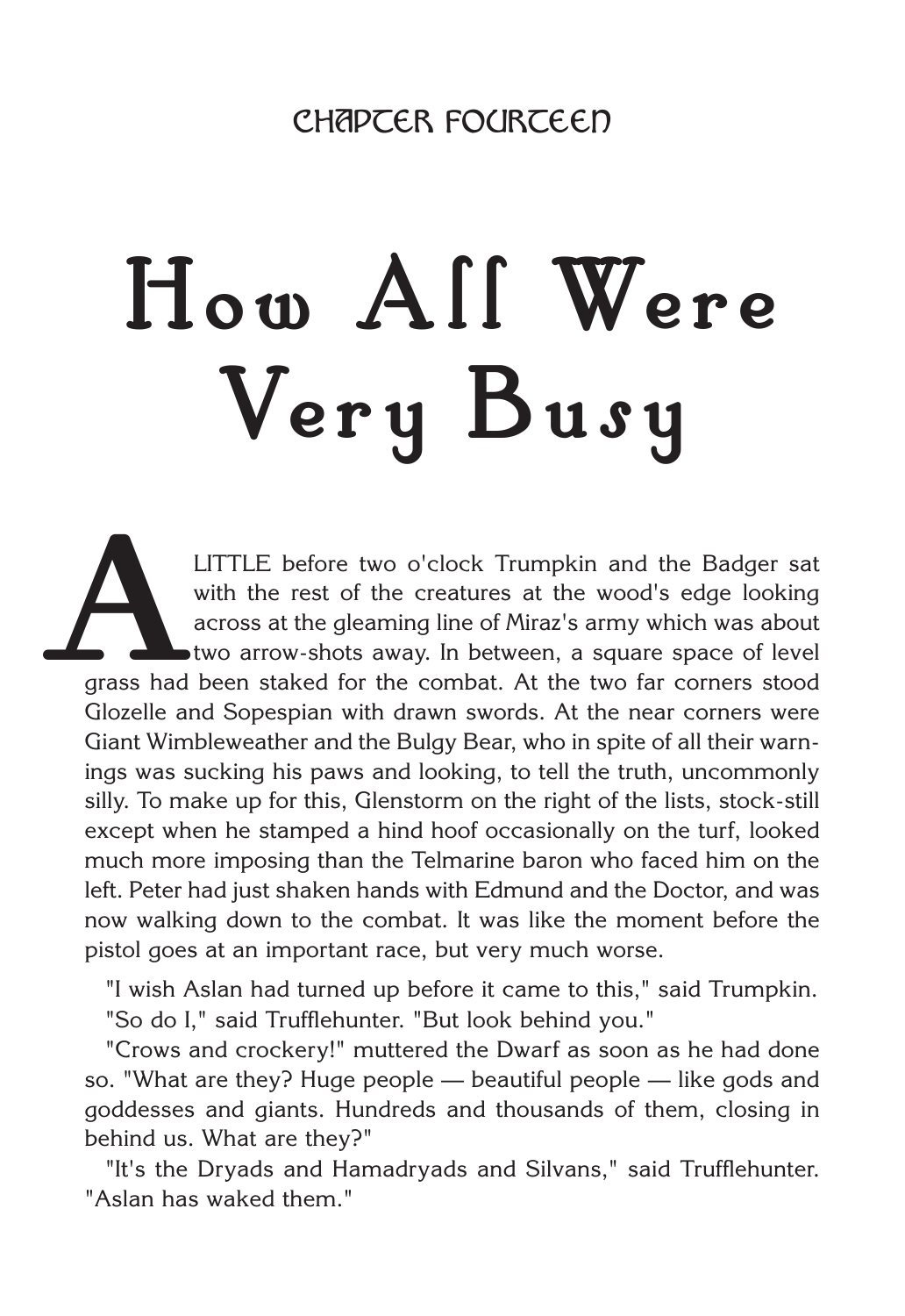"Humph!" said the Dwarf. "That'll be very useful if the enemy try any treachery. But it won't help the High King very much if Miraz proves handier with his sword."

The Badger said nothing, for now Peter and Miraz were entering the lists from opposite ends, both on foot, both in chain shirts, with helmets and shields. They advanced till they were close together. Both bowed and seemed to speak,, but it was impossible to hear what they said. Next moment, the two swords flashed in the sunlight. For a second the clash could be heard but it was immediately drowned because both armies began shouting like crowds at a football match.

"Well done, Peter, oh, well done!" shouted Edmund as he saw Miraz reel back a whole pace and a half. "Follow it up, quick!" And Peter did, and for a few seconds it looked as if the fight might be won. But then Miraz pulled himself together — began to make real use of his height and weight "Miraz! Miraz! The King! The King!" came the roar of the Telmarines. Caspian and Edmund grew white with sickening anxiety.

"Peter is taking some dreadful knocks," said Edmund.

"Hullo!" said Caspian. "What's happening now?"

"Both falling apart," said Edmund. "A bit blown, expect. Watch. Ah, now they're beginning again, more scientifically this time. Circling round and round, feeling each other's defences."

"I'm afraid this Miraz knows his work," muttered the Doctor. But hardly had he said this when there was such a clapping and baying and throwing up of hoods among the Old Narnians that it was nearly deafening.

"What was it? What was it?" asked the Doctor. "My old eyes missed it."

"The High King has pricked him in the arm-pit," said Caspian, still clapping. "Just where the arm-hole of the hauberk let the point through. First blood.'

"It's looking ugly again now, though," said Edmund. "Peter's not using his shield properly. He must be hurt in the left arm."

It was only too true. Everyone could see that Peter's shield hung limp. The shouting of the Telmarines redoubled.

"You've seen more battles than I," said Caspian. "Is there any chance now?"

"Precious little," said Edmund. "I suppose he might *just* do it. With luck."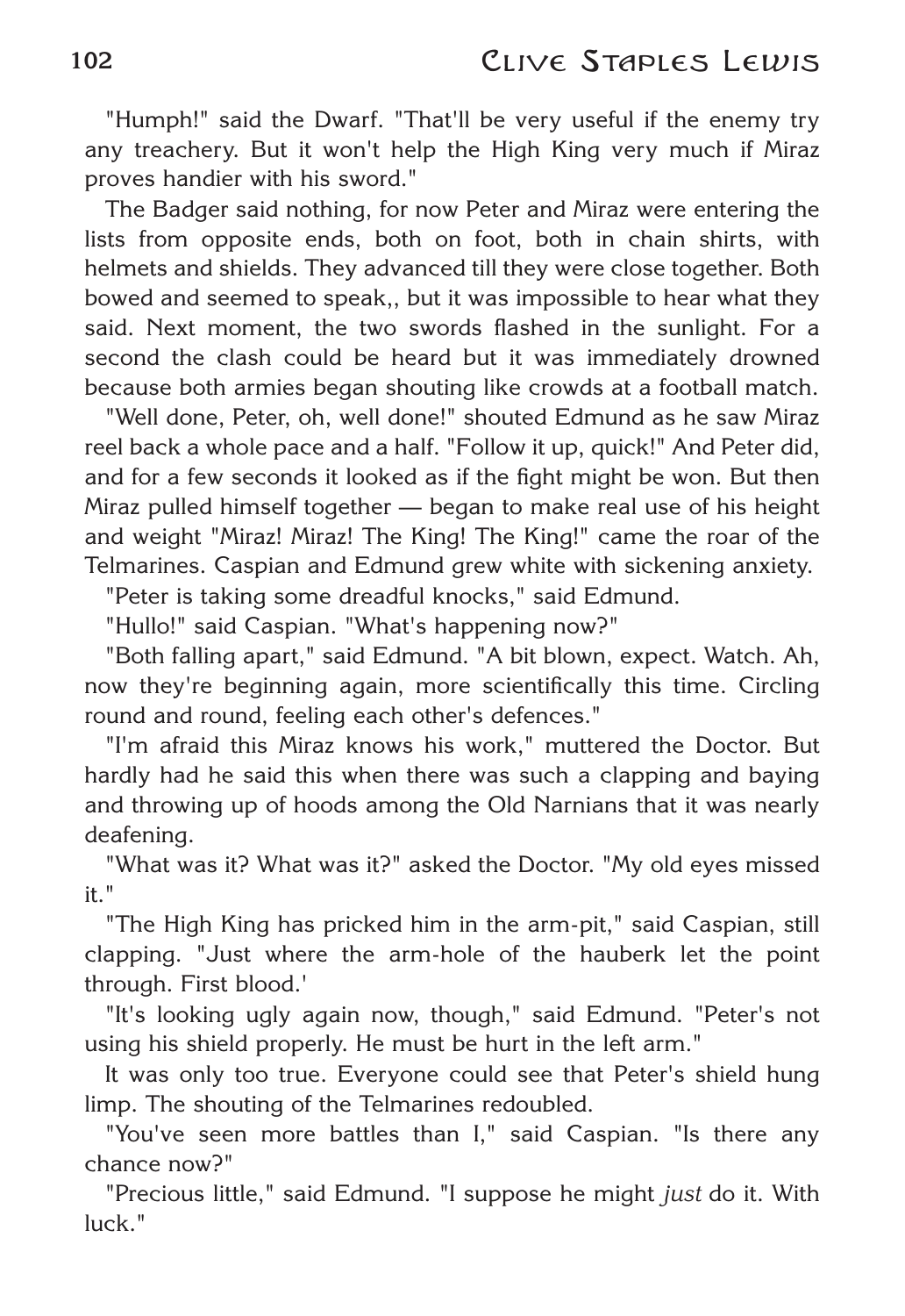"Oh, why did we let it happen at all?" said Caspian.

Suddenly all the shouting on both sides died down. Edmund was puzzled for a moment. Then he said, "Oh, I see. They've both agreed to a rest. Come on, Doctor. You and I may be able to do something for the High King.' They ran down to the lists and Peter came outside the ropes to meet them, his face red and sweaty, his chest heaving.

"Is your left arm wounded?" asked Edmund.

"It's not exactly a wound," Peter said. "I got the weight of his shoulder on my shield — like a load of bricks and the rim of the shield drove into my wrist. I don't think it's broken, but it might be a sprain. If you could tie it up very tight I think I could manage."

While they were doing this, Edmund asked anxiously. "What do you think of him, Peter?"

"Tough," said Peter. "Very tough. I have a chance if can keep him on the hop till his weight and short wind come against him — in this hot sun too. To tell the truth, I haven't much chance else. Give my love to — to everyone at home, Ed, if he gets me. Here he comes into the lists again

So long, old chap. Good-bye, Doctor. And I say, Ed, say something specially nice to Trumpkin. He's been a brick."

Edmund couldn't speak. He walked back with the Doctor to his own lines with a sick feeling in his stomach.

But the new bout went well. Peter now seemed to be able to make some use of his shield, and he certainly made good use of his feet. He was almost playing Tig with Miraz now, keeping out of range, shifting his ground, making the enemy work.

"Coward!" booed the Telmarines. "Why don't you stand up to him? Don't you like it, eh? Thought you'd come to fight, not dance. Yah!"

"Oh, I do hope he won't listen to them," said Caspian.

"Not he," said Edmund. "You don't know him — Oh!" for Miraz had got in a blow at last, on Peter's helmet. Peter staggered, slipped sideways, and fell on one knee. The roar of the Telmarines rose like the noise of the sea. "Now, Miraz," they yelled. "Now. Quick! Quick! Kill him." But indeed there was no need to egg the usurper on. He was on top of Peter already. Edmund bit his lips till the blood came, as the sword flashed down on Peter. It looked as if it would slash off his head. Thank heavens! It had glanced down his right shoulder. The Dwarfwrought mail was sound and did not break.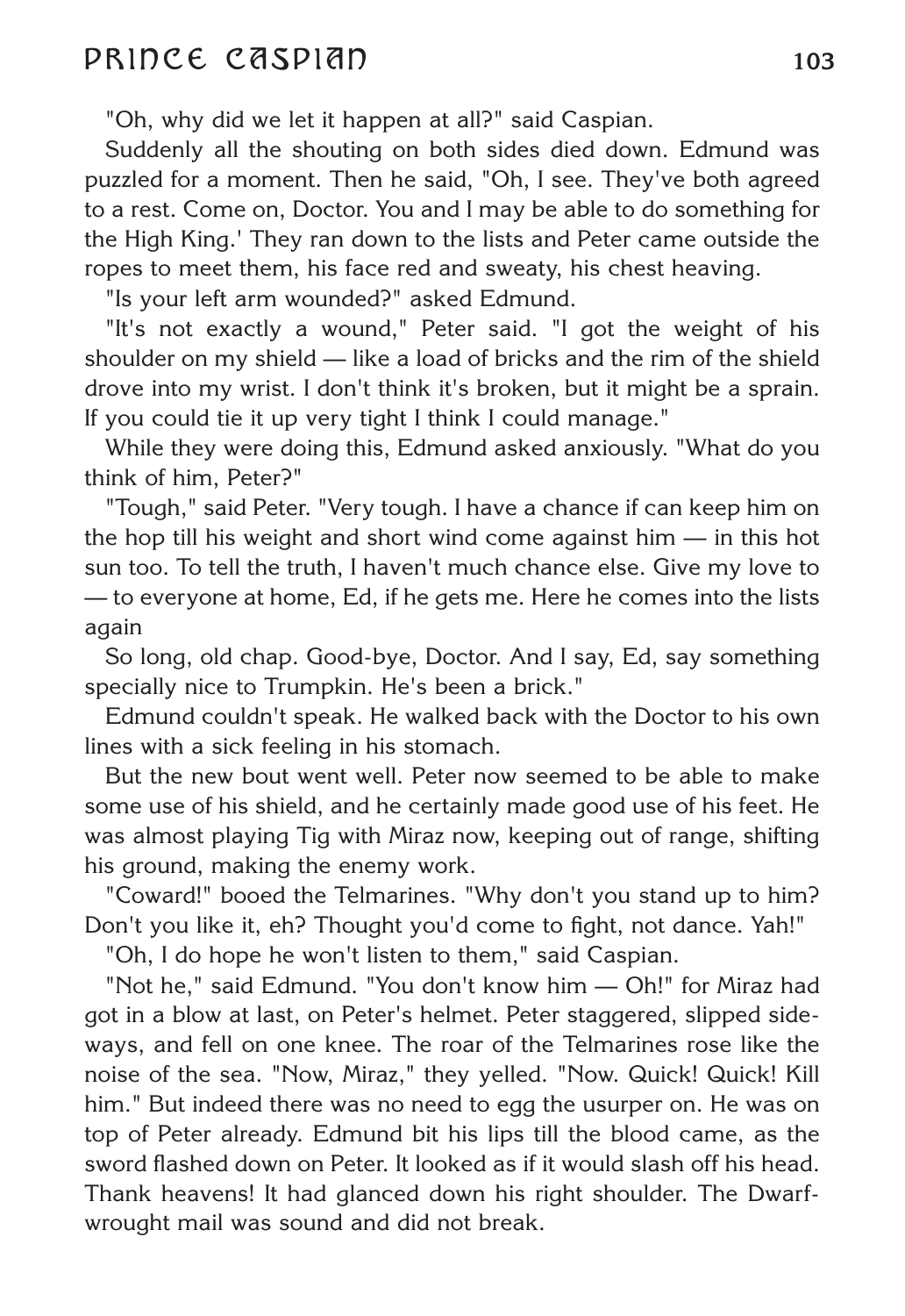"Great Scott!" cried Edmund. "He's up again. Peter, go it, Peter."

"I couldn't see what happened," said the Doctor. "How did he do it?" "Grabbed Miraz's arm as it came down," said Trumpkin, dancing with delight. "There's a man for you! Uses his enemy's arm as a ladder. The High King! The High King! Up, Old Narnia!"

"Look," said Trufflehunter. "Miraz is angry. It is good." They were certainly at it hammer and tongs now: such a flurry of blows that it seemed impossible for either not to be killed. As the excitement grew, the shouting almost died away. The spectators were holding their breath. It was most horrible and most magnificent.

A great shout arose from the Old Narnians. Miraz was a down — not struck by Peter, but face downwards, having tripped on a tussock. Peter stepped back, waiting for him to rise.

"Oh bother, bother, bother," said Edmund to himself. "Need he be as gentlemanly as all that? I suppose he must. Comes of being a Knight *and* a High King. I suppose it is what Aslan would like. But that brute will be up again in a minute and then —"

But "that brute" never rose. The Lords Glozelle and Sopespian had their own plans ready. As soon as they saw their King down they leaped into the lists crying, "Treachery! Treachery! The Narnian traitor has stabbed him in the back while he lay helpless. To arms! To arms, Telmar!"

Peter hardly understood what was happening. He saw two big men running towards him with drawn swords. Then the third Telmarine had leaped over the ropes on his; left. "To arms, Narnia! Treachery!" Peter shouted. If all three had set upon him at once he would never have spoken again. But Glozelle stopped to stab his own King dead where he lay: "That's for your insult, this morning," he whispered as the blade went home. Peter swung to face Sopespian, slashed his legs from under him and, with the back-cut of the same stroke, walloped off his head Edmund was now at his side crying, "Narnia, Narnia! The Lion!" The whole Telmarine army was rushing toward them. But now the Giant was stamping forward, stooping low and swinging his club. The Centaurs charged. *Twang, twang* behind and *hiss, hiss* overhead came the archery of Dwarfs. Trumpkin was fighting at his left. Full battle was joined.

"Come back, Reepicheep, you little ass!" shouted Peter. "You'll only be killed. This is no place for mice." But the ridiculous little creatures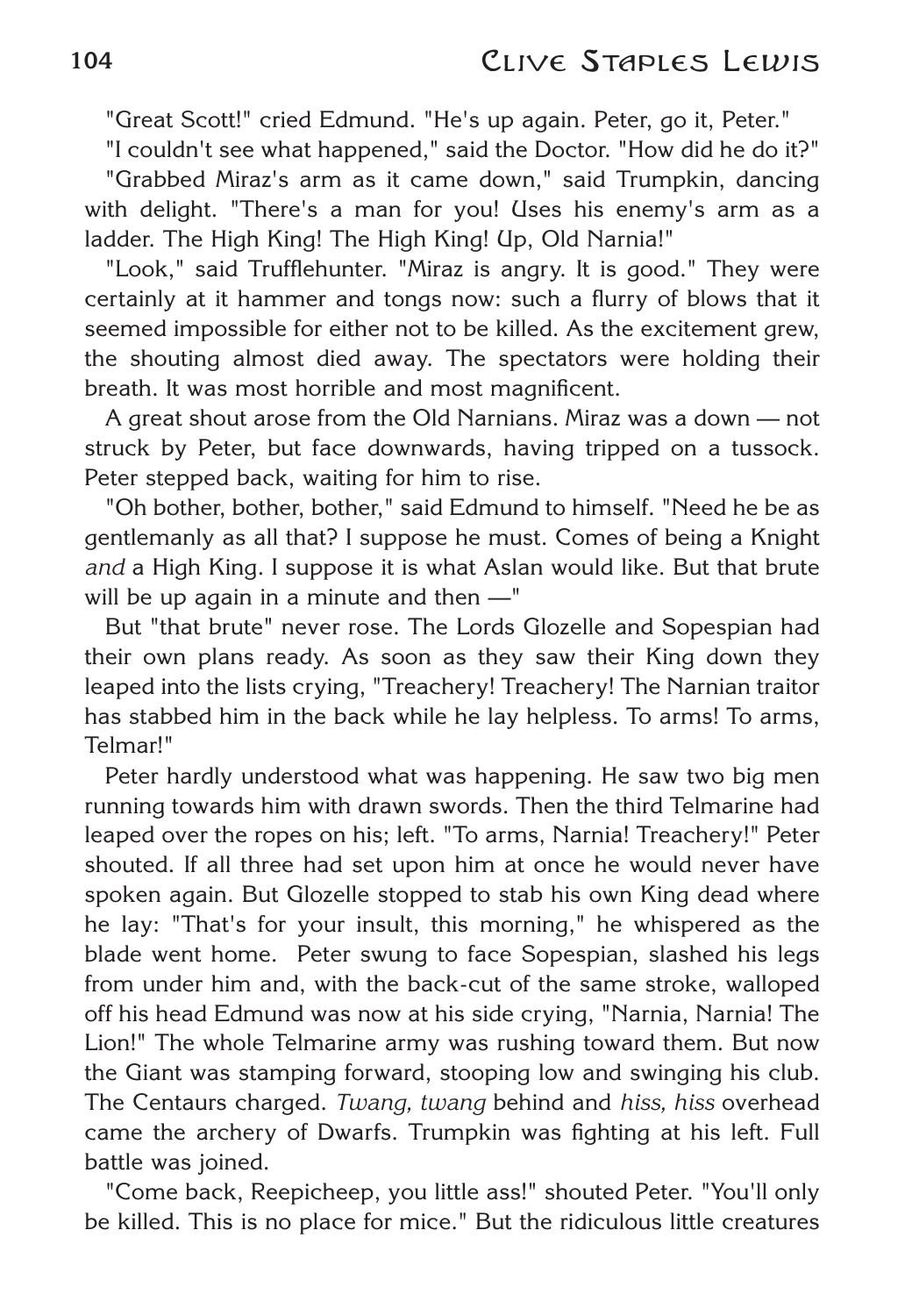were dancing in and out among the feet of both armies, jabbing with their swords. Many a Telmarine warrior that day felt his foot suddenly pierced as if by a dozen skewers, hopped on one leg cursing the pain, and fell as often as not. If he fell, the mice finished him off; if he did not, someone else did.

But almost before the Old Narnians were really warmed to their work they found the enemy giving way. Toughlooking warriors turned white, gazed in terror not on the Old Narnians but on something behind them, and then flung down their weapons, shrieking, "The Wood! The Wood! The end of the world!"

But soon neither their cries nor the sound of weapons could be heard any more, for both were drowned in the ocean-like roar of the Awakened Trees as they plunged through the ranks of Peter's army, and then on, in pursuit of the Telmarines. Have you ever stood at the edge of a great wood on a high ridge when a wild south-wester broke over it in full fury on an autumn evening? Imagine that sound. And then imagine that the wood, instead of being fixed to one place, was rushing *at* you; and was no longer trees but huge people; yet still like trees because their long arms waved like branches and their heads tossed and leaves fell round them in showers. It was like that for the Telmarines. It was a little alarming even for the Narnians. In a few minutes all Miraz's followers were running down to the Great River in the hope of crossing the bridge to the town of Beruna and there defending themselves behind ramparts and closed gates.

They reached the river, but there was no bridge. It had disappeared since yesterday. Then utter panic and horror fell upon them and they all surrendered.

But what had happened to the bridge?

Early that morning, after a few hours' sleep, the girls had waked, to see Aslan standing over them and to hear his voice saying, "We will make holiday." They rubbed their eyes and looked round them. The trees had all gone but could still be seen moving away towards Aslan's How in a dark mass. Bacchus and the Maenads — his fierce, madcap girls — and Silenus were still with them. Lucy, fully rested, jumped up. Everyone was awake, everyone was laughing, flutes were playing, cymbals clashing. Animals, not Talking Animals, were crowding in upon them from every direction.

"What is it, Aslan?" said Lucy, her eyes dancing and her feet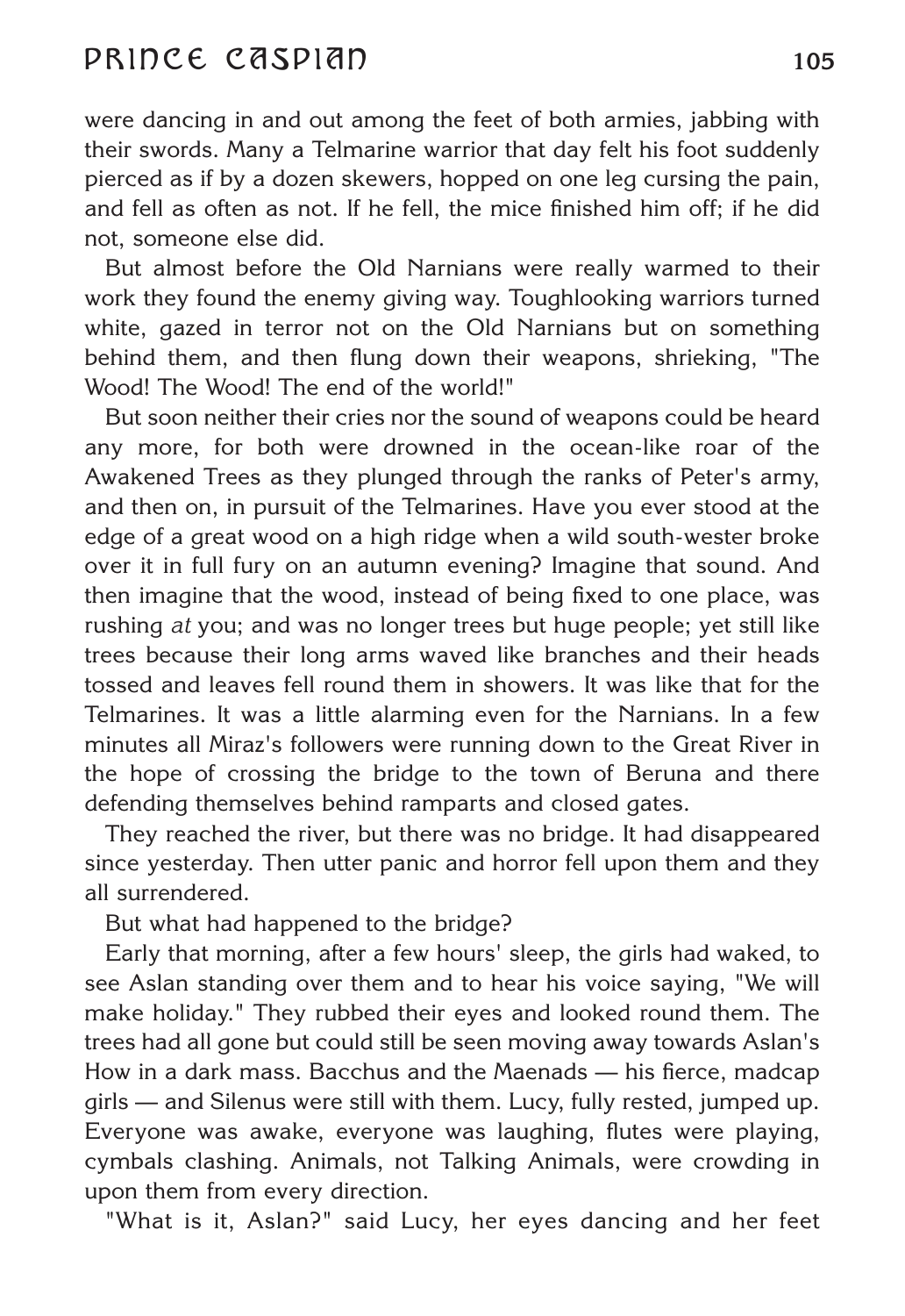wanting to dance.

"Come, children," said he. "Ride on my back again today."

"Oh, lovely!" cried Lucy, and both girls climbed on to the warm golden back as they had done no one knew how many years before. Then the whole party moved off Aslan leading, Bacchus and his Maenads leaping, rushing, and turning somersaults, the beasts frisking round them, and Silenus and his donkey bringing up the rear.

They turned a little to the right, raced down a steep hill, and found the long Bridge of Beruna in front of them. Before they had begun to cross it, however, up out of the water came a great wet, bearded head, larger than a man's, crowned with rushes. It looked at Aslan and out of its mouth a deep voice came.

"Hail, Lord," it said. "Loose my chains."

"Who on earth is *that*?" whispered Susan.

"I think it's the river-god, but hush," said Lucy.

"Bacchus," said Aslan. "Deliver him from his chains."

"That means the bridge, I expect," thought Lucy. And so it did. Bacchus and his people splashed forward into the shallow water, and a minute later the most curious things began happening. Great, strong trunks of ivy came curling up all the piers of the bridge, growing as quickly as a fire grows, wrapping the stones round, splitting, breaking, separating them. The walls of the bridge turned into hedges gay with hawthorn for a moment and then disappeared as the whole thing with a rush and a rumble collapsed into the swirling water. With much splashing, screaming, and laughter the revellers waded or swam or danced across the ford ("Hurrah! It's the Ford of Beruna again now!" cried the girls) and up the bank on the far side and into the town.

Everyone in the streets fled before their faces. The first house they came to was a school: a girls' school, where lot of Narnian girls, with their hair done very tight and ugly tight collars round their necks and thick tickly stockings on their legs, were having a history lesson. The sort of "History" that was taught in Narnia under Miraz's rule was duller than the truest history you ever read and less true than the most exciting adventure story.

"If you don't attend, Gwendolen," said the mistress, and stop looking out of the window, I shall have to give you an order-mark."

"But please, Miss Prizzle —" began Gwendolen.

"Did you hear what I said, Gwendolen?" asked Miss Prizzle.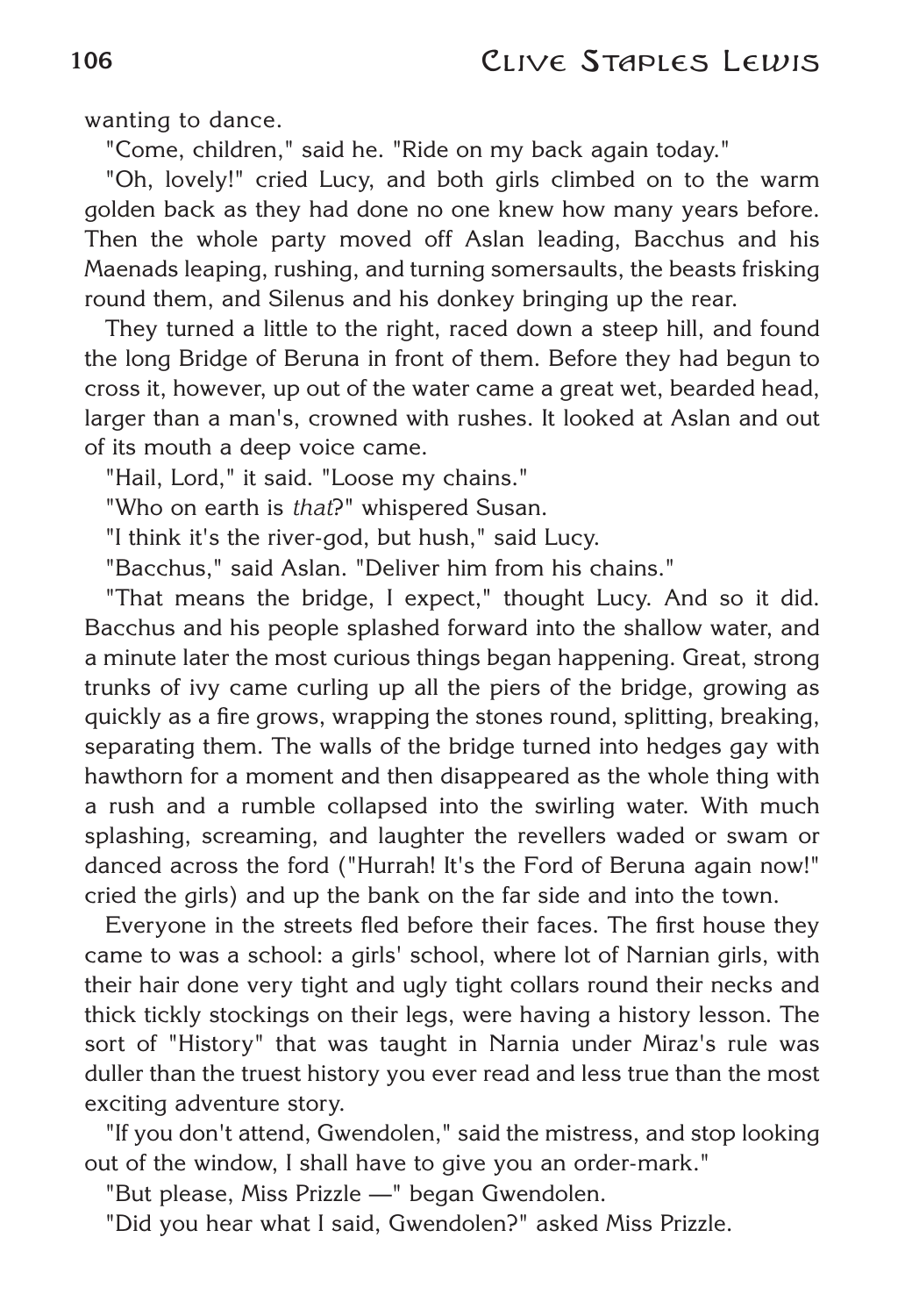"But please, Miss Prizzle," said Gwendolen, "there's a LION!"

"Take two order-marks for talking nonsense," said Miss Prizzle. "And now —" A roar interrupted her. Ivy came curling in at the windows of the classroom. The walls became a mass of shimmering green, and leafy branches arched overhead where the ceiling had been. Miss Prizzle found she was standing on grass in a forest glade. She clutched at her desk to steady herself, and found that the desk was a rose-bush. Wild people such as she had never even imagined were crowding round her. Then she saw the Lion, screamed and fled, and with her fled her class, who were mostly dumpy, prim little girls with fat legs. Gwendolen hesitated.

"You'll stay with us, sweetheart?" said Aslan.

"Oh, *may* I? Thank you, thank you," said Gwendolen. Instantly she joined hands with two of the Maenads, who whirled her round in a merry dance and helped her take off some of the unnecessary and uncomfortable clothes that she was wearing.

Wherever they went in the little town of Beruna it was the same. Most of the people fled, a few joined them. When they left the town they were a larger and a merrier company.

They swept on across the level fields on the north bank, or left bank, of the river. At every farm animals came out to join them. Sad old donkeys who had never known joy grew suddenly young again; chained dogs broke their chains; horses kicked their carts to pieces and came trotting along with them — clop-clop — kicking up the mud and whinnying.

At a well in a yard they met a man who was beating a boy. The stick burst into flower in the man's hand. He tried to drop it, but it stuck to his hand. His arm became a branch, his body the trunk of a tree, his feet took root. The boy, who had been crying a moment before, burst out laughing and joined them.

At a little town half-way to Beaversdam, where two rivers met, they came to another school, where a tiredlooking girl was teaching arithmetic to a number of boys who looked very like pigs. She looked out of the window and saw the divine revellers singing up the street and a stab of joy went through her heart. Aslan stopped right under the window and looked up at her.

"Oh, don't, don't," she said. "I'd love to. But I mustn't. I must stick to my work. And the children would be frightened if they saw you."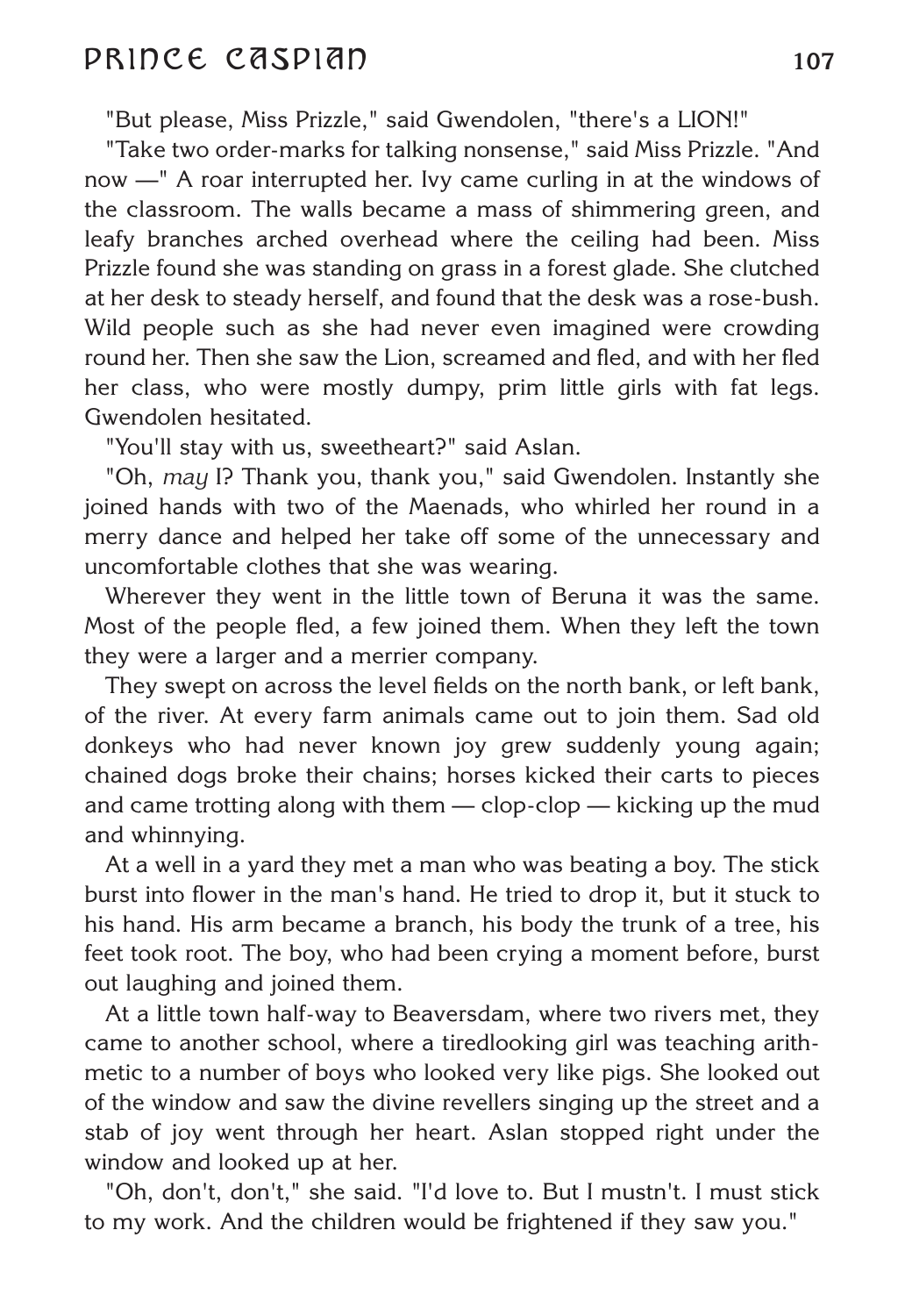"Frightened?" said the most pig-like of the boys. "Who's she talking to out of the window? Let's tell the inspector she talks to people out of the window when she ought to be teaching us."

"Let's go and see who it is," said another boy, and they all came crowding to the window. But as soon as their mean little faces looked out, Bacchus gave a great cry of *Euan, euoi-oi-oi-oi* and the boys all began howling with fright and trampling one another down to get out of the door and jumping out of the windows. And it was said afterwards (whether truly or not) that those particular little boys were never seen again, but that there were a lot of very fine little pigs in that part of the country which had never been there before.

"Now, Dear Heart," said Aslan to the Mistress, and she jumped down and joined them.

At Beaversdam they re-crossed the river and came east again along the southern bank. They came to a little cottage where a child stood in the doorway crying. "Why are you crying, my love?" asked Aslan. The child, who had never seen a picture of a lion, was not afraid of him. "Auntie's very ill," she said. "She's going to die." Then Aslan went to go in at the door of the cottage, but it was too small for him. So, when he had got his head through, he pushed with his shoulders (Lucy and Susan fell off when he did this) and lifted the whole house up and it fell backwards and apart. And there, still in her bed, though the bed was now in the open air, lay a little old woman who looked as if she had Dwarf blood in her. She was at death's door, but when she opened her eyes and saw the bright, hairy head of the lion staring into her face, she did not scream or faint. She said, "Oh, Aslan! I knew it was true. I've been waiting for this all my life. Have you come to take me away?"

"Yes, Dearest," said Aslan. "But not the long journey yet." And as he spoke, like the flush creeping along the underside of a cloud at sunrise, the colour came back to her white face and her eyes grew bright and she sat up and said, "Why, I do declare I feel *that* better. I think I could take a little breakfast this morning."

"Here you are, mother," said Bacchus, dipping a pitcher in the cottage well and handing it to her. But what was in it now was not water but the richest wine, red as red-currant jelly, smooth as oil, strong as beef, warming as tea, cool as dew.

"Eh, you've done something to our well," said the old woman. "That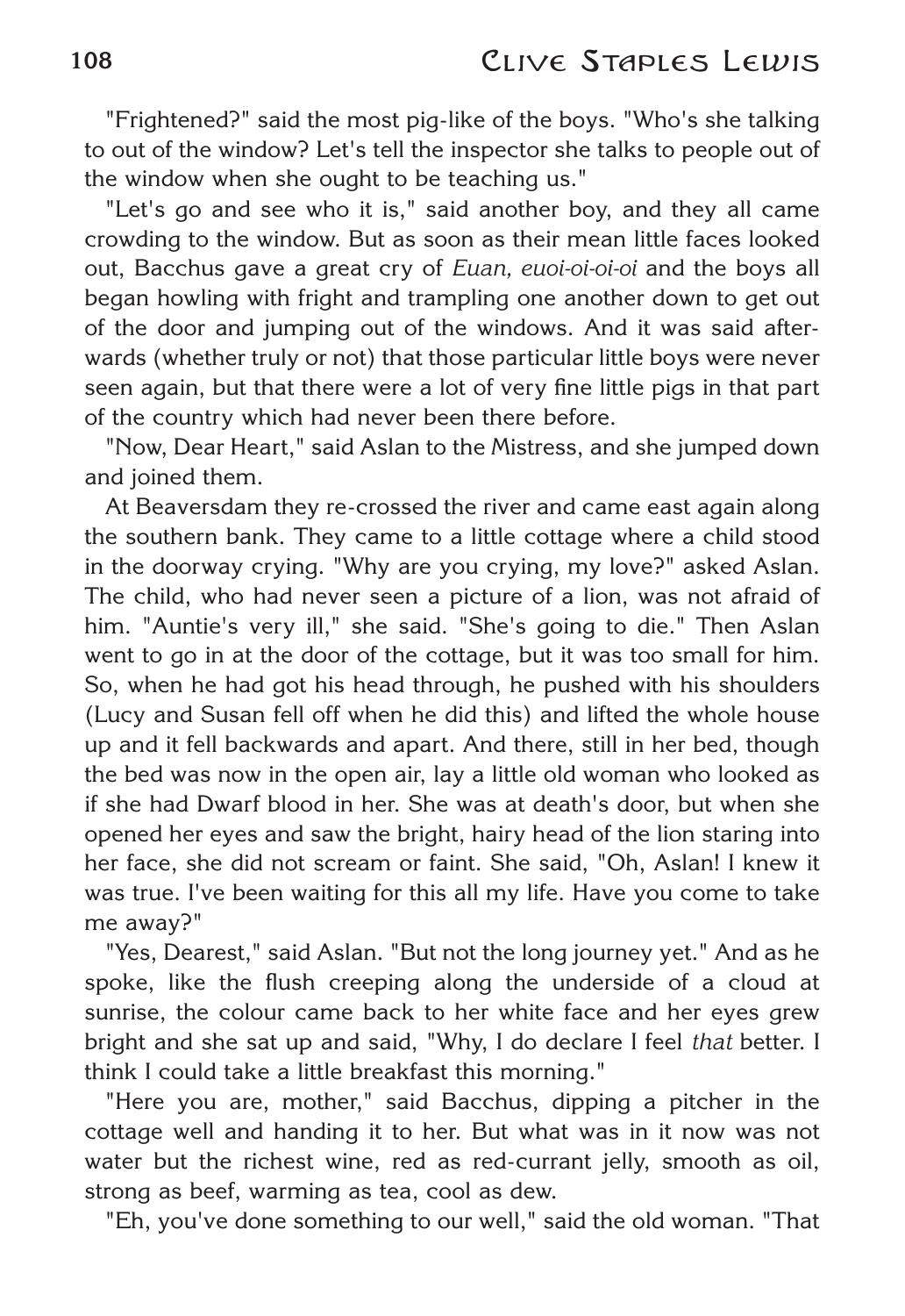makes a nice change, that does." And she jumped out of bed.

"Ride on me," said Aslan, and added to Susan and Lucy, "You two queens will have to run now."

"But we'd like that just as well," said Susan. And off they went again.

And so at last, with leaping and dancing and singing, with music and laughter and roaring and barking and neighing, they all came to the place where Miraz's army stood flinging down their swords and holding up their hands, and Peter's army, still holding their weapons and breathing hard, stood round them with stern and glad faces. And the first thing that happened was that the old woman slipped off Aslan's back and ran across to Caspian and they embraced one another; for she was his old nurse.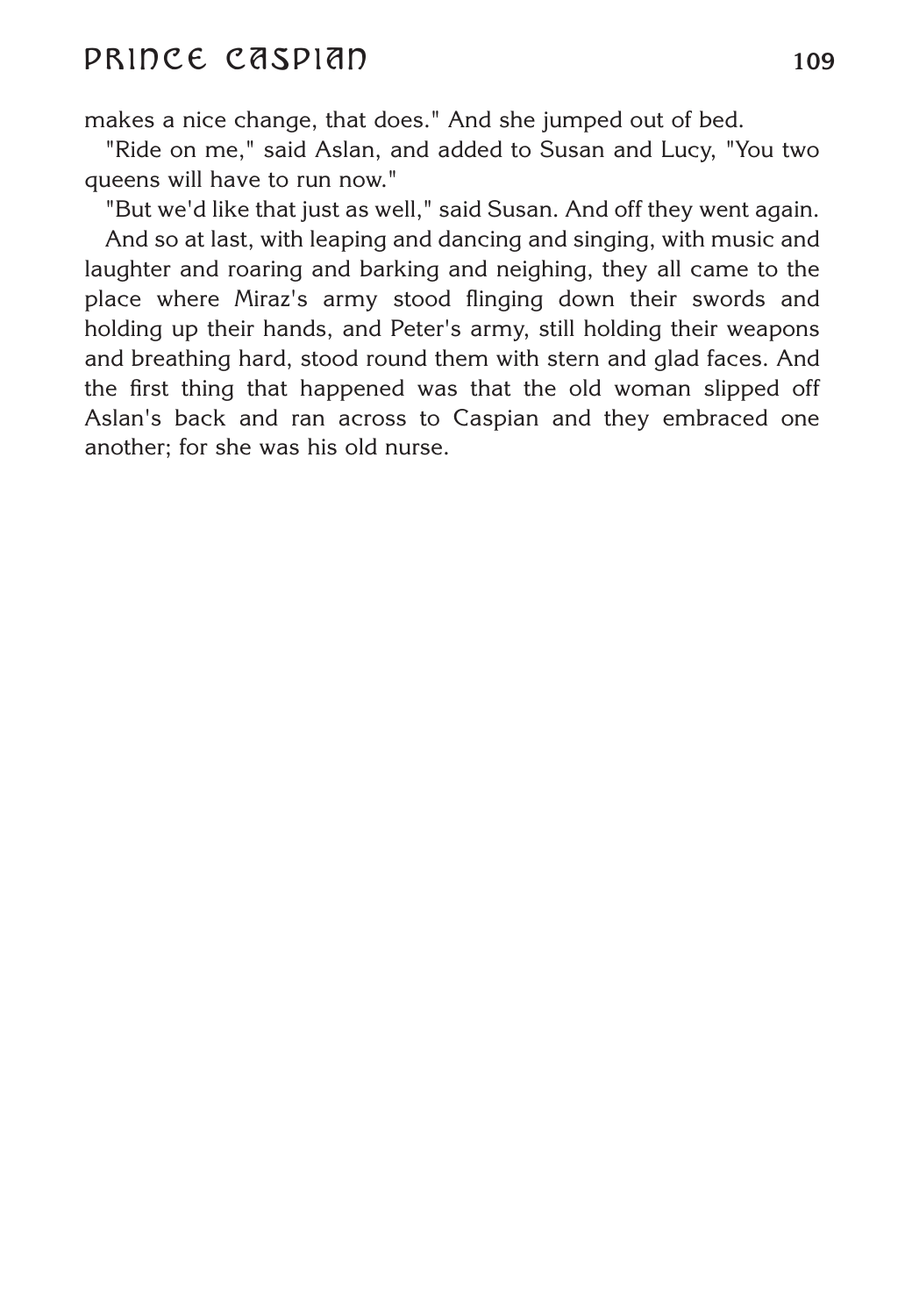#### CHAPTER FIFTEEN

# Aslan Makes a Door in the Air

T the sight of Aslan the cheeks of the Telmarine soldiers<br>became the colour of cold gravy, their knees knocked<br>together, and many fell on their faces. They had not<br>believed in lions and this made their fear greater. Even t became the colour of cold gravy, their knees knocked together, and many fell on their faces. They had not believed in lions and this made their fear greater. Even the Red Dwarfs, who knew that he came as a friend, stood with open mouths and could not speak. Some of the Black Dwarfs, who had been of Nikabrik's party, began to edge away. But all the Talking Beasts surged round the Lion, with purrs and grunts and squeaks and whinneys of delight, fawning on him with their tails, rubbing against him, touching him reverently with their noses and going to and fro under his body and between his legs. If you have ever seen a little cat loving a big dog whom it knows and trusts, you will have a pretty good picture of their behaviour. Then Peter, leading Caspian, forced his way through the crowd of animals.

"This is Caspian, Sir," he said. And Caspian knelt and kissed the Lion's paw.

"Welcome, Prince," said Aslan. "Do you feel yourself sufficient to take up the Kingship of Narnia?"

"I — I don't think I do, Sir," said Caspian. "I'm only a kid."

"Good," said Aslan. "If you had felt yourself sufficient, it would have been a proof that you were not. Therefore, under us and under the High King, you shall be King of Narnia, Lord of Cair Paravel, and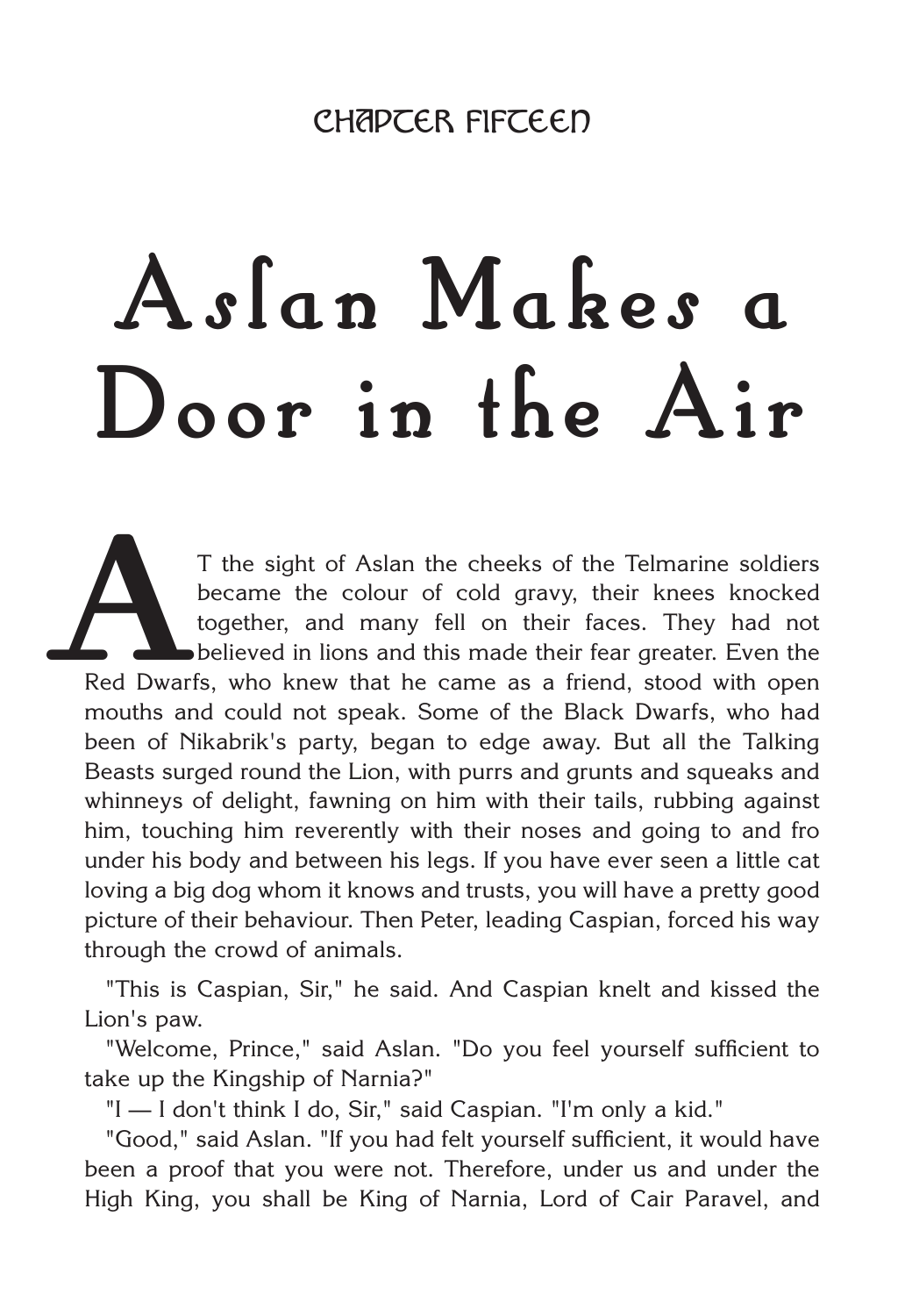Emperor of the Lone Islands. You and your heirs while your race lasts. And your coronation — but what have we here?" For at that moment a curious little procession was approaching — eleven Mice, six of whom carried between them something on a litter made of branches, but the litter was no bigger than a large atlas. No one has ever seen mice more woebegone than these. They were plastered with mud some with blood too — and their ears were down and their whiskers drooped and their tails dragged in the grass, and their leader piped on his slender pipe a melancholy tune. On the litter lay what seemed little better than a damp heap of fur; all that was left of Reepicheep. He was still breathing, but more dead than alive, gashed with innumerable wounds, one paw crushed, and, where his tail had been, a bandaged stump.

"Now, Lucy," said Aslan.

Lucy had her diamond bottle out in a moment. Though only a drop was needed on each of Reepicheep's wounds, the wounds were so many that there was a long and anxious silence before she had finished and the Master Mouse sprang from the litter. His hand went at once to his sword hilt, with the other he twirled his whiskers. He bowed.

"Hail, Aslan!" came his shrill voice. "I have the honour —" But then he suddenly stopped.

The fact was that he still had no tail — whether that Lucy had forgotten it or that her cordial, though it could heal wounds, could not make things grow again. Reepicheep became aware of his loss as he made his bow; perhaps it altered something in his balance. He looked over his right shoulder. Failing to see his tail, he strained his neck further till he had to turn his shoulders and his whole body followed. But by that time his hind-quarters had turned too and were out of sight. Then he strained his neck looking over his shoulder again, with the same result. Only after he had turned completely round three times did he realize the dreadful truth.

"I am confounded," said Reepicheep to Aslan. "I am completely out of countenance. I must crave your indulgence for appearing in this unseemly fashion."

"It becomes you very well, Small One," said Aslan.

"All the same," replied Reepicheep, "if anything could be done... Perhaps her Majesty?" and here he bowed to Lucy.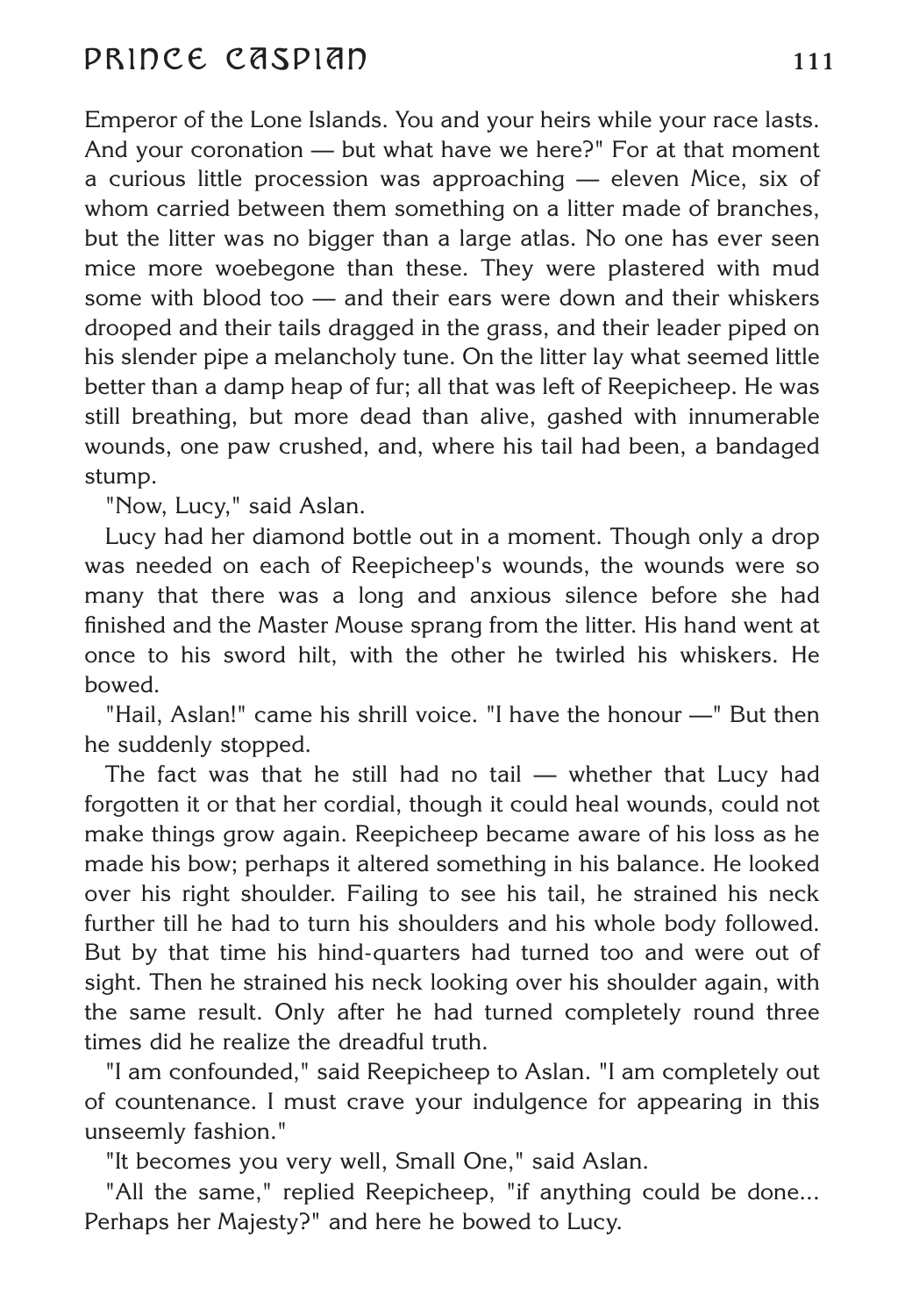"But what do you want with a tail?" asked Aslan.

"Sir," said the Mouse, "I can eat and sleep and die for my King without one. But a tail is the honour and glory of a Mouse."

"I have sometimes wondered, friend," said Aslan, "whether you do not think too much about your honour."

"Highest of all High Kings," said Reepicheep, "permit me to remind you that a very small size has been bestowed on us Mice, and if we did not guard our dignity, some (who weigh worth by inches) would allow themselves very unsuitable pleasantries at our expense. That is why I have been at some pains to make it known that no one who does not wish to feel this sword as near his heart as I can reach shall talk in my presence about Traps or Toasted Cheese or Candles: no, Sir — not the tallest fool in Narnia!" Here he glared very fiercely up at Wimbleweather, but the Giant, who was always a stage behind everyone else, had not yet discovered what was being talked about down at his feet, and so missed the point.

"Why have your followers all drawn *their* swords, may I ask?" said Aslan.

"May it please your High Majesty," said the second Mouse, whose name was Peepiceek, "we are all waiting to cut off our own tails if our Chief must go without his. We will not bear the shame of wearing an honour which is denied to the High Mouse."

"Ah!" roared Aslan. "You have conquered me. You have great hearts. Not for the sake of your dignity, Reepicheep, but for the love that is between you and your people, and still more for the kindness your people showed me long ago when you ate away the cords that bound me on the Stone Table (and it was then, though you have long forgotten it, that you began to be *Talking Mice*), you shall have your tail again."

Before Aslan had finished speaking the new tail was in its place. Then, at Aslan's command, Peter bestowed the Knighthood of the Order of the Lion on Caspian, and Caspian, as soon as he was knighted, himself bestowed it on Trufflehunter and Trumpkin and Reepicheep, and made Doctor Cornelius his Lord Chancellor, and confirmed the Bulgy Bear in his hereditary office of Marshal of the Lists. And there was great applause.

After this the Telmarine soldiers, firmly but without taunts or blows, were taken across the ford and all put under lock and key in the town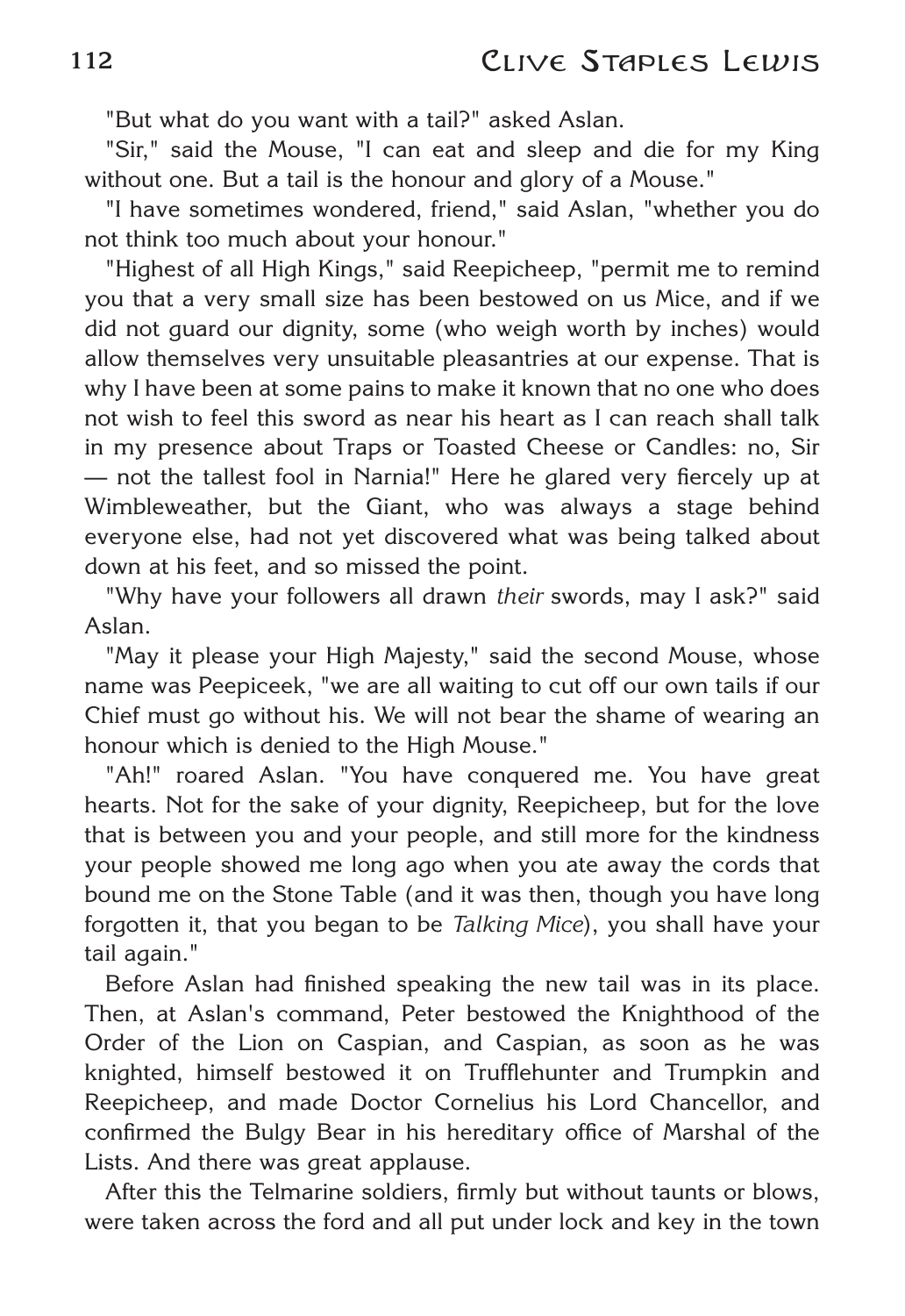of Beruna and given beef and beer. They made a great fuss about wading in the river, for they all hated and feared running water just as much as they hated and feared woods and animals. But in the end the nuisance was over: and then the nicest parts of that long day began.

Lucy, sitting close to Aslan and divinely comfortable, wondered what the trees were doing. At first she thought they were merely dancing; they were certainly going round slowly in two circles, one from left to right and the other from right to left. Then she noticed that they kept throwing something down in the centre of both circles. Sometimes she thought they were cutting off long strands of their hair; at other times it looked as if they were breaking off bits of their fingers — but, if so, they had plenty of fingers to spare and it did not hurt them. But whatever they were throwing down, when it reached the ground, it became brushwood or dry sticks. Then three or four of the Red Dwarfs came forward with their tinder boxes and set light to the pile, which first crackled, and then blazed, and finally roared as a woodland bonfire on midsummer night ought to do. And everyone sat down in a wide circle round it.

Then Bacchus and Silenus and the Maenads began a dance, far wilder than the dance of the trees; not merely a dance for fun and beauty (though it was that too) but a magic dance of plenty, and where their hands touched, and where their feet fell, the feast came into existence sides of roasted meat that filled the grove with delicious smell, and wheaten cakes and oaten cakes, honey and many-coloured sugars and cream as thick as porridge and as smooth as still water, peaches, nectarines, pomegranates, pears, grapes, strawberries, raspberries pyramids and cataracts of fruit. Then, in great wooden cups and bowls and mazers, wreathed with ivy, came the wines; dark, thick ones like syrups of mulberry juice, and clear red ones like red jellies liquefied, and yellow wines and green wines and yellow-green and greenish-yellow.

But for the tree people different fare was provided. When Lucy saw Clodsley Shovel and his moles scuffling up the turf in various places (which Bacchus had pointed out to them) and realized that the trees were going to eat earth it gave her rather a shudder. But when she saw the earths that were actually brought to them she felt quite different. They began with a rich brown loam that looked almost exactly like chocolate; so like chocolate, in fact, that Edmund tried a piece of it,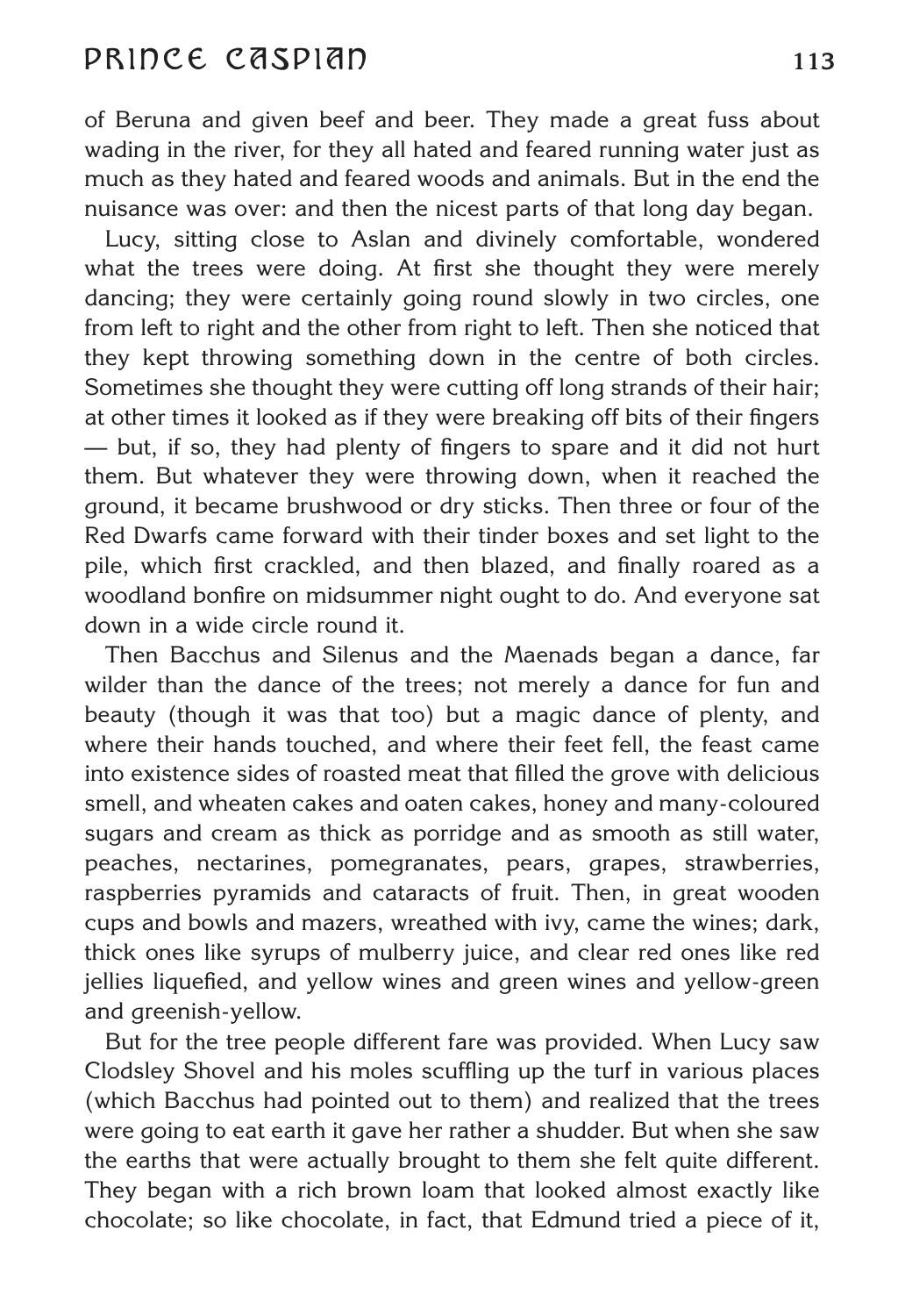but he did not find it at all nice. When the rich loam had taken the edge off their hunger, the trees turned to an earth of the kind you see in Somerset, which is almost pink. They said it was lighter and sweeter. At the cheese stage they had a chalky soil, and then went on to delicate confections of the finest gravels powdered with choice silver sand. They drank very little wine, and it made the Hollies very talkative: for the most part they quenched their thirst with deep draughts of mingled dew and rain, flavoured with forest flowers and the airy taste of the thinnest clouds.

Thus Aslan feasted the Narnians till long after the sunset had died away, and the stars had come out; and the great fire, now hotter but less noisy, shone like a beacon in the dark woods, and the frightened Telmarines saw it from far away and wondered what it might mean. The best thing of all about this feast was that there was no breaking up or going away, but as the talk grew quieter and slower, one after another would begin to nod and finally drop off to sleep with feet towards the fire and good friends on either side, till at last there was silence all round the circle, and the chattering of water over stone at the Ford of Beruna could be heard once more. But all night Aslan and the Moon gazed upon each other with joyful and unblinking eyes.

Next day messengers (who were chiefly squirrels and birds) were sent all over the country with a proclamation to the scattered Telmarines — including, of course, the prisoners in Beruna. They were told that Caspian was now King and that Narnia would henceforth belong to the Talking Beasts and the Dwarfs and Dryads and Fauns and other creatures quite as much as to the men. Any who chose to stay under the new conditions might do so; but for those who did not like the idea, Aslan would provide another home. Anyone who wished to go there must come to Aslan and the Kings at the Ford of Beruna by noon on the fifth day. You may imagine that this caused plenty of head-scratching among the Telmarines. Some of them, chiefly the young ones, had, like Caspian, heard stories of the Old Days and were delighted that they had come back. They were already making friends with the creatures. These all decided to stay in Narnia. But most of the older men, especially those who had been important under Miraz, were sulky and had no wish to live in a country where they could not rule the roost. "Live here with a lot of blooming performing animals! No fear," they said. "And ghosts too," some added with a shudder.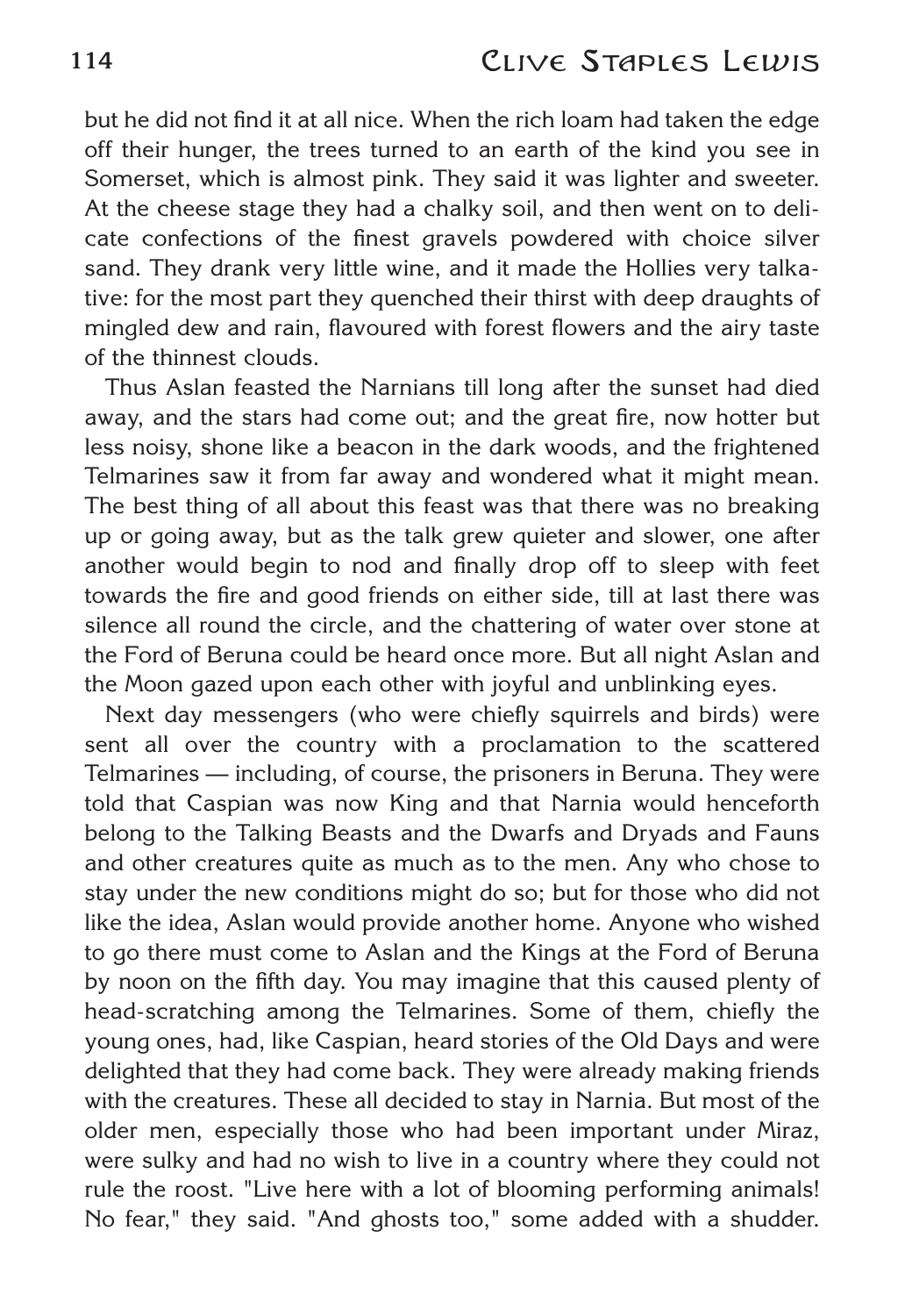"That's what those there Dryads really are. It's not canny." They were also suspicious. "I don't trust 'em," they said. "Not with that awful Lion and all. He won't keep his claws off us long, *you'll* see." But then they were equally suspicious of his offer to give them a new home. "Take us off to his den and eat us one by one most likely," they muttered. And the more they talked to one another the sulkier and more suspicious they became. But on the appointed day more than half of them turned up.

At one end of the glade Aslan had caused to be set up two stakes of wood, higher than a man's head and about three feet apart. A third, and lighter, piece of wood was bound across them at the top, uniting them, so that the whole thing looked like a doorway from nowhere into nowhere. In front of this stood Aslan himself with Peter on his right and Caspian on his left. Grouped round them were Susan and Lucy, Trumpkin and Trufflehunter, the Lord Cornelius, Glenstorm, Reepicheep, and others. The children and the Dwarfs had made good use of the royal wardrobes in what had been the castle of Miraz and was now the castle of Caspian, and what with silk and cloth of gold, with snowy linen glancing through slashed sleeves, with silver mail shirts and jewelled sword-hilts, with gilt helmets and feathered bonnets, they were almost too bright to look at. Even the beasts wore rich chains about their necks. Yet nobody's eyes were on them or the children. The living and strokable gold of Aslan's mane outshone them all. The rest of the Old Narnians stood down each side of the glade. At the far end stood the Telmarines. The sun shone brightly and pennants fluttered in the light wind.

"Men of Telmar," said Aslan, "you who seek a new land, hear my words. I will send you all to your own country, which I know and you do not."

"We don't remember Telmar. We don't know where it is. We don't know what it is like," grumbled the Telmarines.

"You came into Narnia out of Telmar," said Aslan. "But you came into Telmar from another place. You do not belong to this world at all. You came hither, certain generations ago, out of that same world to which the High King Peter belongs."

At this, half the Telmarines began whimpering, "There you are. Told you so. He's going to kill us all, send us right out of the world," and the other half began throwing out their chests and slapping one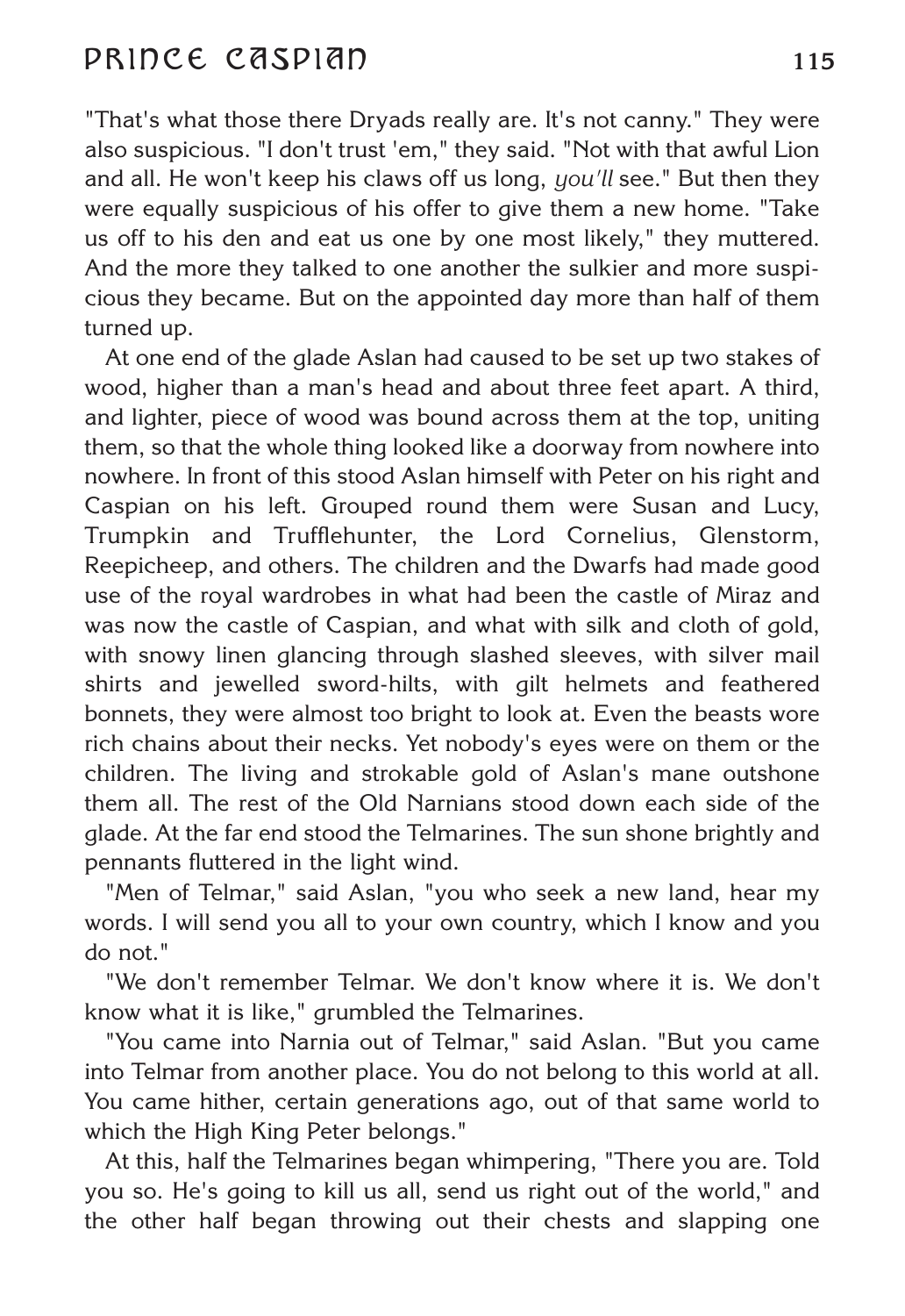another on the back and whispering, "There you are. Might have guessed we didn't belong to this place with all its queer, nasty, unnatural creatures. We're of royal blood, you'll see." And even Caspian and Cornelius and the children turned to Aslan with looks of amazement on their faces.

"Peace," said Aslan in the low voice which was nearest to his growl. The earth seemed to shake a little and every living thing in the grove became still as stone.

"You, Sir Caspian," said Aslan, "might have known that you could be no true King of Narnia unless, like the Kings of old, you were a son of Adam and came from the world of Adam's sons. And so you are. Many years ago in that world, in a deep sea of that world which is called the South Sea, a shipload of pirates were driven by storm on an island. And there they did as pirates would: killed the natives and took the native women for wives, and made palm wine, and drank and were drunk, and lay in the shade of the palm trees, and woke up and quarrelled, and sometimes killed one another. And in one of these frays six were put to flight by the rest and fled with their women into the centre of the island and up a mountain, and went, as they thought, into a cave to hide. But it was one of the magical places of that world, one of the chinks or chasms between chat world and this. There were many chinks or chasms between worlds in old times, but they have grown rarer. This was one of the last: I do not say *the* last. And so they fell, or rose, or blundered, or dropped right through, and found themselves in this world, in the Land of Telmar which was then unpeopled. But why it was unpeopled is a long story: I will not tell it now. And in Telmar their descendants lived and became a fierce and proud people; and after many generations there was a famine in Telmar and they invaded Narnia, which was then in some disorder (but that also would be a long story), and conquered it and ruled it. Do you mark all this well, King Caspian?"

"I do indeed, Sir," said Caspian. "I was wishing that I came of a more honourable lineage."

"You come of the Lord Adam and the Lady Eve," said Aslan. "And that is both honour enough to erect the head of the poorest beggar, and shame enough to bow the shoulders of the greatest emperor on earth. Be content."

Caspian bowed.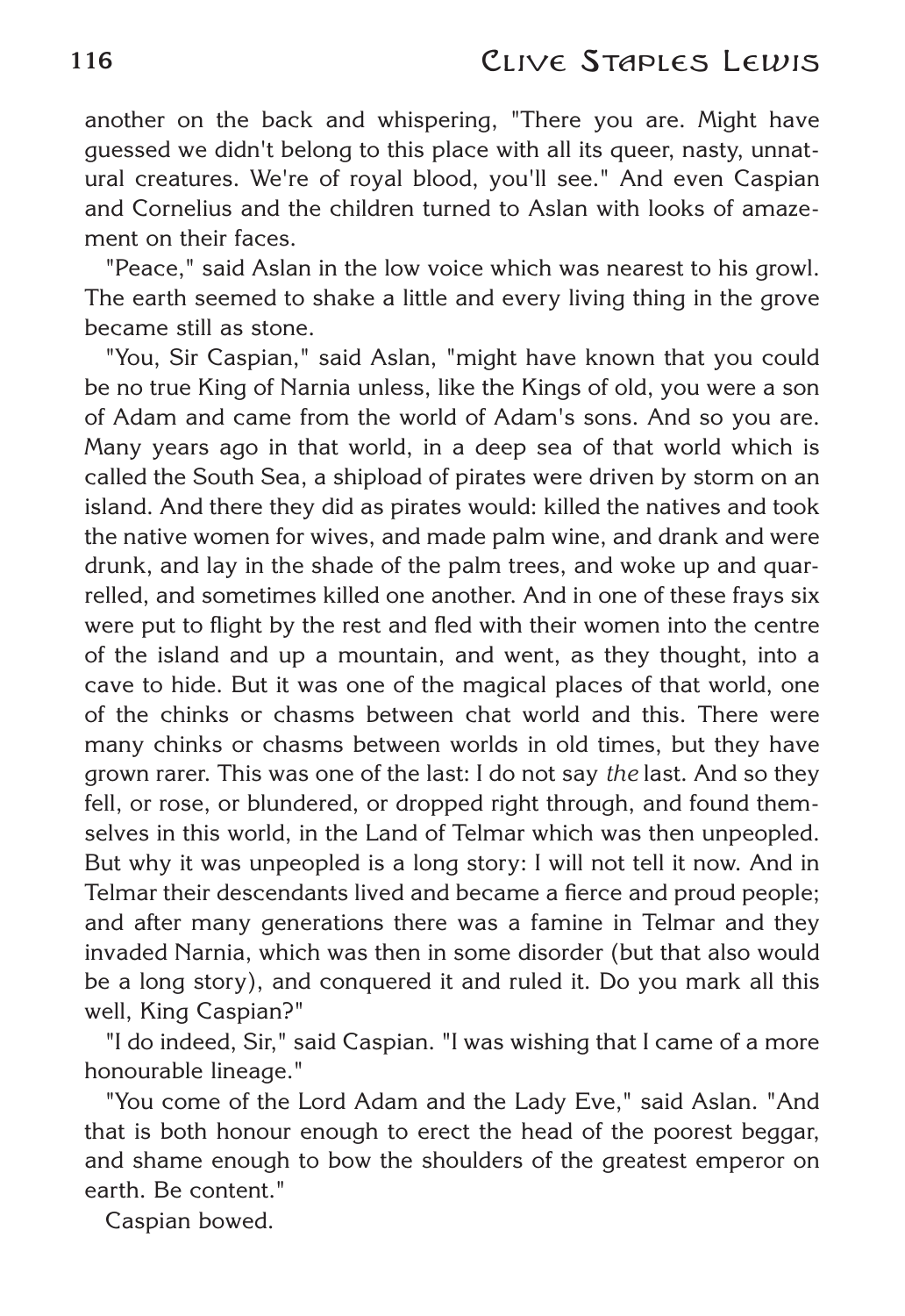"And now," said Aslan, "you men and women of Telmar, will you go back to that island in the world of men from which your fathers first came? It is no bad place. The race of those pirates who first found it has died out, and it is without inhabitants. There are good wells of fresh water, and fruitful soil, and timber for building, and fish in the lagoons; and the other men of that world have not yet discovered it. The chasm is open for your return; but this I must warn you, that once you have gone through, it will close behind you for ever. There will be no more commerce between the worlds by that door."

There was silence for a moment. Then a burly, decent looking fellow among the Telmarine soldiers pushed forward and said:

"Well, I'll take the offer."

"It is well chosen," said Aslan. "And because you have spoken first, strong magic is upon you. Your future in that world shall be good. Come forth."

The man, now a little pale, came forward. Aslan and his court drew aside, leaving him free access to the empty doorway of the stakes.

"Go through it, my son," said Aslan, bending towards him and touching the man's nose with his own. As soon as the Lion's breath came about him, a new look came into the man's eyes — startled, but not unhappy — as if he were trying to remember something. Then he squared his shoulders and walked into the Door.

Everyone's eyes were fixed on him. They saw the three pieces of wood, and through them the trees and grass and sky of Narnia. They saw the man between the doorposts: then, in one second, he had vanished utterly.

From the other end of the glade the remaining Telmarines set up a wailing. "Ugh! What's happened to him? Do you mean to murder us? We won't go that way." And then one of the clever Telmarines said:

"We don't see any other world through those sticks. If you want us to believe in it, why doesn't one of *you* go? All your own friends are keeping well away from the sticks."

Instantly Reepicheep stood forward and bowed. "If *my* example can be of any service, Aslan," he said, "I will take eleven mice through that arch at your bidding without a moment's delay."

"Nay, little one," said Aslan, laying his velvety paw ever so lightly on Reepicheep's head. "They would do dreadful things to you in that world. They would show you at fairs. It is others who must lead."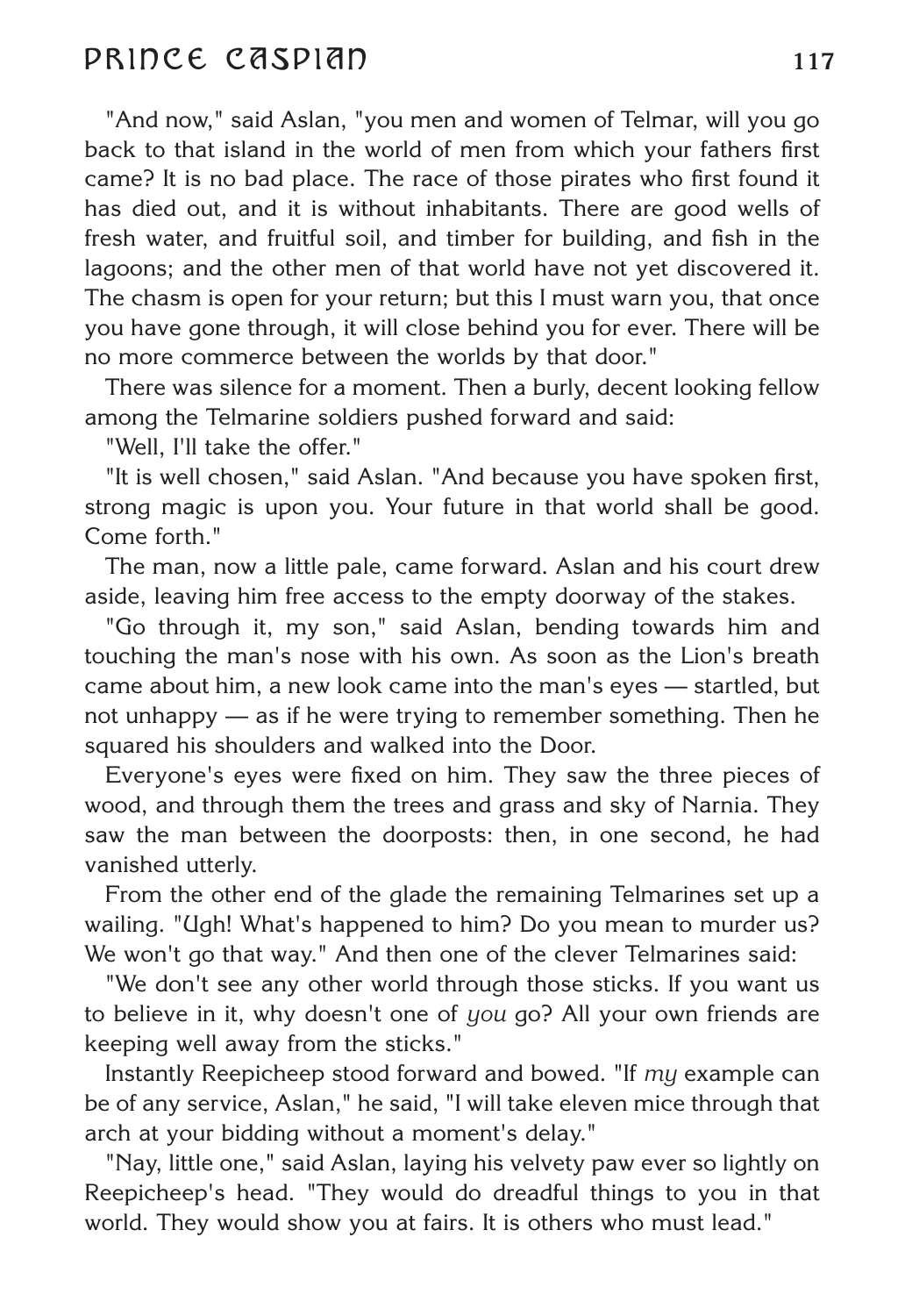"Come on," said Peter suddenly to Edmund and Lucy. "Our time's up."

"What do you mean?" said Edmund.

"This way," said Susan, who seemed to know all about it. "Back into the trees. We've got to change."

"Change what?" asked Lucy.

"Our clothes, of course," said Susan. "Nice fools we'd look on the platform of an English station in *these*."

"But our other things are at Caspian's castle," said Edmund.

"No, they're not," said Peter, still leading the way into the thickest wood. "They're all here. They were brought down in bundles this morning. It's all arranged."

"Was that what Aslan was talking to you and Susan about this morning?" asked Lucy.

"Yes — that and other things," said Peter, his face very solemn. "I can't tell it to you all. There were things he wanted to say to Su and me because we're not coming back to Narnia."

"Never?" cried Edmund and Lucy in dismay.

"Oh, you two are," answered Peter. "At least, from what he said, I'm pretty sure he means you to get back some day. But not Su and me. He says we're getting too old."

"Oh, Peter," said Lucy. "What awful bad luck. Can you bear it?"

"Well, I think I can," said Peter. "It's all rather different from what I thought. You'll understand when it comes to your last time. But, quick, here are our things."

It was odd, and not very nice, to take off their royal clothes and to come back in their school things (not very fresh now) into that great assembly. One or two of the nastier Telmarines jeered. But the other creatures all cheered and rose up in honour of Peter the High King, and Queen Susan of the Horn, and King Edmund, and Queen Lucy. There were affectionate and (on Lucy's part) tearful farewells with all their old friends — animal kisses, and hugs from Bulgy Bears, and hands wrung by Trumpkin, and a last tickly, whiskerish embrace with Trufflehunter. And of course Caspian offered the Horn back to Susan and of course Susan told him to keep it. And then, wonderfully and terribly, it was farewell to Aslan himself, and Peter took his place with Susan's hands on his shoulders and Edmund's on hers and Lucy's on